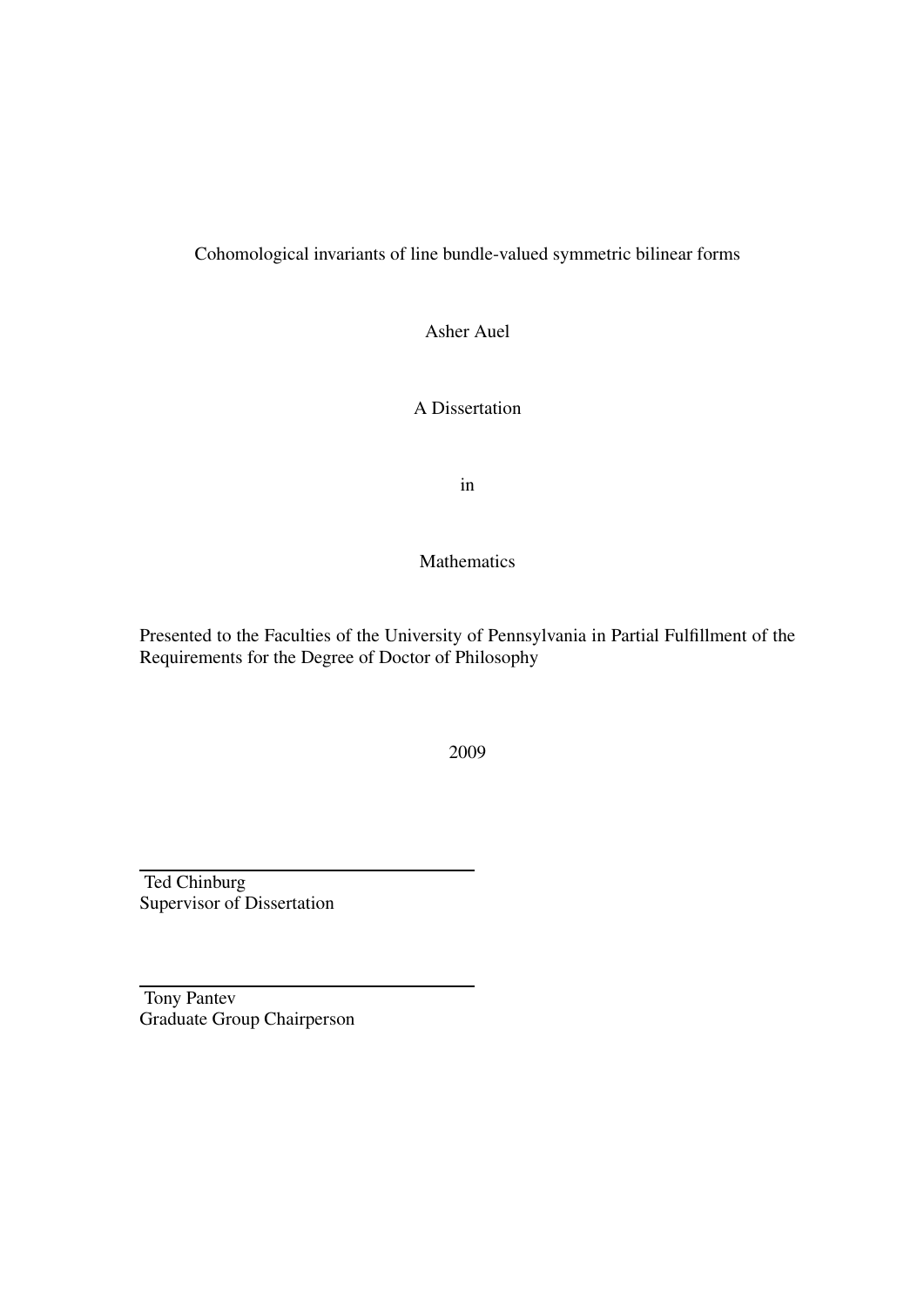## Acknowledgments

First and foremost, I would like to thank the Trustees of the University of Pennsylvania and the entire Mathematics Department for putting so much faith in my success. Without providing funding for my five years here, including first- and fourth-year fellowships and a Calabi Fellowship, this project would certainly not have been possible. I also sincerely thank the School of Arts and Sciences for granting me a Dissertation Completion Fellowship for the Fall semester of 2008.

I am perhaps even more indebted to my advisor, Ted Chinburg, at the University of Pennsylvania. Giving me enough support and space to chart my own way through the tangle of questions that eventually coalesced into my thesis, Ted has been a great mentor, an astute advisor, and a cherished friend. Aside from doing math together, Ted and I have: looked through telescopes, shopped for meat cleavers in Chinatown, done laundry, wandered around aimlessly, cooked steaks, convinced ourselves that we were in grave danger of contacting Lyme disease, and laughed a lot. Ted is a master of making things sound interesting, no matter the odds, as well as seeing the big picture so clearly that almost anything can fit in.

I would also like to thank the professors at Penn who have had such an important impact on my mathematical developement. I first learned Galois cohomology and about the Brauer group from Ching-Li Chai, whose love of explicit cocyles persists in my work today. David Harbater,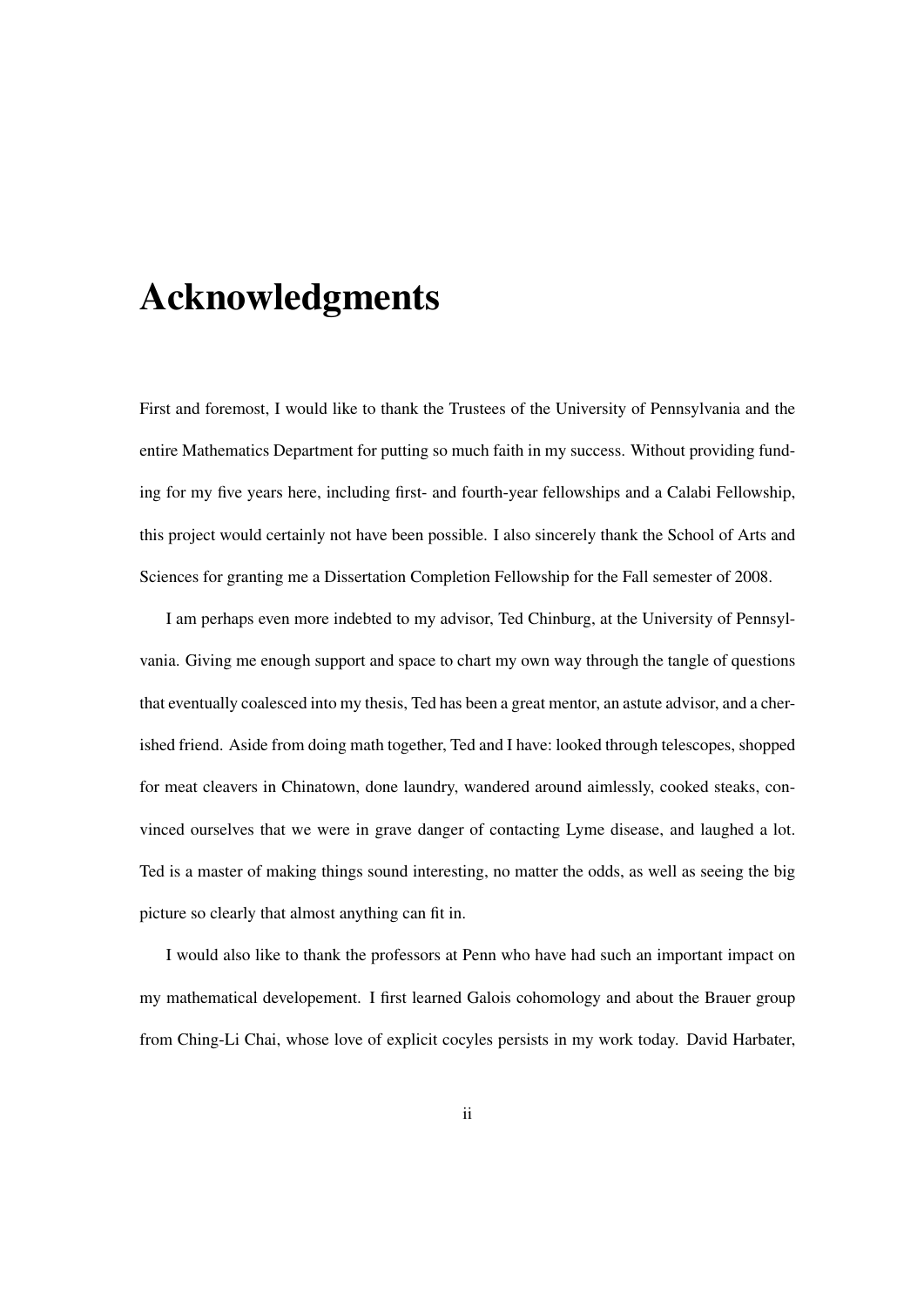besides teaching me homological algebra, has been an important mentor and advisor. Starting my very first days at Penn, he encouraged me to give Galois seminar talks, go to dinner afterward, and to attend workshops and conferences. I owe an incredible amount of my mathematical perspective and style to Florian Pop. From algebraic geometry to the theory of quadratic forms, Florian taught me the importance of the abstract and functorial perspectives and trained me to be acutely aware of subtle algebra issues. I have fond memories of his family-like topics courses and our communal lunches at the Faculty Club. I certainly hope that his charming teaching style has rubbed off on me. In Steve Shatz, I've found a kindred spirit, a fellow wine enthusiast, and a close friend. From intimate accounts of the history of mathematics to brilliant lectures on advanced algebraic geometry, I've learned an immense amount from Steve. He is a mathematical father-figure: all at once hard on me, curious about my work, and willing to listen anytime. Murray Gerstenhaber, Herman Gluck, Antonella Grassi, and Tony Pantev are also important figures in my development. I'm extremely proud and lucky to have been influenced by such energetic teachers and scholars. The close-knit environment created at Penn has allowed me to flourish beyond anything I could have imagined.

As my research developed, I also had some wonderful times in other departments. In particular, I would like to thank the School of Mathematics at the University of Manchester, UK, for hosting me with such great care during a month-long research visit in May 2008. It's my great pleasure to thank my host, Sir Martin Taylor, and to acknowledge the role of his Royal Society Wolfson grant in funding my visit. Not only did Martin first spark my interest in quadratic forms during a November 2005 talk at Penn, but he's been incredibly supportive throughout my entire research trajectory and has infused his sense of fun into everything we've ever talked about.

I would also like to thank the number theory group, and especially Philippe Cassou-Noguès,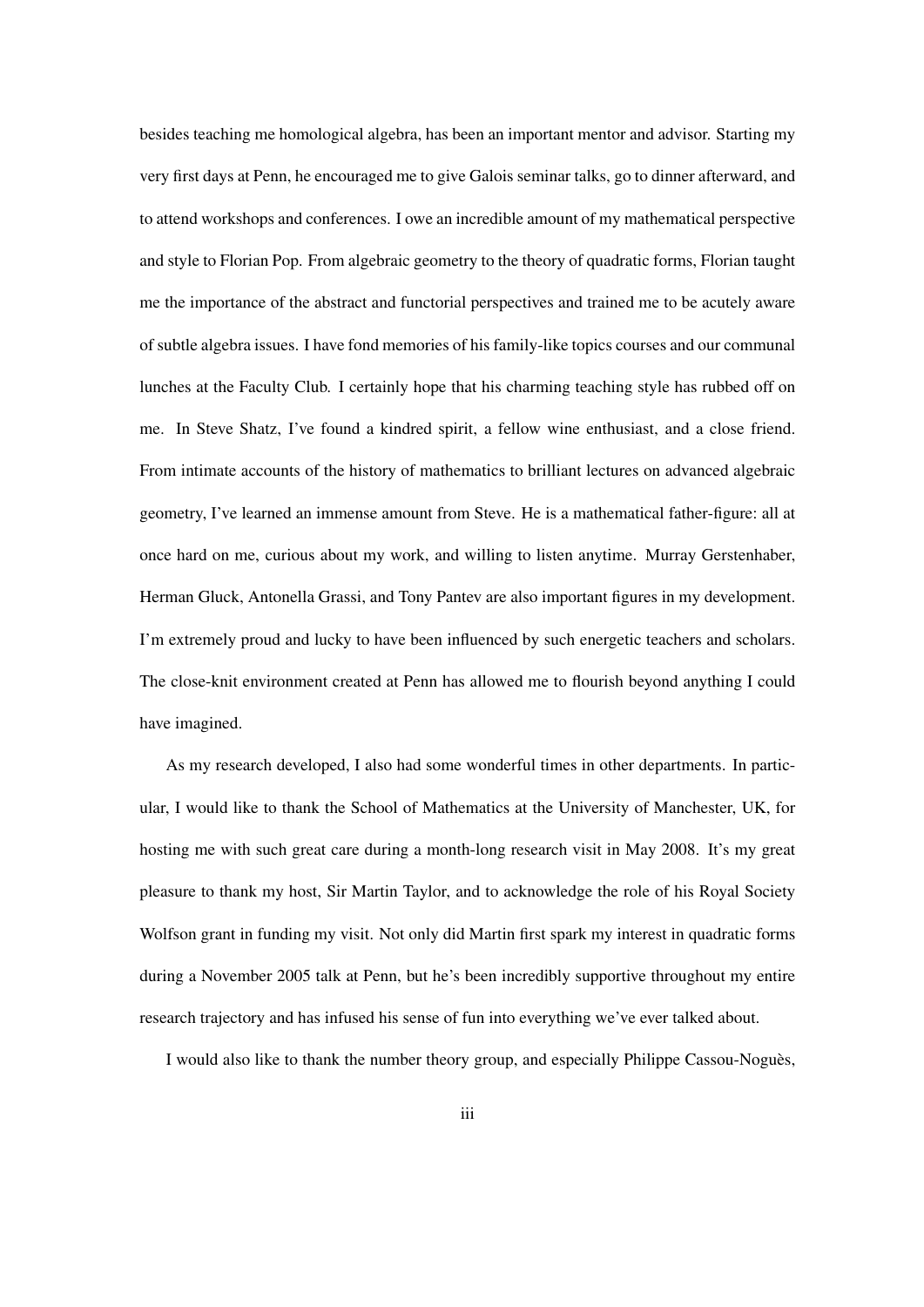at the Institut de Mathématiques de Bordeaux at the Université Bordeaux I, for hosting me during a week-long research visit in May 2008. When I first met Philippe I was struck by his incredible warmth and inviting character. He has turned out to be an unwavering supporter of my research and an important role-model.

A number of mathematics institutes have enriched my research experience through generously funded Summer and Winter schools. I would like to acknowledge: the Southwest Center for Arithmetic Geometry and the organizers of the Winter Schools in Quadratic Forms and in p-adic Geometry at the University of Arizona in March 2009 and 2007, respectively; the Fields Institute and the organizers of the Summer School in Iwasawa Theory at McMaster University in August 2007; and the Clay Mathematics Institute and the organizers of the Summer School in Arithmetic Geometry at the Georg-August-Universität in Göttingen held July–August 2006.

Finally, I would like to thank the various institutions who've invited me to give talks related to this research: the University of Pennsylvania, Reed College, the University of California San Diego, CCR West, and the Université Bordeaux I.

Throughout my entire graduate student experience, I've been blessed by daily encounters with angels in the department: Janet Burns, Monica Pallanti, Paula Scarborough, and Robin Toney. Even when I'm causing trouble, I know that they will always understand and support me. There's something so refreshingly no-nonsense, and at the same time very caring, about the way they run the ship.

I've been privileged to have such wonderful grad student colleagues here at Penn. In particular, I'd like to thank my office mates, past and present: Sarah Mason, Sukhendu Mehrotra, Scott Corry, Shuvra Gupta, and Vittorio Perduca. They've all made my sejour in 3E2 the most fun possible, though probably not the most productive. From ukelele lessons, midnight ball games,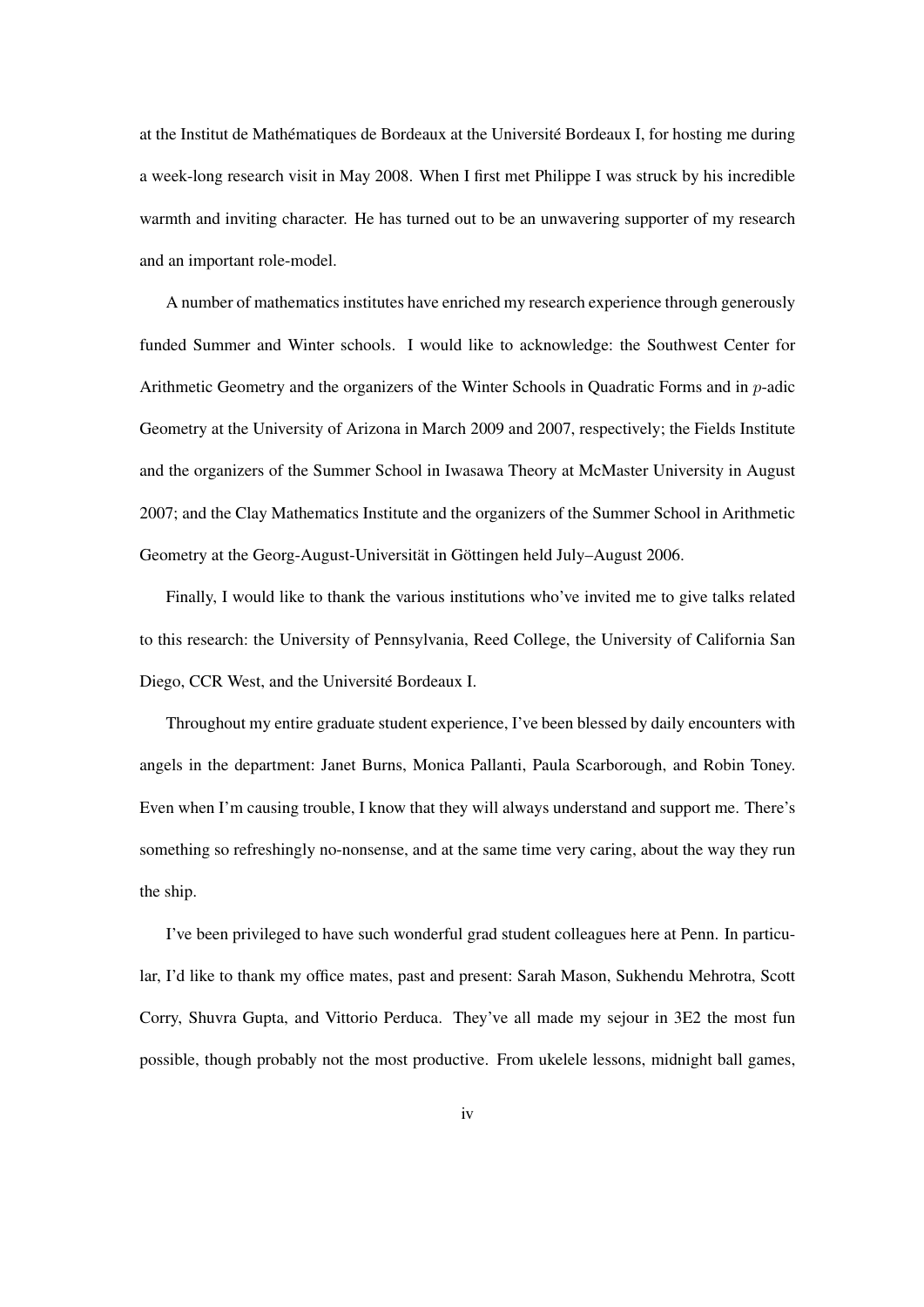overflowing office hours, naps on the couch, and even when it's covered with chalk dust and soil, mouse poop, or cheese steak grease, our office has always been a place of great energy and community. There has been no more frequent visitor to my office than David Favero, together with whom I learned pretty much all the math I know today. Even though our interests have drifted apart, we still find plenty of common grounds to discuss mathematics. In Andrew Obus, I've found a truly loyal friend and stellar travel partner. Though we can discuss arithmetic geometry all day long, we prefer to reminisce about inadvertently crossing into Bosnia together. With an incredible capacity to get things done, Shea Vela-Vick is a great friend to have around. From Costco trips and helping me move to organizing undergraduate courses and seminars together, I've admired Shea super-energy yet laid-back style. Around the world and at conferences, I've also had the luck of making great friends. Among them Sarah Carr, Olivier Fouquet, Aurelien Galateau, and Fabien Pazuki.

I'm personally indebted to Esther Bell and Carl Hughes who taught me how to live well. I'm also incredibly thankful for my Philly friends, without whom I wouldn't be half as sane, nor would my time here have included half as many adventures: the Bike Church facilitators, the Mariposa Co-op staff and members, the West Philly shabbat crew at the Walton house, the Clark Park dog bowl regulars, and the House of Muley Graves. I owe special gratitude to Aaron Birk, Graeme McHenry, Mark Risso, and Matt Yoder, who have accepted me into their ranks as a fellow adventurous and creative person.

Finally, I have to thank Jenny Raab for quiet sunset dinners overlooking our nation's capitol, walks in the park with Lucy, and many tasty Wahoo sandwiches. She's brought with her an honest intellectual curiosity, an incredible appreciation for quiet moments, and beautiful cookware. I can't think of greater allies than my three siblings. All of their incredible achievements have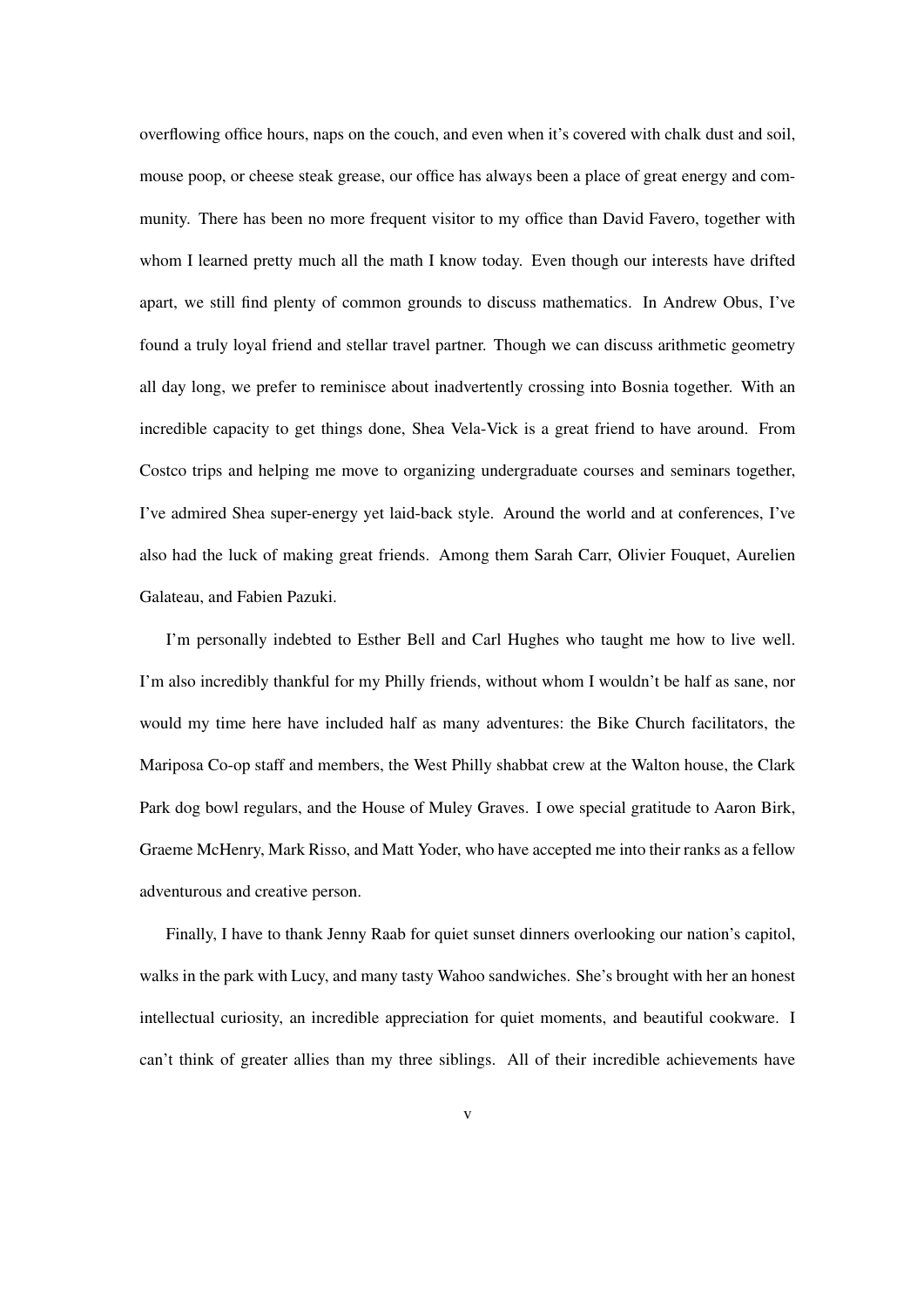given me such inspiration, confidence, and drive to succeed. My parents raised us with a strong can-do attitude. By teaching us how to build shelves and roofs, fix cars and computers, and convert our delinquent homework assignments into fun all-nighters, they made us who we are today. My grandparents Jean & Ray and Mimi & Yaac have provided me with so much love and support throughout my time in grad school. Retrieving from my mailbox everything from scholarly articles and newpaper clippings to family updates and holiday cakes has brought me so much joy. I could not imagine making the circuitous journey to becoming a mathematician without the full force of my family and friends billowing my sails.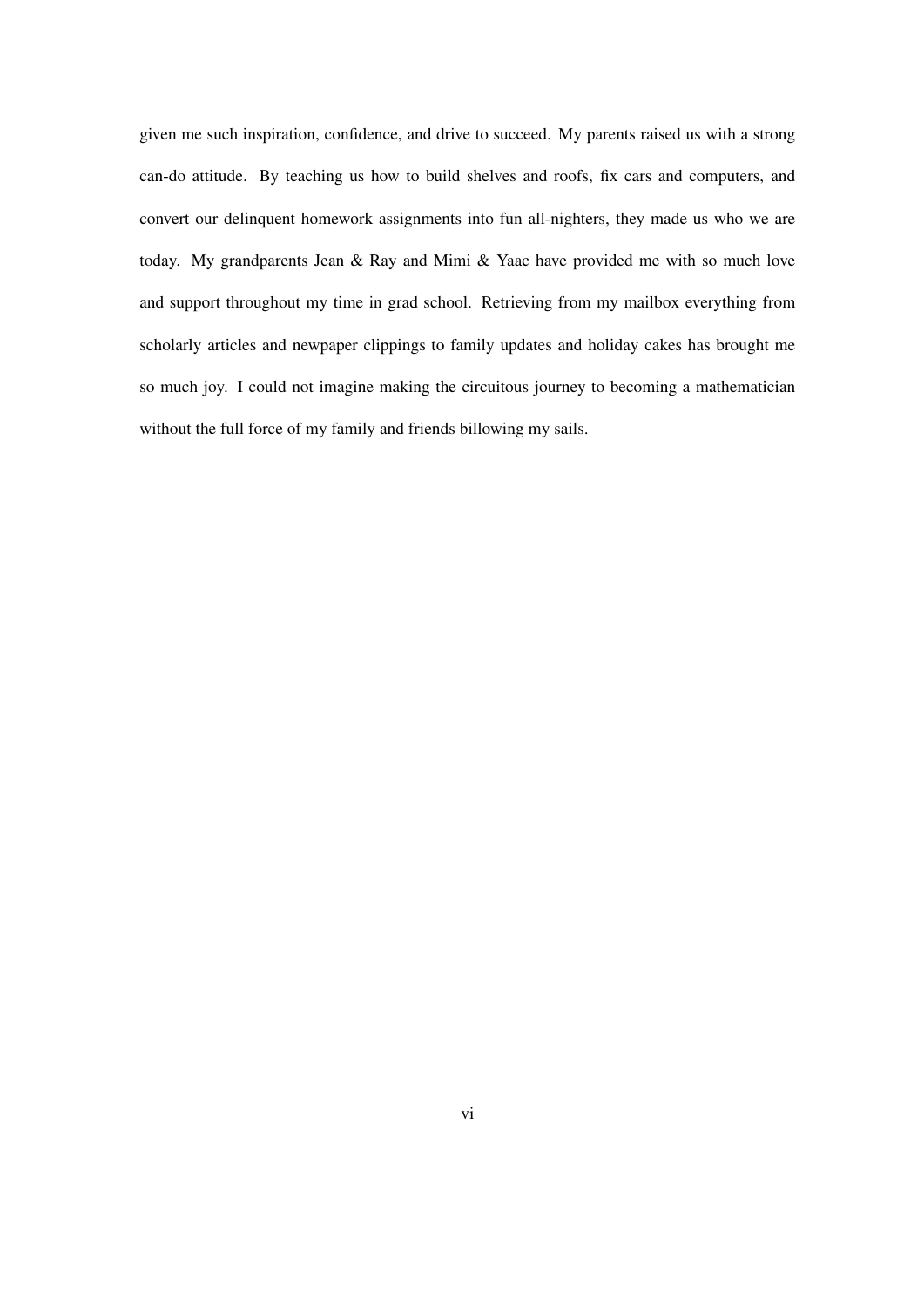#### ABSTRACT

#### Cohomological invariants of line bundle-valued symmetric bilinear forms

#### Asher Auel

#### Ted Chinburg, Advisor

The object of this dissertation is to construct cohomological invariants for symmetric bilinear forms with values in a line bundle  $\mathscr L$  on a scheme X. These generalize the classical Hasse-Witt (or Stiefel-Whitney) invariants when  $\mathscr L$  is the trivial line bundle. In this case, Jardine computes the étale cohomology ring of the classifying scheme of the orthogonal group to define universal invariants. There is no comparable theory when  $\mathscr L$  is not trivial. Our approach is to utilize coboundary maps on nonabelian cohomology sets arising from covers of the orthogonal similitude group scheme. A new feature of this construction is a four-fold cover of the orthogonal similitude group by the Clifford group which "interpolates" between the Kummer double cover of the multiplicative group and the classical spin cover of the orthogonal group. This four-fold cover allows us to define an analogue of the 2nd Hasse-Witt invariant for  $\mathscr{L}\text{-valued forms.}$ 

As for calculating the new invariants, we provide explicit formulas in the cases of odd rank forms and  $\mathscr L$ -valued metabolic forms. We also relate the invariants to parametrizations of  $\mathscr L$ valued forms arising from exceptional isomorphisms of algebraic groups. One interesting case concerns forms of rank 6 with trivial Arf invariant. These arise from the reduced pfaffian construction of Knus, Parimala, and Sridharan, applied to 2-torsion Azumaya algebras of degree 4. We relate the new invariant of a reduced pfaffian form to the class of the corresponding Azumaya algebra in a refined involutive Brauer group defined by Parimala and Srinivas.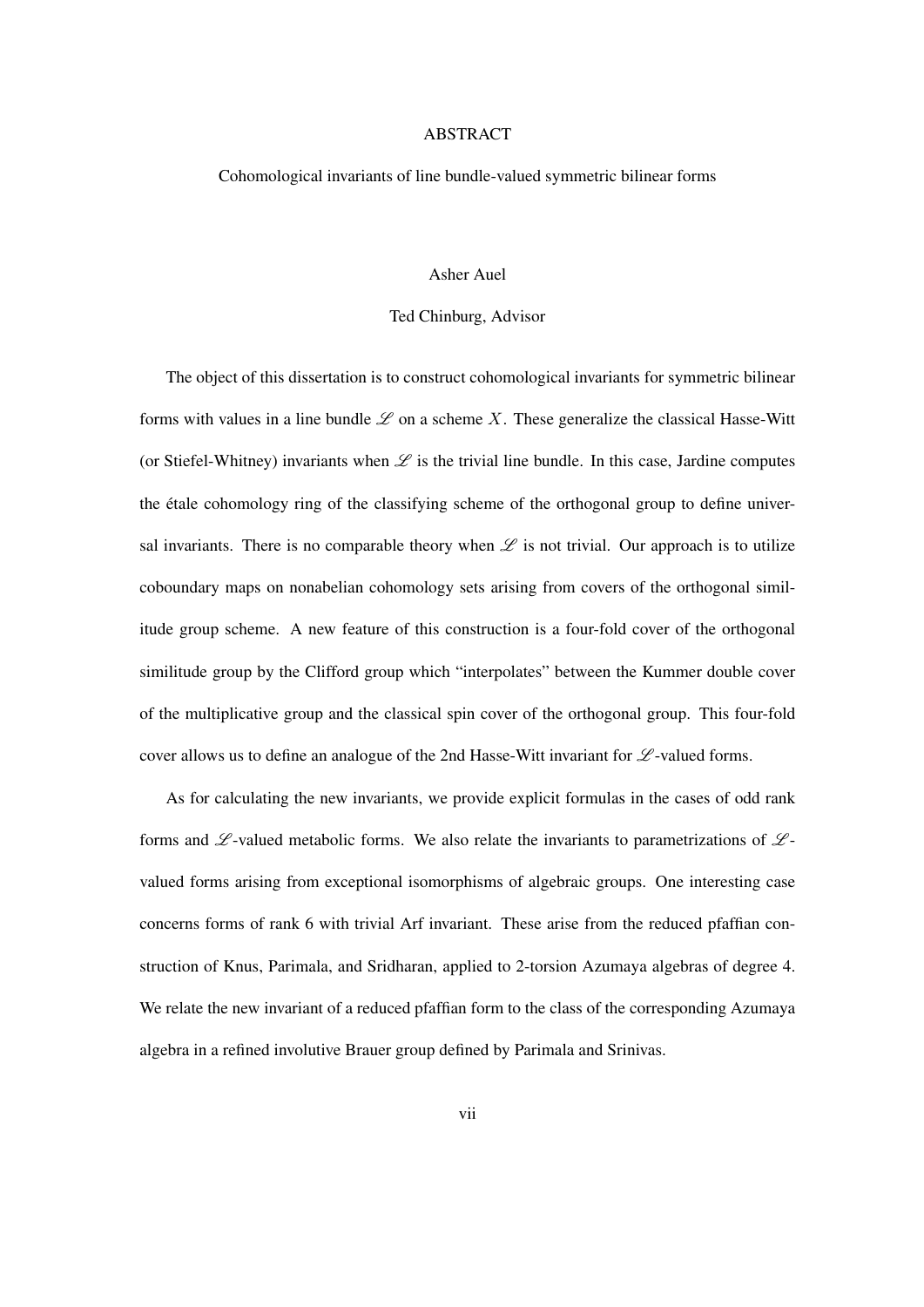## **Contents**

| <b>Introduction</b> |                                             |       |                                                                                            |    |  |  |  |
|---------------------|---------------------------------------------|-------|--------------------------------------------------------------------------------------------|----|--|--|--|
| 1                   | Line bundle-valued symmetric bilinear forms |       |                                                                                            |    |  |  |  |
|                     | 1.1                                         |       |                                                                                            | 8  |  |  |  |
|                     |                                             | 1.1.1 | Definitions and notations $\ldots \ldots \ldots \ldots \ldots \ldots \ldots \ldots \ldots$ | 8  |  |  |  |
|                     |                                             | 1.1.2 | The group schemes of isometries and similitudes $\dots \dots \dots \dots$                  | 16 |  |  |  |
|                     |                                             | 1.1.3 |                                                                                            | 17 |  |  |  |
|                     |                                             | 1.1.4 |                                                                                            | 18 |  |  |  |
|                     | 1.2                                         |       |                                                                                            | 20 |  |  |  |
|                     |                                             | 1.2.1 | The discriminant form $\ldots \ldots \ldots \ldots \ldots \ldots \ldots \ldots \ldots$     | 20 |  |  |  |
|                     |                                             | 1.2.2 |                                                                                            | 23 |  |  |  |
|                     |                                             | 1.2.3 |                                                                                            | 26 |  |  |  |
| 1.3                 |                                             |       | 27                                                                                         |    |  |  |  |
|                     |                                             | 1.3.1 |                                                                                            | 28 |  |  |  |
|                     |                                             | 1.3.2 | Forms of rank one $\ldots \ldots \ldots \ldots \ldots \ldots \ldots \ldots \ldots$         | 32 |  |  |  |
|                     | 1.4                                         |       |                                                                                            | 36 |  |  |  |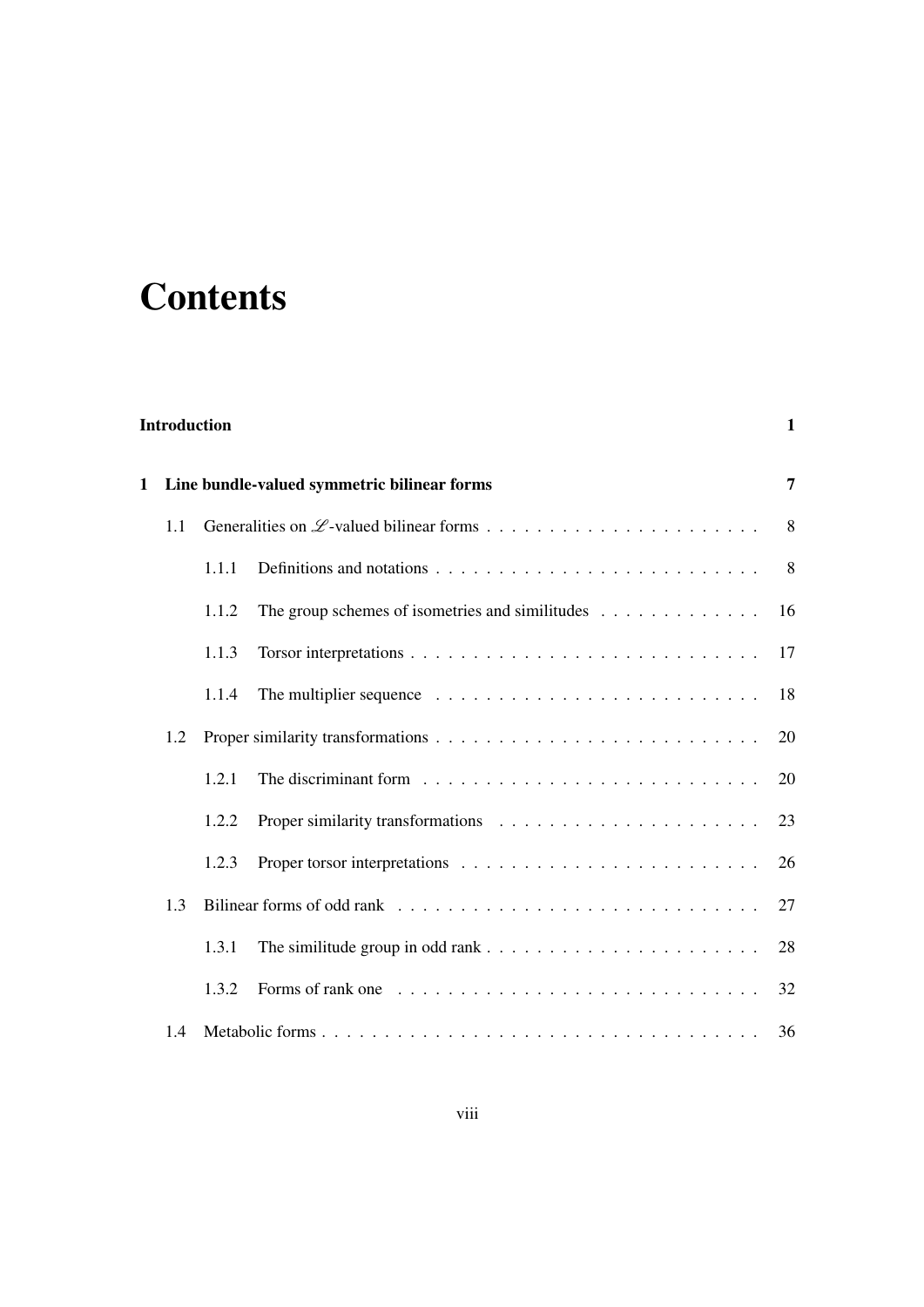|                |     | 1.4.1             |                                                                                           | 36 |  |  |
|----------------|-----|-------------------|-------------------------------------------------------------------------------------------|----|--|--|
|                |     | 1.4.2             |                                                                                           | 38 |  |  |
|                |     | 1.4.3             |                                                                                           | 38 |  |  |
|                |     | 1.4.4             |                                                                                           | 39 |  |  |
|                |     | 1.4.5             |                                                                                           | 40 |  |  |
|                | 1.5 |                   |                                                                                           |    |  |  |
|                |     | 1.5.1             |                                                                                           | 42 |  |  |
|                |     | 1.5.2             |                                                                                           | 47 |  |  |
| $\overline{2}$ |     |                   | Cohomological invariants of line bundle-valued forms                                      | 53 |  |  |
|                |     |                   |                                                                                           |    |  |  |
|                | 2.1 |                   |                                                                                           | 55 |  |  |
|                |     | 2.1.1             |                                                                                           | 55 |  |  |
|                |     | 2.1.2             |                                                                                           | 60 |  |  |
|                |     | 2.1.3             | A Clifford sequence for the orthogonal similitude group $\dots \dots$                     | 61 |  |  |
|                |     | 2.1.4             |                                                                                           | 73 |  |  |
|                | 2.2 |                   |                                                                                           |    |  |  |
|                |     | 2.2.1             | The odd rank case $\ldots \ldots \ldots \ldots \ldots \ldots \ldots \ldots \ldots \ldots$ | 79 |  |  |
|                |     |                   |                                                                                           | 83 |  |  |
|                |     |                   |                                                                                           | 91 |  |  |
| 3              |     | Forms of low rank |                                                                                           |    |  |  |
|                | 3.1 |                   |                                                                                           |    |  |  |
|                |     | 3.1.1             |                                                                                           | 93 |  |  |
|                |     | 3.1.2             |                                                                                           | 96 |  |  |
|                |     | 3.1.3             |                                                                                           | 99 |  |  |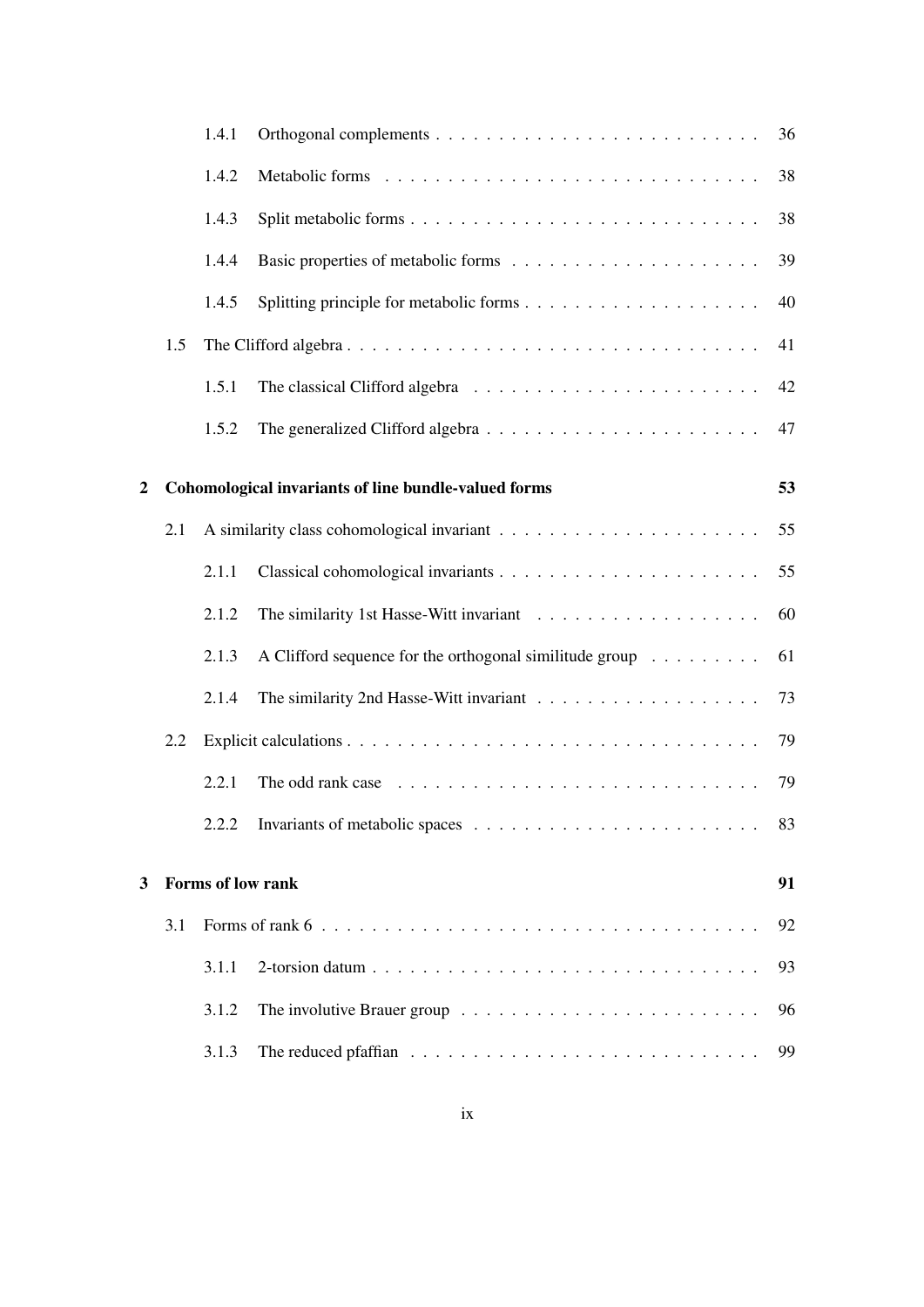|                                                     |                                             | 3.1.4 | Hasse-Witt invariants and the reduced pfaffian 104               |     |  |  |  |  |  |  |  |
|-----------------------------------------------------|---------------------------------------------|-------|------------------------------------------------------------------|-----|--|--|--|--|--|--|--|
| $\overline{\mathbf{4}}$                             | <b>Future directions and open questions</b> |       |                                                                  |     |  |  |  |  |  |  |  |
|                                                     | 4.1                                         |       | Further investigation of the similarity Hasse-Witt invariant 108 |     |  |  |  |  |  |  |  |
|                                                     | 4.2                                         |       |                                                                  |     |  |  |  |  |  |  |  |
|                                                     | 4.3                                         |       |                                                                  |     |  |  |  |  |  |  |  |
| The categorical language of torsors<br>$\mathbf{A}$ |                                             |       |                                                                  | 114 |  |  |  |  |  |  |  |
|                                                     | A.1                                         |       |                                                                  |     |  |  |  |  |  |  |  |
|                                                     |                                             |       |                                                                  |     |  |  |  |  |  |  |  |
|                                                     |                                             | A.2.1 |                                                                  |     |  |  |  |  |  |  |  |
|                                                     |                                             | A.2.2 |                                                                  |     |  |  |  |  |  |  |  |
|                                                     | A.3                                         |       |                                                                  |     |  |  |  |  |  |  |  |
|                                                     |                                             | A.3.1 |                                                                  |     |  |  |  |  |  |  |  |
|                                                     |                                             | A.3.2 |                                                                  |     |  |  |  |  |  |  |  |
|                                                     |                                             | A.3.3 | Exact sequences in nonabelian cohomology 122                     |     |  |  |  |  |  |  |  |
|                                                     | 123<br><b>Bibliography</b>                  |       |                                                                  |     |  |  |  |  |  |  |  |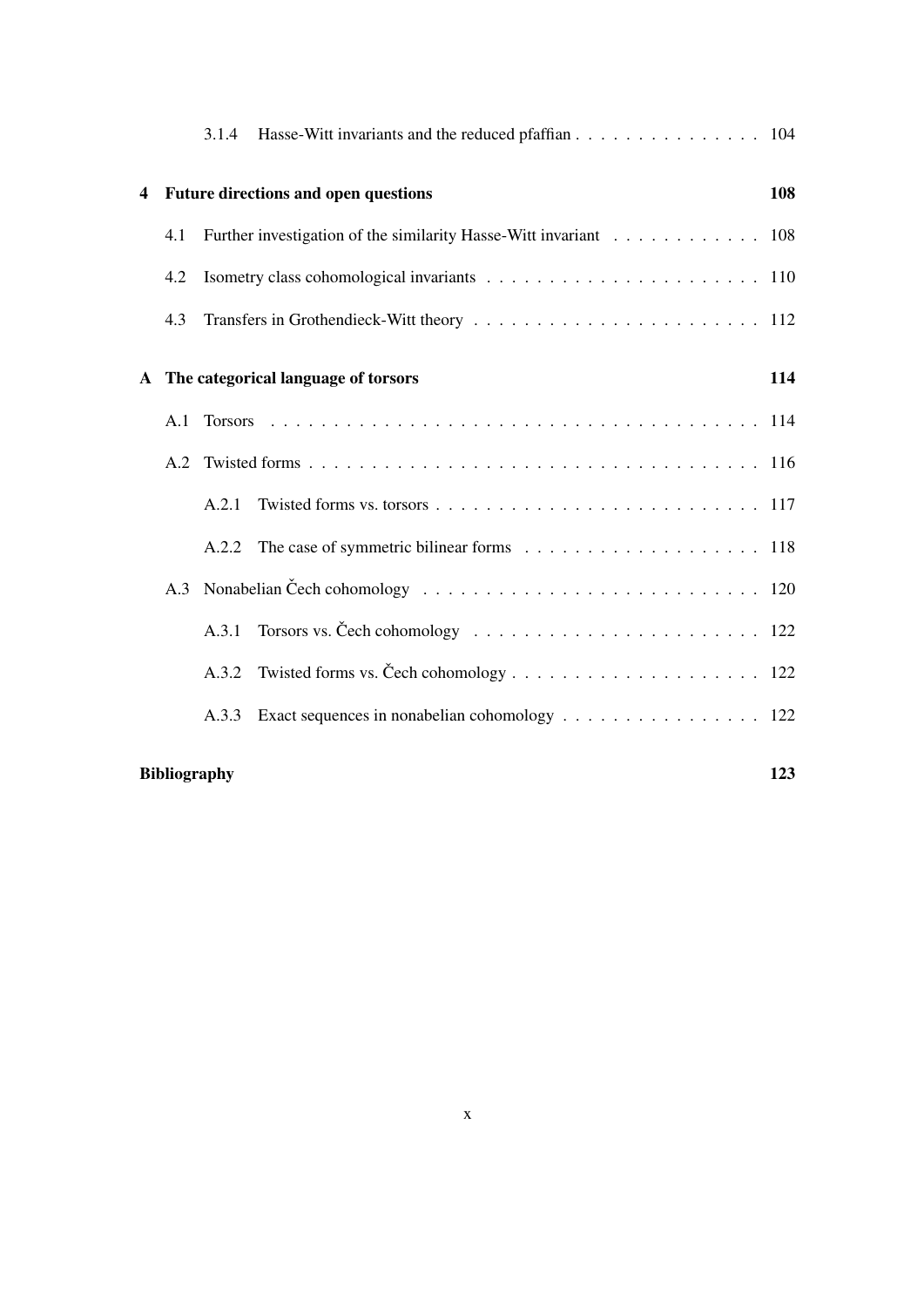## Introduction

The object of this dissertation is the construction of cohomological invariants for symmetric bilinear forms with values in a line bundle  $\mathscr L$  over an arbitrary scheme in which 2 is invertible. These generalize the classical Hasse-Witt (or Stiefel-Whitney) invariants when  $\mathscr L$  is the trivial line bundle.

The analogue of the 1st Hasse-Witt invariant, or discriminant, for even rank  $\mathscr L$ -valued forms is already contained in Parimala/Sridharan [40]. We construct an analogue of the 2nd Hasse-Witt invariant for  $\mathscr L$ -valued forms of arbitrary rank. Such invariants, as in the classical case, find their usefulness both in classifying  $L$ -valued forms and in the study of Brauer group classes of arithmetic significance.

Why have these cohomological invariants not been constructed before? When  $\mathscr L$  is the trivial line bundle, one can use the work of Jardine [27] on the étale cohomology ring (with  $\mathbb{Z}/2\mathbb{Z}$  coefficients) of the simplicial classifying scheme of the orthogonal group to define universal Hasse-Witt invariants. The orthogonal group scheme (of a standard sum-of-squares form) on  $X$  is the base change of a smooth affine algebraic group scheme on Spec  $\mathbb{Z}[\frac{1}{2}]$  $\frac{1}{2}$  (even on Spec Z). This enables the etale cohomology ring of the simplicial classifying scheme to be computed–in analogy with ´ the topological case–by utilizing the injectivity on cohomology of restriction to the "maximal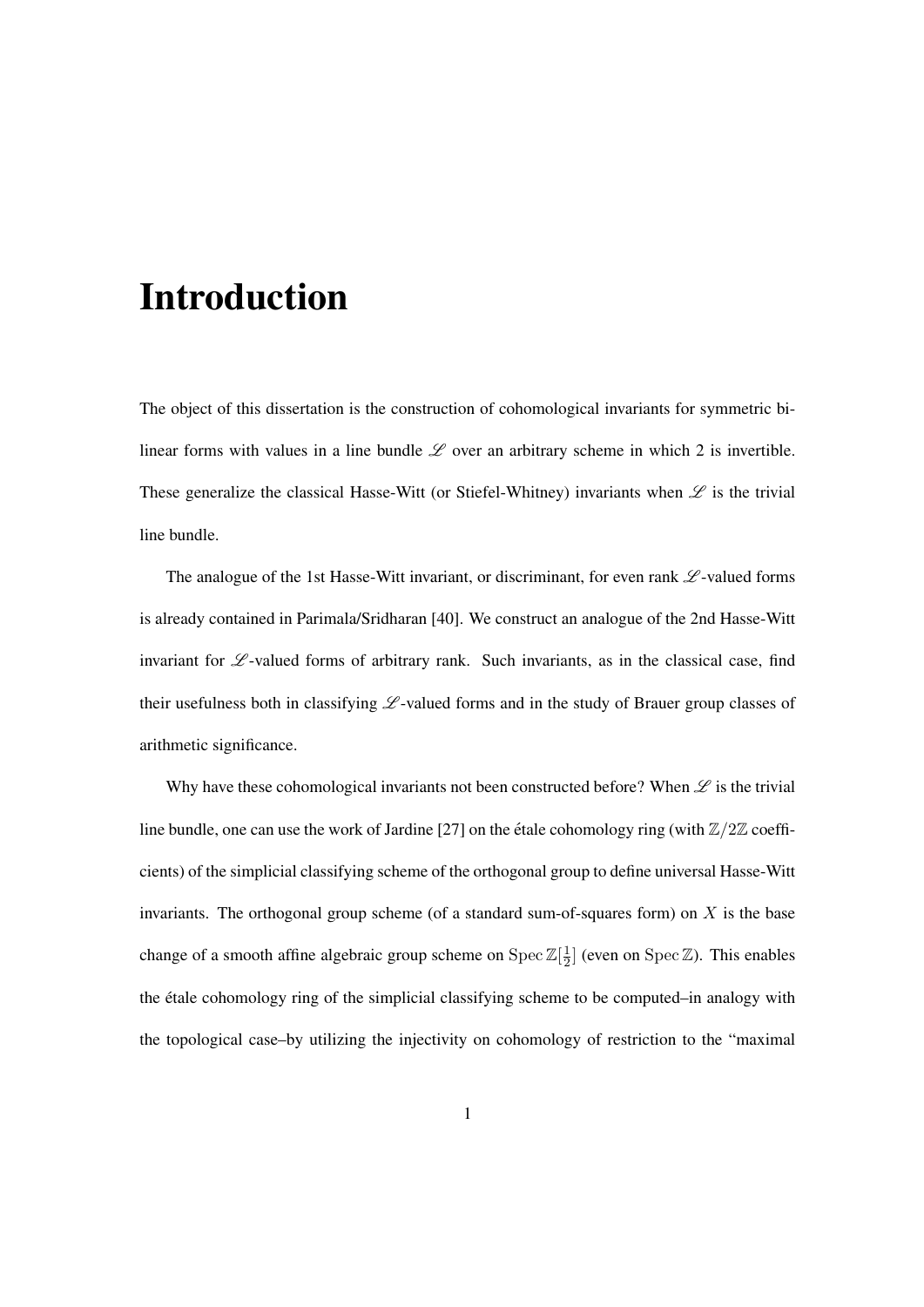torus" for the orthogonal group. When  $\mathscr L$  is not trivial this approach breaks down. When  $\mathscr L$ is not a square in the Picard group, there is no known calculation of the étale cohomology ring of the simplicial classifying scheme of the orthogonal group of an  $\mathscr{L}$ -valued form. The orthogonal group scheme of such an  $\mathscr{L}$ -valued form is *not* the base change of any group scheme on  $\operatorname{Spec} \mathbb{Z}[\frac{1}{2}]$  $\frac{1}{2}$ . It is an *outer form* of the standard orthogonal group, i.e. a twist by a cocycle of automorphisms that cannot be lifted to a cocycle of inner automorphisms. As Serre famously points out, the cohomology of a group has in general no relation to the cohomology of an outer form.<sup>†</sup> There is obviously much work to be done in this direction.

Below, we employ a different approach. While isometry classes of  $\mathscr{L}$ -valued forms are torsors for an outer form of the orthogonal group, their similarity classes are torsors for a standard (i.e. definable over  $\text{Spec } \mathbb{Z}[\frac{1}{2}]$  $\frac{1}{2}$ ]) group of orthogonal similitudes. A recent calculation of Holla/Nitsure [25], [26] shows that (over Spec  $\mathbb{C}$ ) the  $\mathbb{Z}/2\mathbb{Z}$ -cohomology of the classifying space of the even rank orthogonal similitude group does not contain an element analogous to the universal 2nd Hasse-Witt invariant. We may interpret this as the nonexistence of a natural "pin" double cover of the even rank orthogonal similitude group. Our contribution is the realization that, while there is no natural double cover, there is a natural four-fold cover of the orthogonal similitude group by the Clifford group, which "interpolates" between the Kummer double cover of the multiplicative group and the classical pin cover of the orthogonal group (see §2.1.3). The kernel  $\kappa$  of this cover is in general a nonconstant group scheme and it defines a new cohomological invariant

<sup>&</sup>lt;sup>†</sup>After proving that the cohomology groups of inner forms are bijective, concerning outer forms [47, I, §5.5, Remarque] Serre warns, "Par contre,  $H^1(G, {}_a A)$  n'a en général aucune relation avec  $H^1(G, A)$ ." Then later in [47, I, §5.7, Remarque 1], Serre feels the need to reiterate himself, "Ici encore, il est faux en général que  $H^1(G, {}_cB)$  soit en correspondance bijective avec  $H^1(G, B)$ ." This is indeed an important point.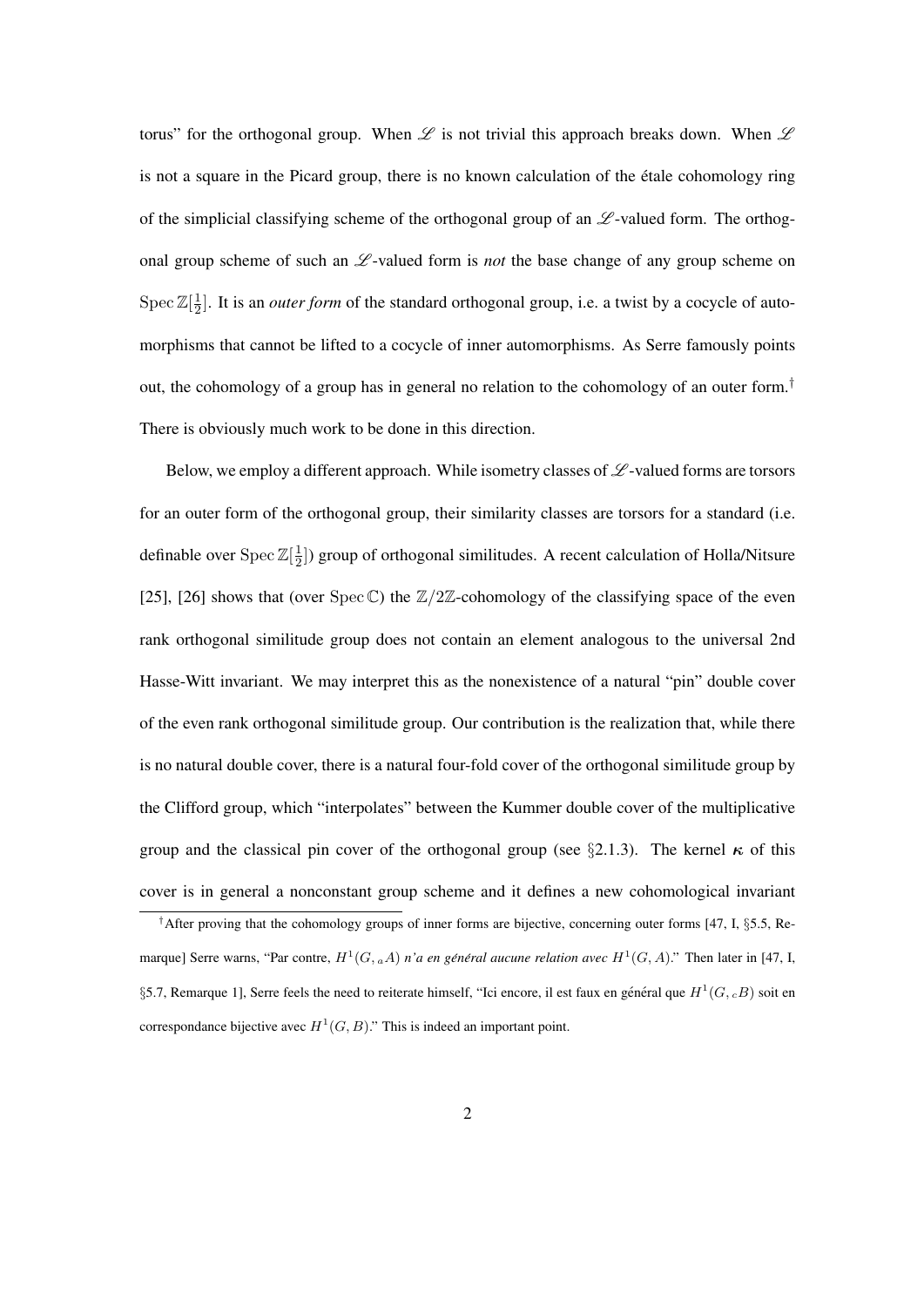in  $H^2_{\text{\'et}}(X,\kappa)$  for similarity classes of  $\mathscr L$ -valued symmetric bilinear forms that "interpolates" between the classical 2nd Hasse-Witt invariant and the 1st Chern class modulo 2. The group scheme  $\kappa$  is locally isomorphic to  $\mu_2 \times \mu_2$  when the rank is  $\equiv 2, 3 \mod 4$  and to  $\mu_4$  when the rank is  $\equiv 0, 1 \mod 4$  (see Propositions 2.8 and 2.11).

As for calculating this invariant, we provide explicit formulas for the general cases of forms of odd rank (see Theorem 2.19) and  $\mathscr L$ -valued metabolic forms (see Theorem 2.25). One interesting case concerns forms of rank 6 with trivial Arf invariant (see  $\S$ 3.1 and Theorem 3.5). These arise from the reduced pfaffian construction of Knus [31] and Knus/Parimala/Sridharan [32] applied to 2-torsion Azumaya algebras of degree 4. We relate the new invariant of a reduced pfaffian form to the class of the corresponding Azumaya algebra in the involutive Brauer group of Parimala/Srinivas [41].

There are two main ingredients in these calculations. First, we utilize the implications on categories of torsors of well-chosen commutative diagrams relating Clifford groups to orthogonal and orthogonal similitude groups (see the fundamental diagram (2.10)). Especially important for rank 6 forms is the relationship between a particular half-spin representation of the even Clifford group of a hyperbolic space, the second exterior power map, and the reduced pfaffian construction (see Proposition 3.6). Second, we perform explicit cocycle calculations in the Clifford group (see Theorem 2.25). These calculations require lifting similitudes to the Clifford group explicitly as well as computing products of such lifts.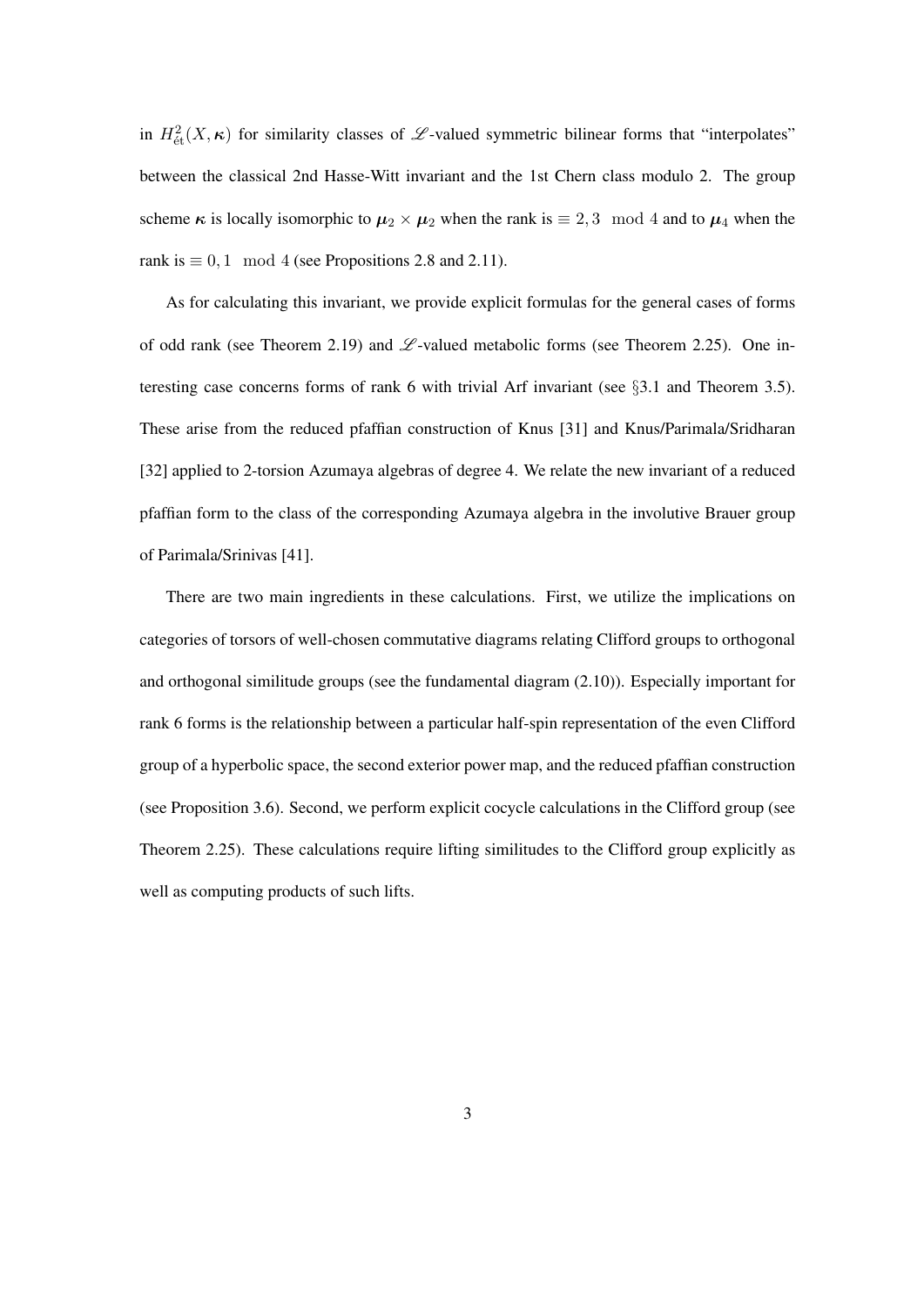#### **Motivation**

The rest of this introduction will outline, as motivation, how  $\mathscr L$ -valued forms arise naturally in the theory of symmetric bilinear forms over schemes, and some situations in which the classical Hasse-Witt invariants have arithmetic interest.

#### $L$ -valued forms

For a scheme X with 2 invertible and  $\mathscr L$  an invertible  $\mathscr O_X$ -module, the notion of a symmetric bilinear form over X with values in  $\mathscr L$  dates back to the early 1970s. Geyer/Harder/Knebusch/ Scharlau [20] introduced the notion of a symmetric bilinear form over a global function field with values in the module of Kahler differentials. This notion enabled a consistent choice of local ¨ traces in order to generalize established residue theorems for forms over rational function fields. Mumford [37] introduced the notion of a locally free  $\mathscr{O}_X$ -module with a pairing into the sheaf of differentials,  $\Omega^1_X$ , to study theta characteristics on proper algebraic curves. A symmetric bilinear form  $(\mathscr{E}, b, \mathscr{L})$  with values in  $\mathscr{L}$  consists of a locally free  $\mathscr{O}_X$ -module  $\mathscr{E}$  and a symmetric  $\mathscr{O}_X$ bilinear morphism  $b: \mathscr{E} \otimes_{\mathscr{O}_X} \mathscr{E} \to \mathscr{L}$ . Such a form is called *nonsingular* if the associated adjoint morphism  $\psi_b : \mathscr{E} \to \mathscr{H}om_{\mathscr{O}_X}(\mathscr{E}, \mathscr{L})$  is an  $\mathscr{O}_X$ -module isomorphism.

The above two examples arise from trying to generalize the classical transfer (or trace) maps from the theory of forms over fields to the theory of forms over algebraic varieties. The general context in which transfer maps exist between Grothendieck-Witt groups of schemes has recently been established by the work of Gille [22], Nenashev [38], [39], and Calmets/Hornbostel [9], [10]. If  $f: X \to Y$  is a proper morphism of connected, noetherian, regular Spec  $Z[\frac{1}{2}]$  $\frac{1}{2}$ ]-schemes of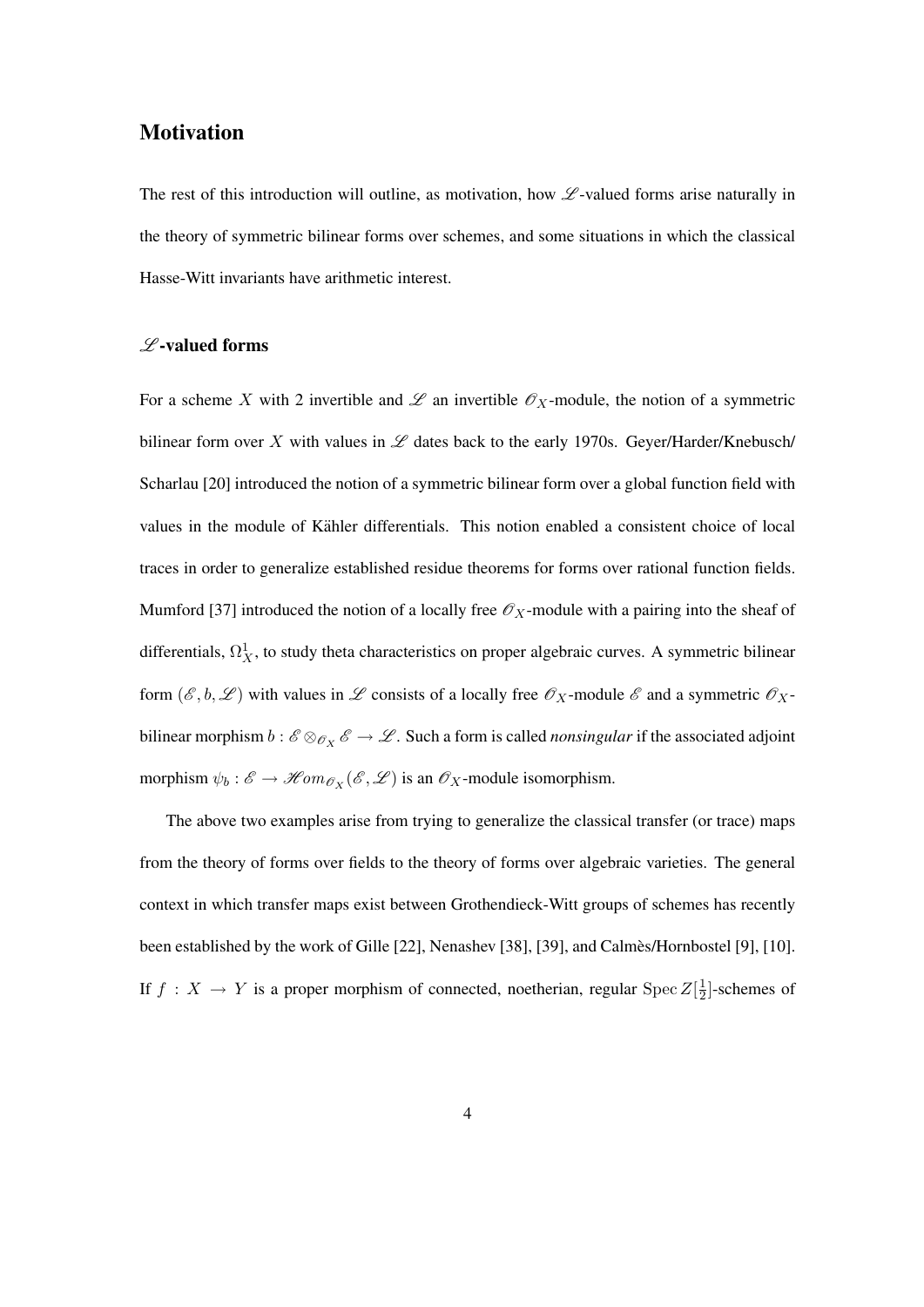relative dimension d, then the total derived direct image functor gives rise to a transfer map,

$$
f_*: GW^{i+d}(X, \omega_f) \to GW^i(Y, \mathscr{O}_Y),
$$

between the shifted derived (or coherent) Grothendieck-Witt groups introduced by Balmer [3], [4], [5], and Walter [52]. Here,  $\omega_f$  is the relative dualizing sheaf and we use Grothendieck duality. In particular, in order to define the transfer along a proper morphism  $f : X \to Y$ , one is forced to consider  $\omega_f$ -valued bilinear forms on X.

#### Hasse-Witt invariants

The  $\mathscr{O}_X$ -valued Grothendieck-Witt group is the algebraic analog of the KO-group of real vector bundles. Just as the classical Stiefel-Whitney invariants are important for studying real vector bundles on topological spaces, the analogous Hasse-Witt invariants are important for studying symmetric bilinear forms on schemes. The total Hasse-Witt invariant extends to a multiplicative map

$$
GW^0(X, \mathscr{O}_X) \xrightarrow{w_i} H^*_{\text{\'et}}(X, \mu_2),
$$

into the total mod 2 étale cohomology ring of  $X$ . The invariants help to classify symmetric bilinear forms. For example, if X is the spectrum of a global field (not of characteristic 2), then symmetric bilinear forms are exactly classified up to isometry by their rank, signatures at archimedean places, discriminant (1st Hasse-Witt invariant), and 2nd Hasse-Witt invariant. The 1st and 2nd Hasse-Witt invariants also lift to invariants  $e_1$  (the signed discriminant) and  $e_2$  (the Clifford invariant) on the first and second fundamental filtration of the Witt group of a scheme. They are related to the Milnor conjecture over fields. Over arbitrary schemes, there is currently much activity around finding the right generalization of the Milnor conjecture.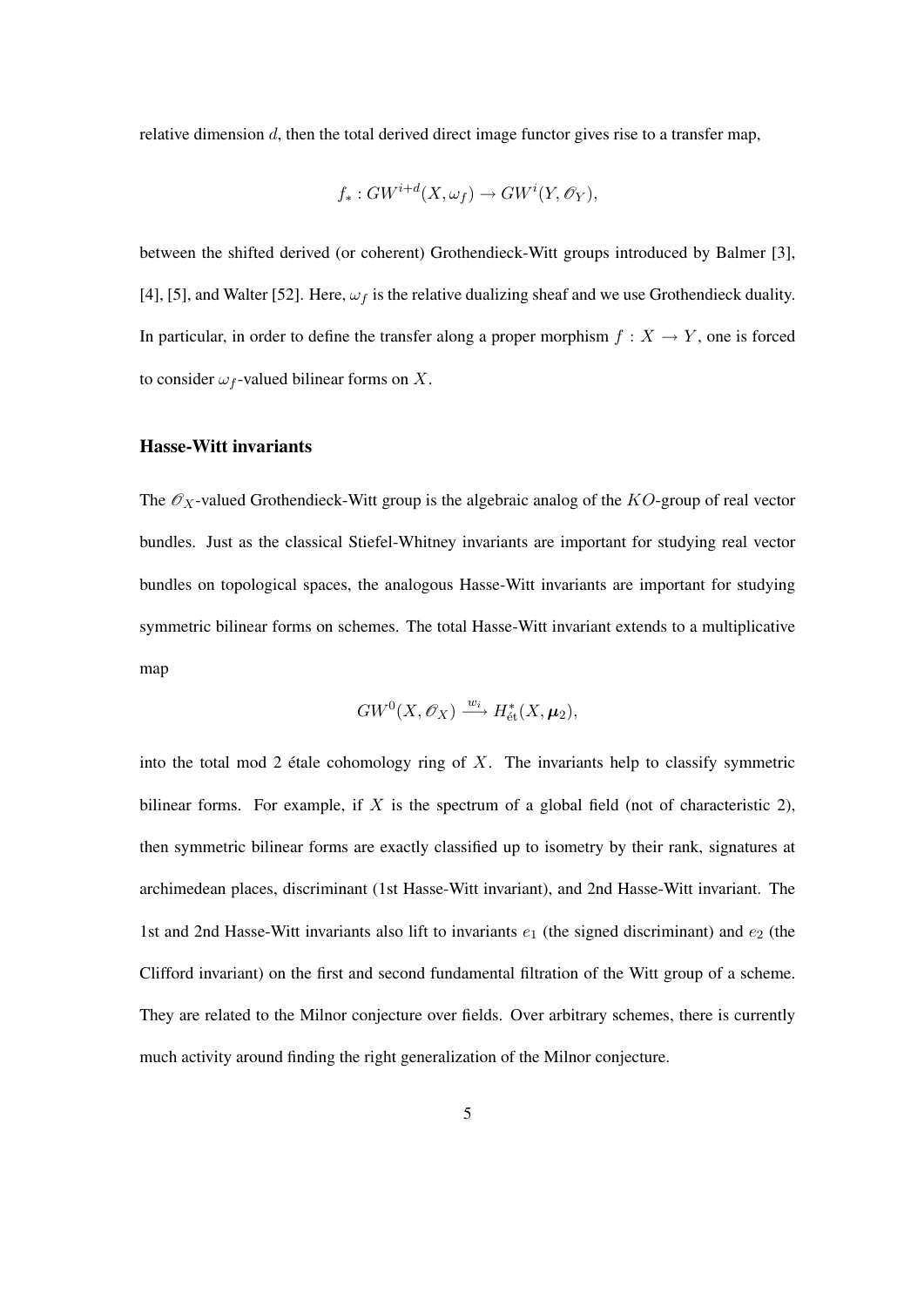In the 1980s, Serre [46] gave a formula relating the 2nd Hasse-Witt invariant of the trace form of a finite separable extension  $K/k$ , of fields of odd characteristic to a Galois theoretic characteristic class–the obstruction to an embedding problem in inverse Galois theory. For instance, this answers the question, "When can a Klein four Galois extension of fields be embedded in a quaternion extension?" Fröhlich [18] generalized this formula to arbitrary symmetric bilinear forms and Galois representations. Deligne [13] then related the Galois theoretic characteristic class (thus also the 2nd Hasse-Witt invariant, by Serre's formula) to the local root number of a Galois representation. The root number arises as part of the sign of the functional equation of the corresponding Artin L-function. In another direction, Esnault/Kahn/Viehweg [17] and Cassou-Nogues/Erez/Taylor [11], [12] generalized Serre's formula to finite tamely ramified coverings ` of schemes with odd ramification indices. Finally, Saito [44] has hinted at a version for proper morphisms of schemes, which extends to arbitrary orthogonal motives.

When  $\mathscr L$  is not trivial, the corresponding Grothendieck-Witt groups are the algebraic analogues of twisted  $KO$ -groups. There is a substantial literature in physics applying twisted  $KO$ theory to quantum field theory. In different guises, classes in twisted KO-theory can represent charges in boundary topological field theory and spaces of momenta of states in lattice models in solid state physics. For example, Kane/Mele [29] recently used an invariant in the twisted KOtheory of elliptic curves to define a new topological classification of the quantum spin Hall phase. Topological analogues of the constructions in this dissertation could provide new cohomological invariants in twisted KO-theory and may in turn carry physical significance.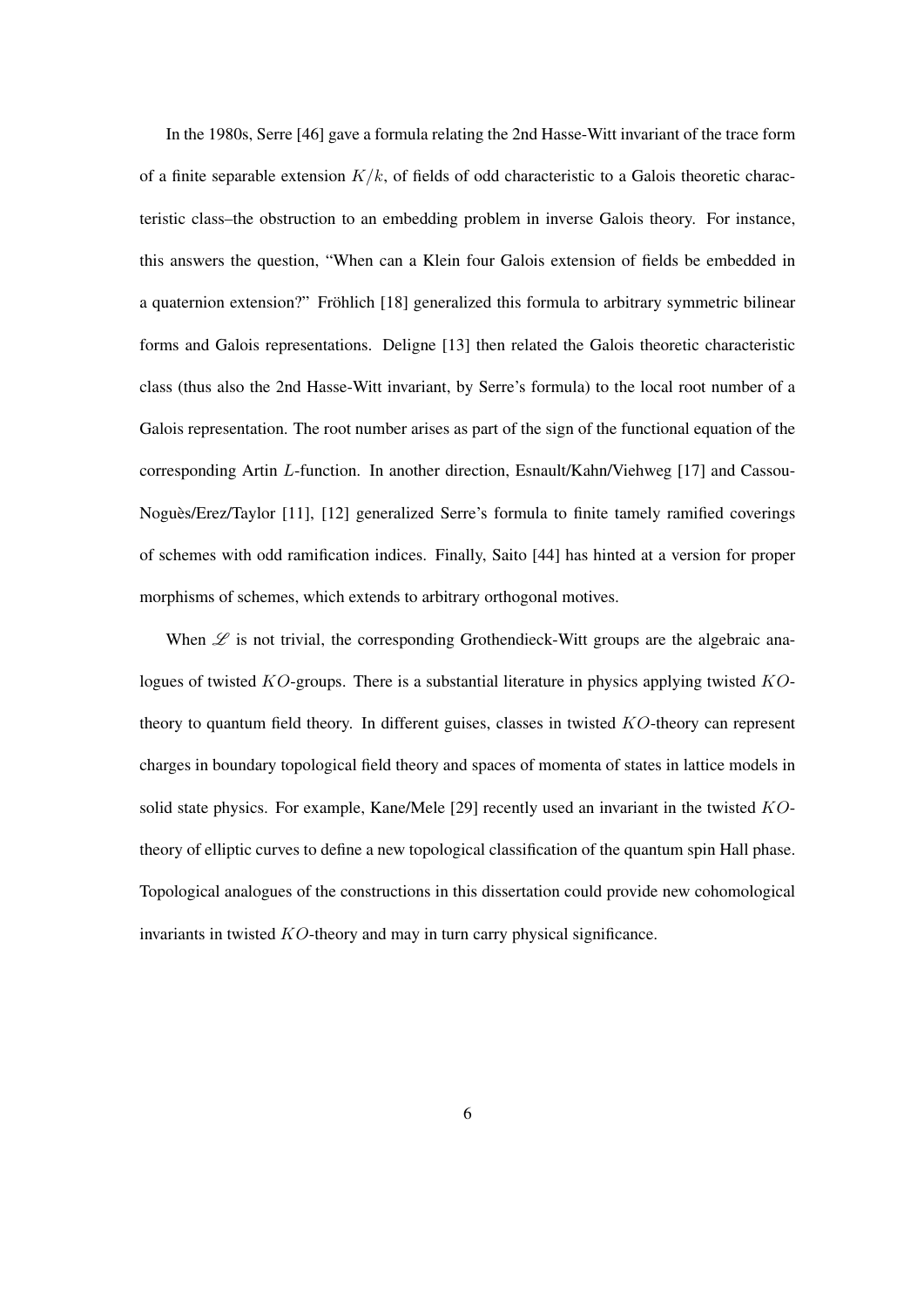## Chapter 1

# Line bundle-valued symmetric bilinear forms

Throughout, let  $X$  be a noetherian and separated scheme. For simplicity of exposition, we will assume that X is connected. Invertible  $\mathcal{O}_X$ -modules (resp. locally free  $\mathcal{O}_X$ -modules of finite constant rank) will simply be referred to as *line bundles* (resp. *vector bundles*) on X. All unadorned tensor products and all internal hom sheaves between  $\mathscr{O}_X$ -modules will be over  $\mathscr{O}_X$ . We say that 2 *is invertible on* X or  $\frac{1}{2} \in \mathcal{O}_X$  if multiplication by 2 on the structure sheaf has an inverse, or equivalently, if 2 is a unit in all local rings of points of  $X$ . We will eventually make this assumption. All sheaves, unless otherwise stated, will be considered in the étale topology. By convention, group schemes that come from base change from Spec  $\mathbb{Z}[\frac{1}{2}]$  $\frac{1}{2}$ ] (e.g.  $\mu_2$  and  $\mathbb{G}_{\mathrm{m}}$ ) to X will be denoted by the same symbol.

Concerning "sheafified" linear algebra, we wish to point out here that most of the work of this chapter is devoted to careful examination of exactly how familiar concepts from linear algebra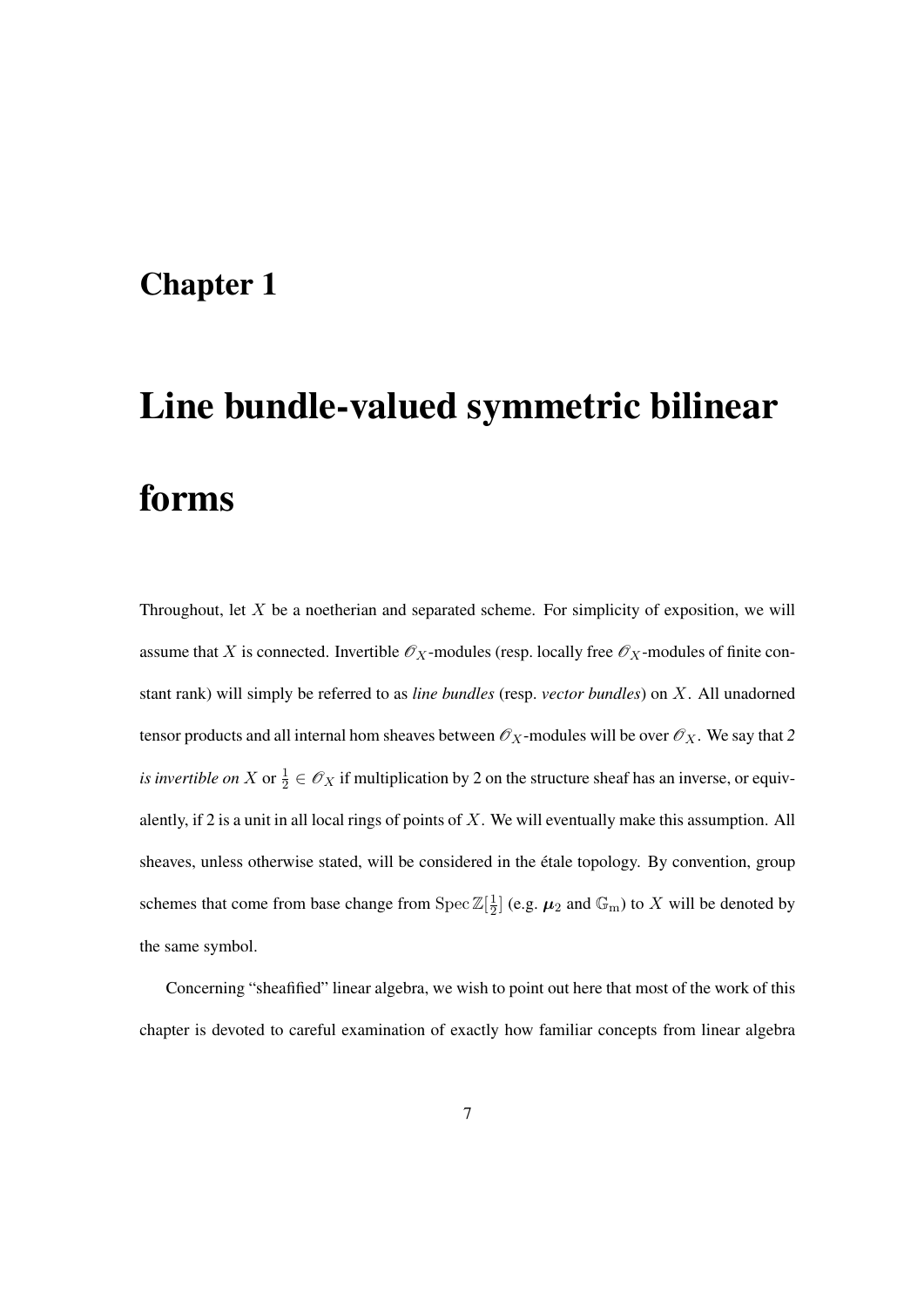and the theory of quadratic forms over fields and rings generalize to schemes. Almost every linear algebra construction applied to a vector bundle on a scheme is the sheaf associated to the correspondingly constructed presheaf. Accordingly, we will often define morphisms of sheaves associated to presheaves by defining a morphism of presheaves, and then implicitly consider the associated morphism of associated sheaves (sheafification is an exact functor).

### 1.1 Generalities on  $\mathscr{L}\text{-valued bilinear forms}$

#### 1.1.1 Definitions and notations

#### Bilinear forms

Let X be a scheme and  $\mathscr L$  a line bundle on X. An  $(\mathscr L$ -valued) bilinear form on X will mean a triple  $(\mathscr{E}, b, \mathscr{L})$ , where  $\mathscr{E}$  is a vector bundle and  $b : \mathscr{E} \times \mathscr{E} \to \mathscr{L}$  is an  $\mathscr{O}_X$ -bilinear morphism, equivalently,  $b : \mathscr{E} \otimes \mathscr{E} \to \mathscr{L}$  is an  $\mathscr{O}_X$ -module morphism, equivalently, a choice of global section of  $\mathscr{H}om(T^2\mathscr{E},\mathscr{L})$ . For sections  $v, w \in \mathscr{E}(U)$  over  $U \to X$ , we will often write  $b(v, w)$  in place of  $b(U)(v \otimes w)$ .

An ( $\mathscr{L}$ -valued) bilinear form on X is called *symmetric* if  $b : \mathscr{E} \otimes \mathscr{E} \to \mathscr{L}$  is invariant under the naive switch morphism  $\mathscr{E} \otimes \mathscr{E} \to \mathscr{E} \otimes \mathscr{E}$  and is called *alternating* if b vanishes when restricted to the diagonal tensors  $\Delta : \mathscr{E} \to \mathscr{E} \otimes \mathscr{E}$ . Equivalently b is symmetric (resp. alternating) if it corresponds to a global section of  $\mathcal{H}om(S^2 \mathcal{E}, \mathcal{L})$  (resp.  $\mathcal{H}om(\bigwedge^2 \mathcal{E}, \mathcal{L})$ ) as a subsheaf of  $\mathscr{H}\!\mathit{om}(T^2\mathscr{E},\mathscr{L}).$ 

An (*L -valued)* quadratic form on X will mean a triple ( $\mathscr{E}, q, \mathscr{L}$ ), where  $\mathscr{E}$  is a vector bundle and  $q : \mathscr{E} \to \mathscr{L}$  is a map of sheaves satisfying the following two conditions: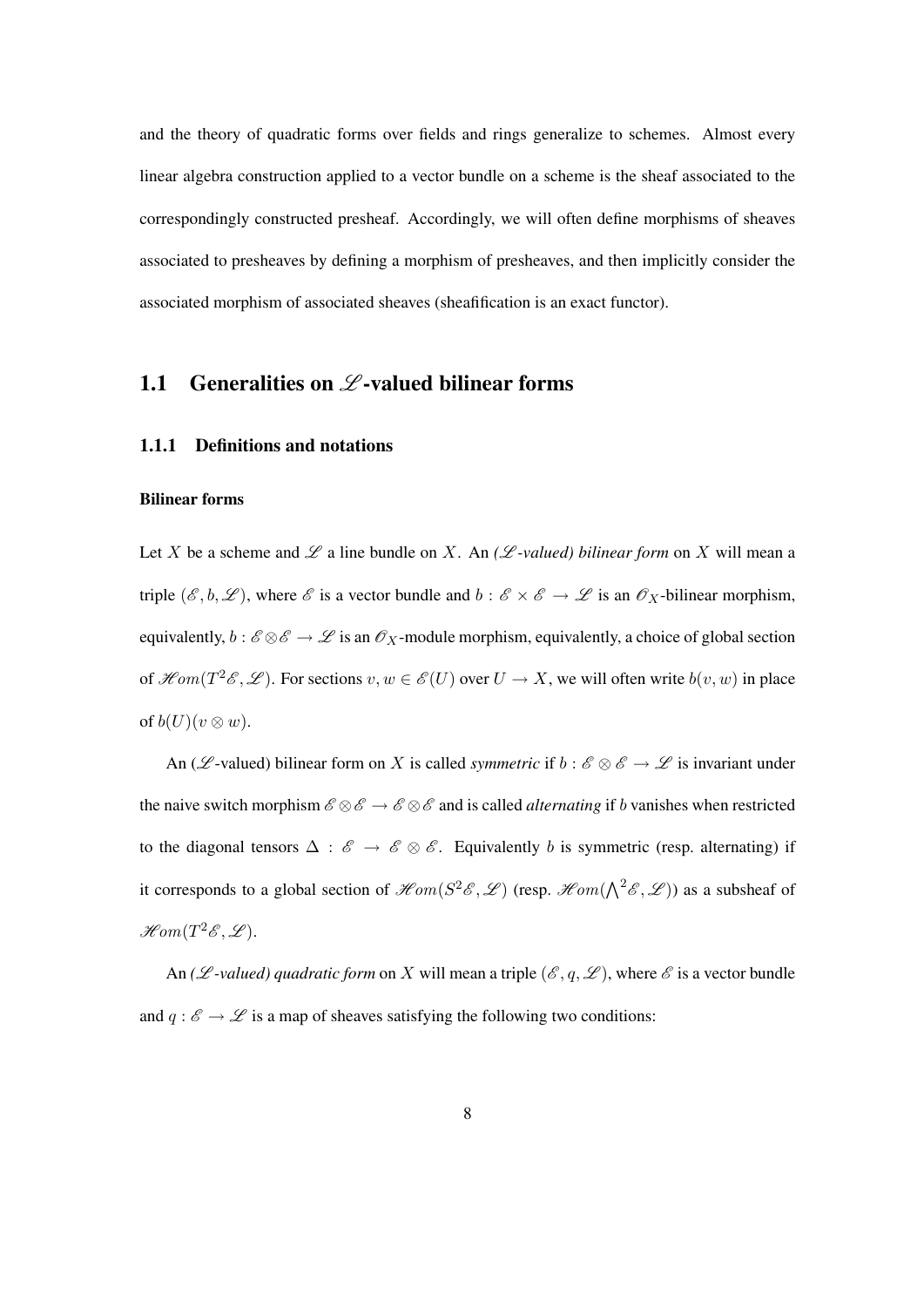• The following diagram of maps of sheaves is commutative,

$$
\begin{array}{ccc}\n & \mathscr{O}_X \otimes \mathscr{E} \xrightarrow{\sim} \mathscr{E} \\
 & \mathscr{O}_X \otimes \mathscr{L} \xrightarrow{\sim} \mathscr{L} \\
 & \mathscr{O}_X \otimes \mathscr{L} \xrightarrow{\sim} \mathscr{L}\n\end{array}
$$

equivalently, on sections over  $U \to X$ , we have

$$
q(av) = a^2q(v)
$$
, for all  $a \in \mathcal{O}_X(U)$ ,  $v \in \mathcal{E}(U)$ .

• The corresponding *polar form*  $b_q : \mathscr{E} \otimes \mathscr{E} \to \mathscr{L}$ , defined on sections over  $U \to X$  by

$$
b_q(v, w) = q(v + w) - q(v) - q(w), \quad \text{for all } v, w \in \mathscr{E}(U),
$$

is an  $\mathscr L$ -valued bilinear form on X.

Equivalently,  $q$  is a choice of global section of the sheaf cokernel of the exact sequence

$$
0 \to \mathcal{H}om(\bigwedge^2 \mathcal{E}, \mathcal{L}) \to \mathcal{H}om(T^2E, \mathcal{L}) \to \mathcal{Q}uad(\mathcal{E}, \mathcal{L}) \to 0. \tag{1.1}
$$

This is the globalized version of the characterization of quadratic forms as equivalence classes of bilinear forms modulo alternating forms, see Knus [34, I §5.3.5] for further remarks on this characterization over rings.

Given an  $\mathscr L$ -valued bilinear form  $b : \mathscr E \otimes \mathscr E \to \mathscr L$ , the associated quadratic form

$$
q_b: \mathscr{E} \xrightarrow{\Delta} \mathscr{E} \otimes \mathscr{E} \xrightarrow{b} \mathscr{L}, \tag{1.2}
$$

is the image of  $b$  under the map on global sections of exact sequence  $(1.1)$ . Note that in general, not all quadratic forms are induced from global bilinear forms. The obstruction is the coboundary map to  $H^1_{\text{\'et}}(X, \mathcal{H}om(\bigwedge^2 \mathcal{E}, \mathcal{L}))$ , though this only causes a problem if 2 is not invertible.

**Lemma 1.1.** Let X be a scheme with  $\frac{1}{2} \in \mathscr{O}_X$ . Every quadratic form is the associated quadratic *form of a (symmetric) bilinear form on* X*.*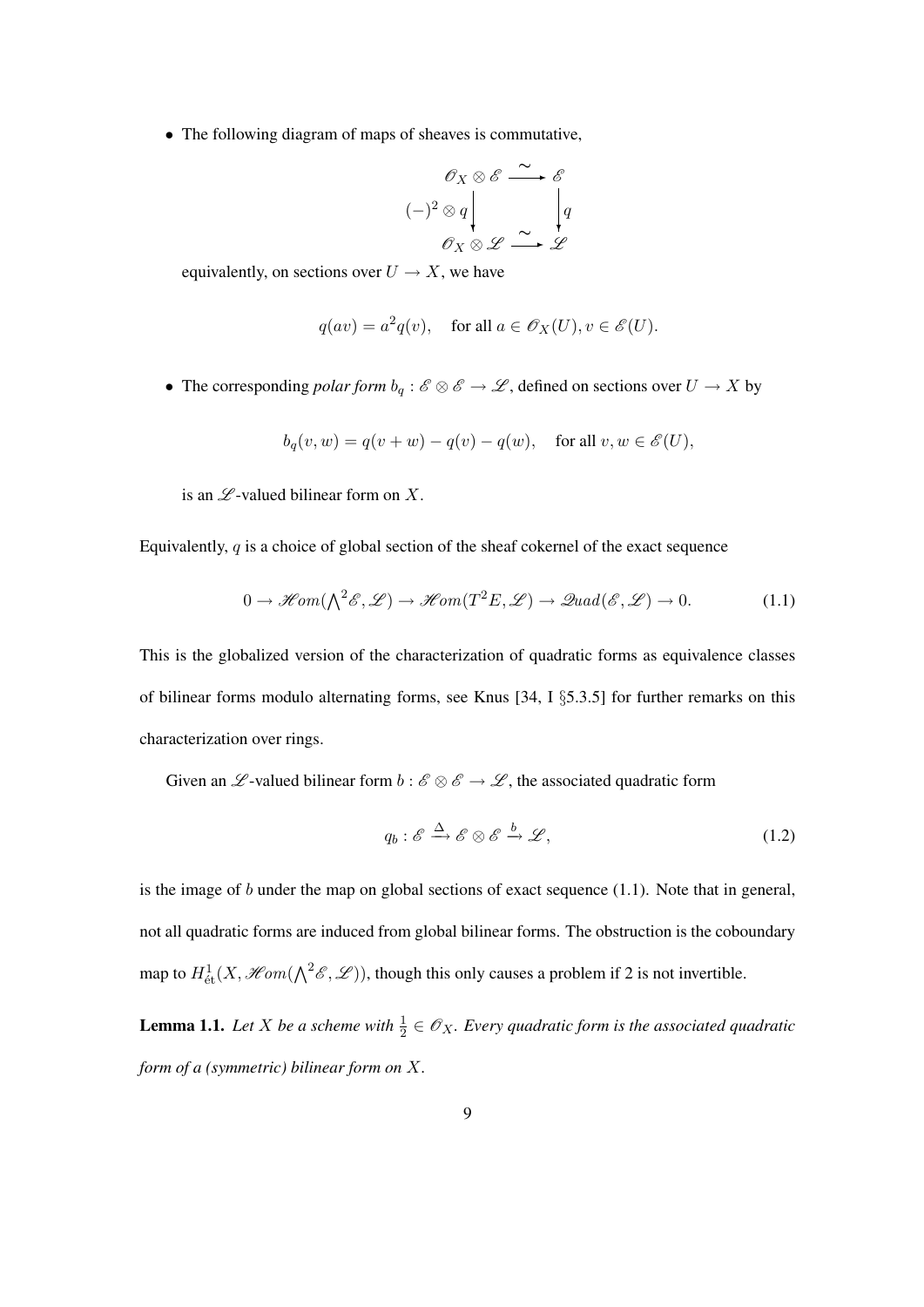*Proof.* This is a globalized version of the argument for rings. Via the various canonical isomorphisms, the dual of the defining quotient morphism  $T^2(\mathscr{E}^{\vee}) \to \bigwedge^2(\mathscr{E}^{\vee})$ , gives rise to a morphism  $\bigwedge^2 \mathscr{E} \to T^2 \mathscr{E}$ . One checks that on sections over  $U \to X$ , this morphism is given by

$$
v\wedge w\mapsto v\otimes w-w\otimes v.
$$

Composing with  $\frac{1}{2}$  yields a section of the defining quotient morphism  $T^2 \mathscr{E} \to \bigwedge^2 \mathscr{E}$ . Upon applying the exact functor  $\mathscr{H}\!om(-,\mathscr{L})$ , we find that the sequence (1.1) splits, and hence the cohomological coboundary maps vanish. Similarly, one may construct a morphism  $\mathscr{H}\!om(S^2\mathscr{E},\mathscr{L}) \to$  $\mathscr{Q}uad(\mathscr{E},\mathscr{L})$ , which is invertible if 2 is invertible.  $\Box$ 

#### Adjoint morphism

An L -valued bilinear form  $b : \mathscr{E} \otimes \mathscr{E} \to \mathscr{L}$  has a corresponding *adjoint* morphism of  $\mathscr{O}_X$ modules

$$
\psi_b : \mathscr{E} \to \mathscr{H}\!om(\mathscr{E}, \mathscr{L}),
$$

defined on sections over  $U \to X$  by  $\psi_b(v)(w) = b(v, w)$  for  $v, w \in \mathscr{E}(U)$ . A bilinear form b is called *non-singular*, *regular*, or a *bilinear space* if its adjoint  $\psi_b$  is an isomorphism of  $\mathscr{O}_X$ modules. A quadratic form is called non-singular if its corresponding polar form is non-singular. Note that if 2 is not invertible on  $X$  then every regular quadratic form has even rank.

On the category of coherent  $\mathscr{O}_X$ -modules, denote by  $(-)^{\vee\mathscr{L}}$  the exact (contravariant) functor  $\mathcal{H}om(-, \mathcal{L})$ . Note that there is a canonical morphism of functors

$$
\operatorname{can}^{\mathscr{L}}: \operatorname{id} \to ((-)^{\vee \mathscr{L}})^{\vee \mathscr{L}},
$$

which is an isomorphism on the subcategory of locally free  $\mathcal{O}_X$ -modules. The category of vector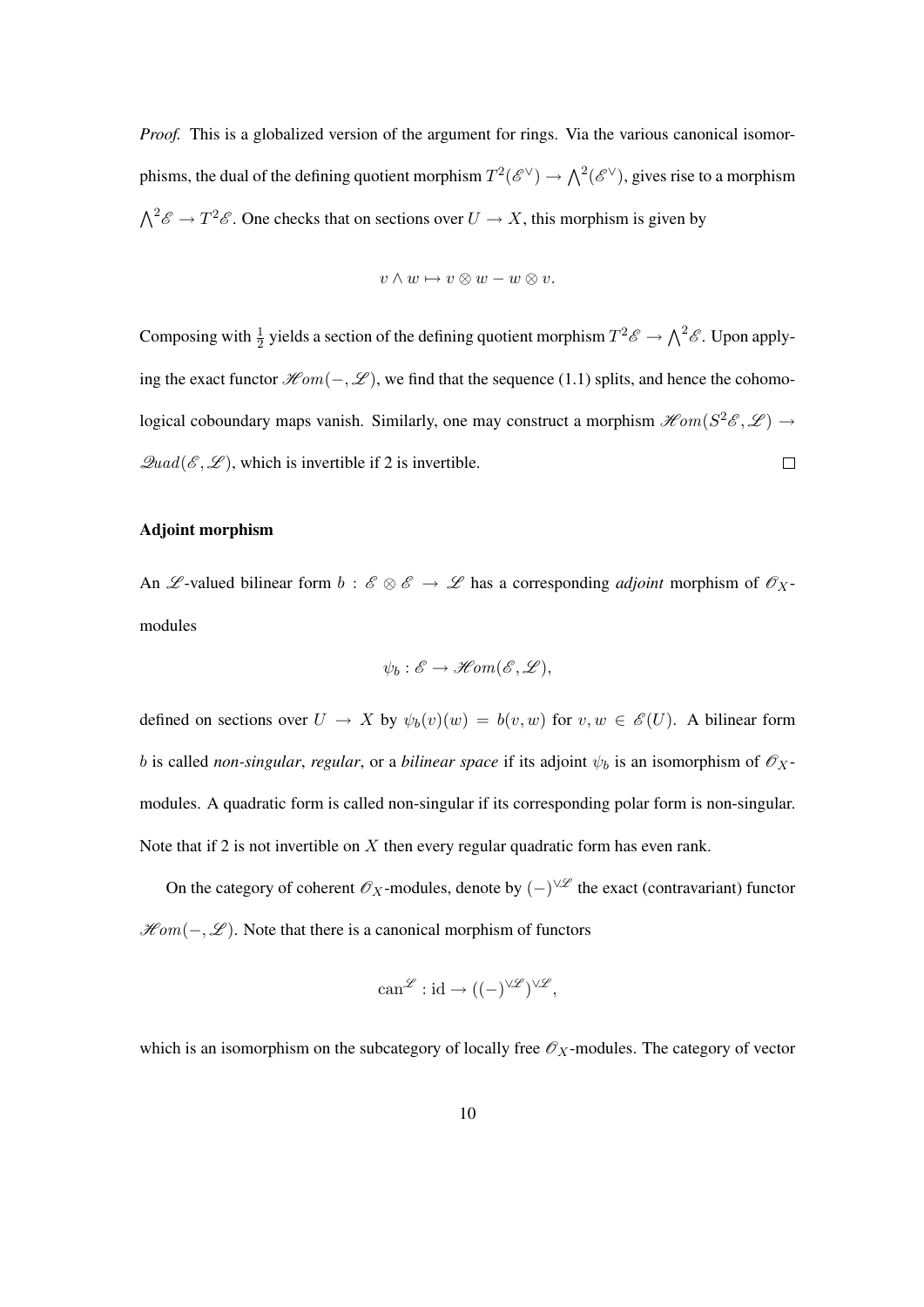bundles on X together with  $(-)^{\vee\mathscr{L}}$  and  $\text{can}^{\mathscr{L}}$  form an *exact category with duality* in the language of Balmer [3].

Define the *(L*-*valued)* transpose of a morphism  $\psi : \mathscr{F} \to \mathscr{H}om(\mathscr{F}, \mathscr{L})$  of  $\mathscr{O}_X$ -modules by

$$
\psi^t : \mathscr{F} \xrightarrow{\operatorname{can} \mathscr{L}} \mathscr{H}om(\mathscr{H}om(\mathscr{F}, \mathscr{L}), \mathscr{L}) \xrightarrow{\psi^{\vee \mathscr{L}}} \mathscr{H}om(\mathscr{F}, \mathscr{L}). \tag{1.3}
$$

Then a bilinear form b is symmetric if and only if  $\psi_b = \psi_b^t$ . A bilinear form b is called *skewsymmetric* if  $\psi_b = -\psi_b^t$ . Note that every alternating form is skew-symmetric, and conversely if 1  $\frac{1}{2} \in \mathscr{O}_X$ .

#### Involutions on endomorphism algebras

If  $(\mathscr{E}, b, \mathscr{L})$  is a bilinear space, define the associated  $\mathscr{O}_X$ -algebra *anti-automorphism* 

$$
\sigma_b : \mathcal{E}nd(\mathcal{E}) \to \mathcal{E}nd(\mathcal{E})^{op}
$$

by the formula

$$
\sigma_b(\varphi) = \psi_b|_U^{-1} \circ \varphi^{\vee \mathscr{L}|_U} \circ \psi_b|_U, \quad \text{for } \varphi: \mathscr{E}|_U \to \mathscr{E}|_U
$$

on sections over  $U \to X$ . If b is symmetric or alternating, then in fact  $\sigma_b$  will be an  $\mathscr{O}_X$ algebra *involution* (of the first kind), i.e. an  $\mathcal{O}_X$ -algebra anti-automorphism of order 2. In fact, the converse is true, see Knus/Parimala/Srinivas [33].

**Proposition 1.2.** Let X be a scheme and  $\mathcal{E}$  a vector bundle on X. If  $\sigma$  is an  $\mathcal{O}_X$ -algebra anti*automorphism of*  $\mathscr{E}nd(\mathscr{E})$  *then there exists the structure of a bilinear space*  $(\mathscr{E}, b, \mathscr{L})$  *on the vector bundle*  $\mathscr E$  *such that*  $\sigma = \sigma_b$ *, moreover, the isomorphism class of*  $\mathscr L$  *is uniquely determined and b is determined up to multiplication by a global unit. If*  $\sigma$  *is an involution on*  $\mathscr{E}nd(\mathscr{E})$  *then the bilinear space*  $(\mathscr{E}, b, \mathscr{L})$  *is either symmetric or alternating.*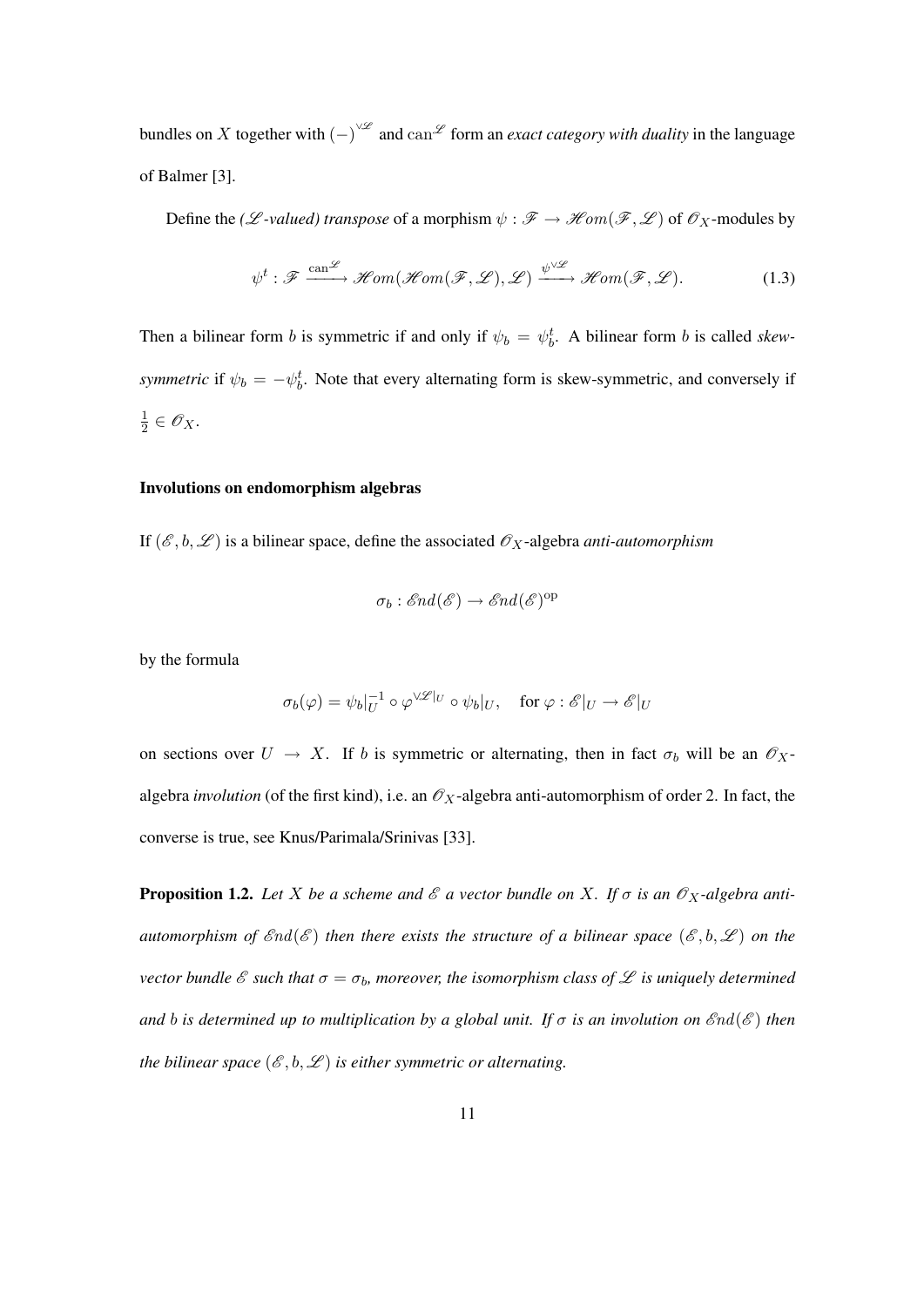Note however, that  $\mathcal{E}nd(\mathcal{N}\otimes\mathcal{E})\cong \mathcal{E}nd(\mathcal{E})$  as  $\mathcal{O}_X$ -algebras for any line bundle N on X (see Remark 1.3 below). Thus an anti-automorphism  $\sigma$  on  $\mathscr{E}nd(\mathscr{E})$  that corresponds to a bilinear space  $(\mathscr{E}, b, \mathscr{L})$  will also be an anti-automorphism on  $\mathscr{E}nd(\mathscr{N} \otimes \mathscr{E})$  (via any choice of isomorphism of the endomorphism algebras), and so also corresponds to a bilinear space  $(\mathscr{N} \otimes \mathscr{E}, b', \mathscr{N}^{\otimes 2} \otimes \mathscr{L})$ . Thus the isomorphism class of an endomorphism algebra with antiautomorphism  $(\mathcal{E}nd(\mathcal{E}), \sigma)$  determines a bilinear space  $(\mathcal{E}, b, \mathcal{L})$  only up to transformations of the form  $(\mathcal{N} \otimes \mathcal{E}, n \otimes b, \mathcal{N}^{\otimes 2} \otimes \mathcal{L})$  where  $(\mathcal{N}, n, \mathcal{N}^{\otimes 2})$  is a bilinear space of rank 1.

Later on, we will also consider Azumaya algebras with involution (of the first kind) on X. A locally free  $\mathscr{O}_X$ -algebra  $\mathscr A$  of finite rank is an *Azumaya algebra* if the canonical  $\mathscr O_X$ -algebra homomorphism

$$
\mathscr{A} \otimes \mathscr{A}^{op} \rightarrow \mathscr{E}nd(\mathscr{A})
$$

$$
a \otimes b \qquad \mapsto \ c \mapsto acb
$$

is an isomorphism, where  $\mathscr{A}^{op}$  is the opposite algebra, and where  $\mathscr{E}nd(\mathscr{A})$  is the endomorphism sheaf of  $\mathscr A$  as an  $\mathscr O_X$ -module. For example, the endomorphism algebra  $\mathscr End(\mathscr E)$  of a vector bundle  $\mathscr E$  on  $X$  is an Azumaya algebra. In fact every Azumaya algebra is locally isomorphic in the etale topology to an endomorphism algebra, see Milne [36, IV Proposition 2.3]. An Azumaya ´ algebra thus has rank  $n^2$  for some n, which is called the *degree*. An anti-automorphism  $\sigma$  on an Azumaya algebra  $\mathscr A$ , i.e. an  $\mathscr O_X$ -algebra isomorphism  $\sigma : \mathscr A \to \mathscr A^{\mathrm{op}}$ , is called an *involution* (of the first kind) if  $\sigma^{op} \circ \sigma = id$ . An Azumaya algebra with involution  $(\mathscr{A}, \sigma)$  is locally isomorphic in the étale topology to an endomorphism algebra with involution, and thus by Proposition 1.2 corresponds to a bilinear space of either symmetric or alternating type. We say that an involution σ on an Azumaya algebra is of *orthogonal type* or *symplectic type*, respectively.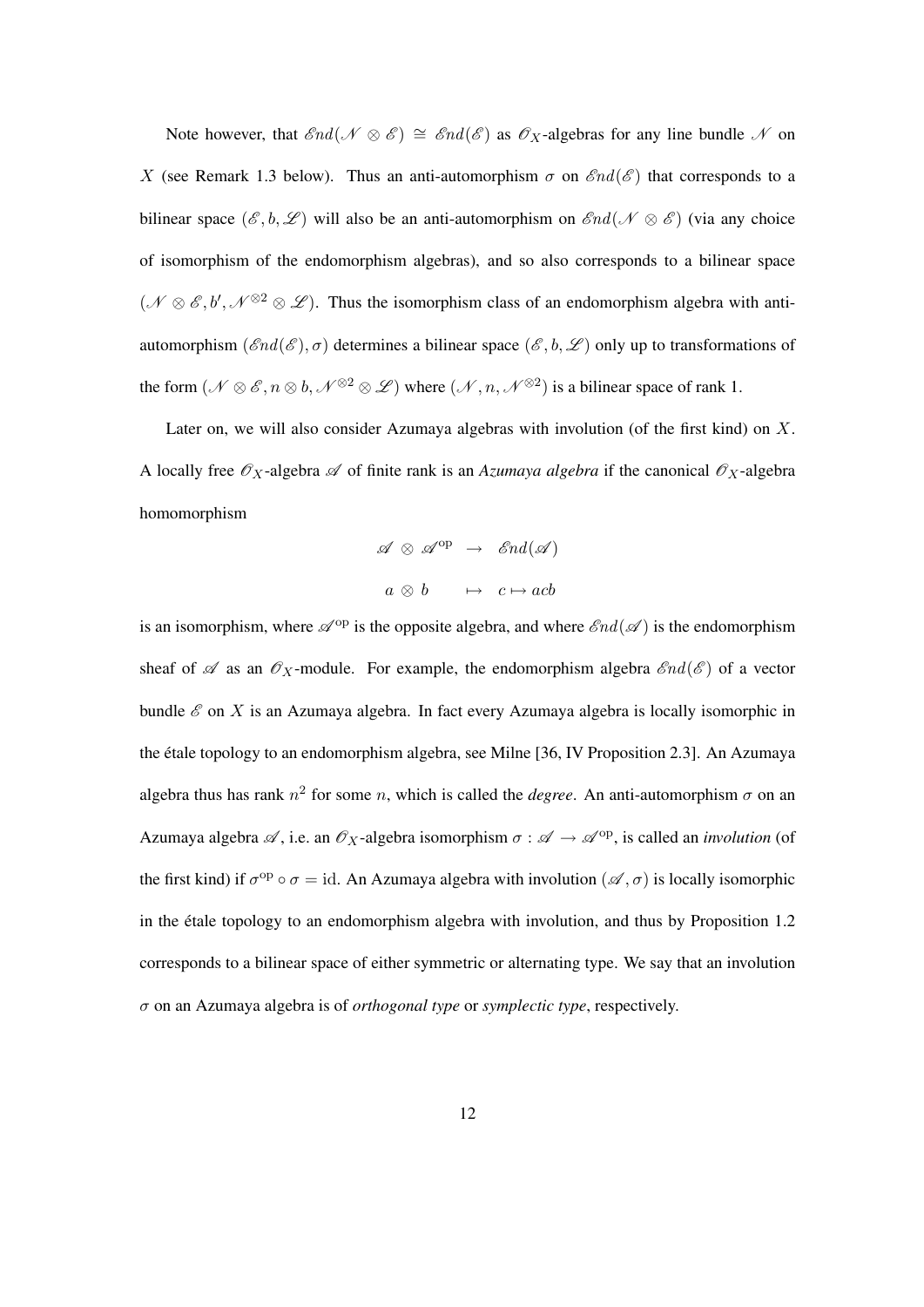#### Orthogonal sum

For bilinear forms  $(\mathscr{E}, b, \mathscr{L})$  and  $(\mathscr{E}', b', \mathscr{L})$ , define the *orthogonal sum* 

$$
({\mathscr E}, b, {\mathscr L})\,\bot ({\mathscr E}', b', {\mathscr L})=({\mathscr E}\oplus {\mathscr E}', b+ b', {\mathscr L})
$$

on section over  $U \to X$  by

$$
(b + b')((v, v'), (w, w')) = b(v, w) + b'(v', w')
$$

for  $v, w \in \mathscr{E}(U)$  and  $v', w' \in \mathscr{E}'(U)$ . There's a similar notion of orthogonal sum for quadratic forms. The orthogonal sum of two symmetric forms is symmetric, two alternating forms is alternating, and two quadratic forms is quadratic.

#### Tensor product

For bilinear forms  $(\mathscr{E}, b, \mathscr{L})$  and  $(\mathscr{E}', b', \mathscr{L}')$ , define the *tensor product* 

$$
({\mathscr E}, b, {\mathscr L})\otimes ({\mathscr E}', b', {\mathscr L}')=({\mathscr E}\otimes {\mathscr E}', b\otimes b', {\mathscr L}\otimes {\mathscr L}')
$$

on sections over  $U \to X$  by

$$
(b \otimes b')(v \otimes v', w \otimes w') = b(v, w) \otimes b'(v', w') \in \mathscr{L}(U) \otimes \mathscr{L}'(U)
$$

for  $v, w \in \mathscr{E}(U)$  and  $v', w' \in \mathscr{E}'(U)$ . There's a similar notion of tensor product for quadratic forms. The tensor product of two symmetric forms is symmetric, two alternating forms is symmetric, two quadratic forms is quadratic, a symmetric form with an alternating form is alternating, and a symmetric form with a quadratic form is quadratic.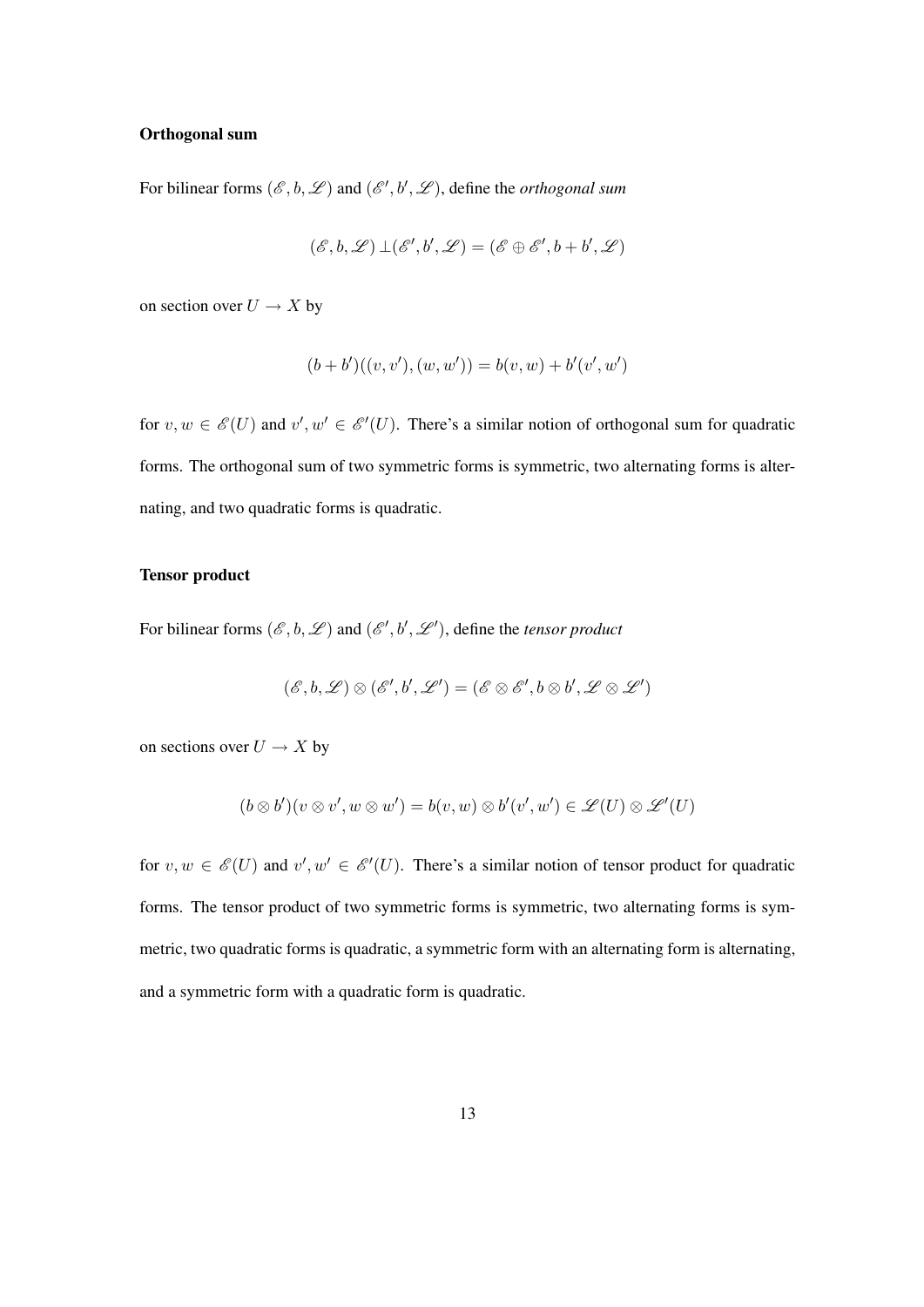#### Diagonal forms

For global sections  $a_1, \ldots, a_n$  of  $\mathbb{G}_m$  define the  $\mathscr{L}$ -valued symmetric bilinear space

$$
\langle a_1, \ldots, a_n \rangle_{\mathscr{L}} = (\mathscr{L}^{\oplus n}, \langle a_1, \ldots, a_n \rangle_{\mathscr{L}}, \mathscr{L}^{\otimes 2})
$$

by

 $\mathscr{L}^{\oplus n} \otimes \mathscr{L}^{\oplus n} \longrightarrow \mathscr{L}^{\otimes 2}$  $(v_1,\ldots,v_n)\otimes(w_1,\ldots,w_n)\mapsto \sum_{i=1}^n a_i v_i\otimes w_i$ 

on sections over  $U \to X$ . It's the tensor product of the classical  $\mathscr{O}_X$ -valued symmetric bilinear space  $\langle a_1, \ldots, a_n \rangle$  with the  $\mathscr{L}^{\otimes 2}$ -valued space  $(\mathscr{L}, \langle 1 \rangle_{\mathscr{L}}, \mathscr{L}^{\otimes 2})$  of rank 1 on X.

#### Isometries

An *isometry* of L-valued bilinear forms  $\varphi : (\mathscr{E}, b, \mathscr{L}) \to (\mathscr{E}', b', \mathscr{L})$  is an  $\mathscr{O}_X$ -module isomorphism  $\varphi : \mathscr{E} \to \mathscr{E}'$  such that either of the following (equivalent) diagrams,

$$
\begin{array}{ccc}\n\mathscr{E} \otimes \mathscr{E} & \xrightarrow{b} & \mathscr{L} & \mathscr{E} \xrightarrow{\psi_b} \mathscr{H}om(\mathscr{E}, \mathscr{L}) \\
\varphi \otimes \varphi & & \downarrow & \varphi \\
\mathscr{E}' \otimes \mathscr{E}' & \xrightarrow{b'} & \mathscr{L} & \mathscr{E}' \xrightarrow{\psi_{b'}} \mathscr{H}om(\mathscr{E}', \mathscr{L})\n\end{array} \tag{1.4}
$$

of  $\mathcal{O}_X$ -modules commute. Note that the commutativity of the left-hand diagram (1.4) takes on the familiar formula,

$$
b'(\varphi(v), \varphi(w)) = b(v, w), \quad \text{for all } v, w \in \mathscr{E}(U),
$$

on sections over  $U \to X$ . An isometry of L-valued quadratic forms  $\varphi : (\mathscr{E}, q, \mathscr{L}) \longrightarrow$  $(\mathscr{E}', q', \mathscr{L})$  is an  $\mathscr{O}_X$ -module isomorphism  $\varphi : \mathscr{E} \longrightarrow \mathscr{E}'$  such that the following diagram,

$$
\begin{array}{ccc}\n\mathcal{E} & \xrightarrow{q} & \mathcal{L} \\
\varphi & \downarrow & \downarrow \\
\mathcal{E}' & \xrightarrow{q'} & \mathcal{L}\n\end{array} \tag{1.5}
$$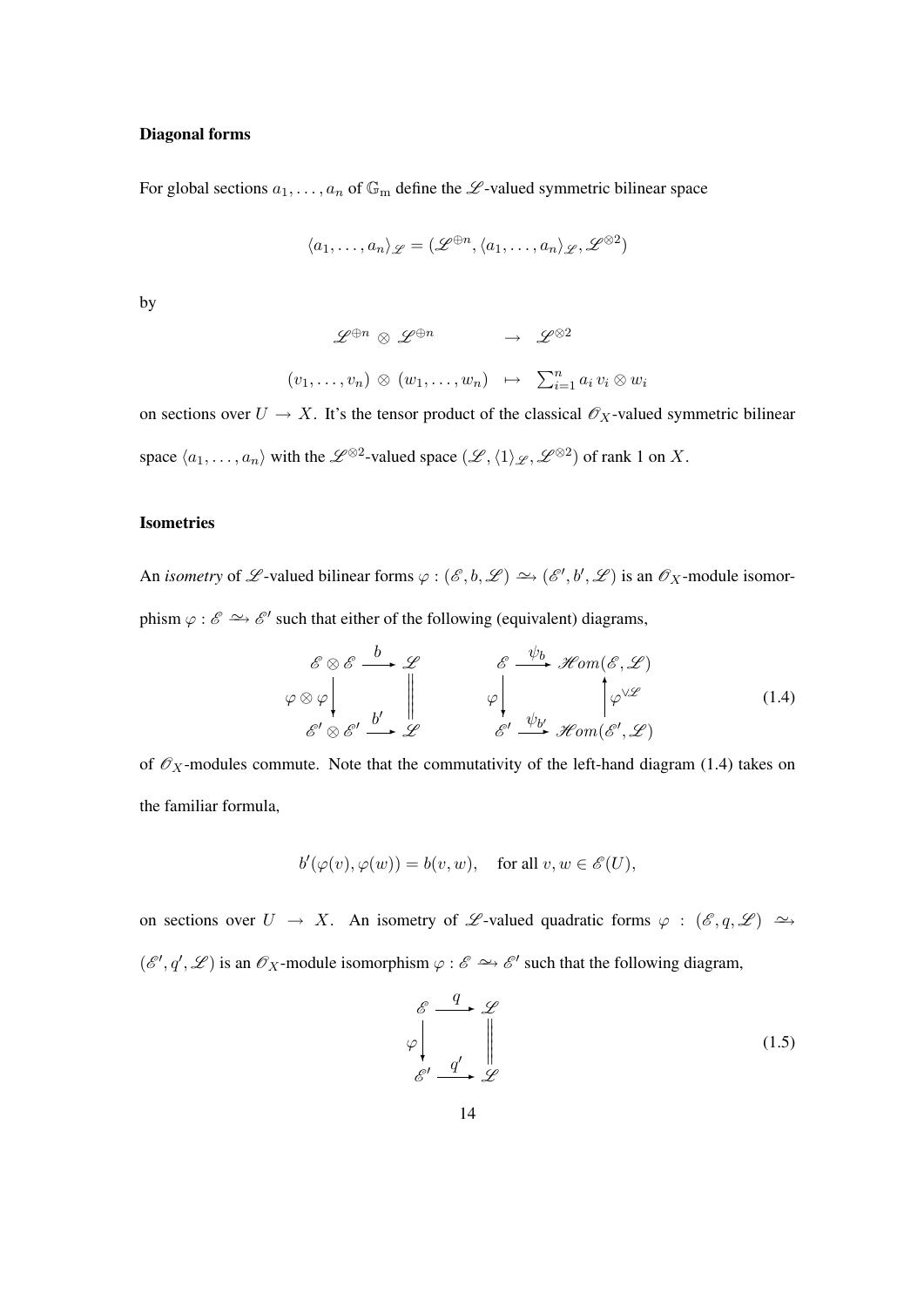of maps of  $\mathcal{O}_X$ -modules commutes. For bilinear or quadratic forms, we denote the group of isometries between  $(\mathscr{E}, b, \mathscr{L})$  and  $(\mathscr{E}', b', \mathscr{L})$  by  $\text{Isom}_X((\mathscr{E}, q, \mathscr{L}), (\mathscr{E}', q', \mathscr{L}))$ .

#### Similarity transformations

A *similarity (transformation)* or *similitude* between bilinear forms  $(\mathscr{E}, b, \mathscr{L})$  and  $(\mathscr{E}', b', \mathscr{L}')$  is a pair  $(\varphi, \mu_{\varphi})$  of  $\mathscr{O}_X$ -module isomorphisms  $\varphi : \mathscr{E} \implies \mathscr{E}'$  and  $\mu_{\varphi} : \mathscr{L} \implies \mathscr{L}'$  such that either of the following (equivalent) diagrams,

$$
\begin{array}{ccc}\n\mathscr{E} \otimes \mathscr{E} & \xrightarrow{b} \mathscr{L} & \mathscr{E} & \xrightarrow{\psi_b} \mathscr{H}om(\mathscr{E}, \mathscr{L}) \\
\varphi \otimes \varphi & & \downarrow \mu_{\varphi} & \varphi & \downarrow \mu_{\varphi}^{-1} \varphi^{\vee \mathscr{L}} \\
\mathscr{E}' \otimes \mathscr{E}' & \xrightarrow{b'} & \mathscr{L'} & \mathscr{E}' & \xrightarrow{\psi_{b'}} \mathscr{H}om(\mathscr{E}', \mathscr{L}')\n\end{array} \tag{1.6}
$$

of  $\mathcal{O}_X$ -modules commute, where

$$
\mu_{\varphi}^{-1} \varphi^{\vee \mathscr{L}} : \mathscr{H}om(\mathscr{E}', \mathscr{L}')(U) \rightarrow \mathscr{H}om(\mathscr{E}, \mathscr{L})(U)
$$
  

$$
\psi \mapsto \mu_{\varphi}^{-1} |_{U} \circ \psi \circ \varphi |_{U}
$$

on sections over  $U \rightarrow X$ . Note that the commutativity of the left-hand diagram (1.6) takes on the familiar formula,

$$
b'(\varphi(v), \varphi(w)) = \mu_{\varphi}(b(v, w)), \quad \text{for all } v, w \in \mathscr{E}(U)
$$

on sections over  $U \to X$ . There's a similar notion of similarity transformation for quadratic forms. We denote the group of similarity transformations between  $(\mathscr{E}, b, \mathscr{L})$  and  $(\mathscr{E}', b', \mathscr{L}')$  by  $\text{Sim}_X((\mathscr{E}, b, \mathscr{L}),(\mathscr{E}', b', \mathscr{L}')).$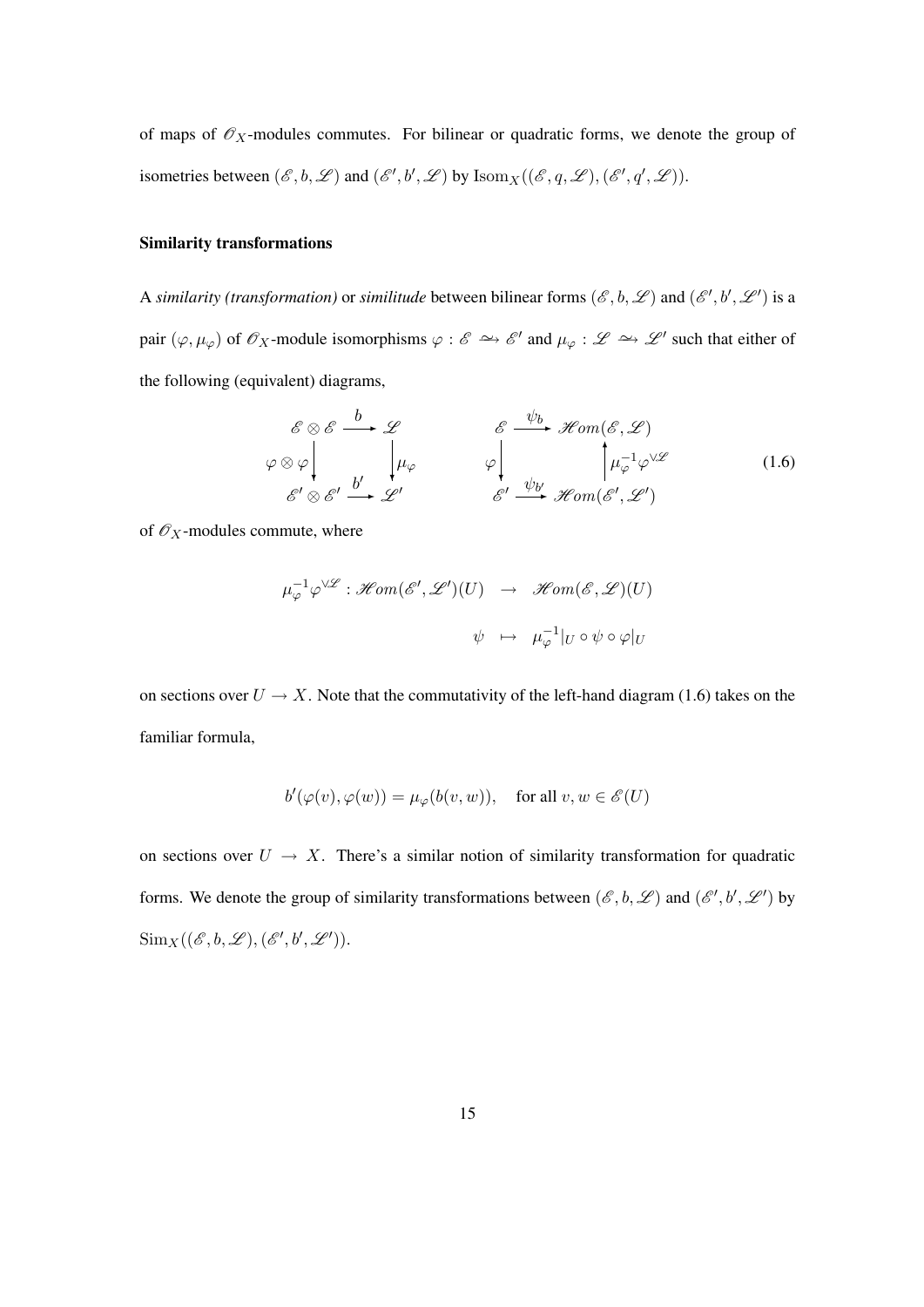#### 1.1.2 The group schemes of isometries and similitudes

Let  $(\mathscr{E}, q, \mathscr{L})$  be an  $\mathscr{L}$ -valued bilinear space on X. The presheaf of groups  $\mathbf{Isom}(\mathscr{E}, b, \mathscr{L})$  given by

$$
U \mapsto \text{Isom}_U((\mathscr{E}|_U, b|_U, \mathscr{L}|_U), (\mathscr{E}|_U, b|_U, \mathscr{L}|_U))
$$

is a sheaf for the étale topology on X and is representable by a smooth group scheme on X (see Demazure/Gabriel [14, III §5.2.3]) called the *group scheme of isometries* of  $(\mathscr{E}, b, \mathscr{L})$ . If b is symmetric (resp. alternating), we also call  $\textbf{Isom}(\mathscr{E}, b, \mathscr{L})$  the *orthogonal group*  $\textbf{O}(\mathscr{E}, b, \mathscr{L})$ (resp. *symplectic group*  $\text{Sp}(\mathscr{E},b,\mathscr{L})$ ).

The presheaf of groups  $\text{Sim}(\mathcal{E}, b, \mathcal{L})$  given by

$$
U \mapsto \mathrm{Sim}_U((\mathscr{E}|_U, b|_U, \mathscr{L}|_U), (\mathscr{E}|_U, b|_U, \mathscr{L}|_U))
$$

is a sheaf for the étale topology on  $X$  and is representable by a smooth group scheme on  $X$  called the *group scheme of similitudes* of  $(\mathscr{E}, b, \mathscr{L})$ . If b is symmetric (resp. alternating), we also call  $\text{Sim}(\mathscr{E}, b, \mathscr{L})$  the *orthogonal similitude group*  $\text{GO}(\mathscr{E}, b, \mathscr{L})$  (resp. *symplectic similitude group*  $\mathbf{GSp}(\mathscr{E},b,\mathscr{L})$ ).

There's a natural (central) group scheme embedding  $\mathbb{G}_{m}(\mathscr{E}) \to \text{Sim}(\mathscr{E},b,\mathscr{L})$  given by homotheties, which defines the *projective similitude group scheme* as the sheaf quotient via the exact sequence

$$
1 \to \mathbb{G}_{\mathrm{m}}(\mathscr{E}) \to \mathbf{Sim}(\mathscr{E}, b, \mathscr{L}) \to \mathbf{PSim}(\mathscr{E}, b, \mathscr{L}) \to 1.
$$

of group schemes in the étale topology on  $X$ . If  $b$  is symmetric (resp. alternating), we write  $PGO(\mathcal{E}, b, \mathcal{L})$  (resp.  $PGSp(\mathcal{E}, b, \mathcal{L})$ ) for this group scheme.

When  $(\mathscr{E}, b, \mathscr{L})$  is fixed and no confusion will arise, we will simply write Isom, O, Sp, Sim, GO, GSp, PSim, PGO, and PGSp respectively, for the above groups. The group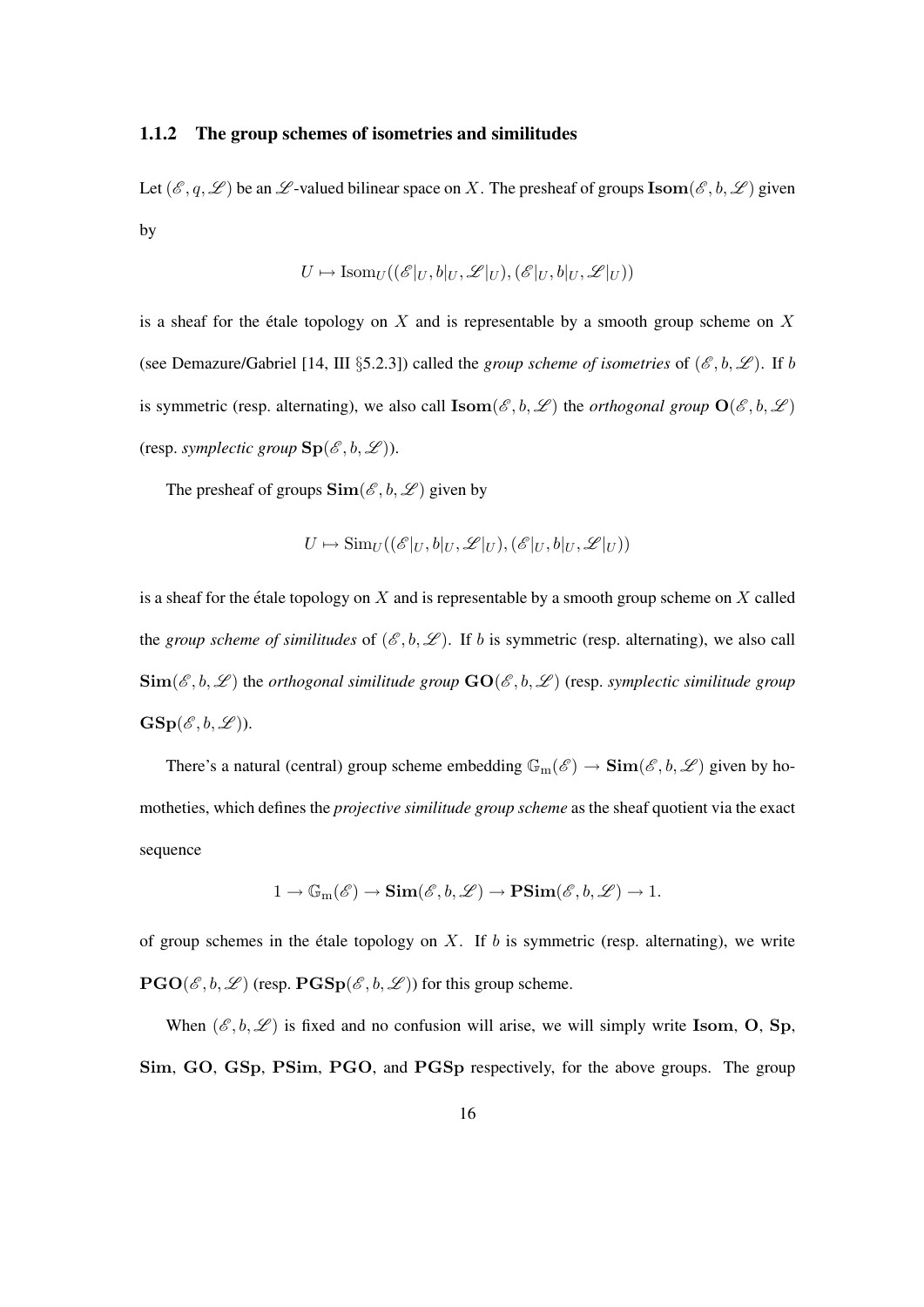schemes of isometries and similitudes can be analogously defined for quadratic spaces.

*Remark* 1.3. If  $\mathcal{E}$  is a vector bundle of rank n on a scheme X, we will denote by  $GL(\mathcal{E})$  the general linear group scheme  $\mathscr{E}$ . The group schemes  $GL(\mathscr{E})$  and  $GL(\mathscr{E}')$  are isomorphic if and only if  $\mathscr{E}' \cong \mathscr{E} \otimes \mathscr{L}$  for some line bundle  $\mathscr{L}$ . In particular, for any two line bundles  $\mathscr{L}$  and  $\mathscr{L}'$ on X, the group schemes  $GL(\mathcal{L})$  and  $GL(\mathcal{L}')$  are isomorphic. For any line bundle  $\mathcal{L}$ , there's a canonical isomorphism  $\mathbb{G}_m \simeq \text{GL}(\mathscr{L})$ , through which we shall identify  $\mathbb{G}_m = \text{GL}(\mathscr{L})$ . The only subtlety inherent in this identification arises when considering the pointed set of isomorphism classes of  $GL(\mathscr{L})$ -torsors, for which the distinguished point is canonically the isomorphism class of L. A similar remark should be made for identifications  $\mu_2 = O(\mathscr{E}, \mathscr{b}, \mathscr{L})$  where  $(\mathscr{E}, \mathscr{b}, \mathscr{L})$  is a bilinear space of rank 1. In what follows, we will keep track of these identifications, if not in our notation, then in our statements about torsors.

#### 1.1.3 Torsor interpretations

Now assume that  $\frac{1}{2} \in \mathscr{O}_X$  and that X is endowed with the étale topology. For the abstract notion of (right) torsor for a group scheme over X see Giraud [23], and for a down-to-earth summary in the case we're concerned with (including a translation into the language of stacks and gerbes), see Appendix A.

**Theorem 1.4.** Let X be a scheme with  $\frac{1}{2} \in \mathcal{O}_X$  and endowed with the étale topology. Let  $(\mathscr{E}, b, \mathscr{L})$  *be a fixed*  $\mathscr{L}$ *-valued symmetric bilinear space of rank n on* X.

- *a)* The category of  $O(\mathcal{E}, b, \mathcal{L})$ -torsors is equivalent to the category of whose objects are  $\mathcal{L}$ *valued symmetric bilinear spaces of rank* n *and whose morphisms are isometries.*
- *b)* The category of  $GO(\mathcal{E}, b, \mathcal{L})$ -torsors is equivalent to the category whose objects are all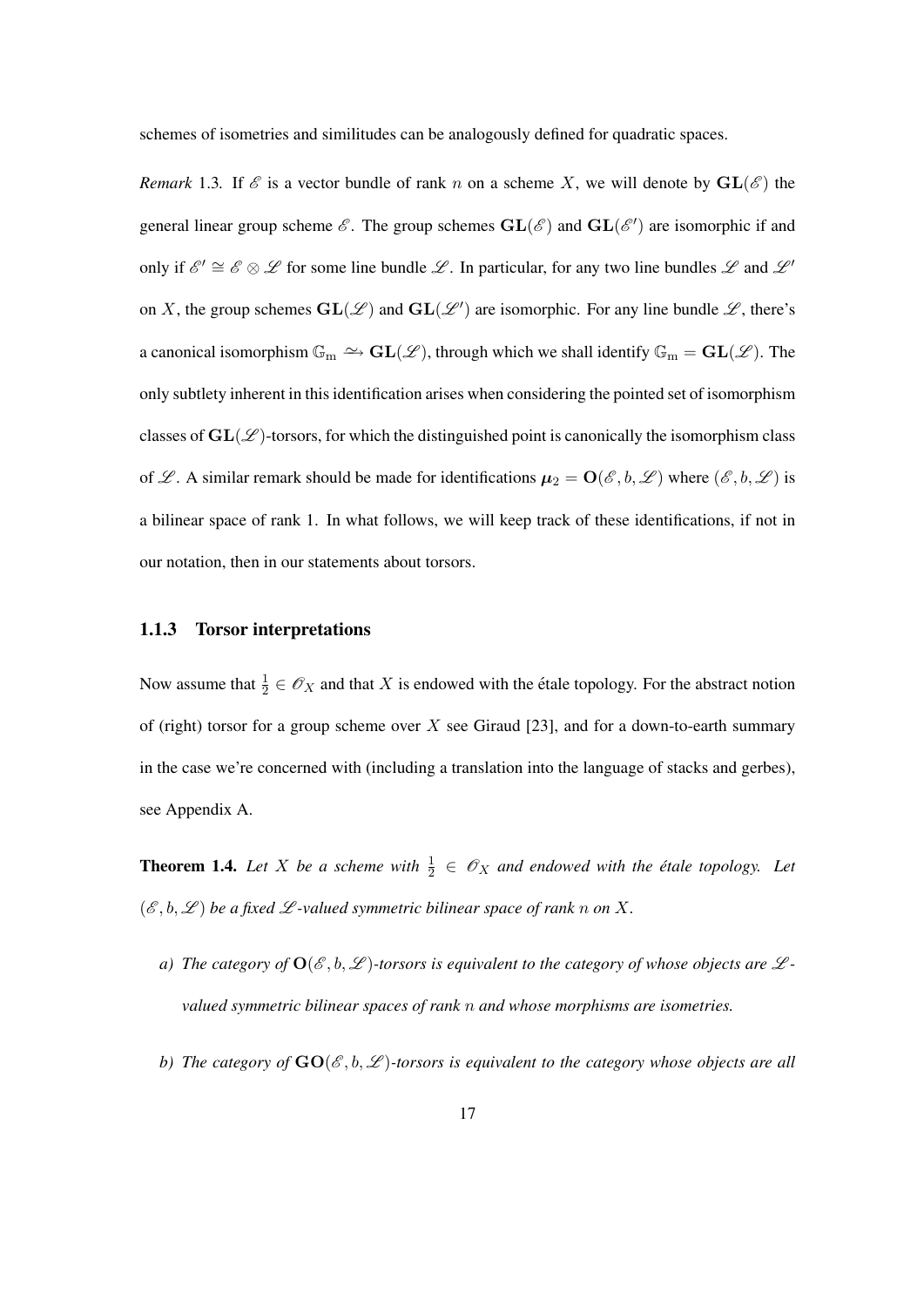*symmetric bilinear spaces of rank* n *with values in a line bundle and whose morphisms are similarity transformations.*

*c)* The category of  $PGO(\mathcal{E}, b, \mathcal{L})$ -torsors is equivalent to the category whose objects are *Azumaya algebras of degree* n *on* X *with involution of orthogonal type and whose morphisms are involution preserving*  $O_X$ -algebra isomorphisms.

*Proof.* We could not find an explicit proof of parts *a*) and *b* in the literature. For full details, see Theorem A.7.  $\Box$ 

#### 1.1.4 The multiplier sequence

The map assigning  $(\varphi, \mu_{\varphi}) \mapsto \mu_{\varphi}$  on sections in the étale topology induces a group scheme homomorphism  $\mu$  :  $\text{Sim}(\mathscr{E}, b, \mathscr{L}) \to \text{GL}(\mathscr{L})$ . Identifying  $\text{GL}(\mathscr{L}) = \mathbb{G}_m$ , we define the *multiplier coefficient*  $\mu$  :  $\text{Sim}(\mathcal{E}, b, \mathcal{L}) \to \mathbb{G}_m$ . There's a canonical *multiplier sequence*.

**Proposition 1.5.** For any scheme X with  $\frac{1}{2} \in \mathscr{O}_X$ , the sequence of group schemes,

$$
1 \to \text{Isom}(\mathscr{E}, b, \mathscr{L}) \to \text{Sim}(\mathscr{E}, b, \mathscr{L}) \xrightarrow{\mu} \mathbb{G}_{m} \to 1,
$$

*is exact in the étale topology on*  $X$ *.* 

*Proof.* The only non-obvious part is that  $\mu$  is an epimorphism, but this follows from the fact that  $\mu$  restricted to the central subgroup of homotheties is the squaring map and that the Kummer sequence in exact in the étale topology if 2 is invertible.  $\Box$ 

*Remark* 1.6*.* The interpretation of the multiplier sequence on isomorphism classes of torsors is a follows. If  $(\mathscr{E}, b, \mathscr{L})$  is a fixed  $\mathscr{L}$ -valued symmetric bilinear space of rank n on X, then the map

$$
H^1_{\text{\'et}}(X,\text{Isom}(\mathscr{E},b,\mathscr{L}))\to H^1_{\text{\'et}}(X,\text{Sim}(\mathscr{E},b,\mathscr{L}))
$$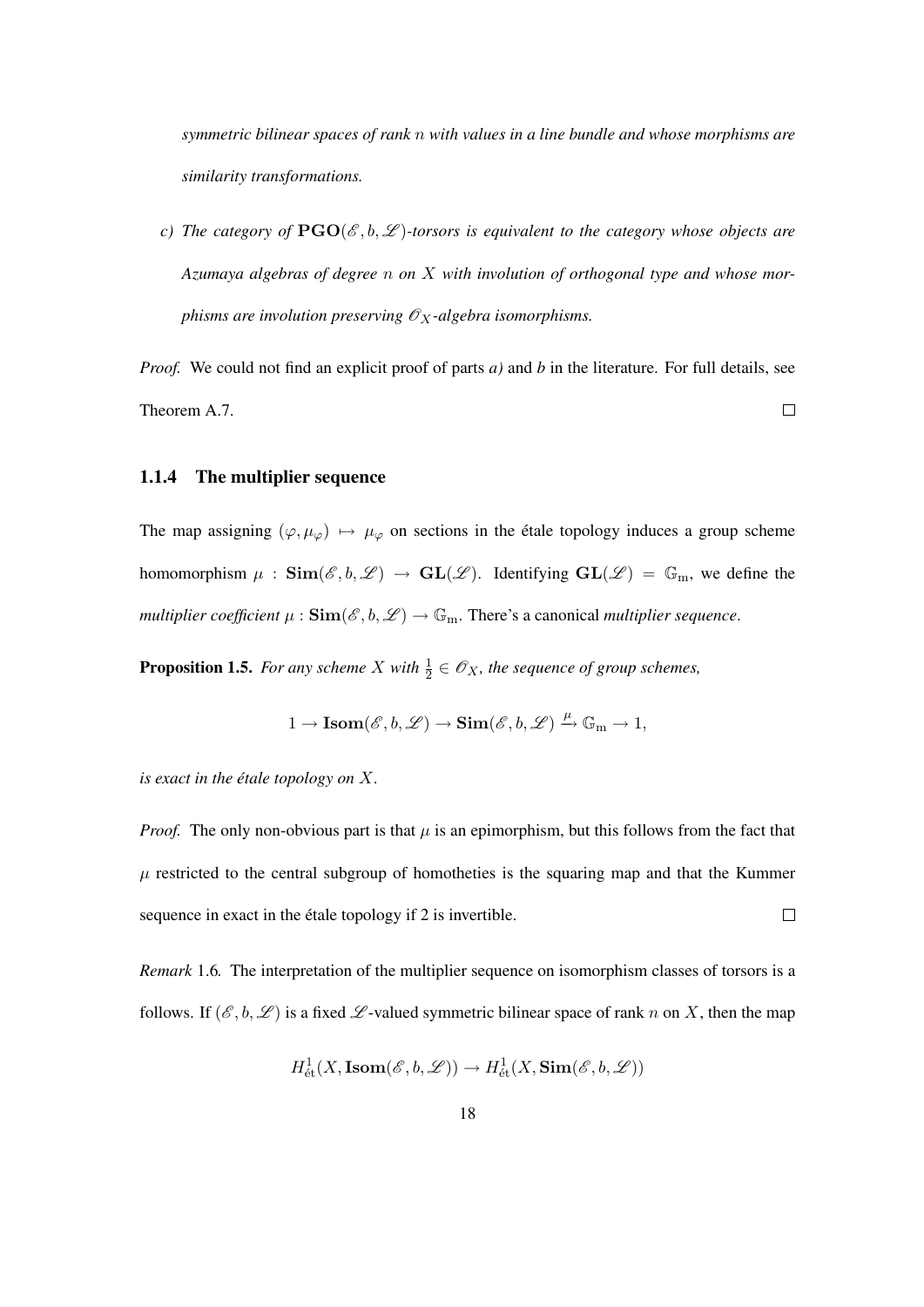takes the isometry class of an  $\mathscr L$ -valued symmetric bilinear space of rank n on X to its similarity class. Under the identification  $GL(\mathscr{L}) = \mathbb{G}_{m}$  the map

$$
H^1_{\text{\'et}}(X,\mathbf{Sim}(\mathscr{E},b,\mathscr{L}))\to H^1_{\text{\'et}}(X,\mathbb{G}_{\mathrm{m}})\cong \mathrm{Pic}(X)
$$

takes the similarity class of an  $\mathscr{L}'$ -valued symmetric bilinear space of rank n on X to the class of the line bundle  $\mathscr{L}' \otimes \mathscr{L}^\vee$  in  $\text{Pic}(X)$ .

In the previous proof, we implicitly considered a canonical commutative diagram with exact rows and columns,



of group schemes in the étale topology on X, where the quotient group scheme  $\text{PIsom}(\mathscr{E}, b, \mathscr{L})$ is called the *projective isometry group* of the bilinear form  $(\mathscr{E}, b, \mathscr{L})$ . As usual, if b is symmetric (resp. alternating), we write  $PO(\mathscr{E}, q, \mathscr{L})$  (resp.  $PSp(\mathscr{E}, q, \mathscr{L})$ ). From the above diagram, there's an induced isomorphism of group schemes,

$$
\mathbf{PIsom}(\mathscr{E}, b, \mathscr{L}) \simeq \mathbf{PSim}(\mathscr{E}, b, \mathscr{L}),
$$

in the étale topology on  $X$  (if 2 is invertible).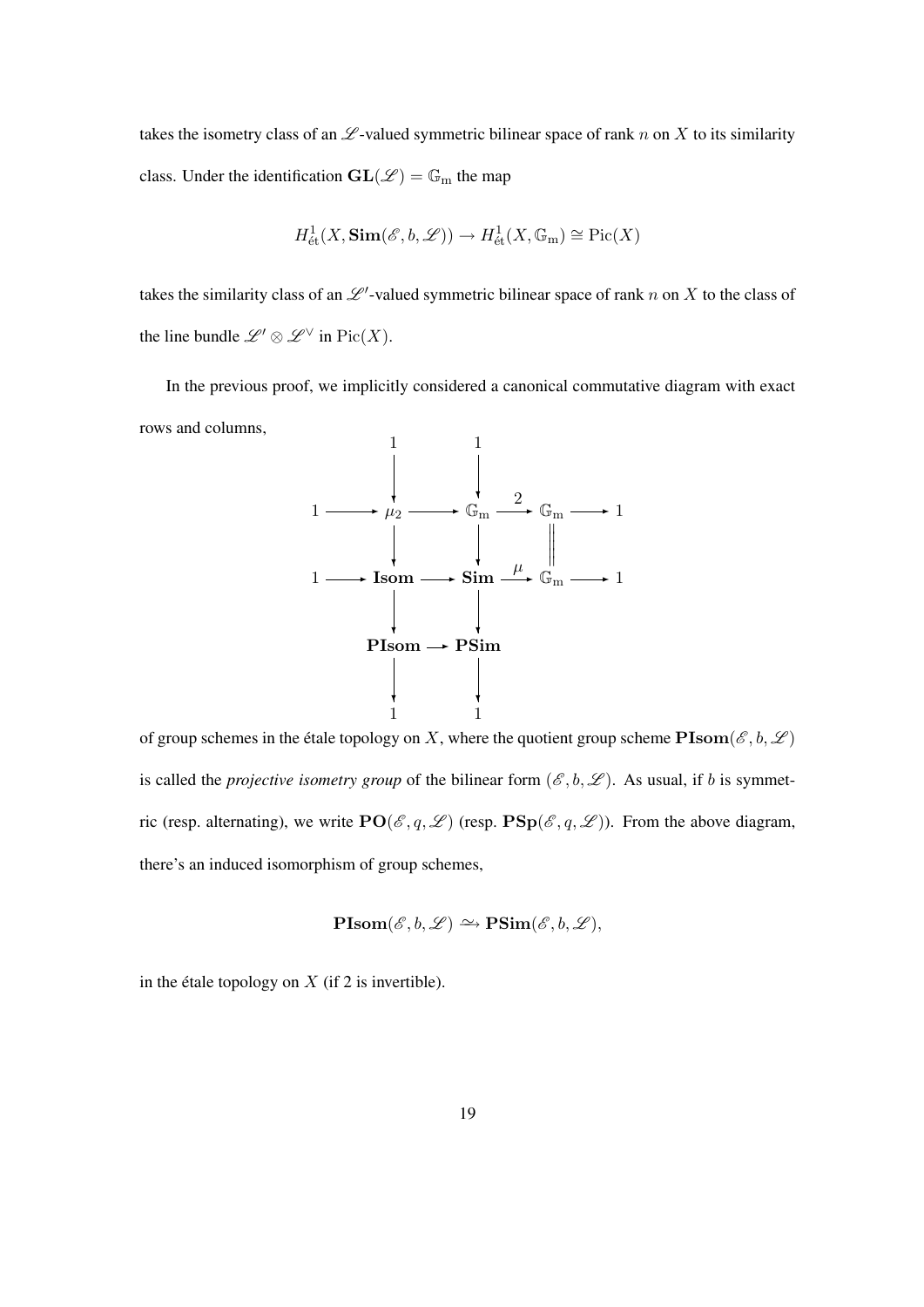#### 1.2 Proper similarity transformations

From now on we will assume that  $\frac{1}{2} \in \mathcal{O}_X$  and that X is endowed with the étale topology. In particular, by Lemma 1.1, the notions of symmetric bilinear form and quadratic form on  $X$  are equivalent. Many of our results have analogies if 2 is not invertible on  $X$ , but require moving to the flat site and making slightly different constructions. This should be a project for future work.

#### 1.2.1 The discriminant form

#### The determinant

Let  $(\mathscr{E}, b, \mathscr{L})$  be an  $\mathscr{L}$ -valued bilinear space on of rank n on X. Applying the determinant functor to the adjoint morphism

$$
\psi_b: \mathscr{E} \longrightarrow \mathscr{H}\!\mathit{om}(\mathscr{E}, \mathscr{L}),
$$

yields an  $\mathcal{O}_X$ -module morphism

$$
\det \mathscr{E} \xrightarrow{\det \psi_b} \det \mathscr{H}om(\mathscr{E}, \mathscr{L}) \xrightarrow{\operatorname{can}} \mathscr{H}om(\det \mathscr{E}, \mathscr{L}^{\otimes n}),
$$

of line bundles on X. Here can: det  $\text{Hom}(\mathscr{E}, \mathscr{L}) \simeq \text{Hom}(\det \mathscr{E}, \mathscr{L}^{\otimes n})$  is the canonical isomorphism of line bundles given by

$$
f_1 \wedge \cdots \wedge f_n \mapsto (v_1 \wedge \cdots \wedge v_n \mapsto \det(f_i(v_j))_{ij})
$$

on sections over  $U \to X$ . We will write  $\det(\mathscr{E}, b, \mathscr{L}) = (\det \mathscr{E}, \det b, \mathscr{L}^{\otimes n})$  for the  $\mathscr{L}^{\otimes n}$ valued bilinear form of rank 1 on X whose adjoint morphism is the above canonical composition can  $\circ$  det  $\psi_b$ . We call  $\det(\mathscr{E}, b, \mathscr{L})$  the *determinant form* of  $(\mathscr{E}, b, \mathscr{L})$ . Then  $\det(\mathscr{E}, b, \mathscr{L})$  is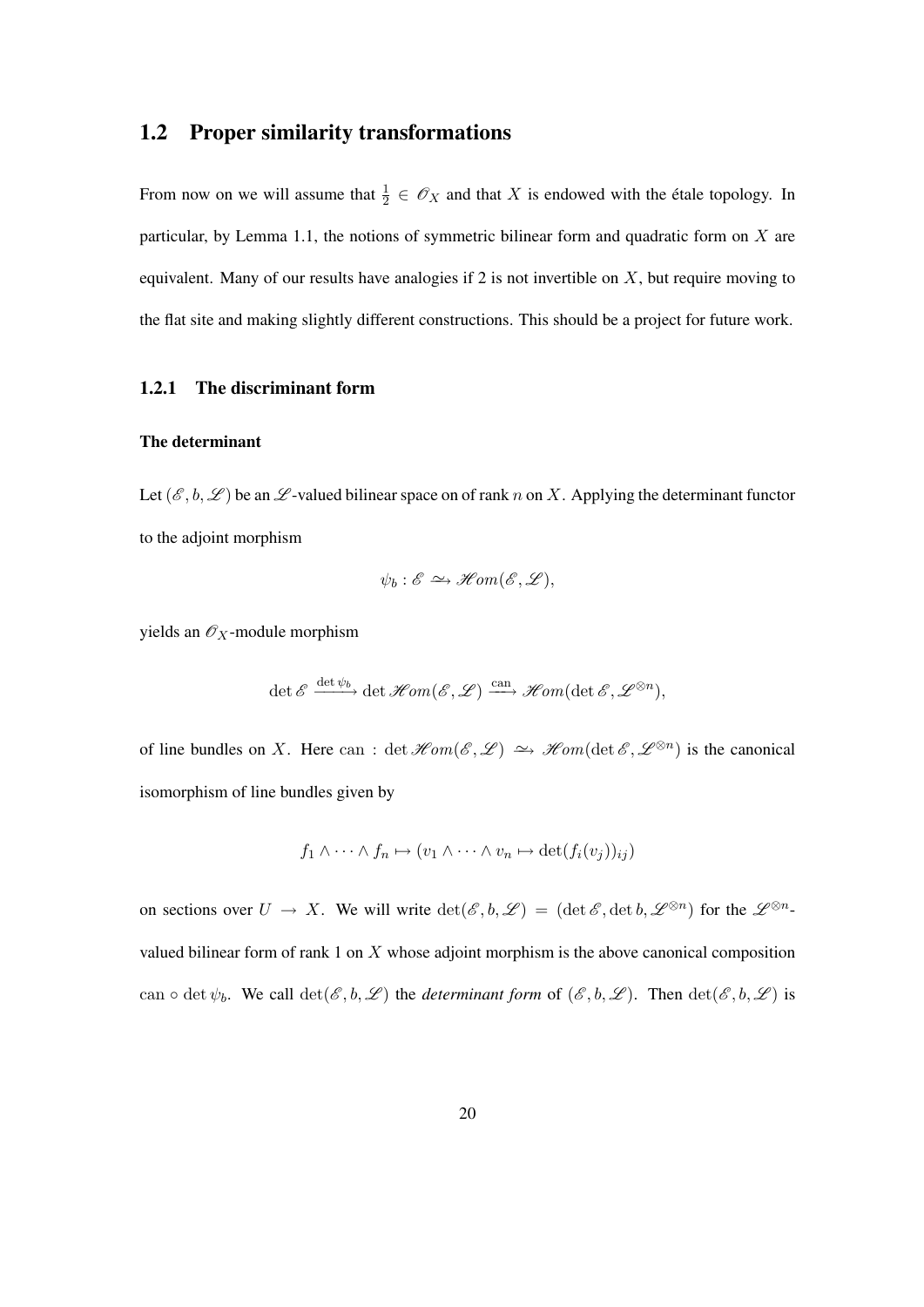regular if  $(\mathscr{E}, b, \mathscr{L})$  is regular. Note that under the above identifications, det b is given by

$$
\det \mathscr{E} \otimes \det \mathscr{E} \qquad \xrightarrow{\det b} \qquad \mathscr{L}^{\otimes n}
$$
  

$$
v_1 \wedge \cdots \wedge v_n \otimes w_1 \wedge \cdots \wedge w_n \qquad \longmapsto \qquad \det(b(v_i, w_j))_{ij}
$$

on section over  $U \to X$ .

The determinant form is functorial with respect to similarity transformations. Indeed, if  $(\varphi, \mu_{\varphi}) : (\mathscr{E}, b, \mathscr{L}) \to (\mathscr{E}', b', \mathscr{L}')$  is a similarity transformation, then there's an induced similarity transformation  $(\det \varphi, \mu_{\varphi}^{\otimes n}) : (\det \mathscr{E}, \det b, \mathscr{L}^{\otimes n}) \to (\det \mathscr{E}', \det b', \mathscr{L}'^{\otimes n})$ . The induced homomorphism of group schemes  $\det$  :  $\text{Sim}(\mathscr{E}, b, \mathscr{L}) \to \text{Sim}(\det \mathscr{E}, \det b, \mathscr{L}^{\otimes n})$  factors through the forgetful embedding into the general linear group,

$$
\begin{array}{c}\n\operatorname{Sim}(\mathscr{E}, b, \mathscr{L}) \longrightarrow \operatorname{GL}(\mathscr{E}) \\
\operatorname{det}\Big| \\
\operatorname{Sim}(\operatorname{det}\mathscr{E}, \operatorname{det}b, \mathscr{L}^{\otimes n}) \simeq \operatorname{GL}(\operatorname{det}\mathscr{E})\n\end{array}
$$

Identifying  $\text{Sim}(\det \mathscr{E}, \det b, \mathscr{L}^{\otimes n}) = \text{GL}(\det \mathscr{E}) = \mathbb{G}_m$ , we define the *determinant homomorphism*

$$
\det: \mathbf{Sim}(\mathscr{E}, b, \mathscr{L}) \to \mathbb{G}_m.
$$

#### The discriminant

For forms of even rank, the classical discriminant form generalizes to bilinear forms with values in line bundles. The analogue of the signed discriminant for  $\mathscr L$ -valued forms appears in Parimala/Sridharan [40, §4], where it was used to construct the discriminant form of a general Azumaya algebra with involution over an arbitrary scheme.

**Definition 1.7.** Let  $(\mathcal{E}, b, \mathcal{L})$  be an  $\mathcal{L}$ -valued bilinear space of even rank  $n = 2m$  on X. Define the *discriminant form* of  $(\mathscr{E}, b, \mathscr{L})$  as the  $\mathscr{O}_X$ -valued bilinear space  $\text{disc}(\mathscr{E}, b, \mathscr{L}) = (\mathscr{L}^{\vee \otimes m} \otimes$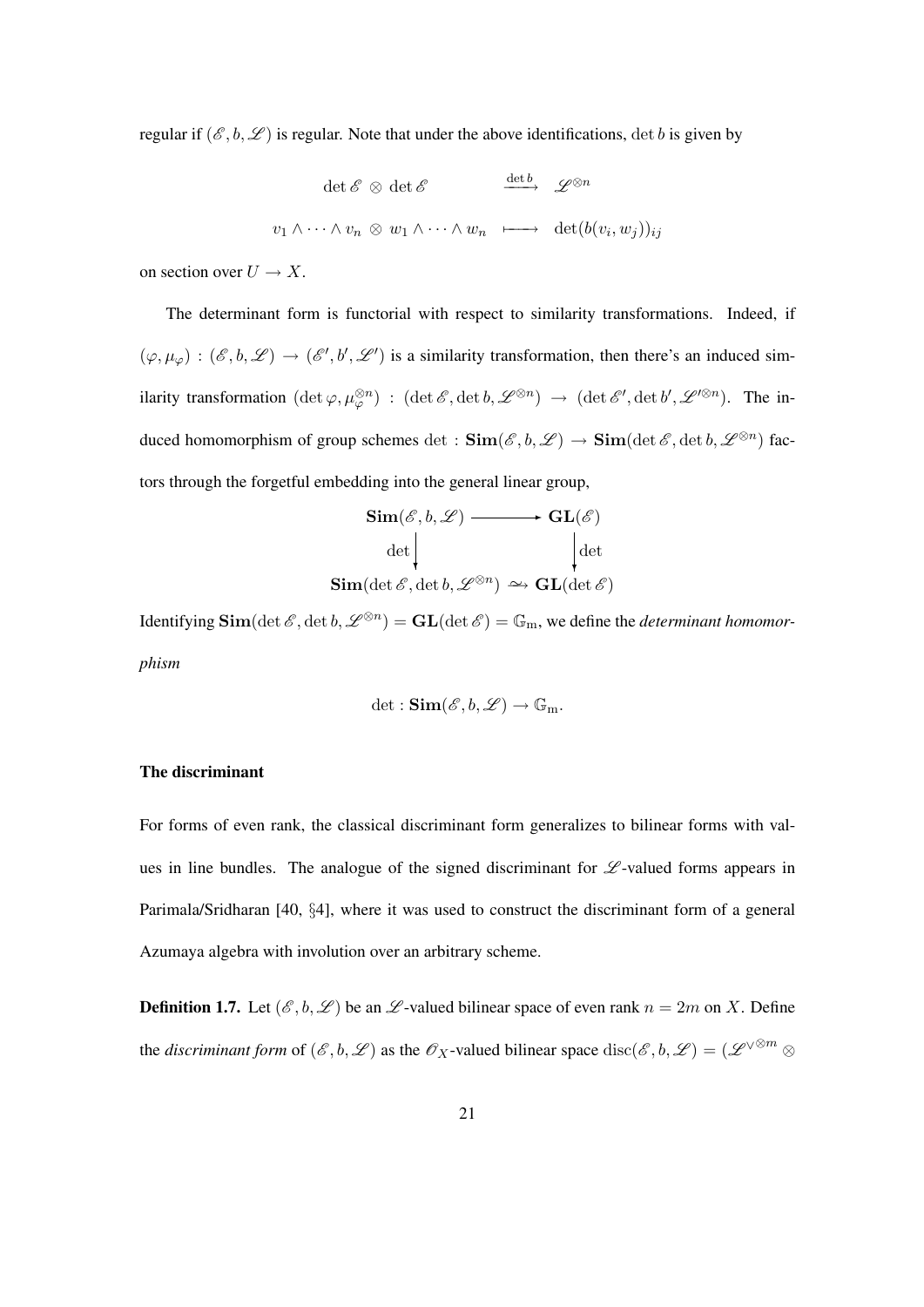det  $\mathscr{E}$ , disc  $b$ ,  $\mathscr{O}_X$ ) of rank 1 given by the composition of the tensor product of the determinant form of with  $\langle 1 \rangle_{\mathscr{L}^{\otimes m}}$ 

$$
\operatorname{disc} b: (\mathscr{L}^{\vee\otimes m}\otimes \det \mathscr{E})\otimes (\mathscr{L}^{\vee\otimes m}\otimes \det \mathscr{E}) \xrightarrow{(1)_{\mathscr{L}}\vee\otimes m\otimes \det b} \mathscr{L}^{\vee\otimes n}\otimes \mathscr{L}^{\otimes n} \xrightarrow{\operatorname{ev}} \mathscr{O}_X,
$$

with the canonical evaluation pairing.

The discriminant form has a finer functorial behavior with respect to similarity transformations than does the determinant form.

**Proposition 1.8.** Let  $(\varphi, \mu_{\varphi}) : (\mathscr{E}, b, \mathscr{L}) \to (\mathscr{E}', b', \mathscr{L}')$  be a similarity transformation of bilin*ear spaces of even rank on* X. Then there's an induced isometry  $\text{disc}(\varphi, \mu_{\varphi}) : \text{disc}(\mathscr{E}, b, \mathscr{L}) \to$  $disc(\mathscr{E}', b', \mathscr{L}')$ , of discriminant forms.

*Proof.* For a similarity  $(\varphi, \mu_{\varphi}) : (\mathscr{E}, b, \mathscr{L}) \to (\mathscr{E}', b', \mathscr{L}')$  of bilinear spaces of even rank  $n =$  $2m$ , define

$$
\mathrm{disc}(\varphi,\mu_\varphi)=(\mu_\varphi^{-1\vee})^{\otimes m}\otimes\det\varphi:\mathscr{L}^{\vee\otimes m}\otimes\det\mathscr{E}\to\mathscr{L}'^{\vee\otimes m}\otimes\det\mathscr{E}'
$$

and then using a routine diagram chase on sections, check that the following diagram,

$$
\mathscr{L}^{\vee\otimes m}\otimes\det\mathscr{E}\otimes\mathscr{L}^{\vee\otimes m}\otimes\det\mathscr{E}\xrightarrow{\langle 1\rangle_{\mathscr{L}^{\vee\otimes m}}\otimes\det b}\mathscr{L}^{\vee\otimes n}\otimes\mathscr{L}^{\otimes n}\xrightarrow{\text{ev}}\mathscr{O}_X
$$
\n
$$
\left(\text{disc}(\varphi,\mu_{\varphi}))^{\otimes 2}\right|\n\downarrow\qquad\qquad\downarrow\qquad\qquad\downarrow\qquad\qquad\downarrow\qquad\qquad\downarrow\qquad\qquad\downarrow\qquad\qquad\downarrow\qquad\qquad\downarrow\qquad\qquad\downarrow\qquad\qquad\downarrow\qquad\qquad\downarrow\qquad\qquad\downarrow\qquad\qquad\downarrow\qquad\qquad\downarrow\qquad\qquad\downarrow\qquad\qquad\downarrow\qquad\qquad\downarrow\qquad\qquad\downarrow\qquad\qquad\downarrow\qquad\qquad\downarrow\qquad\qquad\downarrow\qquad\qquad\downarrow\qquad\qquad\downarrow\qquad\qquad\downarrow\qquad\qquad\downarrow\qquad\qquad\downarrow\qquad\qquad\downarrow\qquad\qquad\downarrow\qquad\qquad\downarrow\qquad\qquad\downarrow\qquad\qquad\downarrow\qquad\qquad\downarrow\qquad\qquad\downarrow\qquad\qquad\downarrow\qquad\qquad\downarrow\qquad\qquad\downarrow\qquad\qquad\downarrow\qquad\qquad\downarrow\qquad\qquad\downarrow\qquad\qquad\downarrow\qquad\qquad\downarrow\qquad\qquad\downarrow\qquad\qquad\downarrow\qquad\qquad\downarrow\qquad\qquad\downarrow\qquad\qquad\downarrow\qquad\qquad\downarrow\qquad\qquad\downarrow\qquad\qquad\downarrow\qquad\qquad\downarrow\qquad\qquad\downarrow\qquad\qquad\downarrow\qquad\qquad\downarrow\qquad\qquad\downarrow\qquad\qquad\downarrow\qquad\qquad\downarrow\qquad\qquad\downarrow\qquad\qquad\downarrow\qquad\qquad\downarrow\qquad\qquad\downarrow\qquad\qquad\downarrow\qquad\qquad\downarrow\qquad\qquad\downarrow\qquad\downarrow\qquad\qquad\downarrow\qquad\downarrow\qquad\downarrow\qquad\qquad\downarrow\q
$$

**Proposition 1.9.** Let  $(\mathcal{E}, b, \mathcal{L})$  be a bilinear space of rank n *(for any n)* on X. Then the group *scheme homomorphisms* det *and*  $\mu$  :  $\text{Sim}(\mathcal{E}, b, \mathcal{L}) \rightarrow \mathbb{G}_m$ , are related by

$$
\det^2 = \mu^n.
$$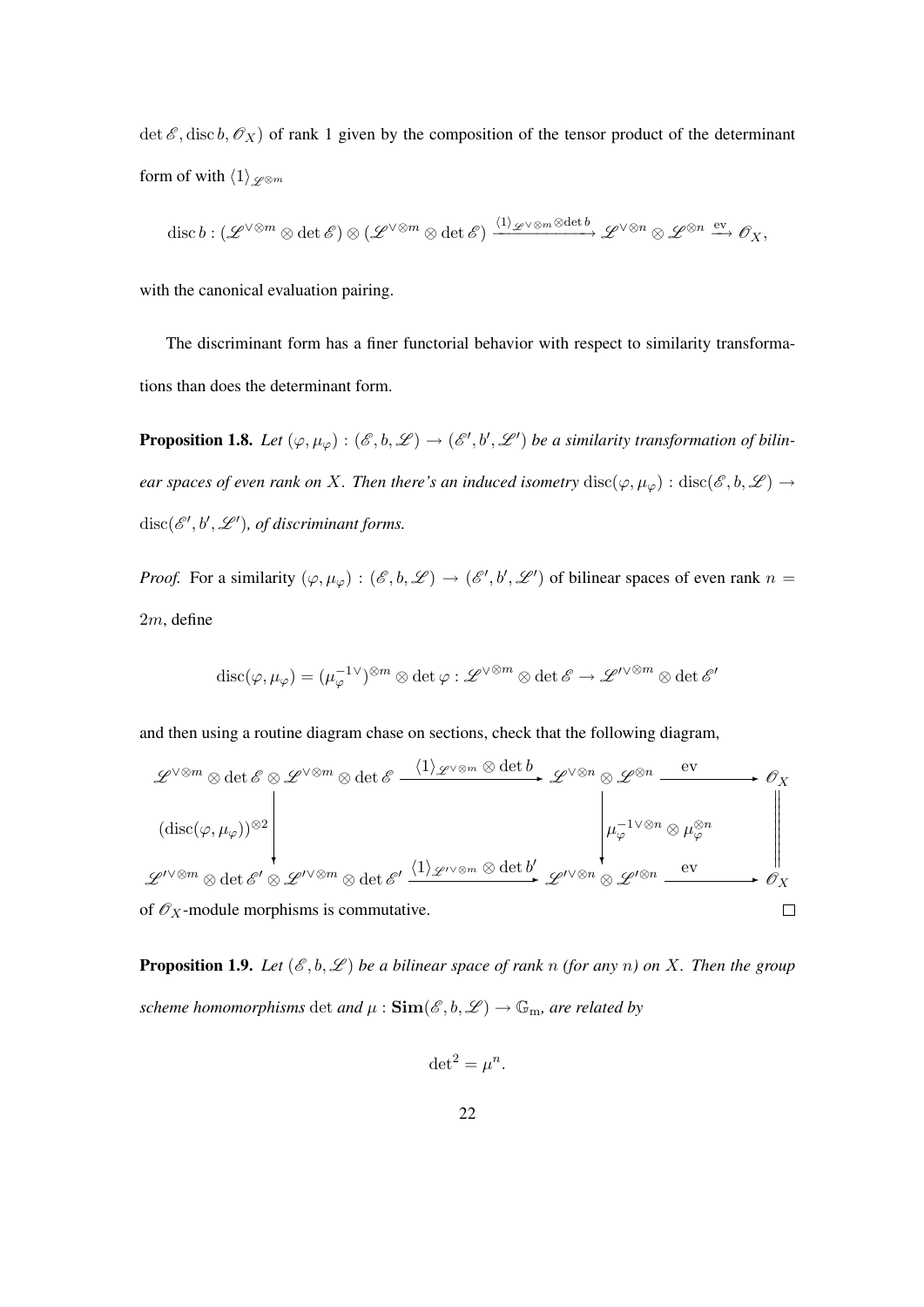*Proof.* Note that in the case of n even, this is a corollary of Proposition 1.8. We give a different argument that works in all cases. For a section  $(\varphi, \mu_{\varphi})$  of  $\text{Sim}(\mathscr{E}, b, \mathscr{L})$  over  $U \to X$ , we have canonically identified sections  $\det(\varphi), \mu_{\varphi} \in \mathbb{G}_{m}(U)$ . By the commutativity of right-hand diagram (1.6), we have

$$
\left(\mu_{\varphi}^{-1}\varphi^{\vee\mathscr{L}|_U}\right)\circ (a_b|_U\circ\varphi\circ a_b|_U^{-1})=\mathrm{id}_U:\mathscr{H}\mathscr{om}(\mathscr{E},\mathscr{L})(U)\to\mathscr{H}\mathscr{om}(\mathscr{E},\mathscr{L})(U).
$$

Note that as sections of  $\mathbb{G}_{m}$ , we have the equalities

$$
\det(\mu_{\varphi}^{-1}\varphi^{\vee\mathscr{L}|_U}) = \det(\varphi) \, (\mu_{\varphi}^{-1})^n, \quad \det(a_b|_U \circ \varphi \circ a_b^{-1}|_U) = \det(\varphi)
$$

 $\Box$ 

and hence from above we see that  $\det(\varphi)^2 = \mu_{\varphi}^n \in \mathbb{G}_{\mathrm{m}}(U)$ .

#### 1.2.2 Proper similarity transformations

For bilinear spaces of even rank, similarity transformations that induce, via Proposition 1.9, the identity on the discriminant form are called *proper*.

#### Alternating case

The existence of the pfaffian makes the discriminant form uninteresting for alternating spaces and all similarity transformations proper, see Knus [34, §9.5.4]. We say that a discriminant form is trivial if it's isometric to the standard multiplication isomorphism  $\langle 1 \rangle : \mathcal{O}_X \otimes \mathcal{O}_X \to \mathcal{O}_X$ .

**Proposition 1.10.** For any alternating space  $(\mathscr{E}, b, \mathscr{L})$  of (necessarily even) rank n on X, the *discriminant form is trivial and any similarity transformation*  $(\varphi, \mu_{\varphi}) : (\mathscr{E}, b, \mathscr{L}) \to (\mathscr{E}, b, \mathscr{L})$ *induces the identity on the discriminant form.*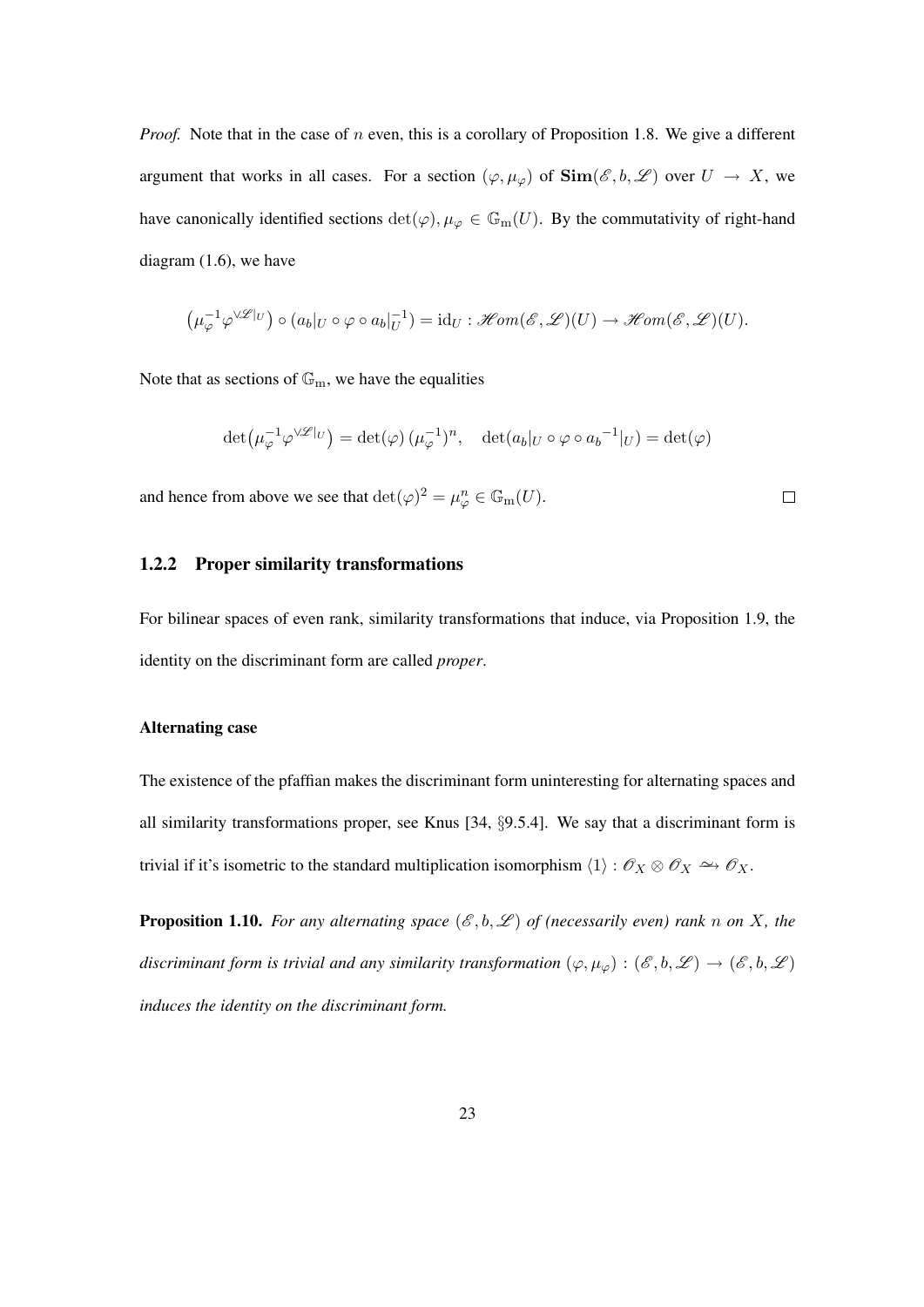#### Symmetric case

For  $\mathscr L$ -valued symmetric bilinear spaces  $(\mathscr E, b, \mathscr L)$  of even rank  $n = 2m$  on X, the sheaf morphism  $GO(\mathscr{E}, b, \mathscr{L}) \rightarrow O(disc(\mathscr{E}, b, \mathscr{L}))$  induced by Proposition 1.8, defines the *similitude discriminant homomorphism*,

$$
\mathrm{disc} : \mathbf{GO}(\mathscr{E}, b, \mathscr{L}) \to \boldsymbol{\mu}_2,
$$

via the identification  $O(disc(\mathscr{E}, b, \mathscr{L})) = \mu_2$ . The determinant, discriminant, and multiplier homomorphisms for the similitude groups are related by the formula,

$$
\det = \operatorname{disc} \cdot \mu^m
$$

under the multiplication homomorphism  $\mu_2 \times \mathbb{G}_{m} \to \mathbb{G}_{m}$ . This justifies the formula,

$$
\mathrm{disc}=\frac{\det}{\mu^m},
$$

that is often found in the literature.

**Definition 1.11.** Let  $(\mathcal{E}, b, \mathcal{L})$  be an  $\mathcal{L}$ -valued symmetric bilinear space of even rank n on X.

- *a)* Define the group scheme  $\text{GSO}(\mathcal{E},b,\mathcal{L})$  of *proper orthogonal similitudes* as the sheaf kernel of the similitude discriminant homomorphism disc :  $\mathbf{GO}(\mathscr{E},b,\mathscr{L}) \to \mu_2$ .
- *b*) Define the *special orthogonal* (or the *proper orthogonal*) group scheme  $SO(\mathcal{E},b,\mathcal{L})$  as the intersection of  $\mathbf{GSO}(\mathscr{E},b,\mathscr{L})$  and  $\mathbf{O}(\mathscr{E},b,\mathscr{L})$  inside  $\mathbf{GO}(\mathscr{E},b,\mathscr{L})$ .

*Remark* 1.12*.* The determinant form is also functorial with respect to isometries. Indeed, if  $\varphi : (\mathscr{E}, b, \mathscr{L}) \to (\mathscr{E}', b', \mathscr{L})$  is an isometry of  $\mathscr{L}$ -valued bilinear space (of any rank) on X, then there's an induced isometry  $\det \varphi : \det(\mathscr{E}, b, \mathscr{L}) \to \det(\mathscr{E}', b', \mathscr{L})$  of determinant forms. The induced group scheme homomorphism det :  $O(\mathscr{E}, b, \mathscr{L}) \to O(\det(\mathscr{E}, b, \mathscr{L}))$  defines the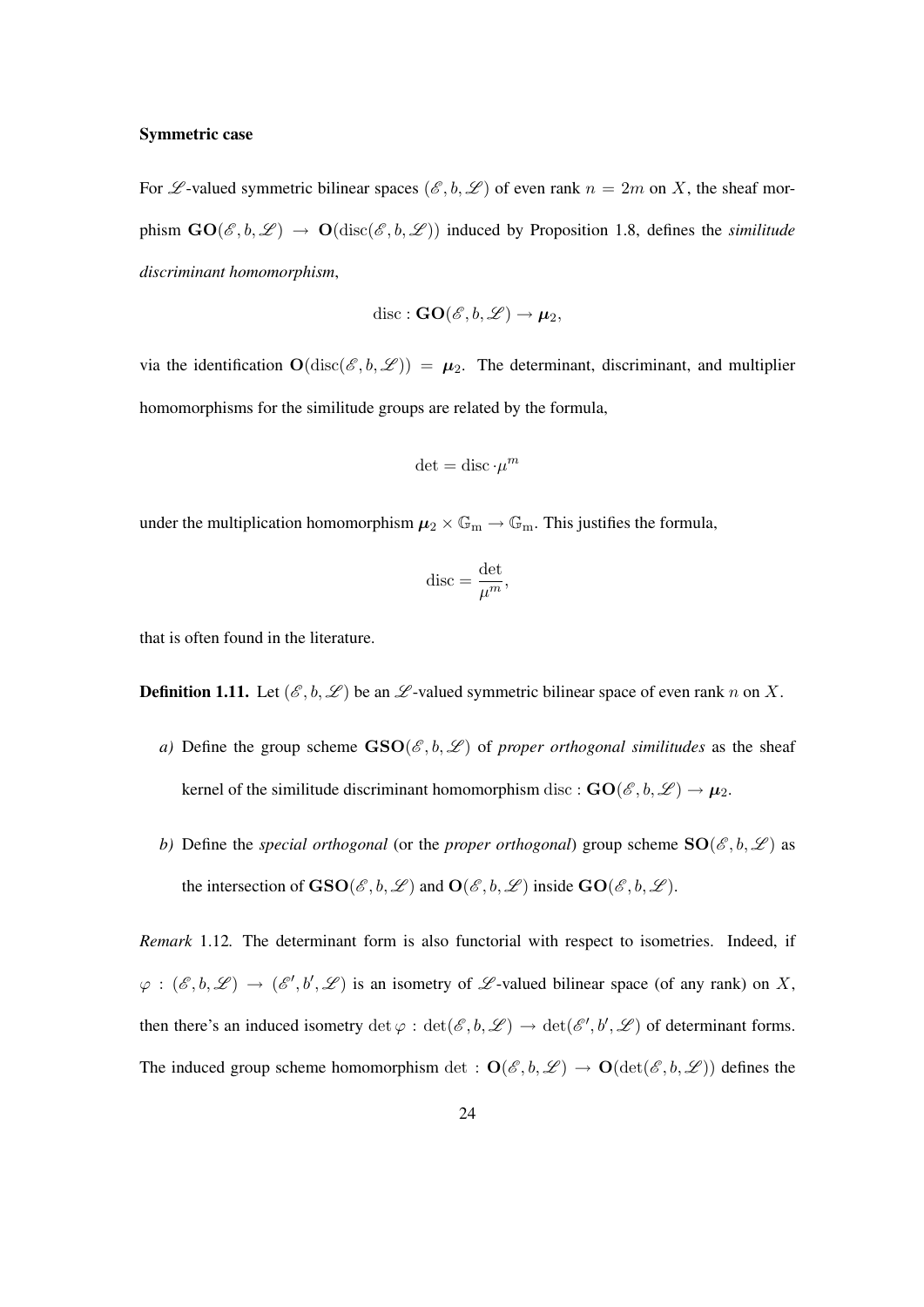*determinant homomorphism* for the orthogonal group det :  $O(\mathscr{E}, b, \mathscr{L}) \to \mu_2$  via the identification  $\mathbf{O}(\det(\mathscr{E}, b, \mathscr{L})) = \mu_2$ . The determinant homomorphism for the orthogonal group fits together with the determinant and discriminant (in the case of even rank) homomorphisms for the similitude group in commutative diagrams,

$$
\mathbf{O}(\mathscr{E}, b, \mathscr{L}) \xrightarrow{\det} \mu_2 \qquad \qquad \mathbf{O}(\mathscr{E}, b, \mathscr{L}) \xrightarrow{\det} \mu_2
$$
\n
$$
\downarrow \qquad \qquad \downarrow \qquad \qquad \downarrow \qquad \qquad \downarrow
$$
\n
$$
\mathbf{GO}(\mathscr{E}, b, \mathscr{L}) \xrightarrow{\det} \mathbb{G}_m \qquad \qquad \mathbf{GO}(\mathscr{E}, b, \mathscr{L}) \xrightarrow{\text{disc}} \mu_2
$$

of group schemes. It is for this reason that we make the identification det = disc  $|_{\mathbf{O}(\mathscr{E},b,\mathscr{L})}$  of the determinant homomorphism for the orthogonal group and the restriction (which we also call disc) of the discriminant homomorphism to the orthogonal group of an even rank form, though they are not canonically equal. In particular, in the case of even rank, the special orthogonal group  $SO(\mathscr{E},b,\mathscr{L})$  is also the kernel of the determinant homomorphism for the orthogonal group.

**Proposition 1.13.** Let  $(\mathscr{E}, b, \mathscr{L})$  be an  $\mathscr{L}$ -valued symmetric bilinear space of rank  $n = 2m$  on X*.*

*a) There's an exact sequence,*

$$
1 \to \mathbf{SO}(\mathscr{E}, b, \mathscr{L}) \to \mathbf{O}(\mathscr{E}, b, \mathscr{L}) \xrightarrow{\det} \mu_2 \to 1,
$$
 (1.7)

*of group schemes in the etale topology on ´* X*, called the* determinant sequence *for the orthogonal group.*

*b) There are exact sequences,*

$$
1 \to \mathbf{SO}(\mathscr{E},b,\mathscr{L}) \to \mathbf{GSO}(\mathscr{E},b,\mathscr{L}) \xrightarrow{\mu} \mathbb{G}_{m} \to 1,
$$

*(called the* proper multiplier sequence*), and*

$$
1 \to \mathbf{GSO}(\mathscr{E}, b, \mathscr{L}) \to \mathbf{GO}(\mathscr{E}, b, \mathscr{L}) \xrightarrow{\mathrm{disc}} \mu_2 \to 1,
$$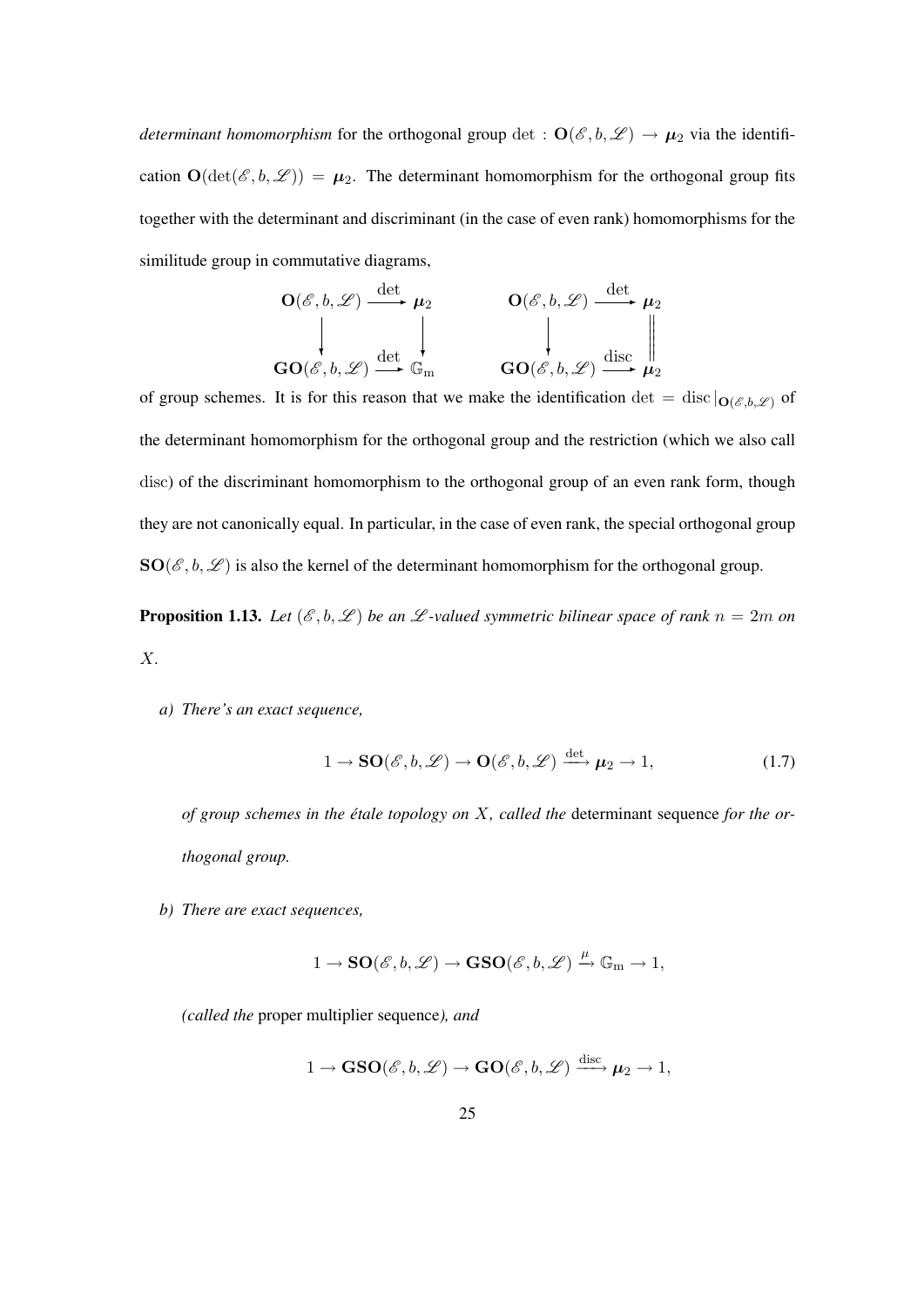*(called the* discriminant sequence *for the similitude group) and a commutative diagram with exact rows and columns,*



*of group schemes in the etale topology on ´* X*.*

*Proof.* To show that det (resp. disc) is an epimorphism, it's sufficient to find an improper isometry (resp. similitude), which is standard. To show that  $\mu$  is an epimorphism in the proper multiplier sequence, we follow the proof of Proposition 1.5 noting that homotheties are proper similitudes.

 $\Box$ 

#### 1.2.3 Proper torsor interpretations

**Theorem 1.14.** Let X be a scheme with  $\frac{1}{2} \in \mathcal{O}_X$  and endowed with the étale topology. Let  $(\mathscr{E}, b, \mathscr{L})$  *be a fixed*  $\mathscr{L}$ *-valued symmetric bilinear form of rank n on* X.

*a)* The category of  $SO(\mathcal{E},b,\mathcal{L})$ -torsors is equivalent to the category whose objects are pairs  $((\mathscr{E}',\mathscr{b}',\mathscr{L}),\psi')$  consisting of an  $\mathscr{L}$ -valued symmetric bilinear space of rank n together with an isometry  $\psi':\operatorname{disc}(\mathscr{E},b,\mathscr{L})\to\operatorname{disc}(\mathscr{E}',b',\mathscr{L})$  of discriminant forms, and whose morphisms between objects  $((\mathscr{E}',b',\mathscr{L}),\psi')$  and  $((\mathscr{E}'',b'',\mathscr{L}),\psi'')$  are isometries  $\varphi$  :  $(\mathscr{E}', b', \mathscr{L}) \to (\mathscr{E}'', b'', \mathscr{L})$  such that  $\psi'' = \text{disc}(\varphi) \circ \psi'.$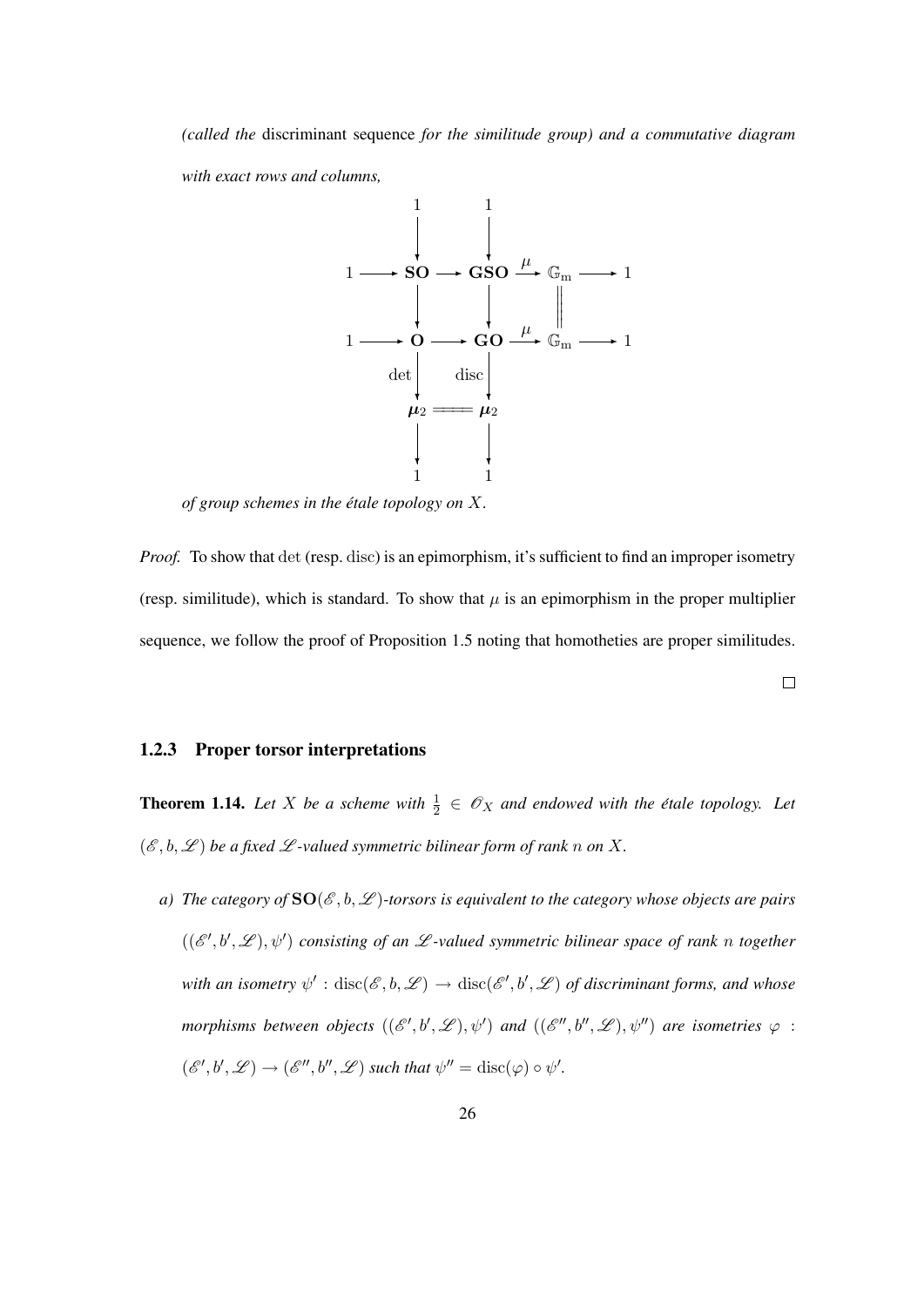*b)* Let *n* be even. The category of  $\text{GSO}(\mathscr{E},b,\mathscr{L})$ -torsors is equivalent to the category whose *objects are pairs*  $((\mathscr{E}', b', \mathscr{L}'), \psi')$  consisting of an  $\mathscr{L}'$ -valued symmetric bilinear space of *rank* n (for some line bundle  $\mathscr{L}'$  on X) together with an isometry  $\psi'$  :  $\text{disc}(\mathscr{E},b,\mathscr{L}) \to$  $disc(\mathscr{E}',b',\mathscr{L}')$  of discriminant forms, and whose morphisms between any two objects  $((\mathscr{E}',b',\mathscr{L}'),\psi')$  and  $((\mathscr{E}'',b'',\mathscr{L}''),\psi'')$  are similarities  $\varphi : (\mathscr{E}',b',\mathscr{L}') \to (\mathscr{E}'',b'',\mathscr{L}'')$ *such that*  $\psi'' = \text{disc}(\varphi) \circ \psi'.$ 

*Proof.* We could not find an explicit proof of this assertion in the literature. For full details, see Theorem A.7.  $\Box$ 

# 1.3 Bilinear forms of odd rank

We assume that  $\frac{1}{2} \in \mathscr{O}_X$  and that X is endowed with the étale topology. The study of bilinear forms of odd rank reduces to the study of  $\mathcal{O}_X$ -valued bilinear forms.

**Theorem 1.15.** If  $\mathcal{L}$  is not a square in the Picard group  $Pic(X)$  of X, then any  $\mathcal{L}$ -valued *bilinear space has even rank.*

*Proof.* Let  $(\mathscr{E}, b, \mathscr{L})$  be a bilinear space of rank n. Comparing determinants (via the polar form  $\psi_b$ ) yields an isomorphism  $\det(E)^{\otimes 2} \cong \mathscr{L}^{\otimes n}$  of line bundles. Thus we see that either r must be even or  $\mathscr L$  is a square in Pic(X) (up to an r-torsion element, which is itself a square). An alternate proof can be found in [7, Theorem 3.7], also see Proposition 1.38.  $\Box$ 

Thus every bilinear space of odd rank has values in the square of some line bundle. As we shall see, the simple structure of the odd rank similitude orthogonal group allows for a canonical choice of square root.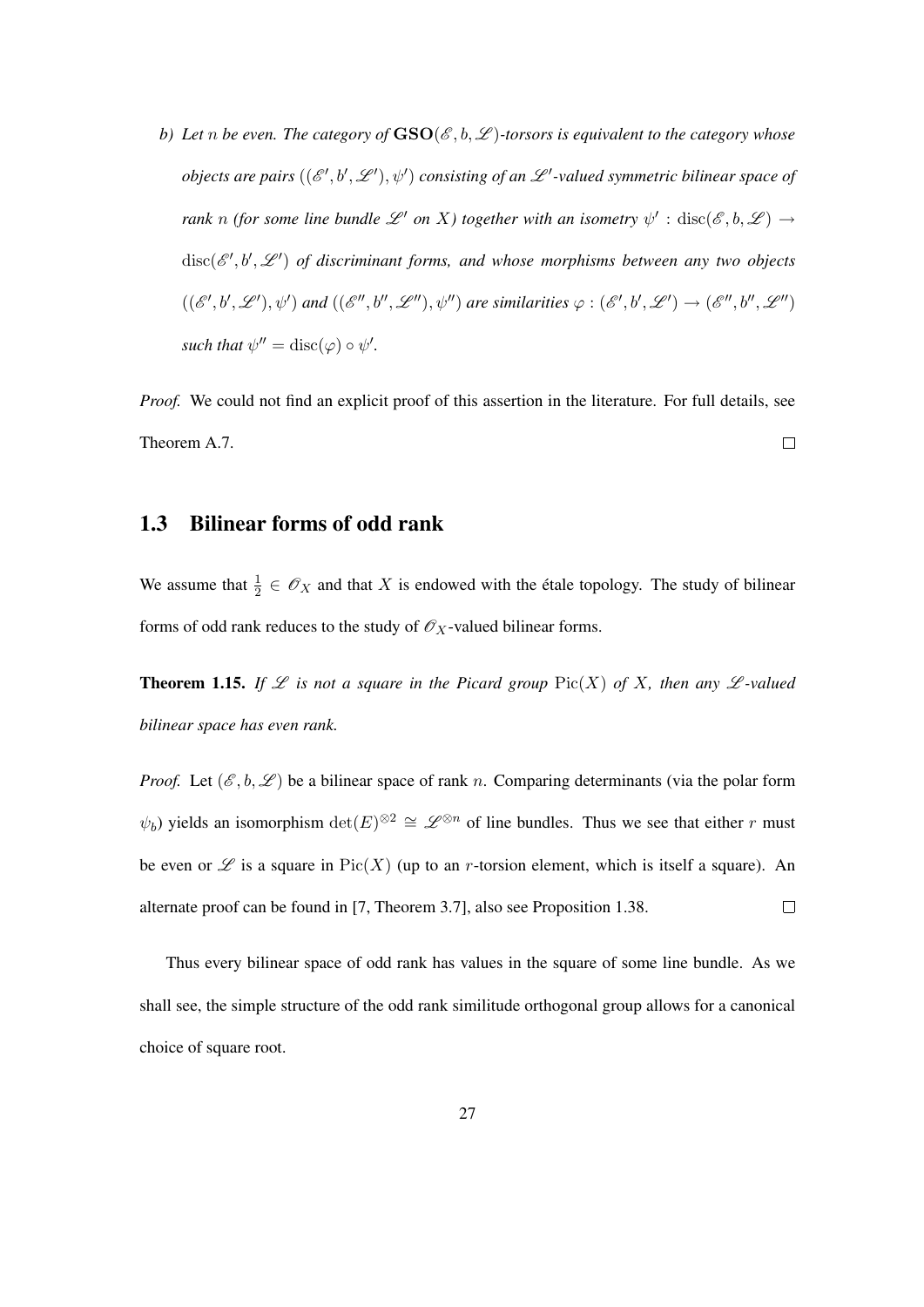#### 1.3.1 The similitude group in odd rank

While there is no similitude discriminant for bilinear forms of odd rank, the simple structure of the similitude group scheme in odd rank provides an analogue.

#### The similitude absolute value

The following construction is quite classical, see Dieudonne [15, II  $\S13$ ], yet there is no standard name for it in the literature.

**Definition 1.16.** Let  $(\mathcal{E}, b, \mathcal{L})$  be an  $\mathcal{L}$ -valued bilinear space of odd rank  $n = 2m + 1$  on X. Define the *absolute value form* of  $(\mathscr{E}, b, \mathscr{L})$  as the  $\mathscr{L}$ -valued (symmetric) bilinear space  $|\mathscr{E}, b, \mathscr{L}| = (|\mathscr{E}|, |b|, \mathscr{L})$  of rank 1, where  $|\mathscr{E}| = \mathscr{L}^{\vee \otimes m} \otimes \det \mathscr{E}$  and  $|b|$  is given by composition of the tensor product of the determinant form with  $\langle 1 \rangle_{\mathscr{L}^{\vee} \otimes m}$ ,

$$
|b|:(\mathscr{L}^{\vee\otimes m}\otimes\det\mathscr{E})\otimes(\mathscr{L}^{\vee\otimes m}\otimes\det\mathscr{E})\xrightarrow{{\rm id}\otimes{\rm det}\,b}\mathscr{L}^{\vee\otimes 2m}\otimes\mathscr{L}^{\otimes n}\xrightarrow{{\rm ev}}\mathscr{L},
$$

with the canonical evaluation pairing.

The absolute value form is functorial with respect to similarity transformations. Indeed, if  $(\varphi, \mu_{\varphi}) : (\mathscr{E}, b, \mathscr{L}) \to (\mathscr{E}', b', \mathscr{L}')$  is a similarity, then there's an induced similarity  $(\det \varphi, \mu_{\varphi})$ :  $|\mathscr{E}, \mathfrak{b}, \mathscr{L}| \to |\mathscr{E}', \mathfrak{b}', \mathscr{L}'|$ . The induced homomorphism of group schemes  $|\cdot|: \text{Sim}(\mathscr{E}, \mathfrak{b}, \mathscr{L}) \to$  $\text{Sim}(|\mathcal{E}, b, \mathcal{L}|)$  defines the *absolute value homomorphism* for the similitude group

$$
|\cdot|: \mathbf{Sim}(\mathscr{E}, b, \mathscr{L}) \to \mathbb{G}_{m}
$$

via the identification  $\text{Sim}(|\mathscr{E}, b, \mathscr{L}|) = \mathbb{G}_m$ .

**Proposition 1.17.** Let  $(\mathscr{E}, b, \mathscr{L})$  be an  $\mathscr{L}$ -valued bilinear space of odd rank  $n = 2m + 1$  on X. *Then the group scheme homomorphisms* det *and*  $\mu$  *and*  $|\cdot|$  :  $\text{Sim}(\mathscr{E},b,\mathscr{L}) \to \mathbb{G}_m$ , *are related*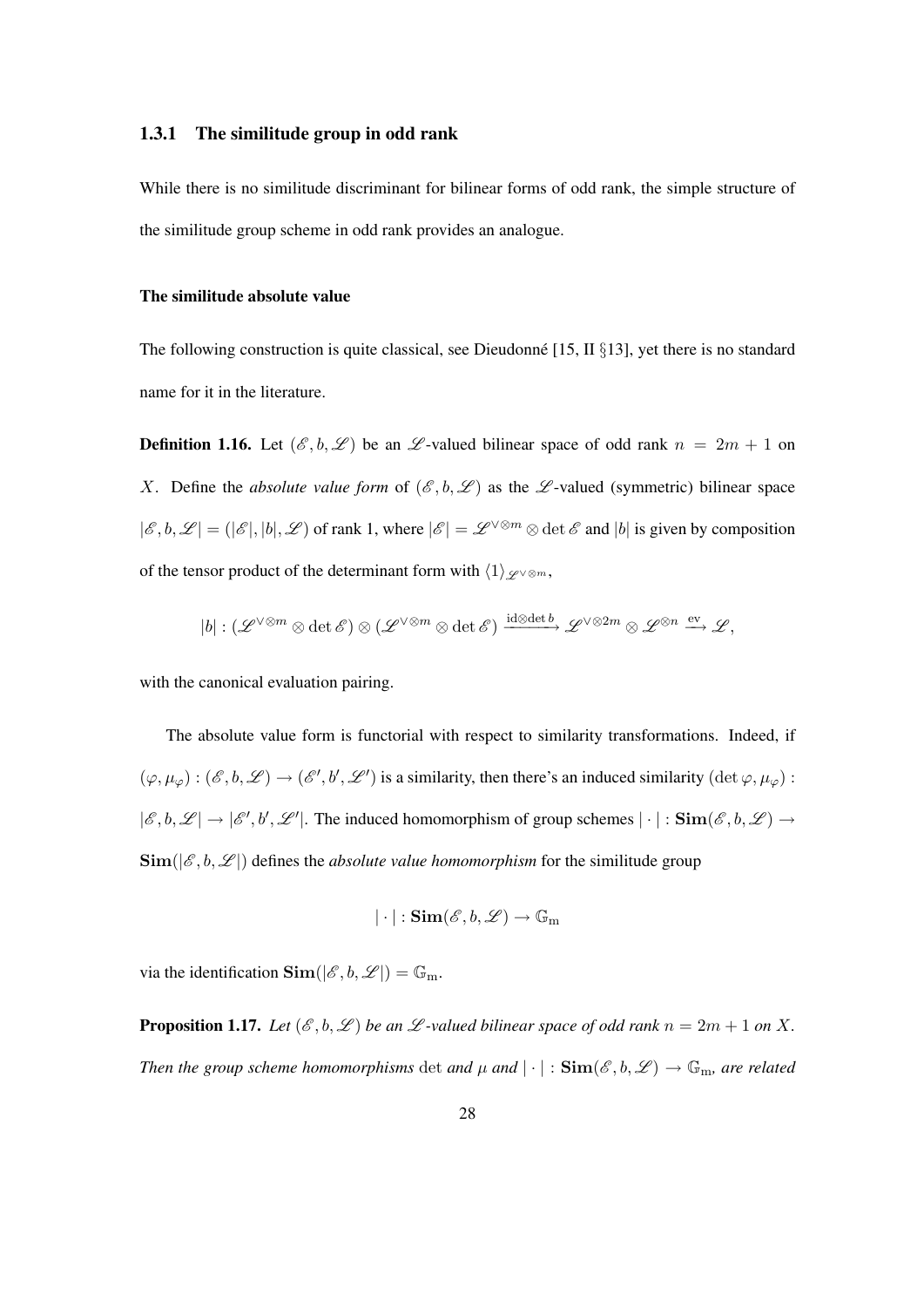$$
|\cdot|^2 = \mu, \quad \text{and} \quad |\cdot|^n = \det. \tag{1.8}
$$

*Proof.* See the statement and proof of Proposition 1.9.

#### The normalized form

**Definition 1.18.** Let  $(\mathcal{E}, b, \mathcal{L})$  be an  $\mathcal{L}$ -valued bilinear space of odd rank  $n = 2m + 1$  on X. Define the *normalized form* of  $(\mathscr{E}, b, \mathscr{L})$  as the  $\mathscr{O}_X$ -valued bilinear space  $u(\mathscr{E}, b, \mathscr{L}) =$  $(|\mathscr{E}|^{\vee} \otimes \mathscr{E}, u(b), \mathscr{O}_X)$  of rank 1 given by composition of the tensor product with the dual of the absolute value,

$$
u(b): (|\mathscr{E}|^\vee\otimes \mathscr{E})\otimes (|\mathscr{E}|^\vee\otimes \mathscr{E})\xrightarrow{|b|^{-1}\vee\otimes b} \mathscr{L}^\vee\otimes \mathscr{L} \xrightarrow{\mathrm{ev}} \mathscr{O}_X,
$$

with the canonical evaluation pairing.

The normalized form has good functorial behavior with respect to similarity transformations.

**Proposition 1.19.** Let  $(\varphi, \mu_{\varphi}) : (\mathscr{E}, b, \mathscr{L}) \to (\mathscr{E}', b', \mathscr{L}')$  be a similarity transformation of bi*linear spaces of odd rank on X. Then there's an induced isometry*  $u(\varphi, \mu_\varphi) = \det \varphi^{-1}{}^{\vee} \otimes \varphi$ :  $u(\mathscr{E},b,\mathscr{L})\to n(\mathscr{E}',b',\mathscr{L}')$  of normalized forms. In particular, the isometry class of the normal*ized form solely depends on the similarity class of the form.*

*Proof.* This is a straightforward modification of the proof of Proposition 1.8.  $\Box$ 

**Lemma 1.20.** Let  $(\mathcal{E}, b, \mathcal{L})$  be a bilinear space of odd rank  $n = 2m + 1$  on X. Then the *discriminant* disc( $u(\mathcal{E},b,\mathcal{L})$ ) of the normalized form is isometric to the trivial discriminant.

*Proof.* This is an easy exercise in unraveling the definitions.

 $\Box$ 

 $\Box$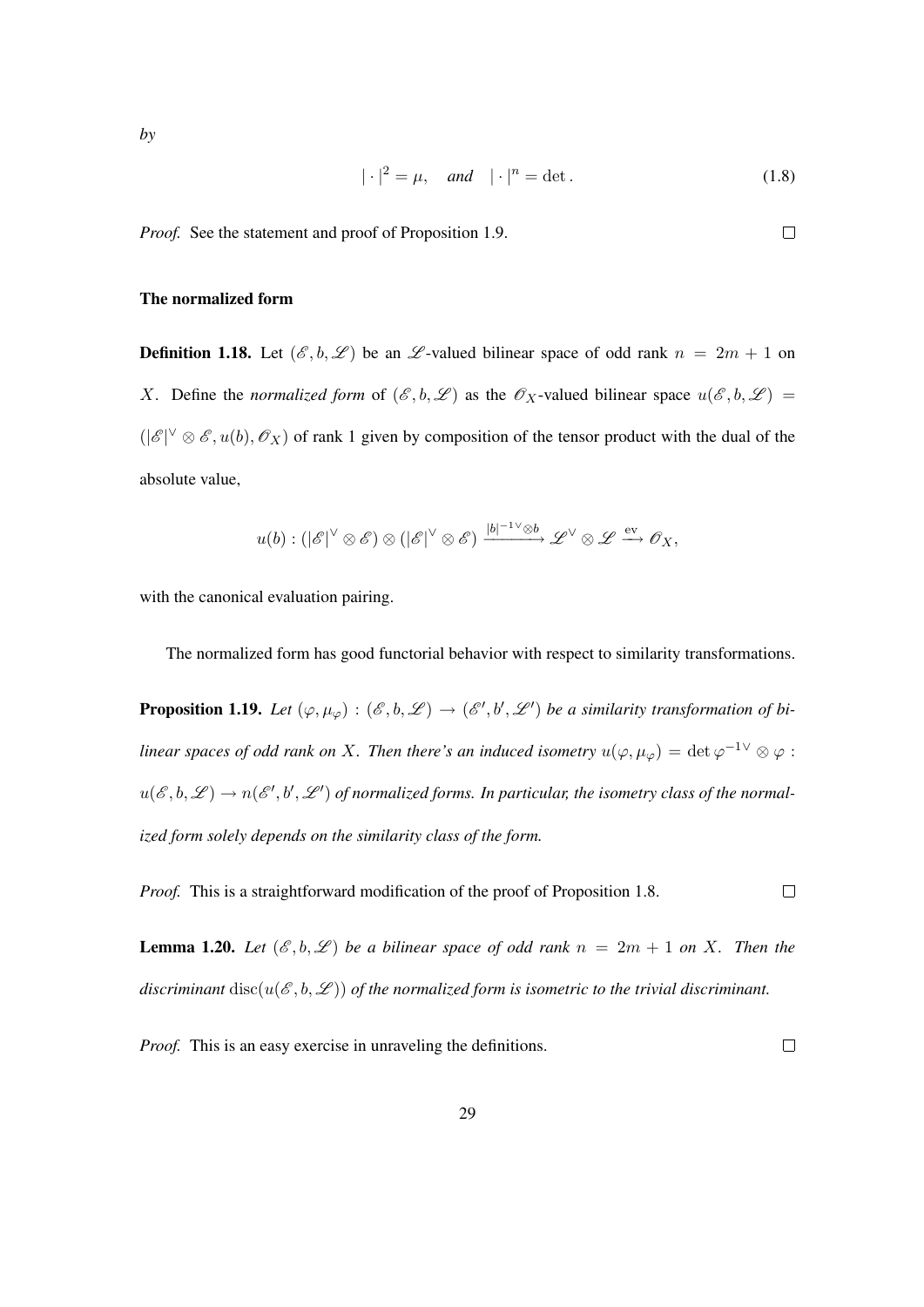#### Structure of odd rank orthogonal similitude groups

We will now work exclusively with symmetric bilinear spaces of odd rank on  $X$ . As compared to the case of even rank, we can only define the special orthogonal group by means of the determinant homomorphism, compare with Remark 1.12.

**Definition 1.21.** Let  $(\mathcal{E}, b, \mathcal{L})$  be a symmetric bilinear space of odd rank on X. Define the *special orthogonal* group scheme  $SO(\mathcal{E}, b, \mathcal{L})$  as the kernel of the determinant homomorphism det :  $\mathbf{O}(\mathscr{E}, b, \mathscr{L}) \rightarrow \mu_2$  for the orthogonal group.

Lemma 1.22. *The group scheme homomorphism induced from Proposition 1.19, called the* normalization homomorphism*, has imagine in the special orthogonal group scheme*

$$
u: \mathbf{GO}(\mathscr{E},b,\mathscr{L}) \to \mathbf{SO}(u(\mathscr{E},b,\mathscr{L})).
$$

*Proof.* By Proposition 1.19, u has image in  $O(u(\mathscr{E},b,\mathscr{L}))$ . To show that it has image in the special orthogonal group scheme, we appeal to the right-hand part of formula (1.8).  $\Box$ 

The special orthogonal group in odd rank is also the kernel of the absolute value homomorphism for the similitude group.

**Proposition 1.23.** Let  $(\mathcal{E}, b, \mathcal{L})$  be an  $\mathcal{L}$ -valued symmetric bilinear space of odd rank on X.

*a) There's an exact sequence,*

$$
1 \to \mathbf{SO}(\mathscr{E}, b, \mathscr{L}) \to \mathbf{O}(\mathscr{E}, b, \mathscr{L}) \xrightarrow{\det} \mu_2 \to 1,
$$
 (1.9)

of group schemes in the étale topology on *X*, called the determinant sequence for the or*thogonal group.*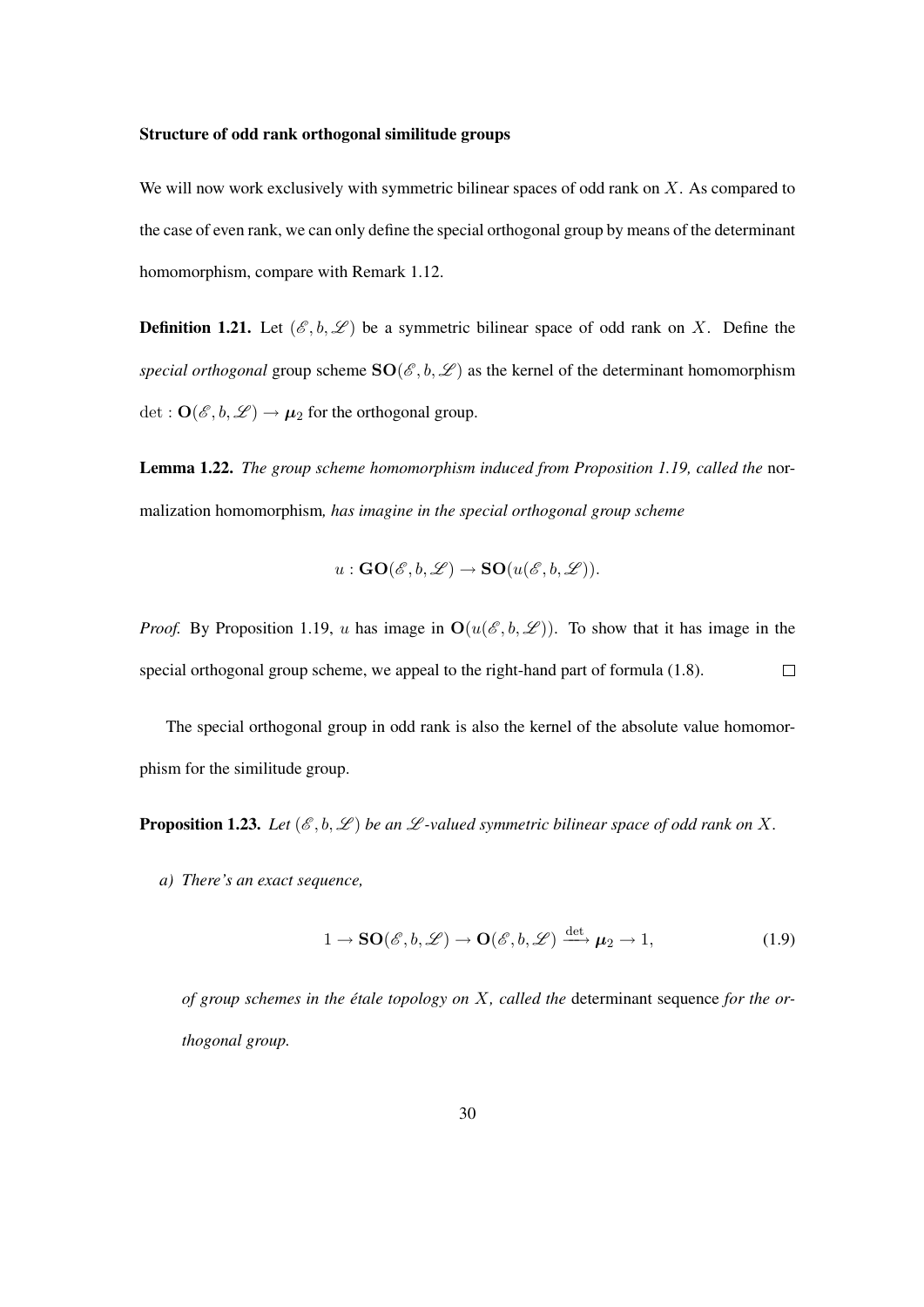*b) There's an exact sequence,*

$$
1\to {\bf SO}(\mathscr{E},b,\mathscr{L})\to {\bf GO}(\mathscr{E},b,\mathscr{L})\stackrel{|\cdot|}{\longrightarrow} \mathbb{G}_{\mathrm{m}}\to 1,
$$

*of group schemes in the etale topology on ´* X*. This sequence is split by sending a section of* G<sup>m</sup> *to the corresponding homothety. There's a commutative diagram with exact rows and columns,*



*of group schemes in the etale topology on ´* X*.*

*c) There's an exact sequence,*

$$
1 \rightarrow \mathbb{G}_m \rightarrow \mathbf{GO}(\mathscr{E}, b, \mathscr{L}) \xrightarrow{u} \mathbf{SO}(u(\mathscr{E}, b, \mathscr{L})) \rightarrow 1,
$$

*and a commutative diagram with exact rows and columns,*

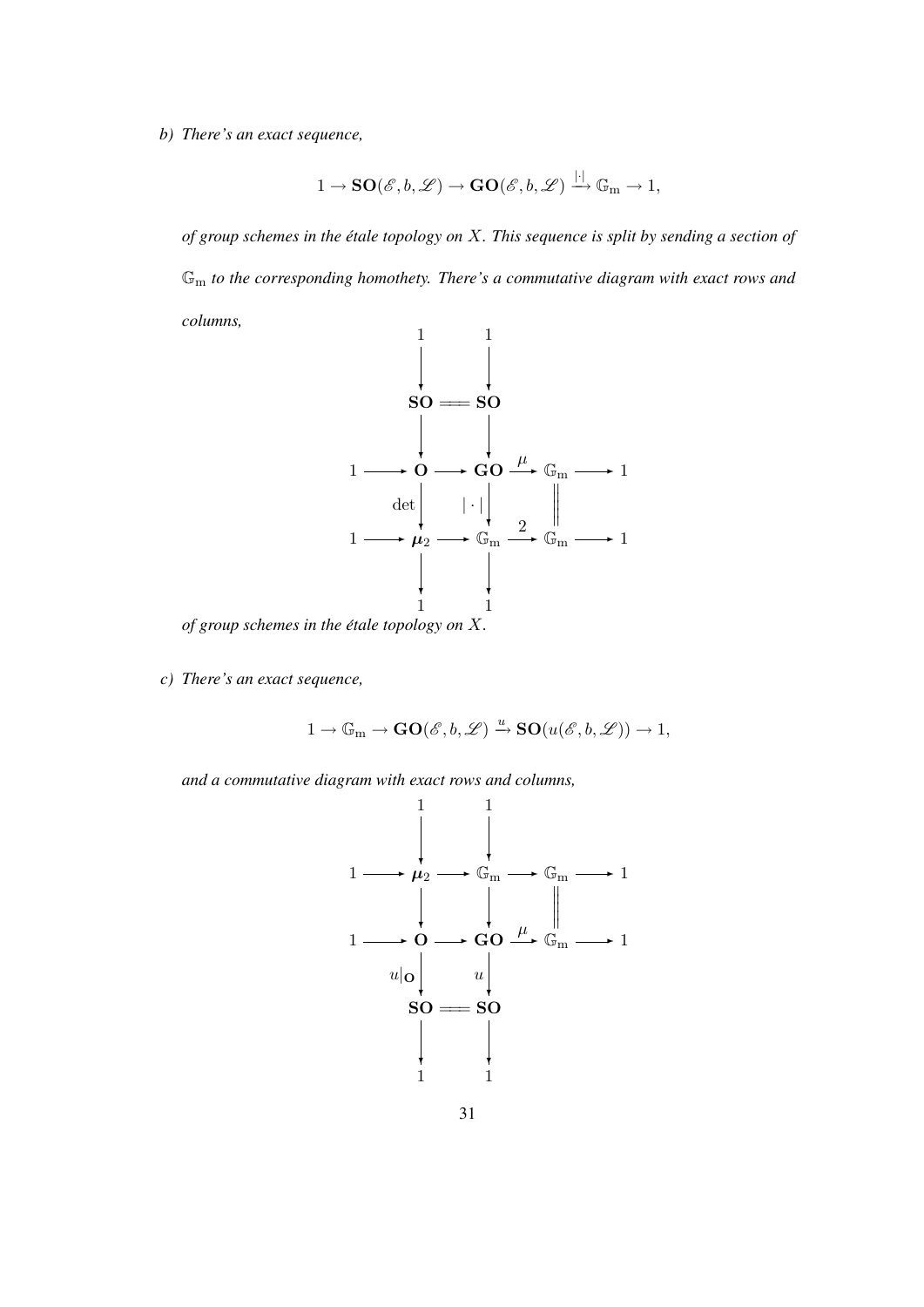*of group schemes in the etale topology on ´* X*.*

*d) There's a canonical choice of group scheme isomorphism,*

$$
\mathbf{SO}(\mathscr{E},b,\mathscr{L})\simeq\mathbf{SO}(u(\mathscr{E},b,\mathscr{L})),
$$

*with respect to which, the product homomorphism,*

$$
\mathbf{GO}(\mathscr{E},b,\mathscr{L})\xrightarrow{|\cdot|\times u}\mathbb{G}_{\mathrm{m}}\times\mathbf{SO}(u(\mathscr{E},b,\mathscr{L})),
$$

*is an inverse to the scalar multiplication homomorphism,*

$$
\mathbb{G}_{\mathrm{m}} \times \mathbf{SO}(\mathscr{E},q,\mathscr{L}) \xrightarrow{m} \mathbf{GO}(\mathscr{E},q,\mathscr{L}).
$$

*In particular, these are isomorphisms.*

*Proof.* For the sequence in *b*),  $|\cdot|$  is an epimorphism since it has a section. By formulas (1.8), the kernel of | · | is contained in the kernels of both  $\mu$  and det, i.e. contained in  $SO(\mathscr{E},b,\mathscr{L})$ , and conversely, if  $\mu$  and det are both trivial, then a square and an odd power of  $|\cdot|$  is trivial, i.e.  $|\cdot|$  is trivial.

The exactness of the sequence in *c)* is a consequence of the exactness of the sequence in *b)* and the isomorphism in *d)*. The commutativity of both diagrams follows from Proposition 1.17.

As for *d)*, we refer to Proposition 1.25. Once the canonical isomorphism is established, the rest follows.  $\Box$ 

#### 1.3.2 Forms of rank one

An  $\mathscr L$ -valued bilinear space  $(\mathscr E, b, \mathscr L)$  of rank 1 is necessarily symmetric and defines a choice of square root  $b : \mathscr{E} \otimes \mathscr{E} \to \mathscr{L}$  of the line bundle  $\mathscr{L}$ . When  $\mathscr{L} = \mathscr{O}_X$ , such spaces are called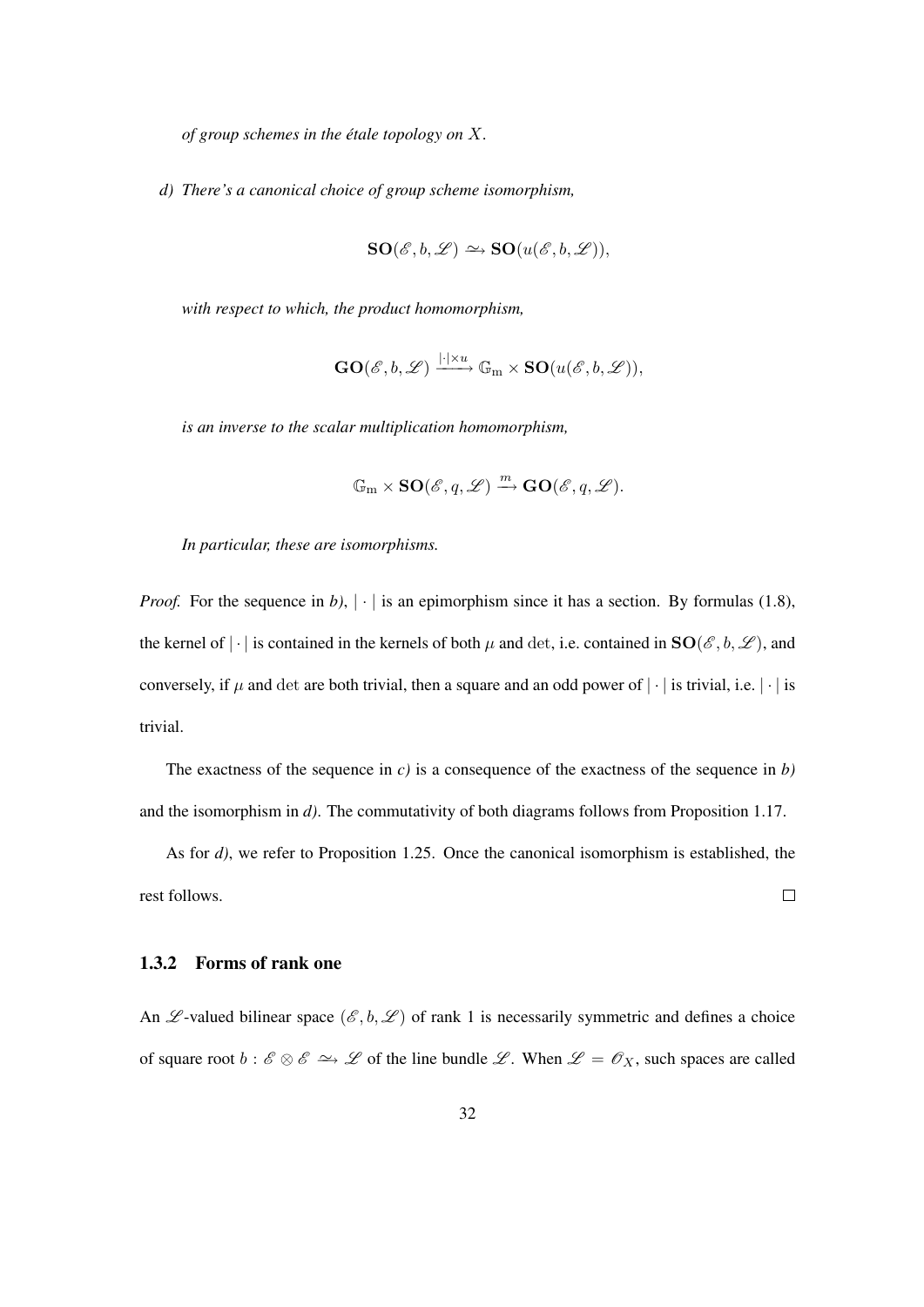*square classes* in Knebusch [30] and *discriminant modules* in Knus [34]. By Milne [36, III §4], the set of isometry classes of discriminant modules over X is in bijection with  $H^1_{\text{\'et}}(X,\mu_2)$ , which also follows from Theorem 1.4 in light of the comparison between étale cohomology and Čech cohomology, see Appendix A.

General  $\mathscr L$ -valued spaces of rank 1 are called *twisted discriminant bundles* in Balaji [2]. We will call them  $\mathscr L$ -valued lines or simply  $\mathscr L$ -lines. For a fixed  $\mathscr L$ , the set of isometry classes of  $\mathscr{L}$ -valued lines is an  $H^1_{\text{\'et}}(X, \mu_2)$ -principal homogeneous space. Note that the similarity class of an  $\mathscr{L}$ -valued line  $(\mathscr{E}, b, \mathscr{L})$  is uniquely determined by the isomorphism class of the line bundle  $\mathscr{E}.$ 

The special orthogonal group  $SO(\mathscr{E}, q, \mathscr{L})$  of an  $\mathscr{L}$ -valued line  $(\mathscr{E}, b, \mathscr{L})$  is trivial and under the identifications  $\mathbf{O}(\mathscr{E}, q, \mathscr{L}) = \boldsymbol{\mu}_2$  and  $\mathbf{GO}(\mathscr{E}, q, \mathscr{L}) = \mathbb{G}_m$ , the multiplier sequence (1.5) coincides with the Kummer sequence,

$$
1\to \pmb{\mu}_2\to \mathbb{G}_m\xrightarrow{2}\mathbb{G}_m\to 1.
$$

#### Dual line

For an L-valued line  $(\mathcal{N}, l, \mathcal{L})$  define the *dual line*  $(\mathcal{N}, l, \mathcal{L})^{\vee} = (\mathcal{N}^{\vee}, l^{\vee}, \mathcal{L}^{\vee})$  by the composition (and abuse of notation),

$$
l^{\vee}: \mathscr{N}^{\vee} \otimes \mathscr{N}^{\vee} \xrightarrow{\mathrm{can}} (\mathscr{N} \otimes \mathscr{N})^{\vee} \xrightarrow{l^{-1}^{\vee}} \mathscr{L}^{\vee},
$$

using the canonical isomorphism given by

can: 
$$
\mathcal{N}^{\vee} \otimes \mathcal{N}^{\vee} \rightarrow (\mathcal{N} \otimes \mathcal{N})^{\vee}
$$
  
 $f \otimes g \mapsto n \otimes m \mapsto f(n) g(m)$ 

on section over  $U \to X$ , multiplying sections via the standard  $\mathscr{O}_X$ -line  $\mathscr{O}_X \otimes \mathscr{O}_X \to \mathscr{O}_X$ .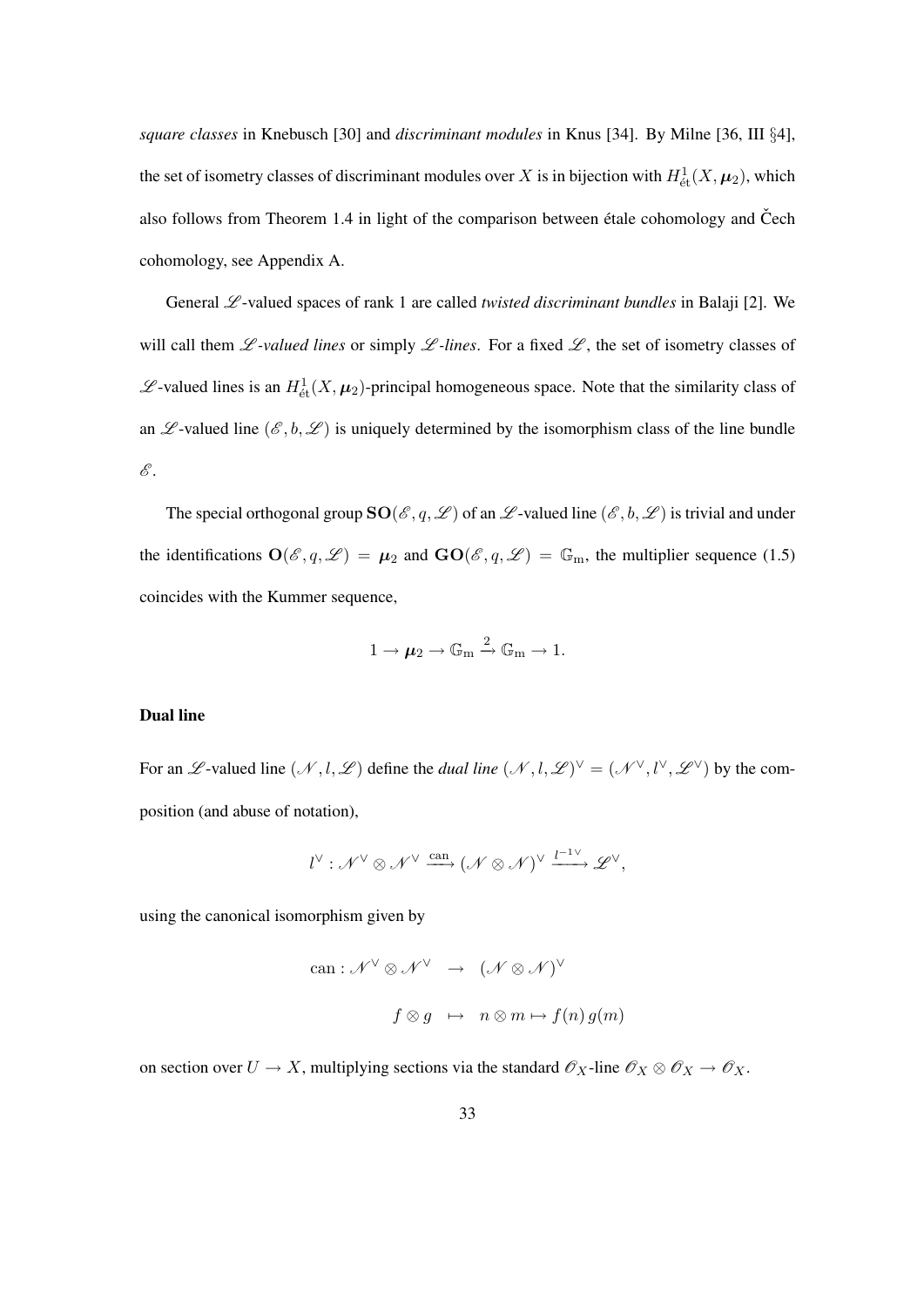#### Scaling

**Definition 1.24.** Let  $(\mathscr{E}, b, \mathscr{L})$  be an  $\mathscr{L}$ -valued bilinear form and  $(\mathscr{N}, l, \mathscr{L})$  an  $\mathscr{L}$ -line. Then the form  $(\mathscr{E}, b, \mathscr{L})$  *scaled by*  $(\mathscr{N}, l, \mathscr{L})$ , or  $(\mathscr{E}, b, \mathscr{L})/(\mathscr{N}, l, \mathscr{L})$  is by definition the  $\mathscr{O}_X$ -valued bilinear form  $(\mathcal{N} \vee \otimes \mathcal{E}, b/l, \mathcal{O}_X)$  given by

$$
b/l: (\mathscr{N}^\vee \otimes \mathscr{E}) \otimes (\mathscr{N}^\vee \otimes \mathscr{E}) \xrightarrow{l^{-1}{}^\vee \otimes b} \mathscr{L}^\vee \otimes \mathscr{L} \xrightarrow{\text{can}} \mathscr{O}_X.
$$

Note that we've already utilized the scaling construction to define the discriminant and normalized forms. If a bilinear space  $(\mathscr{E}, b, \mathscr{L})$  can be scaled by an  $\mathscr{L}$ -line, then necessarily the line bundle  $\mathscr L$  is a square in the Picard group of X. The similarity classes of possible scalings of  $(\mathscr{E}, b, \mathscr{L})$  are in bijection with the isomorphism classes of line bundles of order  $\leq 2$ . For bilinear forms of odd rank, the associated normalized form (see  $\S1.3.1$ ) is a canonical choice of scaling.

#### Isometry groups of scaled forms

The following is in analogy with well-known facts about general linear groups of vector bundles, see Remark 1.3.

**Proposition 1.25.** Let  $(\mathcal{E}, b, \mathcal{L})$  be a symmetric bilinear space of rank n on X.

- *a*) The group schemes  $O(\mathscr{E}, b, \mathscr{L})$  and  $O(\mathscr{E}', b', \mathscr{L}')$  and the group schemes  $GO(\mathscr{E}, b, \mathscr{L})$ and  $GO(\mathscr{E}',b',\mathscr{L}')$  are isomorphic if and only if there exists a line bundle  $\mathscr{N}$  such that  $\mathscr{E}' \cong \mathscr{N} \otimes \mathscr{E}$  and  $\mathscr{L}' \cong \mathscr{N}^{\otimes 2} \otimes \mathscr{L}$ *.*
- *b)* In particular, if  $\mathscr L$  is a square in Pic(X), then the choice of  $\mathscr L$ -valued line  $(\mathscr N, l, \mathscr L)$ *yields an induced group scheme isomorphism*  $\mathbf{O}(\mathscr{E},b,\mathscr{L}) \simeq \mathbf{O}((\mathscr{E},b,\mathscr{L})/(\mathscr{N},l,\mathscr{L}))$ .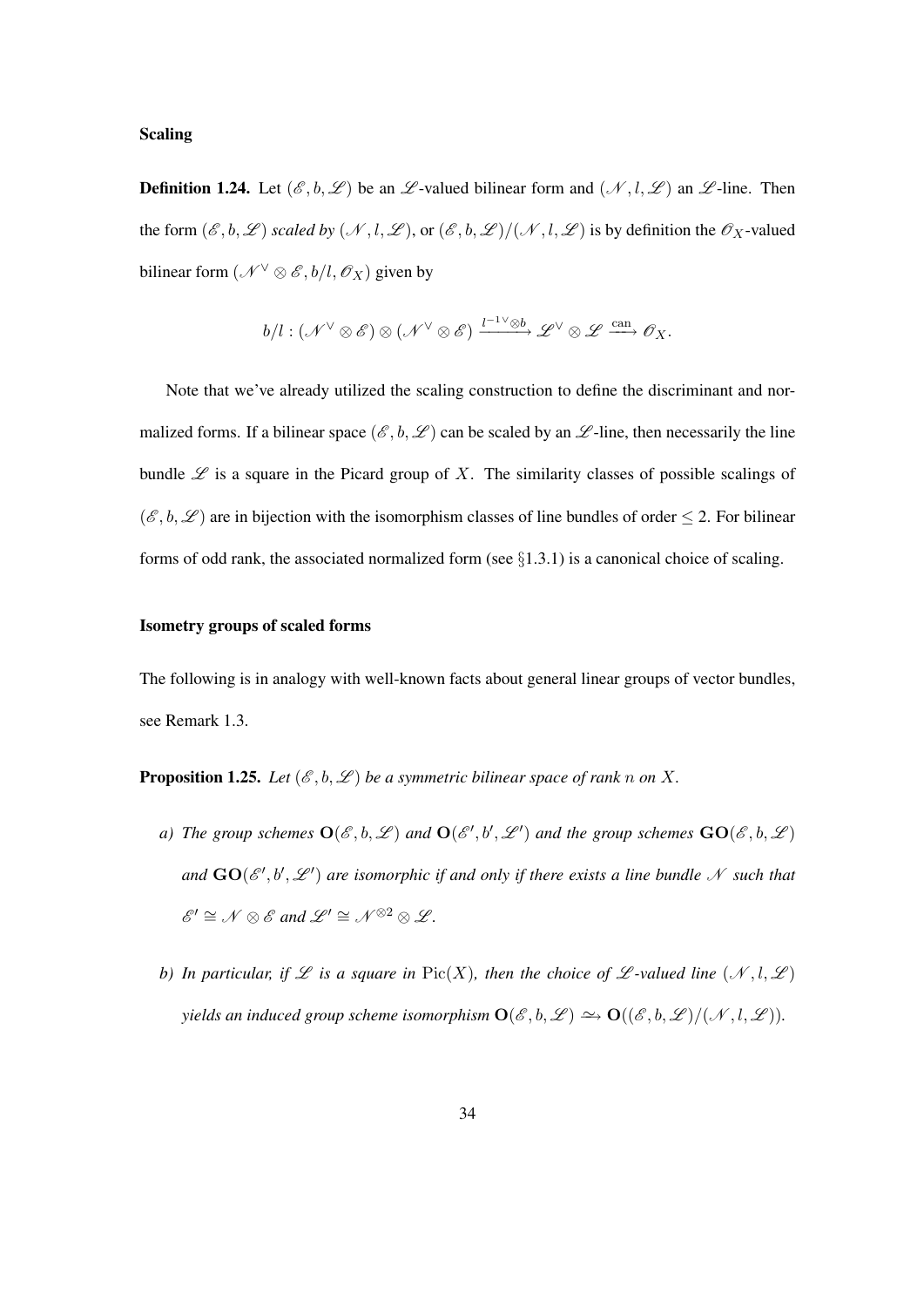*c*) The class of  $\mathbf{O}(\mathscr{E},b,\mathscr{L})$  in  $\check{H}^{1}_{\text{\'{e}t}}(X,\mathbf{Aut}(\mathbf{O}_n))$  arises from the image of the inner automor*phism map*  $\mathbf{O}_n \to \mathbf{Aut}(\mathbf{O}_n)$  *if and only if*  $\mathcal L$  *is a square in* Pic(X).

*Proof.* We will prove *b*), and then *a*) is similar. For *b*), choosing an isomorphism  $\varphi : \mathcal{N} \otimes \mathcal{N} \to \mathcal{N}$  $\mathscr{L}^\vee$  of line bundles, define the following natural vector bundle isomorphism

$$
\varphi_* : \mathcal{N} \otimes \mathscr{H}om(\mathscr{E}, \mathscr{L}) \quad \simeq \quad (\mathcal{N} \otimes \mathscr{E})^{\vee}
$$
\n
$$
n \otimes g \quad \mapsto \quad n' \otimes w \mapsto \varphi(n \otimes n')(g(w)).
$$

Now we'll show that we have the equality

$$
\psi_{\varphi\otimes b}=\varphi_*\circ \mathrm{id}_{\mathscr{N}}\otimes \psi_b\;:\; \mathscr{N}\otimes \mathscr{E}\simeq \mathscr{H}\!\mathit{om}(\mathscr{N}\otimes \mathscr{E},\mathscr{O}_X).
$$

Indeed, we compute

$$
\psi_{\varphi \otimes b} : \mathcal{N} \otimes \mathcal{E} \simeq (\mathcal{N} \otimes \mathcal{E})^{\vee}
$$
  

$$
n \otimes v \mapsto n' \otimes w \mapsto (\varphi \otimes b)(n \otimes v, n' \otimes w) = \varphi(n \otimes n')(b(v, w)),
$$

and

$$
\varphi_* \circ id_{\mathscr{N}} \otimes \psi_b : \mathscr{N} \otimes \mathscr{E} \quad \simeq \quad \mathscr{N} \otimes \mathscr{H}om(\mathscr{E}, \mathscr{L}) \quad \simeq \quad (\mathscr{N} \otimes \mathscr{E})^{\vee}
$$
\n
$$
n \otimes v \quad \mapsto \quad w \mapsto n \otimes b(v, w) \quad \mapsto \quad n' \otimes w \mapsto \varphi(n \otimes n')(b(v, w)).
$$

Now define a morphism of sheaves  $\Phi : \mathbf{O}(\mathscr{E}, b, \mathscr{L}) \to \mathbf{O}(\mathscr{N} \otimes \mathscr{E}, \varphi \otimes b, \mathscr{O}_X)$  by

$$
\Phi(U) : \mathbf{O}(\mathscr{E}, b, \mathscr{L})(U) \rightarrow \mathbf{O}(\mathscr{N} \otimes \mathscr{E}, \varphi \otimes b, \mathscr{O}_X)(U)
$$
  

$$
f : \mathscr{E}|_U \rightarrow \mathscr{E}|_U \rightarrow \mathrm{id}_{\mathscr{N}|_U} \otimes f : (\mathscr{N} \otimes \mathscr{E})|_U \rightarrow (\mathscr{N} \otimes \mathscr{E})|_U.
$$

To see that  $\Phi$  is well defined, we need to check that

$$
(\mathrm{id}_{\mathscr{N}|_{U}}\otimes f)^{\vee}\circ\psi_{\varphi\otimes b}|_{U}\circ(\mathrm{id}_{\mathscr{N}|_{U}}\otimes f)=\psi_{\varphi\otimes b}|_{U},
$$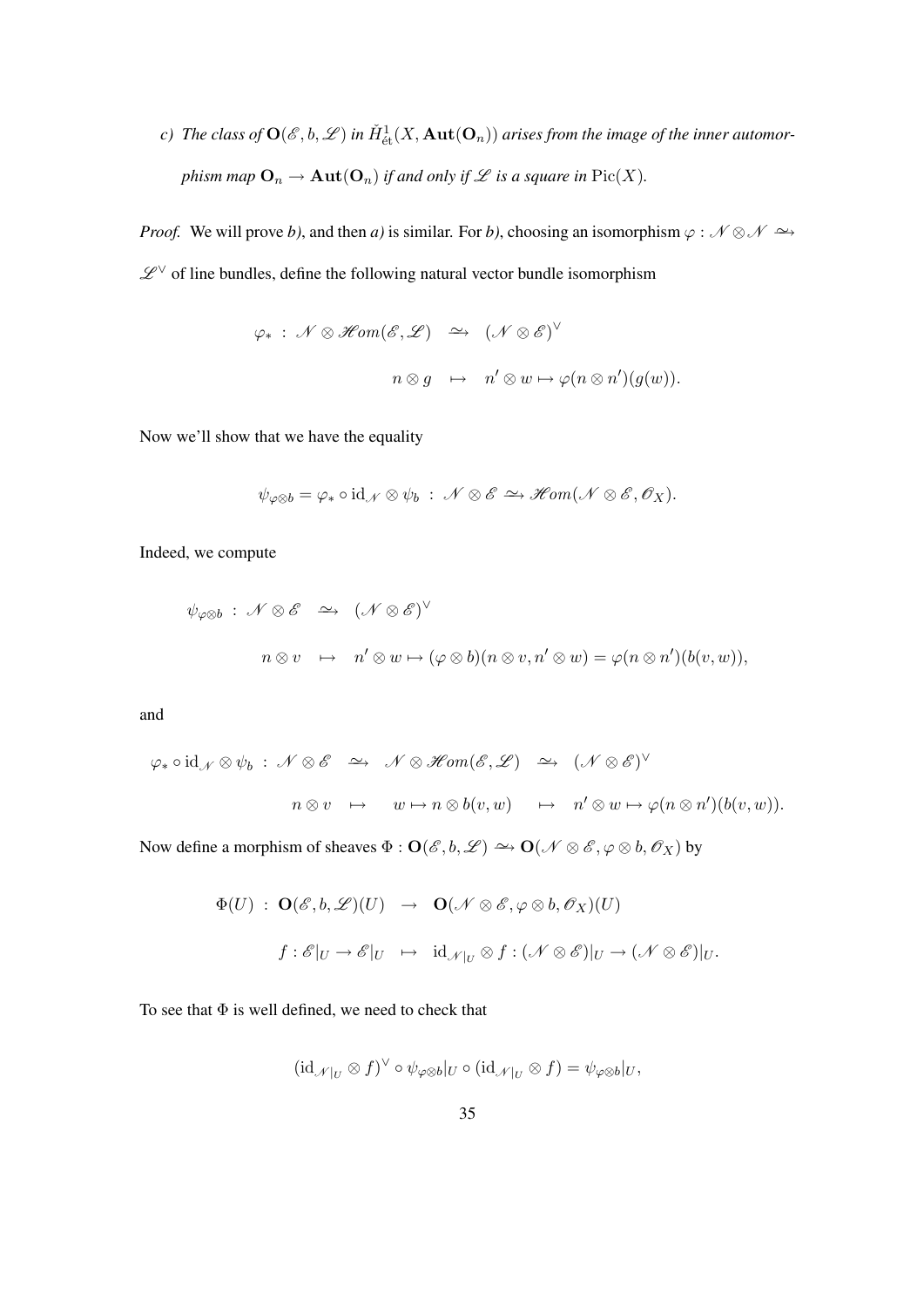and to this end we compute, for  $n \otimes v \in (\mathcal{N} \otimes \mathcal{E})(U)$ ,

$$
(\mathrm{id}_{\mathscr{N}|_{U}U} \otimes f)^{\vee} \circ \psi_{\varphi \otimes b}|_{U} \circ (\mathrm{id}_{\mathscr{N}|_{U}} \otimes f)(n \otimes v)
$$
\n
$$
= (\mathrm{id}_{\mathscr{N}|_{U}} \otimes f)^{\vee}(n \otimes w \mapsto \varphi(n \otimes n') \otimes b|_{U}(f(v), w))
$$
\n
$$
= n' \otimes w \mapsto \varphi(n \otimes n') \otimes b|_{U}(f(v), f(w))
$$
\n
$$
= n' \otimes w \mapsto \varphi(n \otimes n') \otimes b|_{U}(v, w)
$$
\n
$$
= \psi_{\varphi \otimes b}|_{U}(n, v),
$$

using the fact that  $f \in O(\mathscr{E}, b, \mathscr{L})(U)$ . Thus  $\Phi$  is in fact a morphism of sheaves, and is clearly a bijective homomorphism on sections, thus Φ is an isomorphism of sheaves of groups. Now *c)* is a consequence of *b)* and results from Appendix A.  $\Box$ 

# 1.4 Metabolic forms

The notion of a metabolic form – the correct generalization to schemes of the notion of hyperbolic form – is necessary to the construction of the Grothendieck-Witt and Witt groups of schemes. The formalism of  $\mathcal{O}_X$ -valued metabolic forms over arbitrary schemes was first introduced by Knebusch [30, I §3] and then extended to the context of exact categories with duality by Balmer [3], [4], and [5]. We assume that X is a scheme with  $\frac{1}{2} \in \mathcal{O}_X$ .

## 1.4.1 Orthogonal complements

We will summarize the formalism of metabolic forms in the context of  $L$ -valued forms, i.e. the exact category of vector bundles on a scheme with duality given by the functor  $(-)^{\vee\mathscr{L}}$  =  $\mathscr{H}\!\mathit{om}(-,\mathscr{L}).$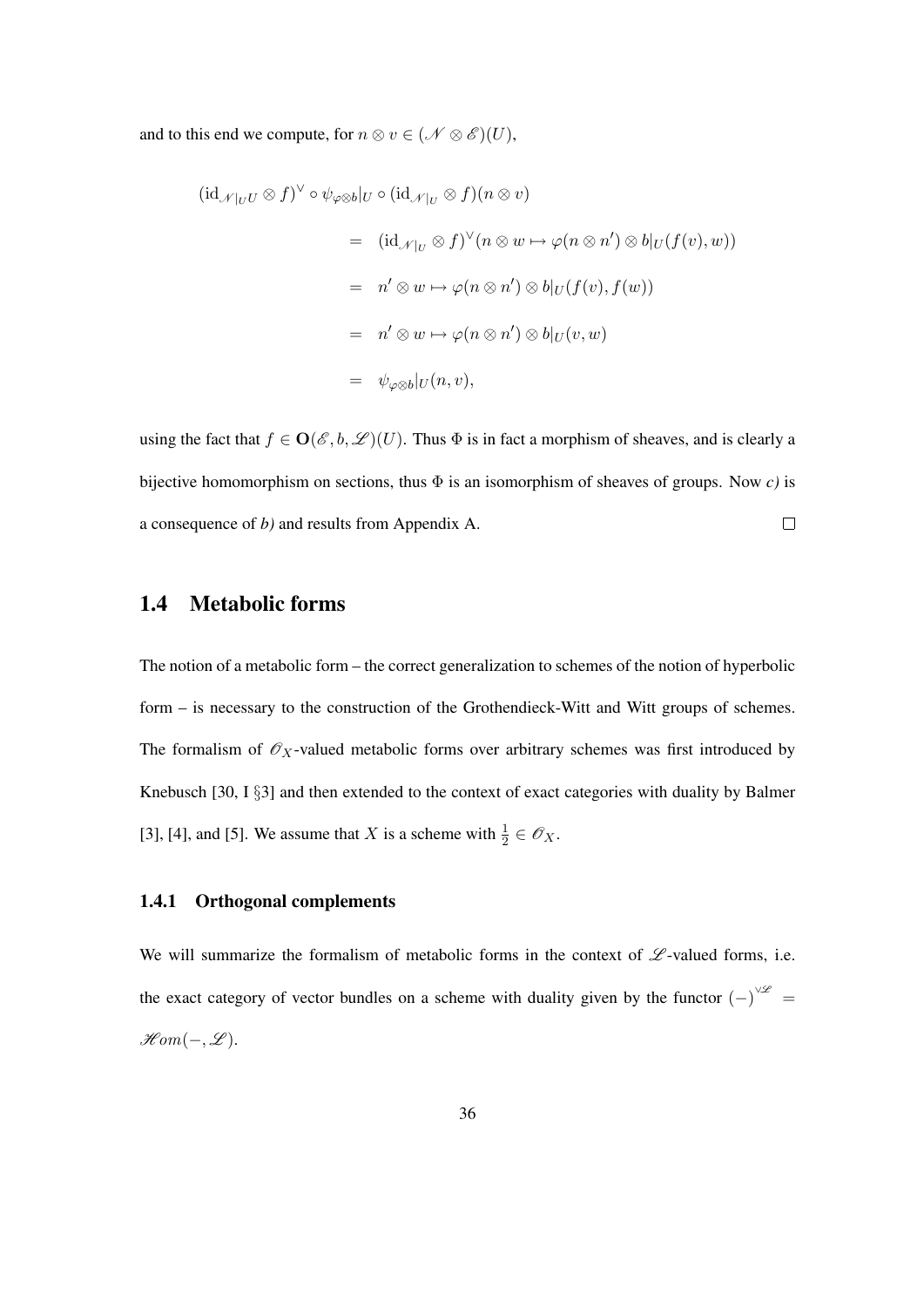**Definition 1.26.** Let  $(\mathcal{E}, b, \mathcal{L})$  be a bilinear form on X and  $\mathcal{V} \subset \mathcal{E}$  be a vector subbundle, i.e. suppose there's an exact sequence,

$$
0 \to \mathscr{V} \xrightarrow{j} \mathscr{E} \xrightarrow{p} \mathscr{E}/\mathscr{V} \to 0,
$$

of vector bundles on X. Then define the *(L*-valued) orthogonal complement  $\mathcal{V}^{\perp} \subset \mathcal{E}$  as the kernel of the composition,

$$
\mathscr{E} \xrightarrow{\psi_b} \mathscr{H}om(\mathscr{E}, \mathscr{L}) \xrightarrow{j\vee \mathscr{L}} \mathscr{H}om(\mathscr{V}, \mathscr{L}) \to 0.
$$

i.e. via the exact sequence,

$$
0 \to \mathscr{V}^\perp \xrightarrow{j^\perp} \mathscr{E} \xrightarrow{j \vee \mathscr{L}_{\text{op}}}\mathscr{H}\text{om}(\mathscr{V}, \mathscr{L}) \to 0,
$$

of vector bundles on X.

By definition, there's a canonical isomorphism,

$$
\mathscr{V}^\perp \xrightarrow{\psi_b|_{\mathscr{V}^\perp}} \mathscr{H}\!om(\mathscr{E}/\mathscr{V},\mathscr{L}),
$$

fitting into the following commutative diagram with exact rows,

$$
0 \longrightarrow \mathscr{V}^{\perp} \longrightarrow \mathscr{E} \longrightarrow \mathscr{E} \longrightarrow \mathscr{V}^{\mathscr{L}} \circ \psi_b \longrightarrow \mathscr{H}om(\mathscr{V}, \mathscr{L}) \longrightarrow 0
$$
  
\n
$$
\psi_b|_{\mathscr{V}^{\perp}} \downarrow \qquad \qquad \downarrow \qquad \qquad \psi_b \qquad \qquad \downarrow
$$
  
\n
$$
0 \longrightarrow \mathscr{H}om(\mathscr{E}/\mathscr{V}, \mathscr{L}) \longrightarrow \mathscr{H}om(\mathscr{E}, \mathscr{L}) \longrightarrow \mathscr{H}om(\mathscr{V}, \mathscr{L}) \longrightarrow 0.
$$

Furthermore, there's a canonical commutative square,

$$
\mathscr{W}^{\perp\perp}
$$
\n
$$
\downarrow^{\psi_b|\psi_{\perp\perp}}
$$
\n
$$
\downarrow^{\psi_b|\psi_{\perp\perp}}
$$
\n
$$
\downarrow^{\psi_b|\psi_{\perp\perp}}
$$
\n
$$
\downarrow^{\psi_{\perp}} \downarrow^{\psi_{\perp}} \downarrow^{\psi_{\perp}}
$$
\n
$$
\downarrow^{\psi_{\perp}} \downarrow^{\psi_{\perp}}
$$
\n
$$
\downarrow^{\psi_{\perp}} \downarrow^{\psi_{\perp}}
$$
\n
$$
\downarrow^{\psi_{\perp}} \downarrow^{\psi_{\perp}}
$$

and the following commutative diagrams,

$$
0 \longrightarrow \mathscr{V}^{\perp} \longrightarrow \mathscr{E} \qquad \qquad \mathscr{E} \longrightarrow \mathscr{E}/\mathscr{V}^{\perp} \longrightarrow 0
$$
  
\n
$$
\psi_b|_{\mathscr{V}^{\perp}} \downarrow \qquad \qquad \downarrow \psi_b \qquad \qquad \psi_b \downarrow \qquad \qquad \downarrow j^{\vee \mathscr{L}} \circ \psi_b
$$
  
\n
$$
0 \longrightarrow \mathscr{H}om(\mathscr{E}/\mathscr{V}, \mathscr{L}) \xrightarrow{p^{\vee \mathscr{L}}} \mathscr{H}om(\mathscr{E}, \mathscr{L}) \qquad \mathscr{H}om(\mathscr{E}, \mathscr{L}) \xrightarrow{j^{\vee \mathscr{L}}} \mathscr{H}om(\mathscr{V}, \mathscr{L}) \longrightarrow 0
$$
  
\nof vector bundles on X.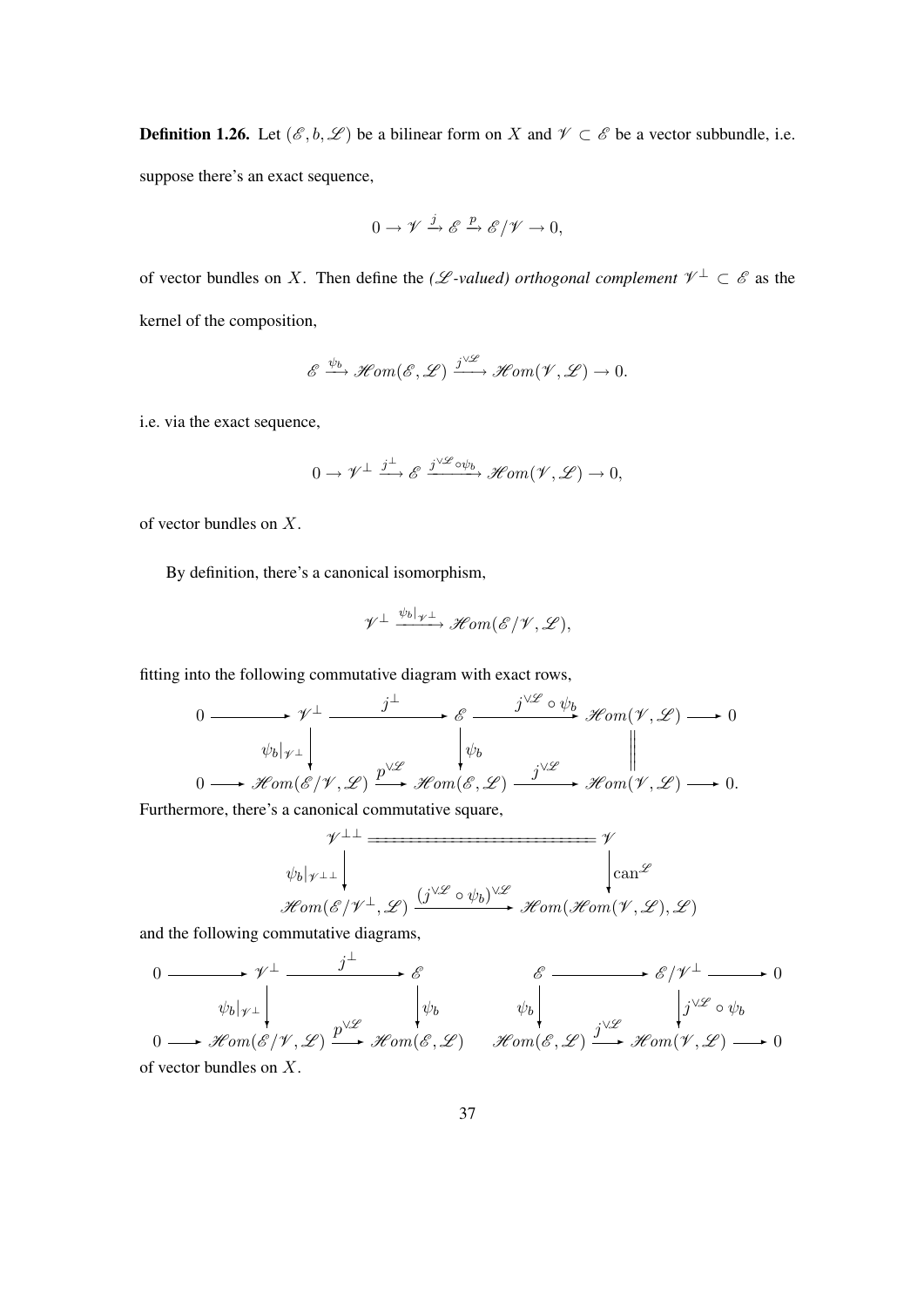#### 1.4.2 Metabolic forms

**Definition 1.27.** Let  $(\mathscr{E}, b, \mathscr{L})$  be a bilinear form on X and  $\mathscr{V} \subset \mathscr{E}$  a vector subbundle. Then  $\mathscr{V}$ is called *isotropic* or an *(L*-valued) sublagrangian if  $\mathscr{V} \subset \mathscr{V}^{\perp}$  and an *(L*-valued) lagrangian if  $\mathcal{V} = \mathcal{V}^{\perp}$ , i.e. if there's an isomorphism of short exact sequences,

$$
\begin{array}{ccc}\n0 & \xrightarrow{\qquad} & j = j^{\perp} & \xrightarrow{\qquad} & \xrightarrow{\qquad} & \mathscr{S} & \xrightarrow{\qquad} & \mathscr{H}om(\mathscr{V}, \mathscr{L}) \longrightarrow 0 \\
 & \xrightarrow{\qquad} & \downarrow \qquad & \downarrow \qquad & \mathscr{H}om(\mathscr{V}, \mathscr{L}) \longrightarrow 0 \\
 & \xrightarrow{\qquad} & \downarrow \qquad & \downarrow \qquad & \mathscr{H}om(\mathscr{V}, \mathscr{L}) \longrightarrow 0 \\
 & \xrightarrow{\qquad} & \mathscr{H}om(\mathscr{H}om(\mathscr{V}, \mathscr{L}), \mathscr{L}) & \xrightarrow{\qquad} & \mathscr{H}om(\mathscr{E}, \mathscr{L}) \longrightarrow \mathscr{H}om(\mathscr{V}, \mathscr{L}) \longrightarrow 0 \\
 & \text{of vector bundles on } X. \text{ A bilinear form on } X \text{ is called metabolic if it has a lagrangian. A bilinear form on  $X \text{ containing no sublagrangians is called anisotropic.\n\end{array}$ \n
$$
\begin{array}{ccc}\n\downarrow & \downarrow & \downarrow & \downarrow & \downarrow & \downarrow & \downarrow & \downarrow & \downarrow & \downarrow & \downarrow & \downarrow & \downarrow & \downarrow & \downarrow & \downarrow & \downarrow & \downarrow & \downarrow & \downarrow & \downarrow & \downarrow & \downarrow & \downarrow & \downarrow & \downarrow & \downarrow & \downarrow & \downarrow & \downarrow & \downarrow & \downarrow & \downarrow & \downarrow & \downarrow & \downarrow & \downarrow & \downarrow & \downarrow & \downarrow & \downarrow & \downarrow & \downarrow & \downarrow & \downarrow & \downarrow & \downarrow & \downarrow & \downarrow & \downarrow & \downarrow & \downarrow & \downarrow & \downarrow & \downarrow & \downarrow & \downarrow & \downarrow & \downarrow & \down
$$
$$

#### 1.4.3 Split metabolic forms

A matrix of  $\mathscr{O}_X$ -module morphisms,

$$
\begin{pmatrix} a & b \\ c & d \end{pmatrix} \qquad a: \mathcal{V} \to \mathcal{H}om(\mathcal{V}, \mathcal{L}) \quad b: \mathcal{V}' \to \mathcal{H}om(\mathcal{V}, \mathcal{L})
$$

$$
c: \mathcal{V} \to \mathcal{H}om(\mathcal{V}', \mathcal{L}) \quad d: \mathcal{V}' \to \mathcal{H}om(\mathcal{V}', \mathcal{L})
$$

defines a bilinear form on  $\mathcal{V} \oplus \mathcal{V}'$  in the usual way.

A metabolic bilinear form  $(\mathscr{E}, b, \mathscr{L})$  is called a *split metabolic* form if the exact sequence defining a lagrangian,

$$
0 \to \mathscr{V} \to \mathscr{E} \to \mathscr{H}\!om(\mathscr{V}, \mathscr{L}) \to 0,
$$

is a split exact sequence of vector bundles. In this case,  $(\mathscr{E}, b, \mathscr{L})$  is isometric to

$$
M(\mathscr{V}, \psi, \mathscr{L}) = (\mathscr{V} \oplus \mathscr{H}om(\mathscr{V}, \mathscr{L}), \begin{pmatrix} \psi & \text{id} \\ \cos \psi & 0 \\ \cos \psi & 0 \end{pmatrix}, \mathscr{L}),
$$

for some  $\mathscr{O}_X$ -module morphism  $\psi : \mathscr{V} \to \mathscr{H}\!om(\mathscr{V}, \mathscr{L})$ . Then  $M(\mathscr{V}, \psi, \mathscr{L})$  is always nonsingular and is symmetric if and only if  $\psi = \psi^t$  is symmetric (see formula 1.3). The split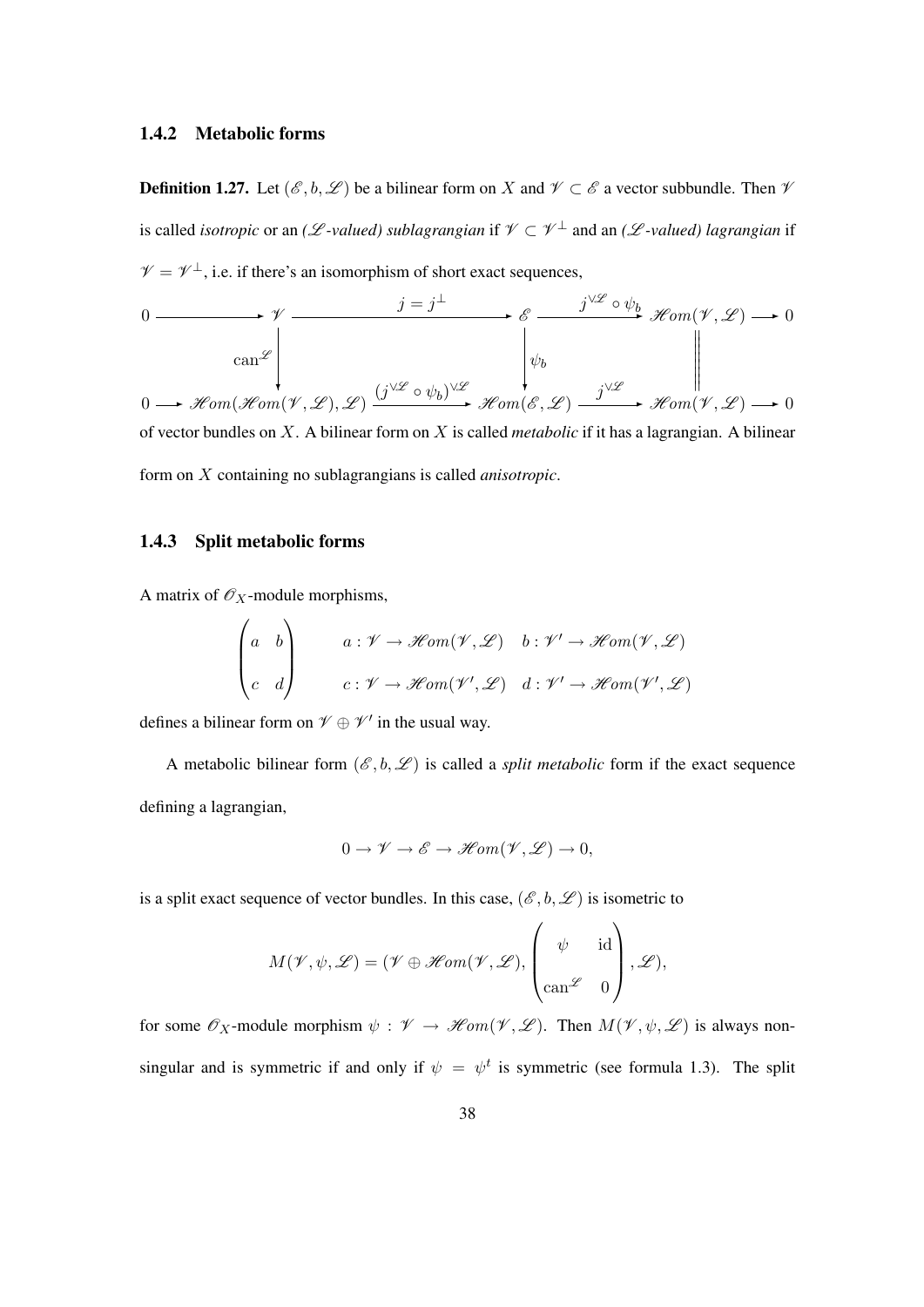metabolic form with  $\psi = 0$  is called a *hyperbolic* form,

$$
H_{\mathscr{L}}(\mathscr{V}) = (\mathscr{V} \oplus \mathscr{H}\mathit{om}(\mathscr{V}, \mathscr{L}), \begin{pmatrix} 0 & \text{id} \\ \text{can}^{\mathscr{L}} & 0 \end{pmatrix}, \mathscr{L}).
$$

If  $M(\mathcal{V}, \psi, \mathcal{L})$  is a symmetric split metabolic form then the map

$$
\begin{pmatrix} \mathrm{id} & 0 \\ \\ -\frac{1}{2}\psi & \mathrm{id} \end{pmatrix} : H_{\mathscr{L}}(\mathscr{V}) \to M(\mathscr{V}, a, \mathscr{L})
$$

is an isometry to a hyperbolic form, under our assumption that  $\frac{1}{2} \in \mathscr{O}_X$ . Over an affine scheme, every metabolic form is split metabolic, which follows by adapting Knebusch [30, I §3, Corollary 1].

#### 1.4.4 Basic properties of metabolic forms

Metabolic forms have good properties with respect to tensor products. These properties can be adapted from Knebusch [30, I §3].

**Proposition 1.28.** Let  $(\mathscr{E}, b, \mathscr{L})$  and  $(\mathscr{E}', b', \mathscr{L}')$  be bilinear spaces on X.

- a) If  $\mathscr{V} \subset \mathscr{E}$  be a (sub)lagrangian, then  $\mathscr{V} \otimes \mathscr{E}' \subset \mathscr{E} \otimes \mathscr{E}'$  is a (sub)lagrangian of  $(\mathscr{E}, b, \mathscr{L}) \otimes$  $(\mathscr{E}', b', \mathscr{L}').$
- *b) In particular, we have isometries*

 $M(\mathcal{V}, \psi, \mathcal{L}) \otimes (\mathcal{E}', \mathcal{b}', \mathcal{L}') \cong M(\mathcal{V} \otimes \mathcal{E}', \psi \otimes \psi_{\mathcal{b}'}, \mathcal{L} \otimes \mathcal{L}')$ 

$$
H_{\mathscr{L}}(\mathscr{V}) \otimes (\mathscr{E}', b', \mathscr{L}') \cong H_{\mathscr{L} \otimes \mathscr{L}'}(\mathscr{V} \otimes \mathscr{E}').
$$

*c)* We have an isometry  $(\mathscr{E}, b, \mathscr{L}) \perp (\mathscr{E}, -b, \mathscr{L}) \cong M(\mathscr{E}, \psi_b)$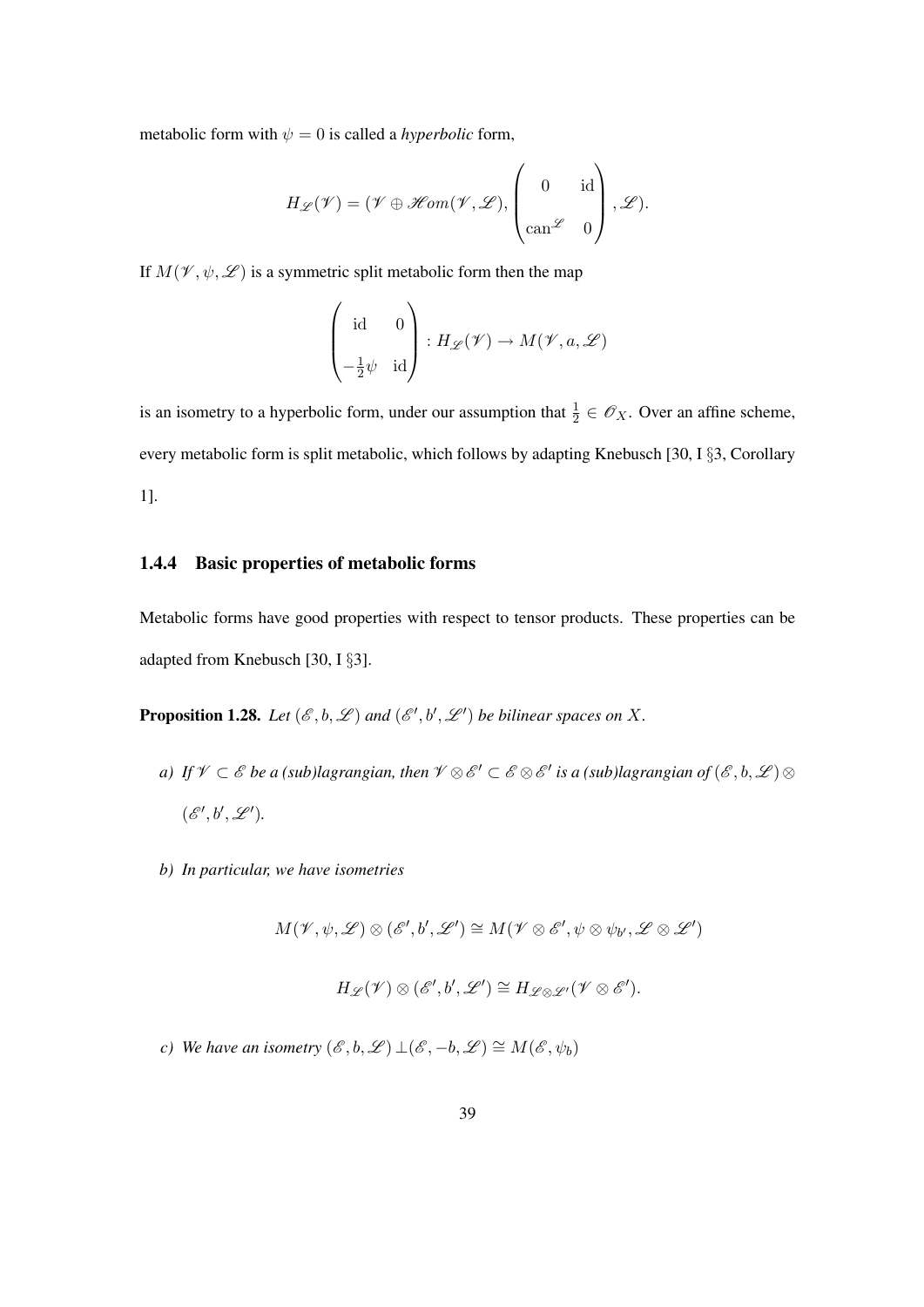#### 1.4.5 Splitting principle for metabolic forms

In analogy with the classical splitting principle for vector bundles, there's a splitting principle for metabolic bundles, see Fulton [19, §2] for a treatment using isotropic flag bundles, or Esnault/Kahn/Viehweg [17, §5] using projective bundles.

**Theorem 1.29.** Let  $(\mathcal{E}, b, \mathcal{L})$  be a metabolic form on X with lagrangian  $\mathcal{V}$ . Let  $H(X)$  mean *either coherent,*  $\ell$ *-adic, étale, or Chow cohomology.* 

- *a*) There exists a morphism  $f: Y \to X$  such that  $f^*: H(X) \to H(X)$  an isomorphism and so that  $f^*(\mathscr{E}, b, \mathscr{L})$  is a split metabolic form with lagrangian  $f^*\mathscr{V}$ .
- *b*) There exists a morphism  $f: Y \to X$  such that  $f^*: H(X) \to H(Y)$  injective and so that f<sup>\*</sup>(*€*, *b*,  $\mathscr{L}$ ) is isometric to an orthogonal sum of hyperbolic planes

$$
H_{f^*\mathscr{L}}(\mathscr{V}_1) \perp \cdots \perp H_{f^*\mathscr{L}}(\mathscr{V}_m),
$$

*for line bundles*  $\mathcal{V}_1, \ldots, \mathcal{V}_m$  *on*  $Y$ *.* 

*Proof.* As for *a*), this is a classical construction. Following Fulton [19, §2], let  $\mathcal{V} \stackrel{j}{\rightarrow} \mathcal{E}$  be a lagrangian and let  $P \subset \mathcal{H}om(\mathcal{E}, \mathcal{V})$  be the subbundle whose sections over  $U \to X$  are  $\mathcal{O}_U$ . module morphisms  $\varphi : \mathscr{E}|_U \to \mathscr{V}|_U$  such that  $j|_U \circ \varphi = id_U$ . Let  $Y = \mathbb{V}(P)$  be the corresponding affine bundle, and  $f: Y \to X$  be the natural projection. Then  $f^*{\mathscr E}$  has a tautological projection to  $f^*\mathscr{V}$ , hence  $f^*(\mathscr{E}, b, \mathscr{L})$  is a split metabolic space with lagrangian  $f^*\mathscr{V}$ . The fact that  $f^*$  is an isomorphism on cohomology for an affine bundle is standard.

As for *b*), see Fulton [19, §2] for a construction of the isotropic flag bundle of a metabolic bundle. Pulling back to this flag variety yields the required splitting.  $\Box$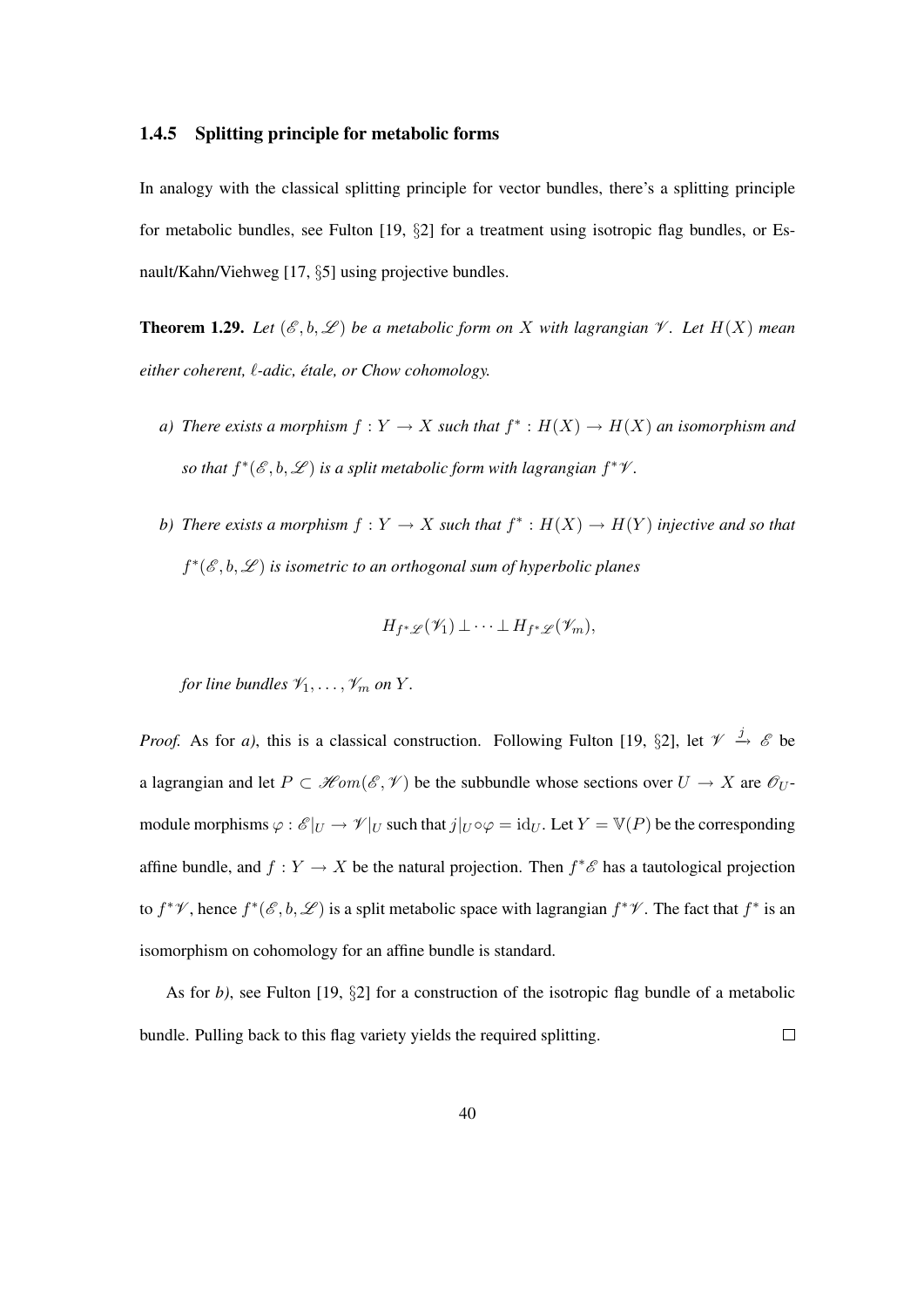#### Witt cancellation

The analogue of Witt cancellation on schemes only holds only "up to metabolic forms," see Knebusch [30, I §4, Theorem 3].

**Proposition 1.30.** *Let*  $(\mathscr{E}, b, \mathscr{L})$  *be a symmetric bilinear space and*  $\mathscr{V} \subset \mathscr{E}$  *a sublagrangian.* Then the subbundle  $\mathcal{V}^{\perp}$ , via the diagonal inclusion,

$$
\mathscr{V}^\perp \to \mathscr{E} \oplus \mathscr{V}^\perp/\mathscr{V},
$$

is a lagrangian for the symmetric bilinear space  $(\mathscr{E}, b, \mathscr{L}) \bot (\mathscr{V}^\bot / \mathscr{V}, -\overline{b}, \mathscr{L})$ .

The Witt group is then constructed as the quotient of the free abelian group (under orthogonal sum) of symmetric bilinear forms by the subgroup of metabolic spaces, not just split metabolic spaces (as in the affine case). Thus according to Proposition 1.30, every symmetric bilinear form is equivalent in the Witt group to an anisotropic form.

# 1.5 The Clifford algebra

The Clifford algebra of an  $\mathscr{O}_X$ -valued symmetric bilinear form over a scheme X with  $\frac{1}{2} \in \mathscr{O}_X$  is a locally free sheaf of  $\mathcal{O}_X$ -algebras, which is gotten by sheafifying the construction for forms over rings. All the standard properties of the Clifford algebra can then be generalized to  $\mathcal{O}_X$ -valued forms over schemes. For symmetric bilinear forms with valued in a non-trivial line bundle  $L$ (especially if  $\mathscr L$  is not a square in the Picard group), another construction is required. We follow the construction (over affine schemes) of Bichsel/Knus [7] and Caenepeel/Van Oysaeyen [8]. The *generalized Clifford algebra* of an  $\mathcal{L}$ -valued symmetric bilinear form is defined by base change to the punctured total space  $\mathbb{V}^{\bullet}(\mathscr{L})$  of the the line bundle  $\mathscr{L}$ , and then applying the standard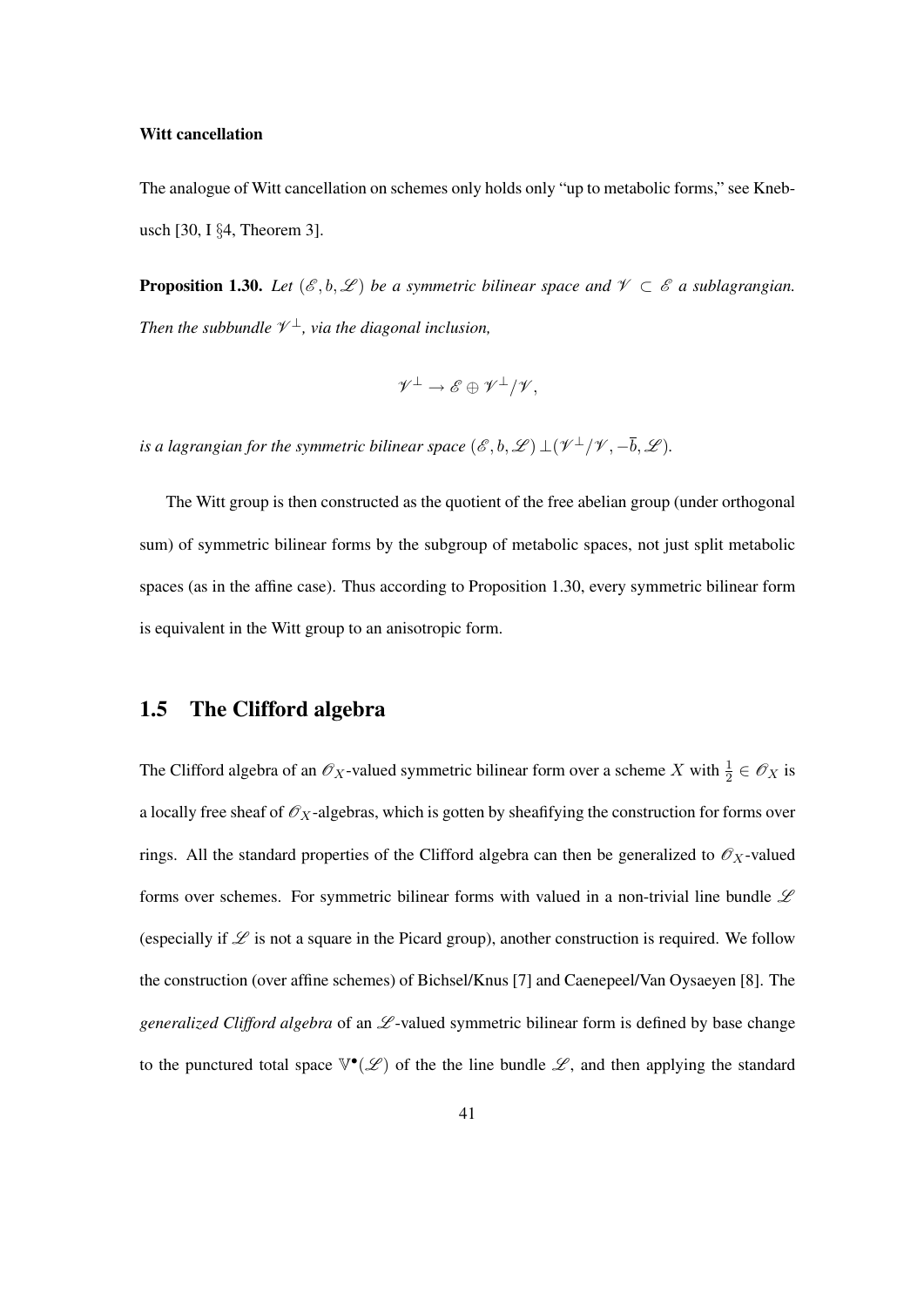Clifford algebra functor to the resulting ( $\mathcal{O}_{\mathbb{V}^\bullet(\mathscr{L})}$ -valued) form. We also utilize the construction of an even Clifford group of an  $\mathscr L$ -valued symmetric bilinear space.

#### 1.5.1 The classical Clifford algebra

For the moment let X be any scheme (even with 2 not invertible). Let  $(\mathscr{E}, q, \mathscr{O}_X)$  be a fixed  $\mathscr{O}_X$ valued quadratic form over X. The *Clifford algebra*  $\mathcal{C}(\mathcal{E}, q, \mathcal{O}_X)$  is the sheaf of  $\mathcal{O}_X$ -algebras associated to the presheaf,

$$
U \mapsto T\mathscr{E}(U)/\langle v \otimes v - q(v) : v \in \mathscr{E}(U) \rangle
$$

of the tensor algebra modulo the two-sided ideal generated by  $v \otimes v - q(v)$  for  $v \in \mathscr{E}(U)$ . There's a canonical  $\mathscr{O}_X$ -module morphism  $i : \mathscr{E} \to \mathscr{C}(\mathscr{E}, q, \mathscr{O}_X)$ . The Clifford algebra is functorial for pull backs and satisfies the following universal property. For any sheaf of  $\mathcal{O}_X$ -algebras  $\mathcal{C}$ and  $\mathscr{O}_X$ -module morphism  $f : \mathscr{E} \to \mathscr{C}'$  such that the following diagram of maps of sheaves commutes,



there exists a unique  $\mathscr{O}_X$ -algebra homomorphism  $c : \mathscr{C}(\mathscr{E}, q, \mathscr{O}_X) \to \mathscr{C}'$  such that  $c \circ i = f$ .

**Lemma 1.31.** Let  $(\mathcal{E}, q, \mathcal{O}_X)$  be a quadratic form of rank n over X. Then its Clifford algebra *is a locally free*  $\mathscr{O}_X$ -algebra of rank  $2^n$  and the canonical map  $i : \mathscr{E} \to \mathscr{C}(\mathscr{E},q,\mathscr{O}_X)$  *is a monomorphism.*

*Proof.* Localizing we may assume X is the spectrum of a local ring and  $\mathscr E$  is free, then we apply the classical Poincaré-Birkhoff-Witt theorem.  $\Box$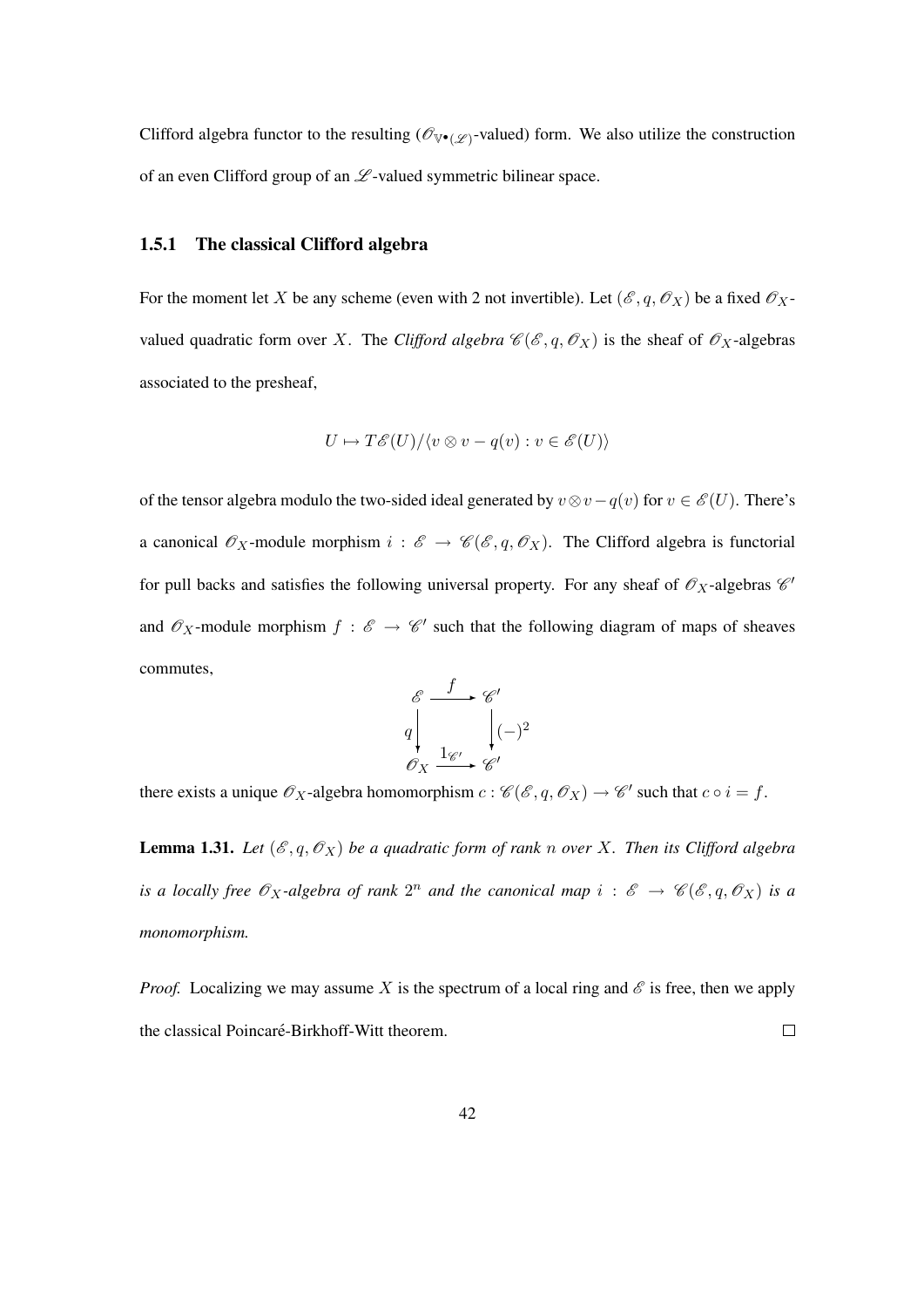The Clifford algebra of an  $\mathscr{O}_X$ -valued symmetric bilinear form  $(\mathscr{E}, b, \mathscr{O}_X)$  is defined to be the Clifford algebra of it's associated quadratic form, see §1.1.1 formula (1.2). Then we have the classical relations in the Clifford algebra

$$
v \cdot v = b(v, v), \qquad v \cdot w + w \cdot v = 2b(v, w), \qquad \text{for } v, w \in \mathscr{E}(U)
$$

on sections over  $U \rightarrow X$ , where the first formula is the defining relation of the Clifford algebra and the second is implied from it (and equivalent if  $\frac{1}{2} \in \mathcal{O}_X$ ).

#### Even Clifford algebra and center

We now assume that  $\frac{1}{2} \in \mathscr{O}_X$  and that  $(\mathscr{E}, b, \mathscr{O}_X)$  is an  $\mathscr{O}_X$ -valued bilinear space. The Clifford algebra  $\mathscr{C} = \mathscr{C}(\mathscr{E}, b, \mathscr{O}_X)$  has a  $\mathbb{Z}/2\mathbb{Z}$ -grading  $\mathscr{C} = \mathscr{C}_0 \oplus \mathscr{C}_1$  into *even* and *odd* parts, inherited from the even and odd parts of the tensor algebra. The following properties are straightforward generalizations from the case of affine schemes, see Knus [34, IV §2-3].

**Proposition 1.32.** Let  $\mathscr C$  be the Clifford algebra of a quadratic space of rank n on X.

- *a)* If n is even, then  $\mathscr C$  *is an Azumaya algebra over* X. If  $\mathscr Z$  *is the center of the even Clifford algebra*  $\mathcal{C}_0$ *, then*  $\mathcal X$  *is a rank* 2 *étale*  $\mathcal{O}_X$ -algebra and  $\mathcal{C}_0$  *has the structure of an Azumaya algebra over* Spec Z *.*
- *b)* If n is odd, then  $\mathcal{C}_0$  *is an Azumaya algebra over* X. If  $\mathcal{Z}$  *is the center of the Clifford algebra*  $\mathscr{C}$ , then  $\mathscr{Z}$  is a rank 2 étale  $\mathscr{O}_X$ -algebra and  $\mathscr{C}$  has the structure of an Azumaya algebra *over* Spec  $\mathscr{Z}$ *. Finally,*  $\mathscr{Z} = \mathscr{Z}_0 \oplus \mathscr{Z}_1$  *inherits a*  $\mathbb{Z}/2\mathbb{Z}$ -grading, with  $\mathscr{Z} = \mathscr{O}_X \cdot 1_{\mathscr{C}}$  and *the multiplication in the Clifford algebra induces an*  $\mathscr{O}_X$ -valued line  $\mathscr{Z}_1 \otimes \mathscr{Z}_1 \hookrightarrow \mathscr{O}_X$  *on the line bundle*  $\mathscr{Z}_1$  *over*  $X$ *.*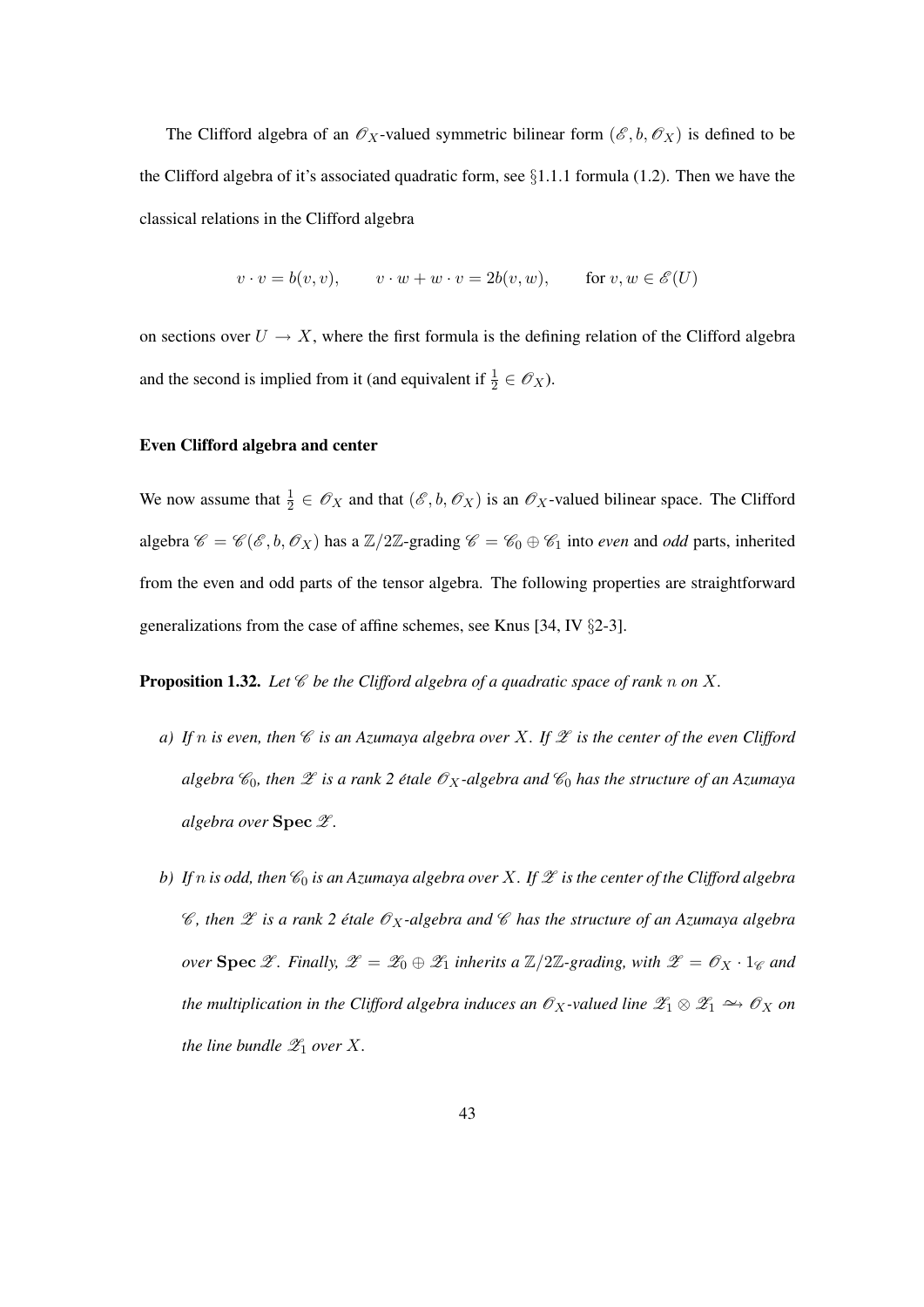**Definition 1.33.** Let  $(\mathcal{E}, b, \mathcal{O}_X)$  be an  $\mathcal{O}_X$ -valued symmetric bilinear space of rank n on X. Define the *Arf invariant*  $\text{Arf}(\mathcal{E}, b, \mathcal{O}_X)$  to be the isomorphism class of the rank 2 étale  $\mathcal{O}_X$ -algebra

$$
\mathscr{Z} = \mathscr{Z}(\mathscr{E}, b, \mathscr{O}_X) = \begin{cases} \text{center of } \mathscr{C}_0(\mathscr{E}, b, \mathscr{O}_X) & \text{if } n \text{ is even} \\ \text{center of } \mathscr{C}(\mathscr{E}, b, \mathscr{O}_X) & \text{if } n \text{ is odd} \end{cases}
$$

Define the *Clifford invariant*  $c(\mathcal{E}, b, \mathcal{O}_X)$  the be the isomorphism class of the Azumaya algebra

$$
\begin{cases}\n\mathscr{C}(\mathscr{E}, b, \mathscr{O}_X) & \text{if } n \text{ is even} \\
\mathscr{C}_0(\mathscr{E}, b, \mathscr{O}_X) & \text{if } n \text{ is odd}\n\end{cases}
$$

in the Brauer group of  $X$ .

**Lemma 1.34.** Let  $(\mathcal{E}, b, \mathcal{L})$  be a symmetric bilinear form of rank n over X. Then we have the *equation,*

$$
\text{Arf}(\mathscr{E}, b, \mathscr{O}_X) = (-1)^{\frac{n(n-1)}{2}} + \det(\mathscr{E}, b, \mathscr{O}_X),
$$

interpreted as classes in  $H^1_{\text{\'et}}(X,\pmb{\mu}_2).$ 

#### Functoriality of the Clifford algebra

By the universal property, the Clifford algebra is functorial with respect to isometries. If  $\varphi$ :  $(\mathscr{E}, b, \mathscr{O}_X) \to (\mathscr{E}', b', \mathscr{O}_X)$  is an isometry, then there's an induced  $(\mathbb{Z}/2\mathbb{Z})$ graded  $\mathscr{O}_X$ -algebra isomorphism  $\mathscr{C}(\varphi):\mathscr{C}(\mathscr{E},b,\mathscr{O}_X)\to\mathscr{C}(\mathscr{E}',b',\mathscr{O}_X)$  making the following diagram

$$
\begin{array}{ccc}\n\mathscr{E} & \xrightarrow{\varphi} & \mathscr{E}' \\
i & \downarrow & \downarrow i' \\
\mathscr{C}(\mathscr{E}, b, \mathscr{O}_X) & \xrightarrow{\mathscr{C}(\varphi)} & \mathscr{C}(\mathscr{E}', b', \mathscr{O}_X)\n\end{array}
$$

commutative. The Clifford algebra isomorphism  $\mathscr{C}(\varphi)$  restricts to an  $\mathscr{O}_X$ -algebra isomorphism  $\mathscr{C}(\varphi)|_{\mathscr{Z}} : \mathscr{Z}(\mathscr{E},b,\mathscr{O}_X) \to \mathscr{Z}(\mathscr{E}',b',\mathscr{O}_X)$  of the corresponding centers. Functoriality with respect to similarity transformations is more subtle, see Knus [34, IV  $\S$ 7].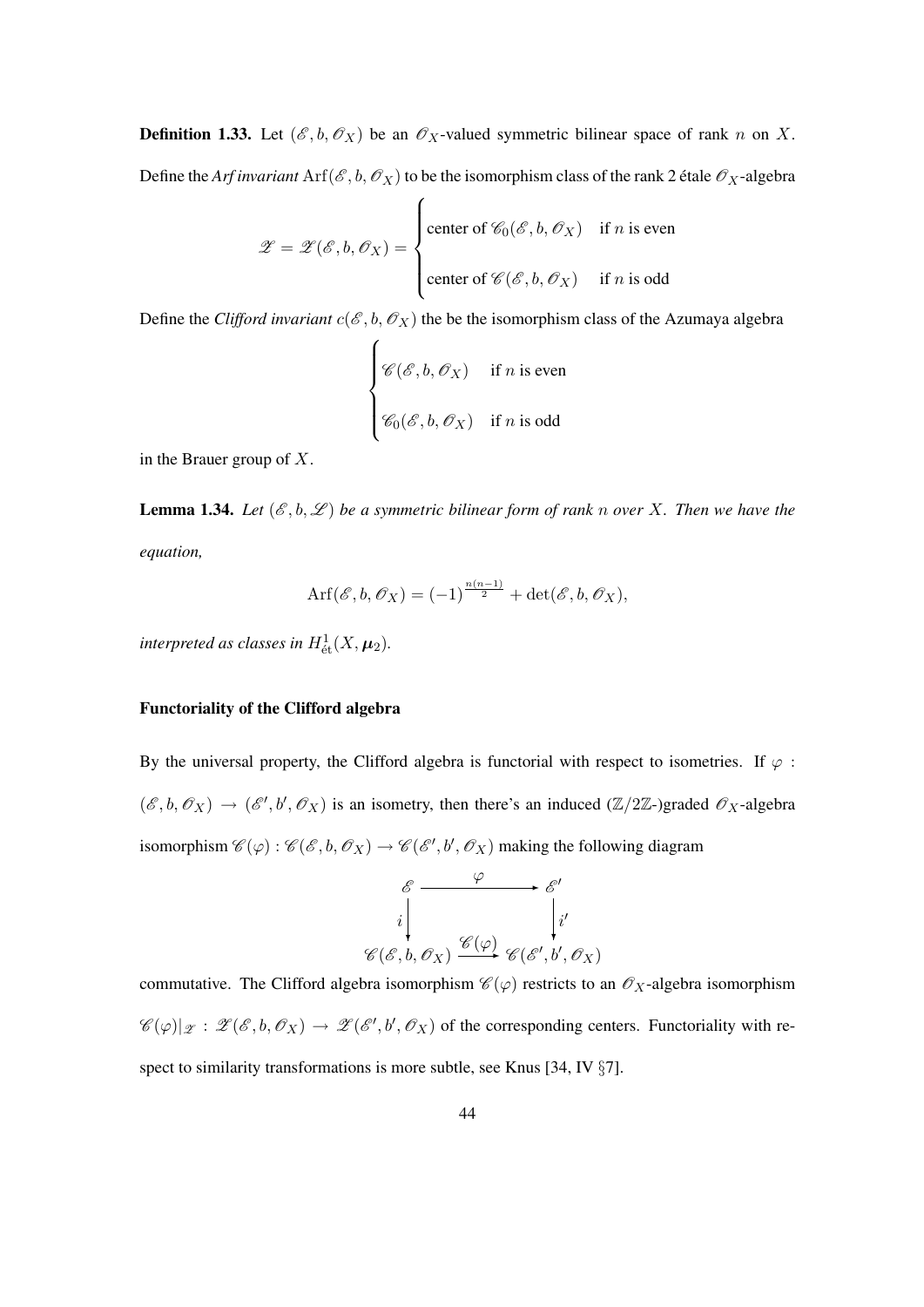**Proposition 1.35.** Let  $(\varphi, \mu_{\varphi})$  :  $(\mathscr{E}, b, \mathscr{O}_X) \to (\mathscr{E}', b', \mathscr{O}_X)$  be a similarity transformation of *quadratic spaces on*  $X$ *. Then there's a unique*  $\mathscr{O}_X$ -algebra isomorphism

$$
\mathscr{C}_0(\varphi,\mu_\varphi):\mathscr{C}_0(\mathscr{E},b,\mathscr{O}_X)\to\mathscr{C}_0(\mathscr{E}',b',\mathscr{O}_X)
$$

*making the following diagram*

$$
\begin{array}{ccc}\n\mathscr{E} \otimes \mathscr{E} & \xrightarrow{\varphi \otimes \varphi} & \mathscr{E}' \otimes \mathscr{E}' \\
i \otimes i & \downarrow i' \\
\mathscr{C}_0(\mathscr{E}, b, \mathscr{O}_X) & \xrightarrow{\mu_\varphi} \mathscr{C}_0(\varphi, \mu_\varphi) & \mathscr{C}_0(\mathscr{E}', b', \mathscr{O}_X)\n\end{array}
$$

*commutative, where*  $\mu_{\varphi}: \mathscr{O}_X \to \mathscr{O}_X$  *induces a unique*  $\mathscr{O}_X$ -algebra isomorphism in the usual *way. There's also a unique*  $\mathcal{O}_X$ -module isomorphism

$$
\mathscr{C}_1(\varphi,\mu_\varphi): \mathscr{C}_1(\mathscr{E},b,\mathscr{O}_X) \to \mathscr{C}_1(\mathscr{E}',b',\mathscr{O}_X),
$$

*which is*  $\mathscr{C}_0(\varphi, \mu_\varphi)$ *-semilinear.* 

#### Clifford group

The isometry –id on any quadratic space  $(\mathscr{E}, b, \mathscr{O}_X)$  induces the *standard automorphism*  $I =$  $\mathscr{C}(-id)$  on the Clifford algebra, which acts as  $(-1)^{\epsilon}id$  on  $\mathscr{C}_{\epsilon}$ , for  $\epsilon \in \{0,1\}$ . There is also a *canonical involution*  $\sigma$  on the Clifford algebra induced from the canonical antiautomorphism on the tensor algebra  $v_1 \otimes \cdots \otimes v_n \mapsto v_n \otimes \cdots \otimes v_1$ .

For any  $(\mathbb{Z}/2\mathbb{Z})$ graded sheaf of  $\mathcal{O}_X$ -algebras  $\mathcal{A}$ , denote by  $\mathcal{A}_{lh}$  the presheaf of sets of locally homogeneous elements of  $\mathscr A$ , i.e. elements that are homogeneous when restricted to the local ring of any point.

The *Clifford group*  $\Gamma(\mathcal{E}, b, \mathcal{O}_X)$  is the sheaf of groups associated to the presheaf

$$
U \mapsto \{ x \in \mathscr{C}(\mathscr{E}, b, \mathscr{O}_X)_{lh}(U)^\times : x\mathscr{E}(U)I(x)^{-1} \subset \mathscr{E}(U) \},
$$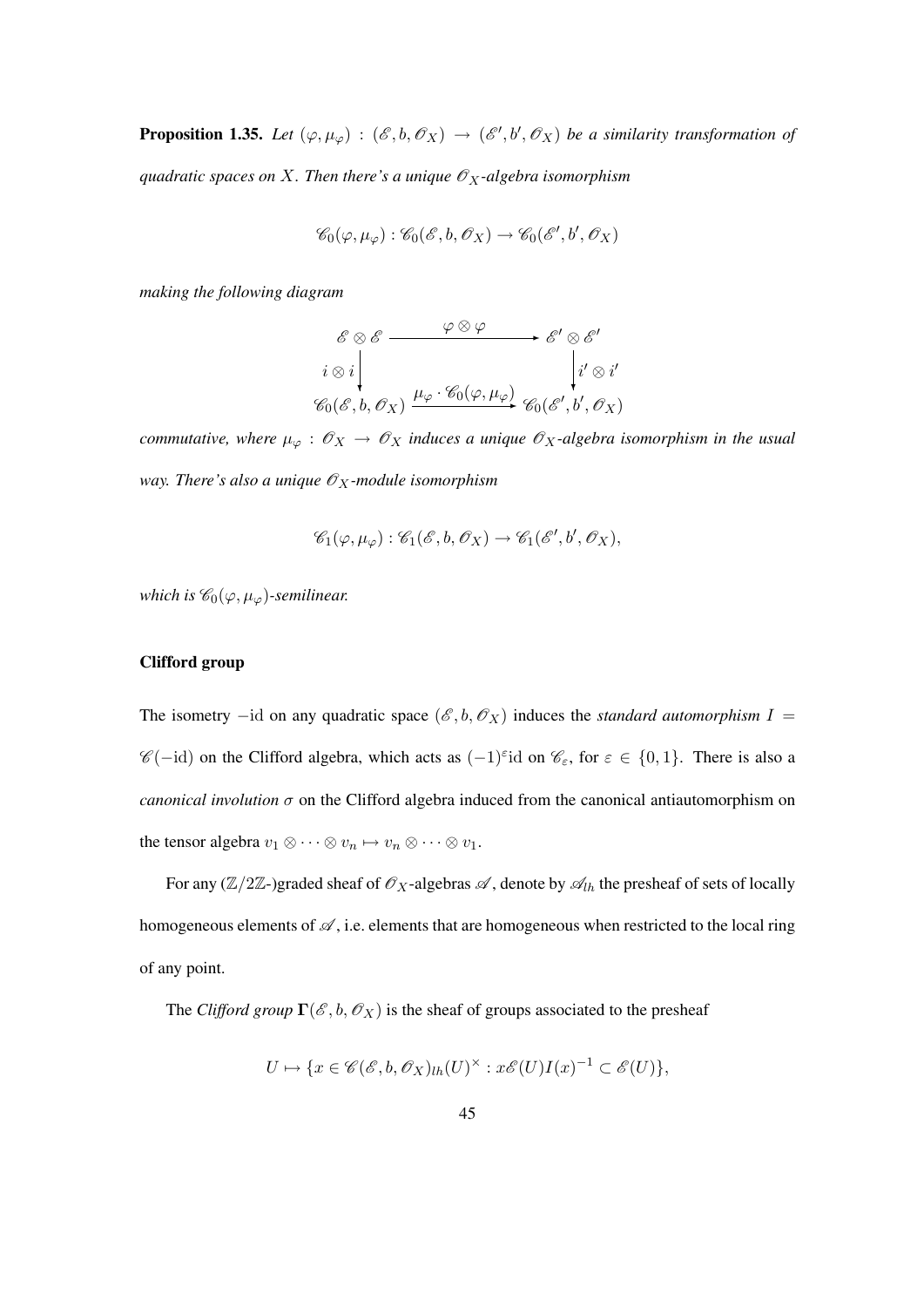and is represented as a group scheme in the étale topology on X. The Clifford group  $\Gamma$  =  $\Gamma(\mathscr{E}, b, \mathscr{O}_X)$  inherits a disjoint union decomposition  $\Gamma = \Gamma_0 \cup \Gamma_1$  from the grading on the Clifford algebra (and the local homogeneity), and we call  $\Gamma_0 = \mathbf{S} \Gamma(\mathscr{E}, b, \mathscr{O}_X)$  the *even Clifford group*.

On sections over  $U \to X$ , the map defined by  $N(x) = x\sigma(x)$  for  $x \in \Gamma(U)$ , induces a homomorphism of group schemes

$$
N:\mathbf{\Gamma}(\mathscr{E},b,\mathscr{O}_X)\to\mathbb{G}_{\mathrm{m}}
$$

called the *Clifford norm* and we define the *pin group*  $\text{Pin}(\mathcal{E}, b, \mathcal{O}_X)$  as its kernel, see Knus [34, IV §6]. The pin group is a smooth affine algebraic group scheme over  $X$ . There's an exact sequence of group schemes,

$$
1 \to \operatorname{Pin}(\mathscr{E}, b, \mathscr{O}_X) \to \Gamma(\mathscr{E}, b, \mathscr{O}_X) \xrightarrow{N} \mathbb{G}_{m} \to 1, \tag{1.10}
$$

in the étale topology on  $X$ .

On sections over  $U \to X$ , the map defined by  $r(x) = v \mapsto xvI(x)^{-1}$  for  $x \in \Gamma(U)$  and  $v \in \mathscr{E}(U) \hookrightarrow \mathscr{C}(U)$  induces a homomorphism of group schemes

$$
r: \Gamma(\mathscr{E},b,\mathscr{O}_X) \to \mathbf{O}(\mathscr{E},b,\mathscr{O}_X),
$$

called the *vector representation* of the Clifford group. There's an exact sequence of group schemes,

$$
1 \to \mathbb{G}_{\mathrm{m}} \to \Gamma(\mathscr{E}, b, \mathscr{O}_{X}) \to \mathbf{O}(\mathscr{E}, b, \mathscr{O}_{X}) \to 1, \tag{1.11}
$$

in the étale topology on  $X$ . This may be checked for strictly henselian local rings, where  $O$  is then generated by hyperplane reflections (with the single exception of the hyperbolic plane of rank 4 in characteristic 2, which can be handled separately).

Restricting the vector representation to the pin group yields the *pinor sequence*,

$$
1 \to \mu_2 \to \mathbf{Pin}(\mathscr{E}, b, \mathscr{O}_X) \to \mathbf{O}(\mathscr{E}, b, \mathscr{O}_X) \to 1,
$$
\n(1.12)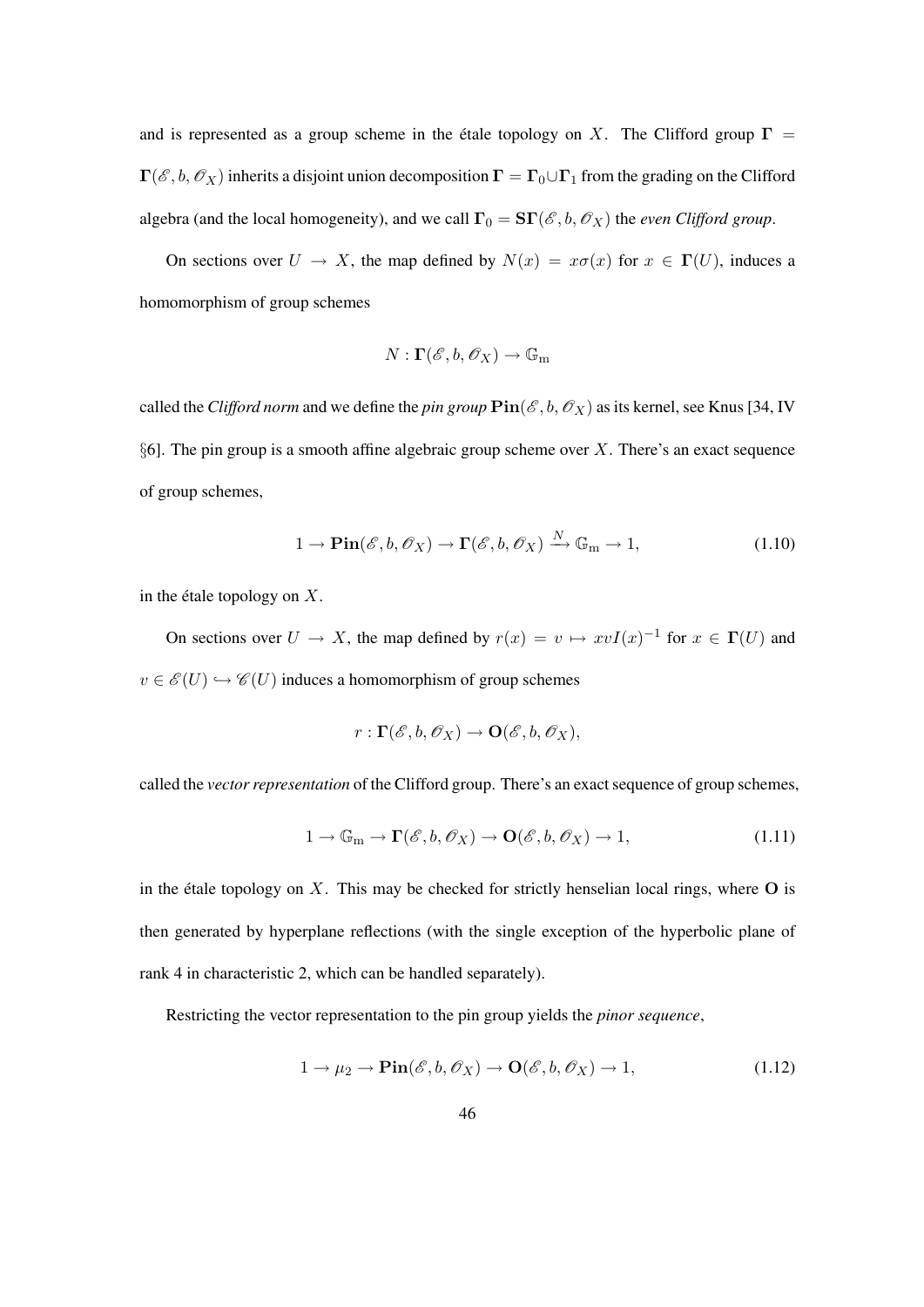which is an exact sequence of smooth group schemes in the étale topology on  $X$ .

### 1.5.2 The generalized Clifford algebra

Now let  $(\mathscr{E}, b, \mathscr{L})$  be an  $\mathscr{L}$ -valued quadratic form over X. Let  $L(\mathscr{L}) = \bigoplus_{n \in \mathbb{Z}} \mathscr{L}^{\otimes n}$  be the  $\mathscr{O}_X$ -sheaf of *Laurent algebras* or *Rees algebras* and define  $\mathbb{V}^{\bullet}(\mathscr{L})$  = **Spec**  $L(\mathscr{L})$ . Then p:  $\mathbb{V}^\bullet(\mathscr{L}) \to X$  is identified with the total space of the line bundle  $\mathscr{L}$  on X with the zero section removed, and satisfies the following universal property. Now, given a morphism of schemes  $p': X' \to X$  such that  $p'^* \mathscr{L} \cong \mathscr{O}_{X'}$ , there exists a morphism of schemes  $t: X' \to \mathbb{V}^{\bullet}(\mathscr{L})$ so that  $p' = p \circ t$ . In fact, there is a canonical identification  $p^* \mathscr{L} = \mathscr{O}_{\mathbb{V}^\bullet(\mathscr{L})}$  defined using the multiplication in the Laurent algebra  $L(\mathscr{L})$ .

**Definition 1.36.** Let  $(\mathscr{E}, b, \mathscr{L})$  be an  $\mathscr{L}$ -valued symmetric bilinear form over a scheme X and  $p: \mathbb{V}^{\bullet}(\mathscr{L}) \to X$  the punctured total space of the line bundle  $\mathscr{L}$  over X. Then  $p^*(\mathscr{E}, b, \mathscr{L})$ has a natural structure of  $(\mathscr{O}_{\mathbb{V}^{\bullet}(\mathscr{L})}$ -valued) symmetric bilinear form on  $\mathbb{V}^{\bullet}(\mathscr{L})$  and define the *generalized Clifford algebra* of  $(\mathscr{E}, b, \mathscr{L})$  as the quasi-coherent sheaf of  $\mathscr{O}_X$ -algebras,

$$
\widetilde{\mathscr{C}}(\mathscr{E},b,\mathscr{L})=p_*\mathscr{C}(p^*(\mathscr{E},b,\mathscr{L})),
$$

where  $\mathscr C$  is the classical Clifford algebra construction. Then  $\widetilde{\mathscr C}(\mathscr E,b,\mathscr L)$  is a  $\mathbb Z/2\mathbb Z$ -graded  $L(\mathscr L)$ algebra, and via the Z-grading of  $L(\mathcal{L})$  as an  $\mathcal{O}_X$ -algebra,  $\widetilde{\mathcal{C}}(\mathcal{E},b,\mathcal{L})$  is naturally a Z-graded  $\mathscr{O}_X$ -algebra. We call the 0th graded piece the *even Clifford algebra*  $\mathscr{C}_0(\mathscr{E}, b, \mathscr{L})$  and the 1st graded piece the *Clifford module*  $\mathcal{C}_1(\mathcal{E}, b, \mathcal{L})$ . We often simply write  $\widetilde{\mathcal{C}}$ ,  $\mathcal{C}_0$ , and  $\mathcal{C}_1$  for these  $\mathscr{O}_X$ -algebras.

The generalized Clifford algebra is functorial for pull backs, has a direct construction as a quotient of the tensor algebra, and satisfies a graded universal property, analogous to the classical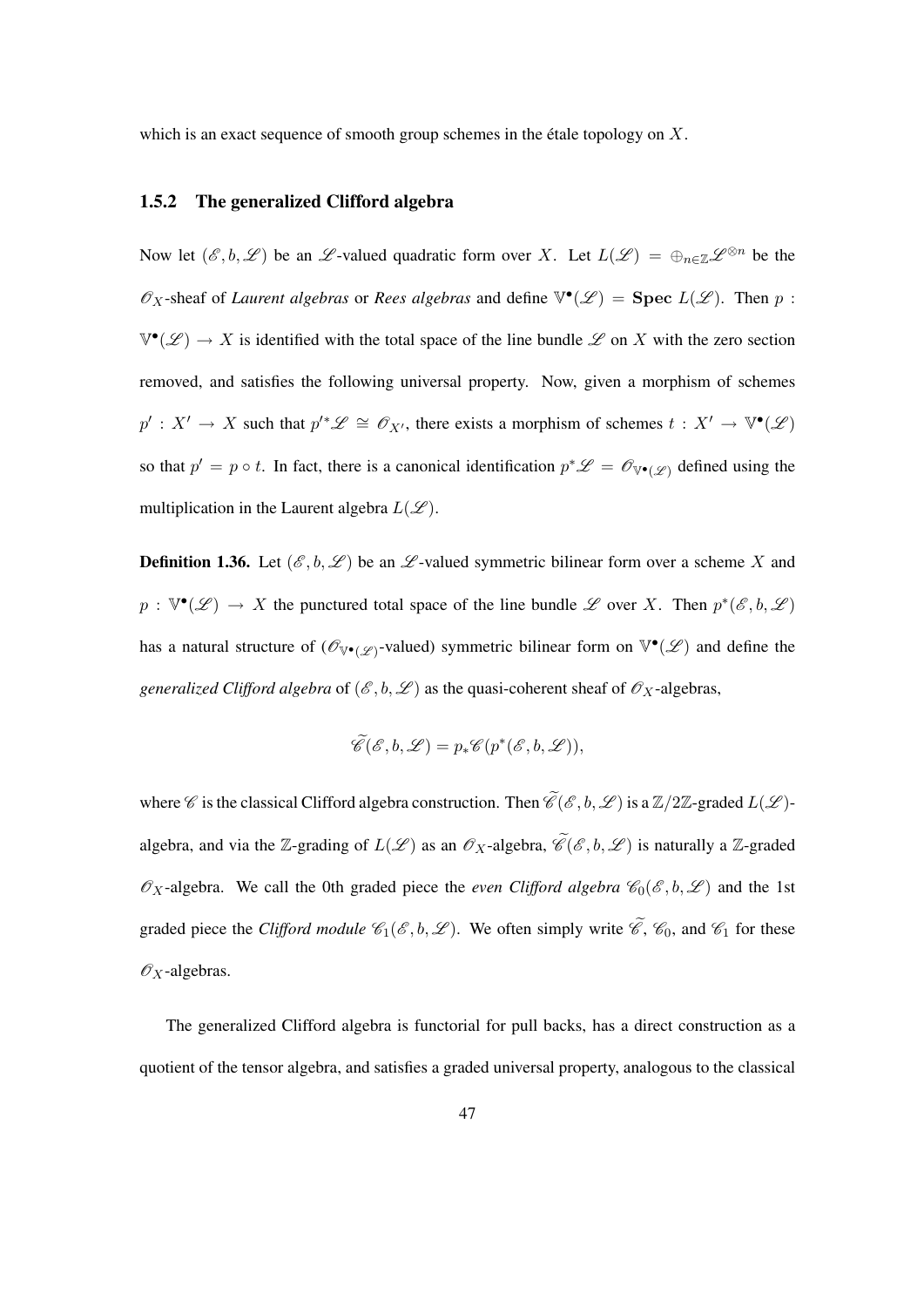Clifford algebra, see Bichsel/Knus [7, §3].

Locally, the even Clifford algebra and Clifford module have descriptions reminiscent of the Poincaré-Birkhoff-Witt theorem, see Bichsel/Knus [7, Proposition 3.5].

**Proposition 1.37.** Let  $(\mathscr{E}, b, \mathscr{L})$  be an  $\mathscr{L}$ -valued symmetric bilinear form of rank  $n = 2m$  or  $n = 2m + 1$ *. If*  $\&$  *is free with basis*  $\{e_1, \ldots, e_n\}$  *and*  $\&$  *free with basis l, then*  $\&_0$  *is a free*  $\mathscr{O}_X$ -algebra with basis,

$$
\{1, e_{i_1} \cdots e_{i_{2k}} \otimes l^{-k} : 1 \le k \le m, 1 \le i_1 < \cdots < i_{2k} \le n\},\
$$

*and*  $\mathcal{C}_1$  *is a free*  $\mathcal{O}_X$ *-module with basis,* 

$$
\{e_{i_1} \cdots e_{i_{2k+1}} \otimes l^{-k} : 1 \le k \le m, 1 \le i_1 < \cdots < i_{2k+1} \le n\}.
$$

As a corollary, we see that if  $(\mathscr{E}, b, \mathscr{L})$  is a bilinear space of rank n then  $\mathscr{C}_0(\mathscr{E}, b, \mathscr{L})$  is a locally free  $\mathscr{O}_X$ -algebra of rank  $2^{n-1}$ ,  $\mathscr{C}_1(\mathscr{E},b,\mathscr{L})$  is a locally free  $\mathscr{O}_X$ -module of rank  $2^{n-1}$ , and there's a canonical monomorphism  $i : \mathscr{E} \to \mathscr{C}_1(\mathscr{E}, b, \mathscr{L})$ .

#### Patching classical even Clifford algebras

Following Parimala and Sridharan [40, §4], we may also construct  $\mathcal{C}_0(\mathcal{E}, b, \mathcal{L})$  by patching together classical even Clifford algebras on an open cover of X. Choose a Zariski affine open cover,  $\mathscr{U} = \{U_i\}_{i \in I}$ , of X trivializing  $\mathscr{L}$  by  $\varphi_i : \mathscr{O}_{U_i} \longrightarrow \mathscr{L}|_{U_i}$ , and let  $a_{ij} = \varphi_{ij}^{-1} \varphi_{ij} \in \mathbb{G}_{m}(U_{ij}),$ for  $(i, j) \in I^2$ , be the corresponding Čech 1-cocycle representing  $\mathscr{L}$ . Now, for each  $i \in I$ , the composition,

$$
\varphi_i^{-1}\circ b|_{U_i}:\mathscr{E}\otimes\mathscr{E}|_{U_i}\to\mathscr{L}|_{U_i}\to\mathscr{O}_{U_i},
$$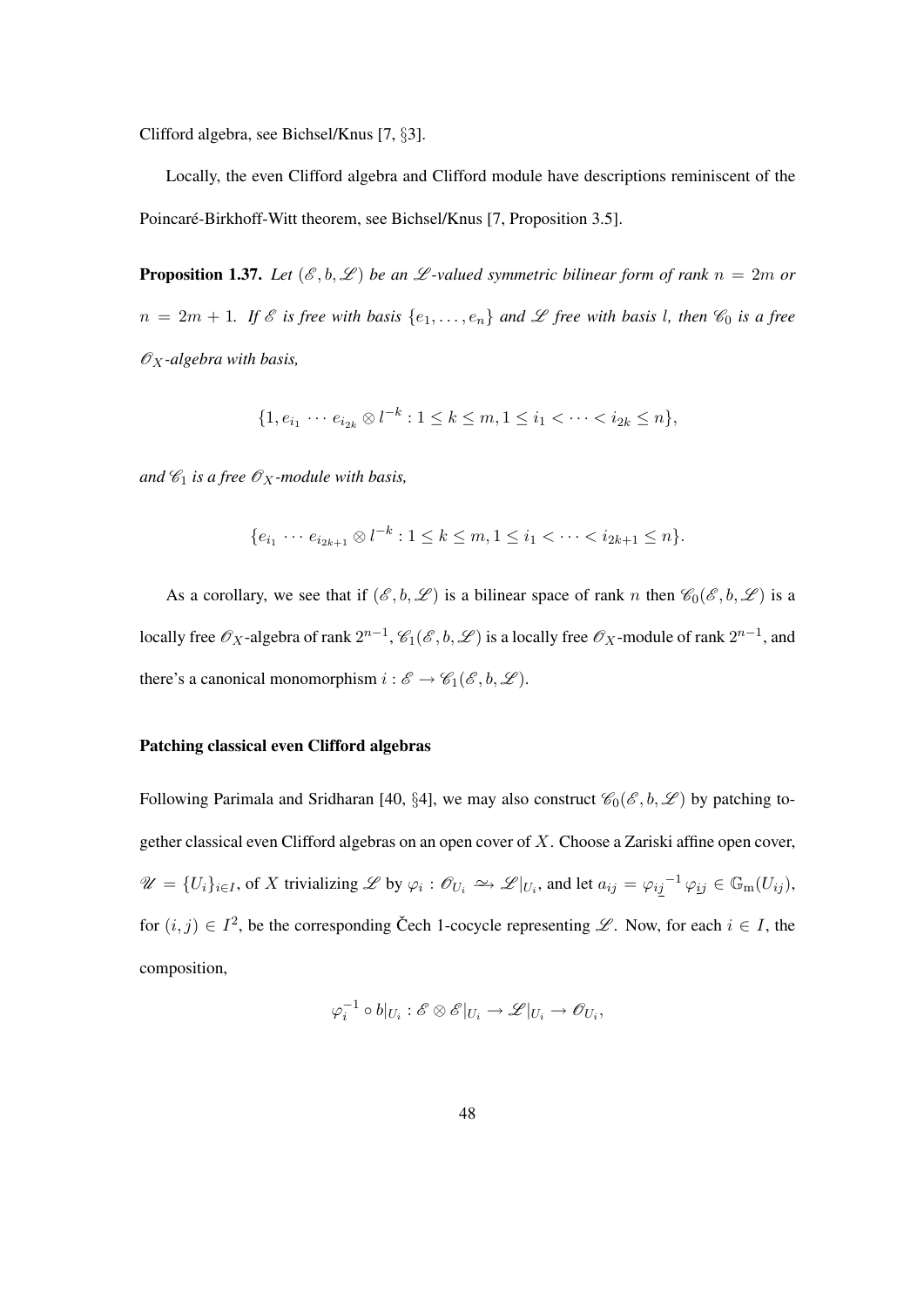defines an  $\mathcal{O}_{U_i}$ -valued quadratic space on  $U_i$ , and that for each  $(i, j) \in I^2$ , one checks that the identity map on  $\mathscr{E}|_{U_{ij}}$  defines a similarity transformation,

$$
(\mathrm{id}|_{U_{ij}}, a_{ij}) : (\mathscr{E}|_{U_{ij}}, \varphi_j^{-1} \circ b|_{U_{ij}}, \mathscr{O}_{U_{ij}}) \to (\mathscr{E}|_{U_{ij}}, \varphi_i^{-1} \circ b|_{U_{ij}}, \mathscr{O}_{U_{ij}}).
$$

Then by Proposition 1.35, the similarities lift to algebra isomorphisms of the (classical) even Clifford algebras,

$$
\mathscr{C}_0(\mathrm{id}|_{U_{ij}},a_{ij}): \mathscr{C}_0(\mathscr{E}|_{U_{ij}},\varphi_j^{-1}\circ b|_{U_{ij}},\mathscr{O}_{U_{ij}})\rightarrow \mathscr{C}_0(\mathscr{E}|_{U_{ij}},\varphi_i^{-1}\circ b|_{U_{ij}},\mathscr{O}_{U_{ij}}),
$$

and form a Čech 1-cocycle by the diagram in Proposition 1.35 (since the multiplier coefficients form a Čech 1-cocycle). Thus by descent, these Clifford algebras patch to yield the  $\mathscr{O}_X$ -algebra  $\mathscr{C}_0(\mathscr{E}, b, \mathscr{L})$  on X.

A similar patching construction can be given for  $\mathcal{C}_1(\mathcal{E}, b, \mathcal{L})$  again using Proposition 1.35 to patch the local  $\mathcal{C}_0$ -bimodule structure (which is well-behaved with respect to similitudes) on  $\mathcal{C}_1$ , to yield the global  $\mathcal{C}_0(\mathcal{E}, b, \mathcal{L})$ -bimodule structure on  $\mathcal{C}_1(\mathcal{E}, b, \mathcal{L})$ .

In particular, if  $\mathscr L$  is the trivial line bundle and we choose a trivialization  $\varphi : \mathscr O_X \to \mathscr L$ , then the similarity transformation  $(id, \varphi) : (\mathscr{E}, \varphi^{-1} \circ b, \mathscr{O}_X) \to (\mathscr{E}, b, \mathscr{L})$ , induces an  $\mathscr{O}_X$ -algebra isomorphism of the classical and generalized even Clifford algebras  $\mathscr{C}_0(\mathscr{E}, \varphi^{-1} \circ b, \mathscr{O}_X) \simeq$  $\mathscr{C}_0(\mathscr{E}, b, \mathscr{L})$  and the Clifford bimodules. More generally, the generalized even Clifford algebra of  $(\mathscr{E}, b, \mathscr{L})$  is isomorphic to a classical even Clifford if  $\mathscr{L}$  is a square in the Picard group, and then any choice of scaling of  $(\mathscr{E}, b, \mathscr{L})$  yields such an isomorphism, see Knus [34, IV §7.1.2].

#### Structure of the center

The center  $\widetilde{\mathscr{L}}$  of the generalized Clifford algebra  $\widetilde{\mathscr{C}}(E, b, \mathscr{L})$  is a Z-graded  $\mathscr{O}_X$ -algebra, with degree 0 and 1 parts denoted by  $\mathscr{L}_0$  and  $\mathscr{L}_1$ , respectively. In analogy with Proposition 1.32, we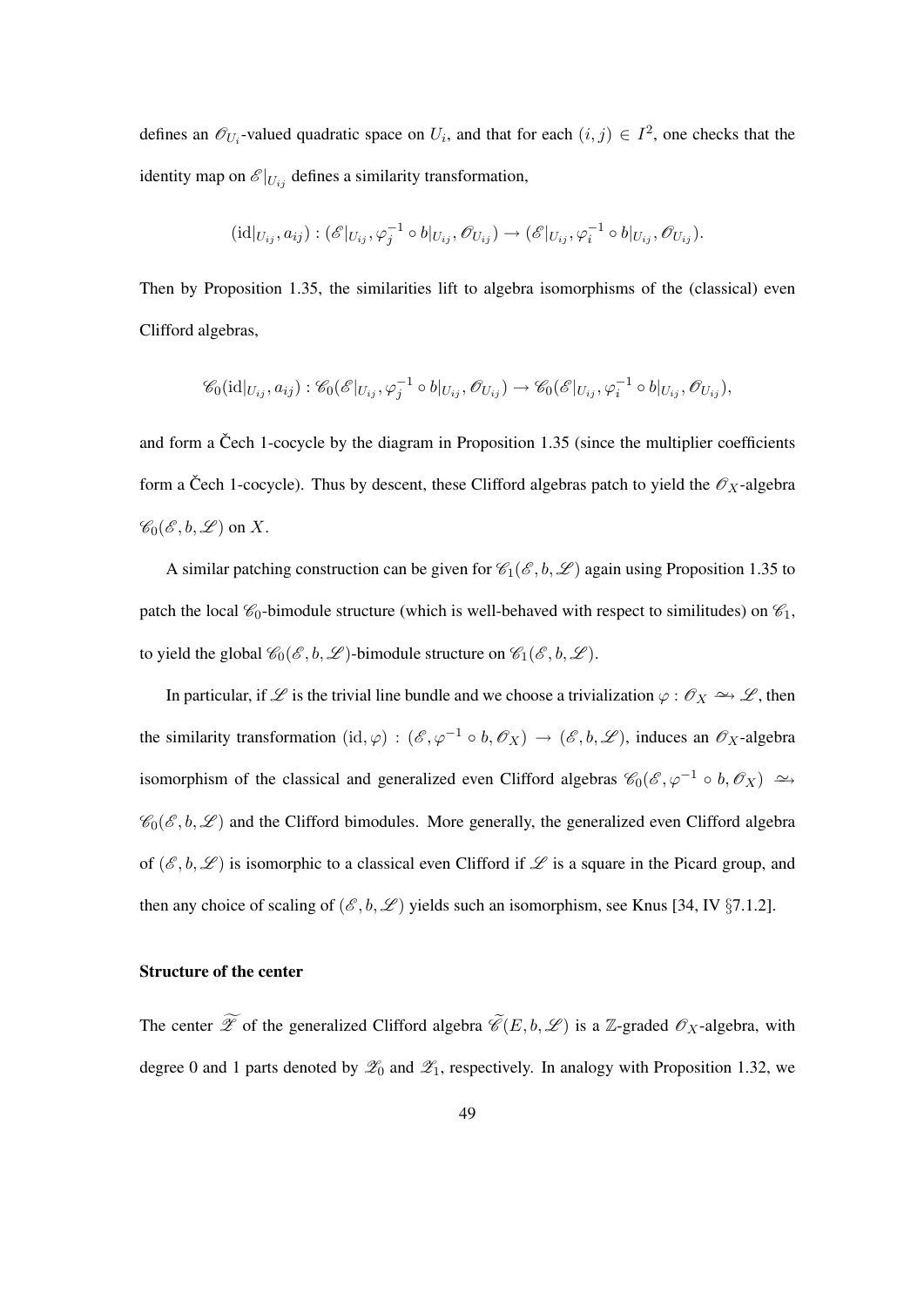have the following, see Bichsel/Knus [7, Theorem 3.7].

**Proposition 1.38.** Let  $(\mathcal{E}, b, \mathcal{L})$  be an  $\mathcal{L}$ -valued bilinear space of rank n on X.

- *a)* If  $n$  is even, then  $\mathscr{Z}_0 = \mathscr{O}_X \cdot 1_{\mathscr{C}_0}$  and  $\mathscr{Z}_1 = 0$ . If  $\mathscr{Z}$  is the center of the even Clifford algebra  $\mathcal{C}_0$ , then  $\mathcal X$  *is a rank* 2 *étale*  $\mathcal{O}_X$ -algebra and  $\mathcal{C}_0$  *is an Azumaya algebra over* **Spec**  $\mathcal X$ *.*
- *b)* If n is odd, then  $\mathcal{C}_0$  is an Azumaya algebra over X. Finally,  $\mathcal{Z}_0 = \mathcal{O}_X \cdot 1_{\mathcal{C}}$  and the *multiplication in the generalized Clifford algebra induces an*  $\mathscr{L}$ *-valued line*  $\mathscr{Z}_1 \otimes \mathscr{Z}_1 \to \mathscr{L}$ *on the line bundle*  $\mathscr{Z}_1$ *.*

If  $\mathscr L$  is a square, then the classical and generalized notions of even Clifford algebra coincide.

#### The even Clifford group

All algebra automorphisms and antiautomorphisms of the classical Clifford algebra descend to the generalized Clifford algebra and its degree 0 part. The canonical antiautomorphism on the tensor algebra of E induces an  $L(\mathcal{L})$ -algebra antiautomorphism on the generalized Clifford algebra and thus an  $\mathcal{O}_X$ -algebra antiautomorphism on its degree 0 part, denoted by  $\sigma$  and called the *canonical involution*.

**Definition 1.39.** We define the *even Clifford group*  $ST(\mathcal{E}, b, \mathcal{L})$  as the sheaf of groups associated to the presheaf

$$
U \to \{ x \in \mathscr{C}_0(\mathscr{E}, b, \mathscr{L})(U)^\times : x\mathscr{E}(U)x^{-1} \subset \mathscr{E}(U) \}
$$

where  $\mathscr{E} \hookrightarrow \mathscr{C}_1(\mathscr{E}, b, \mathscr{L})$  is the canonical inclusion.

**Proposition 1.40.** *Let*  $(\mathscr{E}, b, \mathscr{L})$  *be a symmetric bilinear space on* X.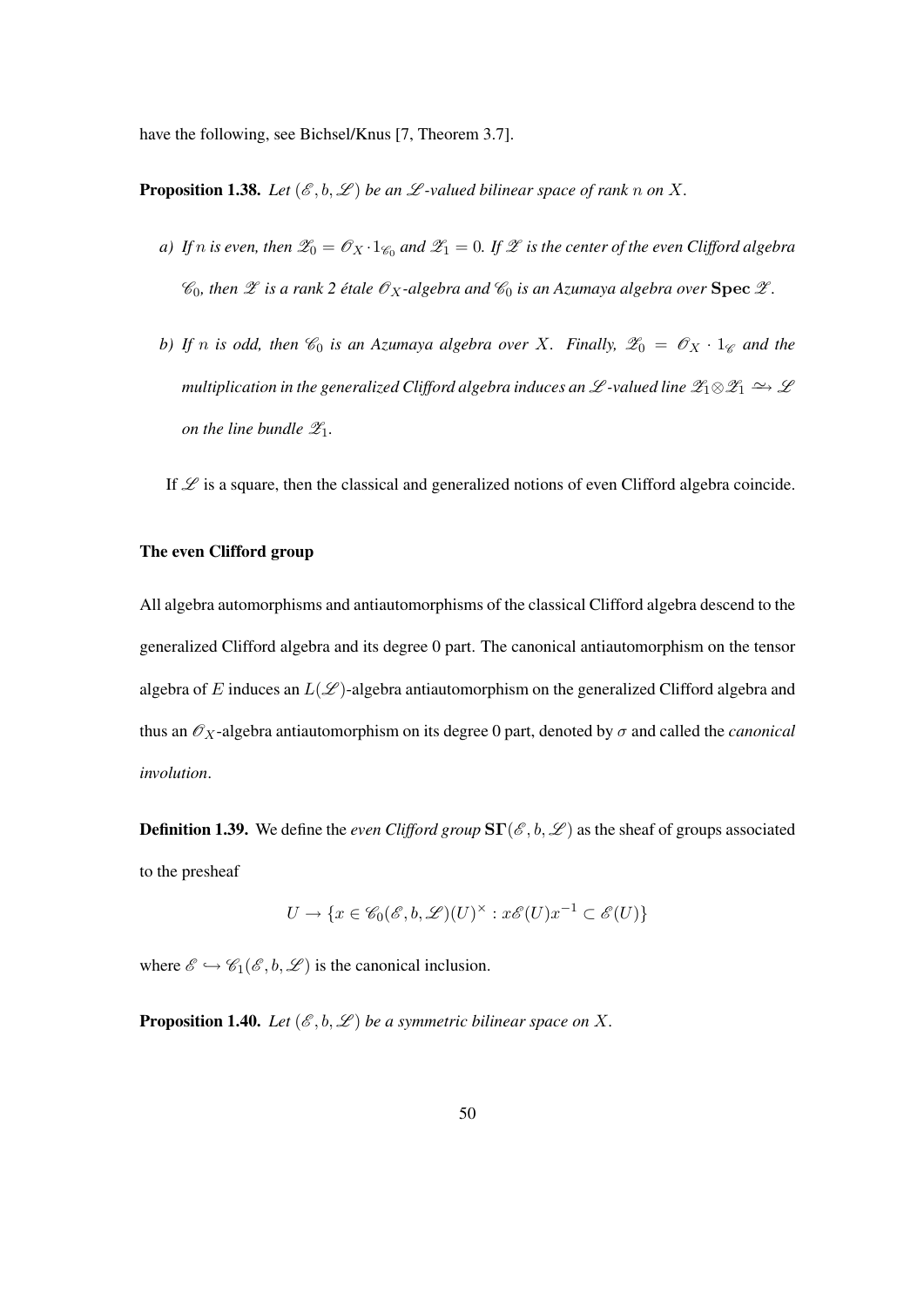- *a) The even Clifford group is represented by a smooth affine algebraic group scheme in the étale topology on X.*
- *b) The* vector representation *induces an exact sequence,*

$$
1 \to \mathbb{G}_m \to \mathbf{S}\Gamma(\mathscr{E},b,\mathscr{L}) \xrightarrow{r} \mathbf{SO}(\mathscr{E},b,\mathscr{L}) \to 1,
$$

*in the étale topology on*  $X$ *.* 

*c) The restriction of the Clifford norm to the even Clifford group defines the spin group via the exact sequence,*

$$
1 \to \mathbf{Spin}(\mathscr{E}, b, \mathscr{L}) \to \mathbf{S}\Gamma(\mathscr{E}, b, \mathscr{L}) \xrightarrow{N} \mathbb{G}_{m} \to 1,
$$

*in the étale topology on X. The spin group is a smooth affine algebraic group scheme over* X*.*

*Proof.* As for *a)*, the smoothness and representability will follow from *b)*, which is reduced, in view of §1.5.2 (since the exactness is a local question), to the exactness of the corresponding classical vector representation  $\S1.5.1$ . Similarly for *c*), with the smoothness and representability being a consequence of the exactness of the sequence, which is reduced to the classical case.  $\Box$ 

As in the classical  $\mathscr{O}_X$ -valued case, restricting the vector representation of the Clifford group to the spin group yields a double cover of the special orthogonal group. The proof proceeds exactly as in the classical case, that is, by proving the surjectivity of the spin cover locally in the étale topology at geometric points using the standard generation of the orthogonal group by hyperplane reflections.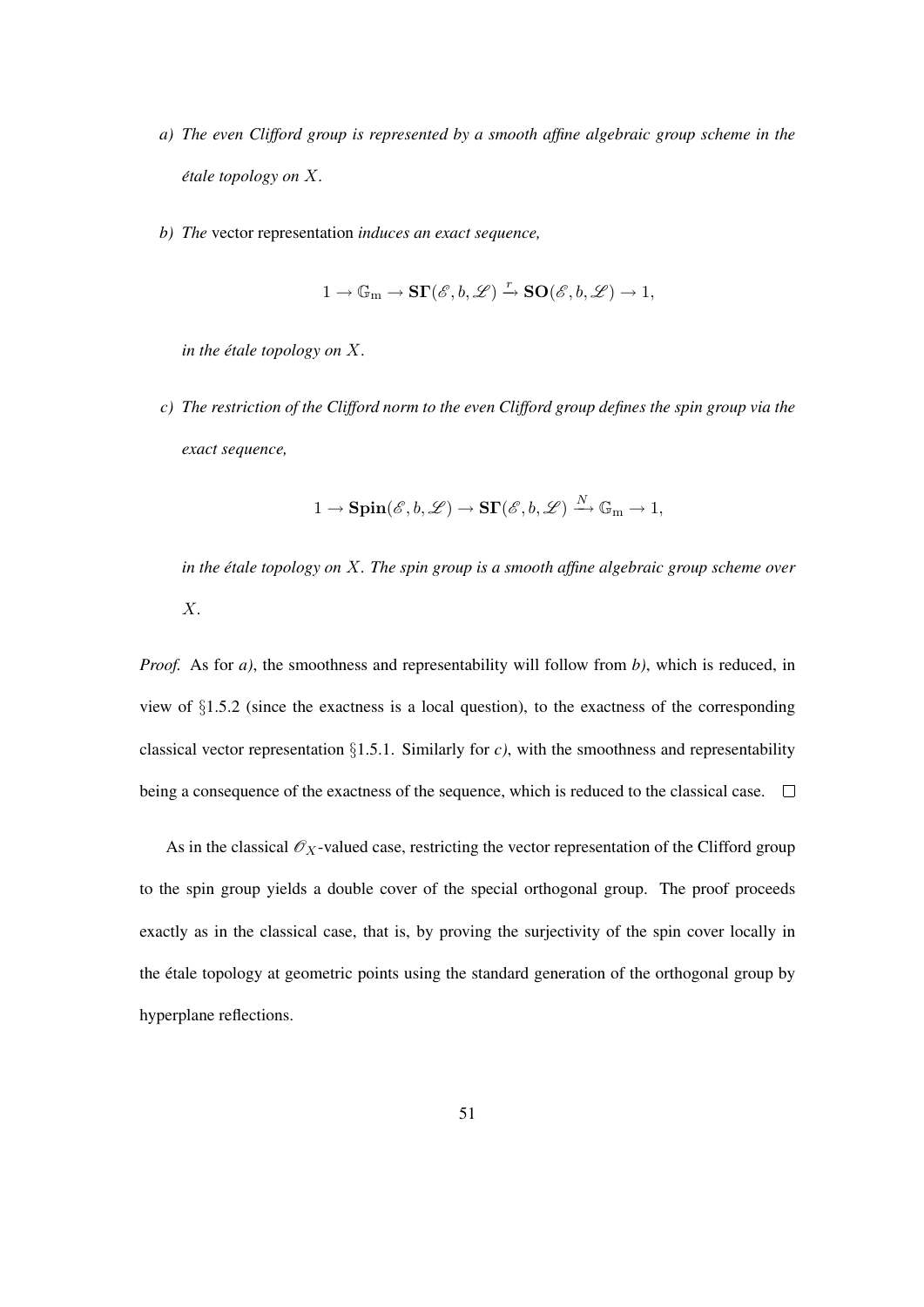**Proposition 1.41.** Let  $(\mathcal{E}, \mathfrak{b}, \mathcal{L})$  be an  $\mathcal{L}$ -valued quadratic space, then there's a commutative *diagram,*



*of group schemes in the etale topology on ´* X *with exact rows and columns.*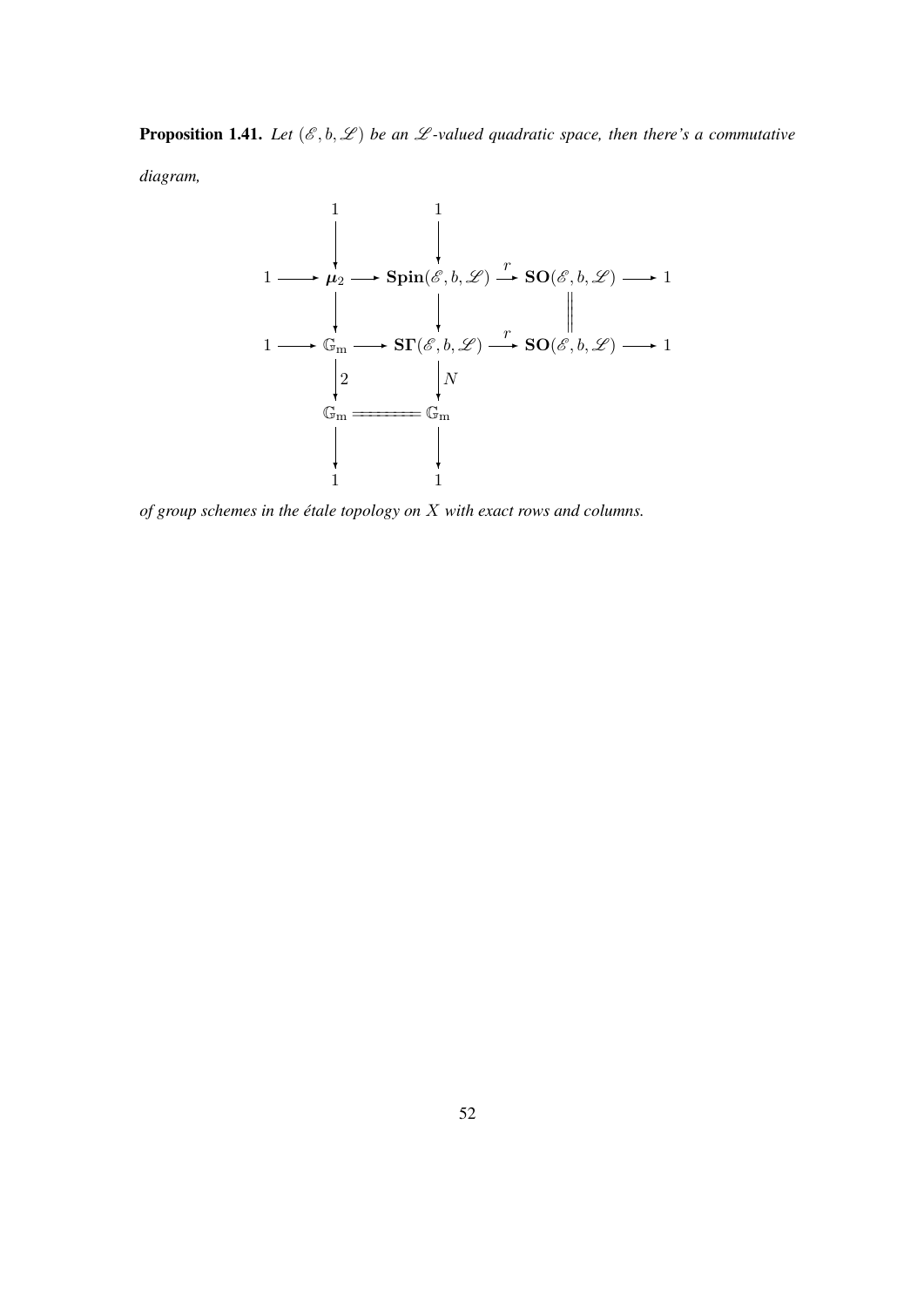# Chapter 2

# Cohomological invariants of line bundle-valued forms

In attempting to construct a cohomological invariant for  $\mathscr L$ -valued symmetric bilinear forms that generalizes the 2nd Hasse-Witt invariant, a natural approach is to construct a pinor sequence for the orthogonal group of an  $\mathscr L$ -valued form, and then interpret the second coboundary map in nonabelian étale Čech cohomology as a map from isometry classes of  $\mathscr{L}$ -valued symmetric bilinear forms to  $H^2_{\text{\'et}}(X, \mu_2)$ . Two complications arise for this approach.

First, already in our study of the spinor sequence for  $\mathscr L$ -valued forms in §1.5.2, we encountered the fact that in general there's only a canonically defined *even* Clifford group (not a full Clifford group); thus there exists only a spinor sequence and not a general pinor sequence. In particular, one cannot hope to define a Hasse-Witt invariant for all  $\mathscr{L}$ -valued forms simultaneously, but only for those of a given fixed discriminant. This is a new feature of the theory of  $\mathscr{L}\text{-valued}$ symmetric bilinear forms (especially when  $\mathscr L$  is not a square in the Picard group).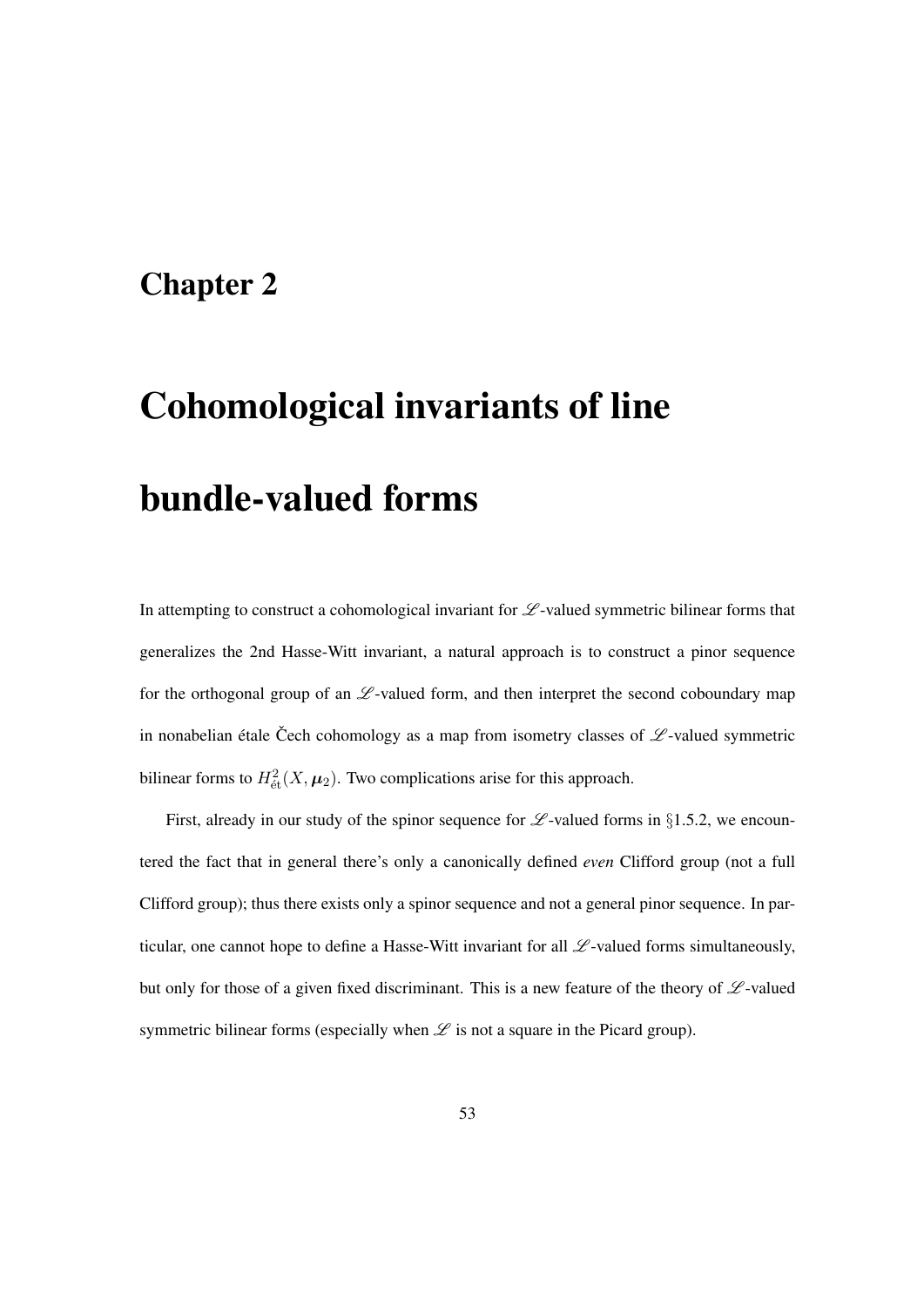The second complication is perhaps a matter of taste. Taking the second coboundary map of the spinor sequence for the special orthogonal group of an  $\mathscr L$ -valued form as the definition of a cohomological invariant is one thing, computing it is quite another. The issue at stake is that the special orthogonal group scheme of an  $\mathscr L$ -valued form (when  $\mathscr L$  is not a square in the Picard group) does not come from base change of any group scheme over  $\text{Spec } \mathbb{Z}[\frac{1}{2}]$  $\frac{1}{2}$ . It lives properly on X. The corresponding spinor sequence arises as a twist of the classical spinor sequence by a cocycle in PO that cannot be lifted to a cocycle in O, i.e. a so-called *outer twist* or *outer form*. Serre warns  $[47, 1, 85.5,$  Remarque] that the category of torsors for a group has in general no relation to the category of torsors of an outer form of the group. Already, we see quite plainly that the categories of bilinear forms of odd rank with values in  $\mathcal{O}_X$  and with values in a non-square line bundle  $\mathscr L$  couldn't be more disparate: one is quite rich while the other is empty. This is the obstruction that we overcome below.

Considering torsors for an outer twisted orthogonal group is equivalent to considering "twisted torsors" for a standard (untwisted) orthogonal group. The nice feature is that our twisted torsors are twisted by a cocycle with values in a standard (untwisted) orthogonal similitude group. We then realize that the coboundary map of the twisted spinor sequence is strongly related to the coboundary maps for a new Clifford sequence involving a four-fold covering of the orthogonal similitude groups. In general, this new coboundary map has independent interest as a similarity class cohomological invariant for  $\mathscr L$ -valued symmetric bilinear forms with fixed discriminant, and lives in an étale cohomology group with coefficients "modulo 4." In turn, this coboundary map for the orthogonal similitude group can be computed explicitly for many general families of  $\mathscr{L}$ -valued forms. It is perhaps a round-about path to the construction of cohomological invariants for  $\mathscr L$ -valued symmetric bilinear forms, but the only feasible way in light of the important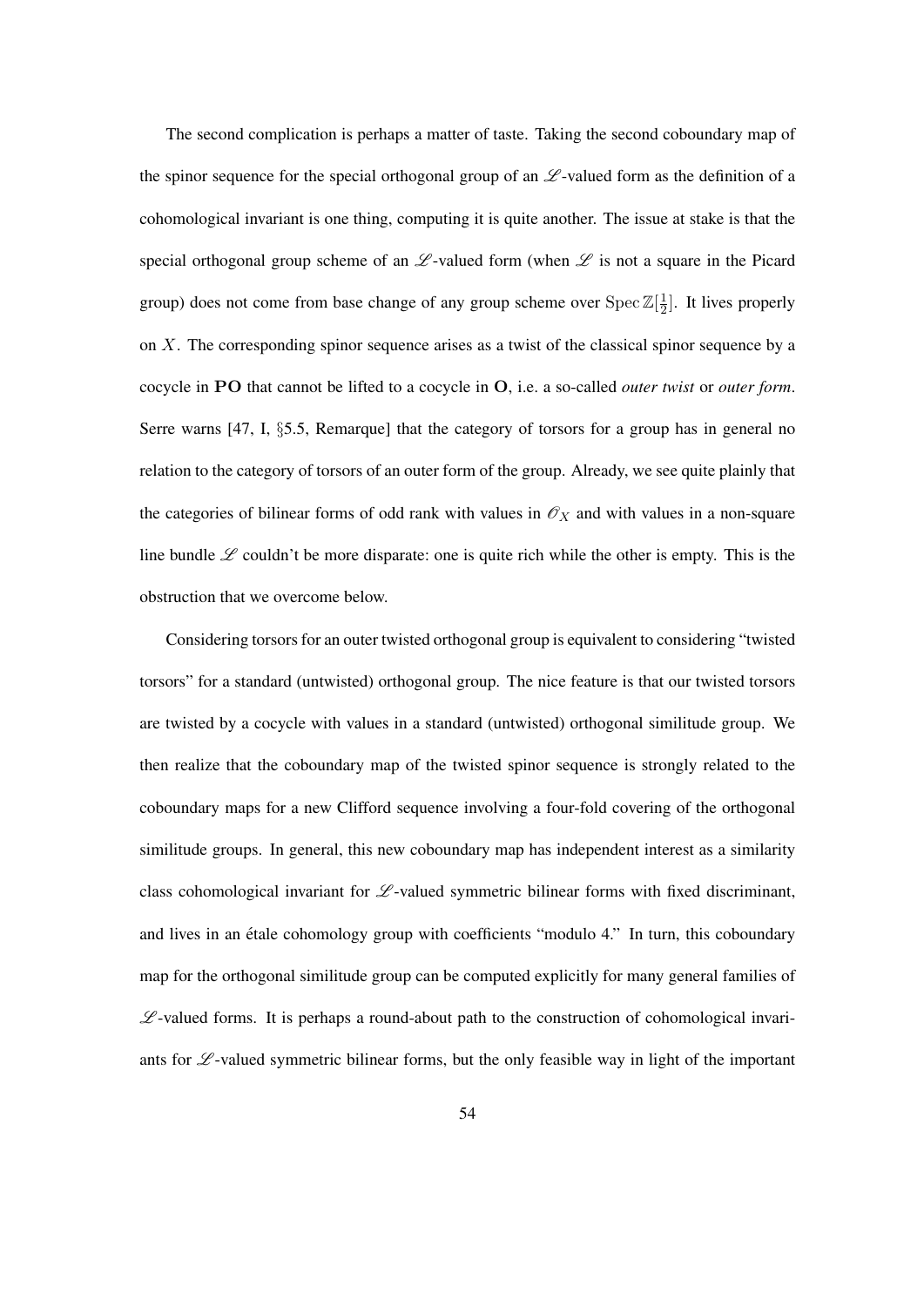difficulties presented by the  $\mathscr L$ -valued case.

# 2.1 A similarity class cohomological invariant

We begin by developing the necessary tools to construct the cohomological coboundary map of a new Clifford sequence involving the orthogonal similitude group. As always, let  $X$  be a noetherian separated scheme with  $\frac{1}{2} \in \mathcal{O}_X$  and considered always in the étale topology. In the interest of simplifying the exposition, we will assume that  $X$  is connected. Throughout, we will fix an  $\mathscr{O}_X$ -valued symmetric bilinear space  $\mathscr{H} = (\mathscr{H}, h, \mathscr{O}_X)$  of rank n on X, and unless explicitly stated otherwise, we will omit the dependence on this space in the notation for the classical (special) orthogonal, (s)pin, (proper) similitude, and (even) Clifford group schemes. When denoting the isometry class of an  $\mathscr{O}_X$ -valued symmetric bilinear space, often we will write  $(\mathcal{H}, h)$  instead of  $(\mathcal{H}, h, \mathcal{O}_X)$ .

#### 2.1.1 Classical cohomological invariants

#### Chern classes

Recall Grothendieck's construction<sup>[24]</sup> of *Chern classes modulo* l in étale cohomology, for  $l \geq 2$ such that  $\frac{1}{l} \in \mathscr{O}_X$ ,

$$
c_i(\mathscr{E}, \boldsymbol{\mu}_l) \in H^{2i}_{\text{\'et}}(X, \boldsymbol{\mu}_l^{\otimes i}),
$$

of a vector bundle  $\mathscr E$  on X: if  $\mathscr E$  a line bundle, define  $c_1(\mathscr E, \mu_l) \in H^2_{\text{\'et}}(X, \mu_l)$  as the image,

$$
H^1_{\text{\'et}}(X, \mathbb{G}_{\mathrm{m}}) \rightarrow H^2_{\text{\'et}}(X, \mu_l)
$$
  

$$
[\mathscr{E}] \mapsto c_1(\mathscr{E}, \mu_l)
$$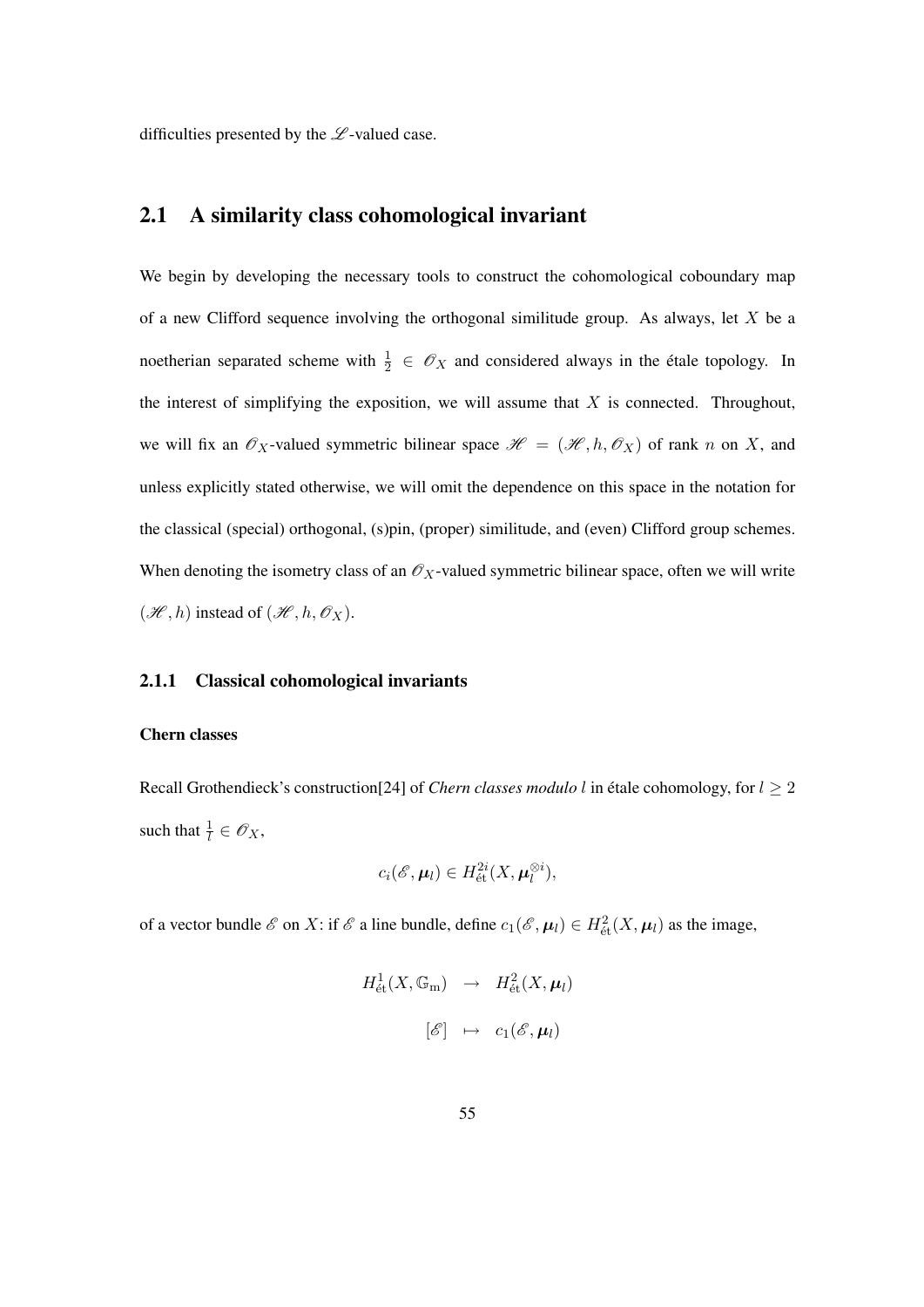of the isomorphism class,  $[E] \in Pic(X) \hookrightarrow H^1_{\text{\'et}}(X,\mathbb{G}_{\mathrm{m}})$ , under the first coboundary map arising from the Kummer sequence,

$$
1 \to \mu_l \to \mathbb{G}_m \xrightarrow{l} \mathbb{G}_m \to 1,
$$

which is exact in the étale topology on  $X$ . For a vector bundle of general rank, use the splitting principle for Chern classes. In particular, for any vector bundle  $\mathscr{E}$ ,

$$
c_1(\mathscr{E}, \boldsymbol{\mu}_l) = c_1(\det \mathscr{E}, \boldsymbol{\mu}_l) \in H^2_{\text{\'et}}(X, \mu_l).
$$

#### Classical 1st Hasse-Witt invariant

Recall the classical torsor-theoretic construction of the  $(\mathcal{H}, h)$ -base pointed *1st Hasse-Witt invariant*,

$$
w_1^{\mathscr{H}}(\mathscr{E},b) \in H^1_{\text{\'et}}(X,\mu_2),
$$

of an  $\mathcal{O}_X$ -valued symmetric bilinear space  $(\mathcal{E}, b)$  on X: it's the image,

$$
H^1_{\text{\'et}}(X, \mathbf{O}) \rightarrow H^1_{\text{\'et}}(X, \mu_2)
$$
  

$$
[\mathscr{E}, b] \mapsto w_1^{\mathscr{H}}(\mathscr{E}, b)
$$

of the isometry class  $[\mathcal{E}, b] \in H^1_{\text{\'et}}(X, \mathbf{O})$ , under the map on cohomology induced by the *determinant sequence*,

$$
1 \to \mathbf{SO} \to \mathbf{O} \xrightarrow{\det} \mu_2 \to 1,
$$

for the orthogonal group scheme, see Remark 1.12. For example, if  $(\mathcal{H}, h)$  is the standard sumof-squares form of rank *n*, then we write  $O_n = O(\mathcal{H}, h)$  and  $w_1(\mathcal{E}, b) = w_1^{\mathcal{H}}(\mathcal{E}, b)$ . By §1.2.1,  $w_1(\mathscr{E},b) \in H^1_{\text{\'et}}(X,\mu_2)$  coincides the isometry class of the determinant form. If  $(\mathscr{H},h)$  is the hyperbolic form of rank  $n = 2m$  with trivial lagrangian, then we write  $\mathbf{O}_{m,m} = \mathbf{O}(\mathcal{H}, h)$ . In this case,  $w_1^{\mathcal{H}}(\mathcal{E},b) \in H^1_{\text{\'et}}(X,\mu_2)$  coincides with the classical *signed discriminant*.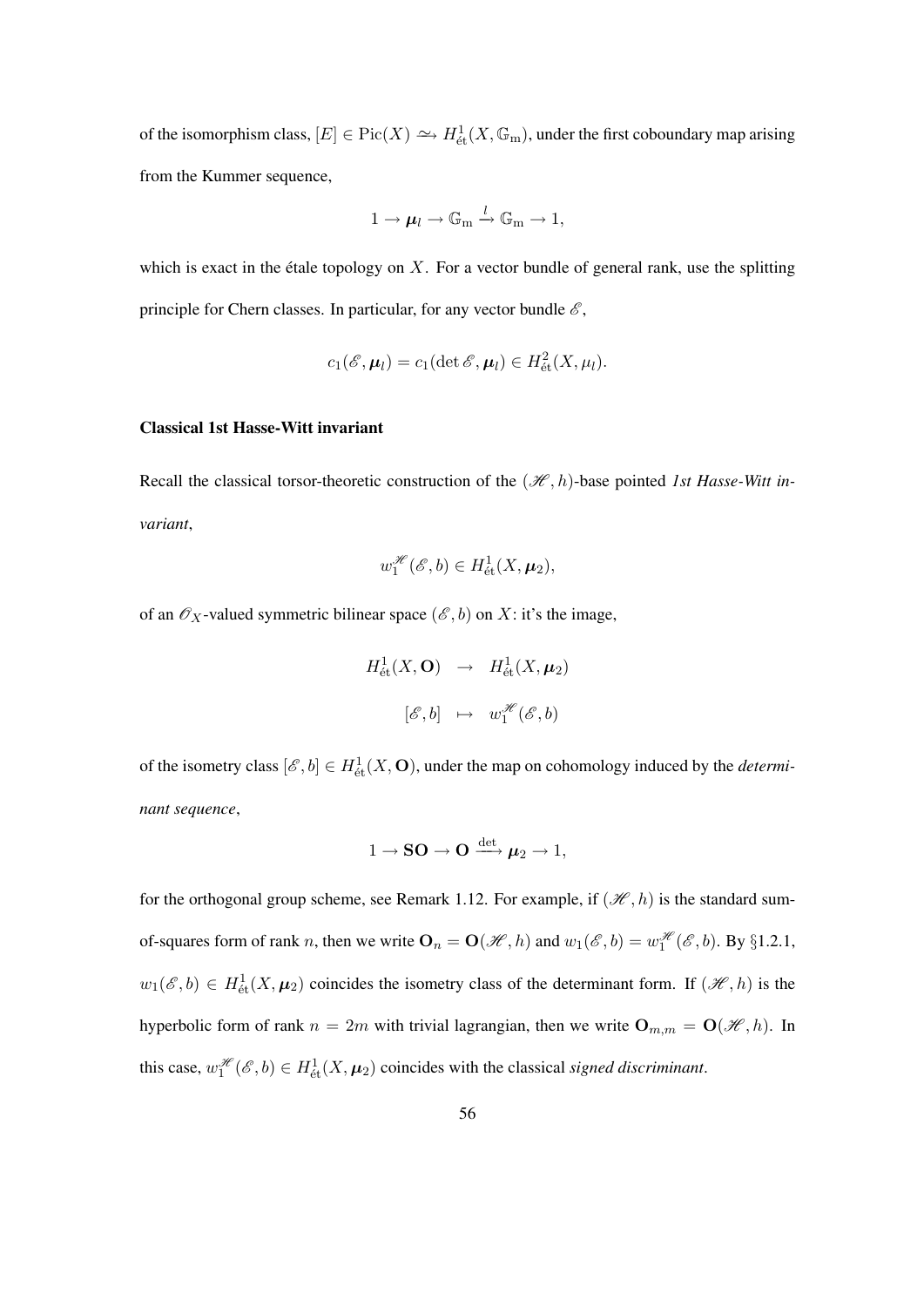#### Classical 2nd Hasse-Witt invariant

Recall the classical *vector representation* of the Clifford group scheme,

$$
1 \to \mathbb{G}_{m} \to \Gamma \stackrel{r}{\to} \mathbf{O} \to 1
$$
  

$$
x \mapsto v \mapsto xv I(x)^{-1}
$$
 (2.1)

where *I* is the *standard automorphism* of the Clifford algebra (i.e. the  $\mathscr{O}_X$ -algebra automorphism induced by negation on  $\mathcal{H}$ ), see §1.5.1. Also recall the *Clifford norm* sequence defining the pin group,

$$
1 \to \mathbf{Pin} \to \Gamma \xrightarrow{N} \mathbb{G}_{m} \to 1
$$
  

$$
x \mapsto x \sigma(x)
$$
 (2.2)

where  $\sigma$  is the *canonical involution* of the Clifford algebra (i.e. the  $\mathscr{O}_X$ -algebra antiautomorphism induced by the identity on  $H$ ).

Finally, recall the classical torsor theoretic construction of the  $(\mathcal{H}, h, \mathcal{O}_X)$ -base pointed 2nd *Hasse-Witt invariant*,

$$
w_2^{\mathscr{H}}(\mathscr{E},b) \in H^2_{\text{\'et}}(X,\mu_2),
$$

of an  $\mathcal{O}_X$ -valued symmetric bilinear space  $(\mathcal{E}, b)$  on X: it's the image,

$$
H^1_{\text{\'et}}(X, \mathbf{O}) \rightarrow H^2_{\text{\'et}}(X, \mu_2)
$$
  

$$
[\mathscr{E}, b] \mapsto w_2^{\mathscr{H}}(\mathscr{E}, b)
$$

of the isometry class  $[\mathcal{E}, b] \in H^1_{\text{\'et}}(X, \mathbf{O})$ , under the first coboundary map arising from the *pinor sequence*,

$$
1 \to \mu_2 \to \text{Pin} \to \text{O} \to 1,\tag{2.3}
$$

for the orthogonal group scheme, see §1.5.1. For example, if  $(\mathcal{H}, h)$  is the standard sum-ofsquares form, then  $w_2(\mathscr{E}, b) = w_2^{\mathscr{H}}(\mathscr{E}, b)$  is the classical Hasse-Witt invariant. If  $(\mathscr{H}, h)$  is the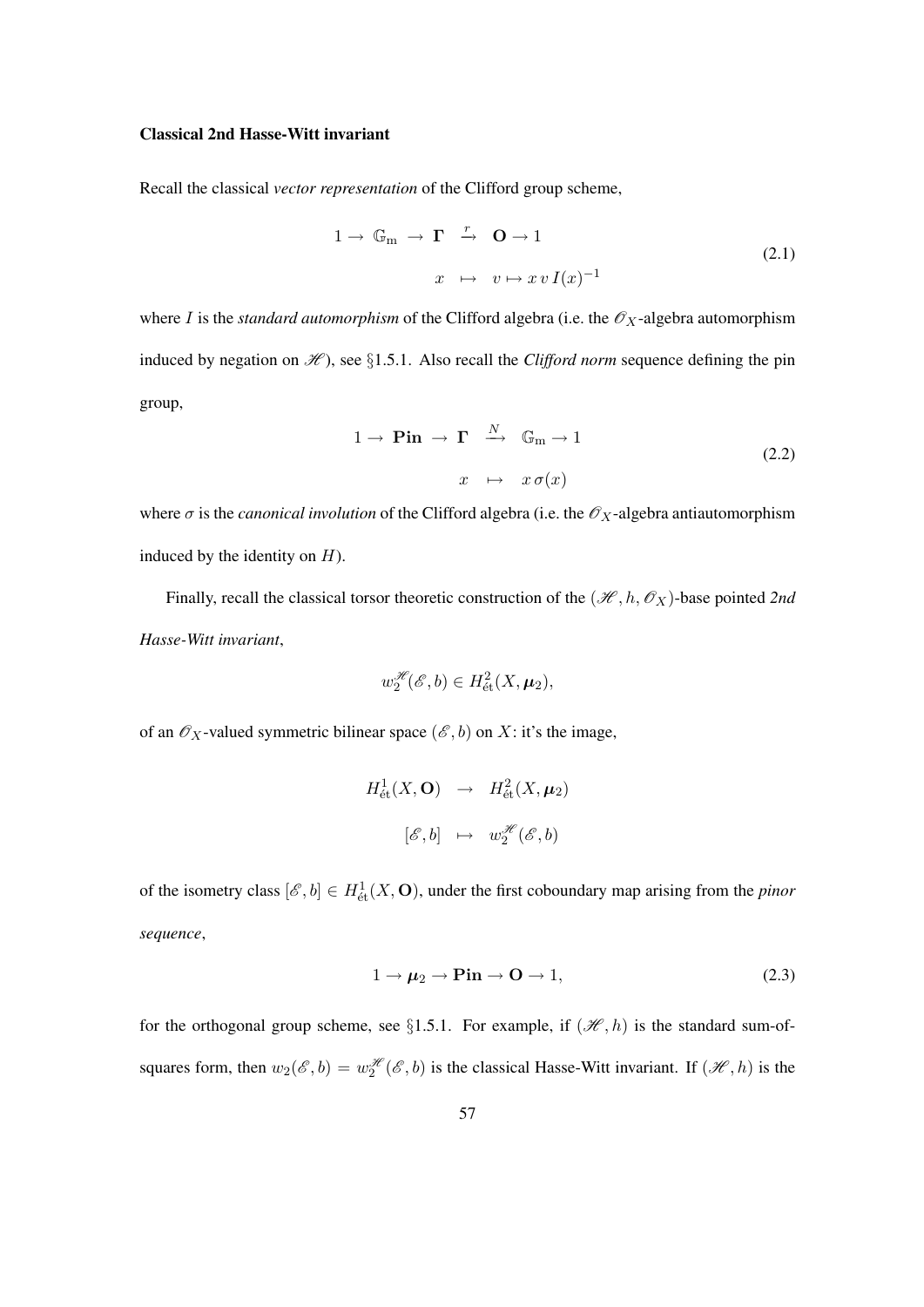hyperbolic form with trivial lagrangian, then  $e_2(\mathscr{E}, b) = w_2^{\mathscr{H}}(\mathscr{E}, b) \in H^2_{\text{\'et}}(X, \mu_2)$  coincides with the *Clifford invariant*.

#### Comparing base forms

Let  $a = (a_{ij})$  be an étale Čech 1-cocycle (for some cover  $\mathcal U$  of X) representing the class of  $(\mathscr{E}, b)$  in  $H^1_{\text{\'et}}(X, \mathbf{O})$ . In the literature  $w_i^{\mathscr{H}}(\mathscr{E}, b)$  is often thought of as the standard sum-ofsquares base pointed ith Hasse-Witt invariant  $w_i(\mathcal{H}_a)$ , of the form  $\mathcal{H} = (\mathcal{H}, b)$  twisted by the cocycle a. Serre [47, Annexe §2.2] and Cassou-Noguès/Erez/Taylor [12] denote  $w_i^{\mathscr{H}}$  by  $\delta^i = \delta^i_{\mathscr{H}}$ . We prefer to guard, in the notation, the reliance on the base form when discussing Hasse-Witt invariants. Indeed, for  $\mathscr L$ -valued forms there is no standard choice of base form possible. That being said, comparison of Hasse-Witt invariants for different base points is possible, see Cassou-Noguès/Erez/Taylor [12, Theorem 0.2].

**Proposition 2.1.** Let  $(\mathcal{H}, h)$ ,  $(\mathcal{H}', h')$ , and  $(\mathcal{E}, b)$  be  $\mathcal{O}_X$ -valued symmetric bilinear spaces of *rank* n *on* X*. Then*

*a*)  $w_1^{\mathcal{H}}(\mathcal{E},b) = w_1^{\mathcal{H}}(\mathcal{H},h) + w_1^{\mathcal{H}}(\mathcal{E},b)$ 

b) 
$$
w_2^{\mathcal{H}}(\mathcal{E},b) = w_2^{\mathcal{H}}(\mathcal{H},h) + w_1^{\mathcal{H}}(\mathcal{H},h) \cdot w_1^{\mathcal{H}}(\mathcal{E},b) + w_2^{\mathcal{H}}(\mathcal{E},b)
$$

*in the étale cohomology groups*  $H^1_{\text{\'et}}(X, \mu_2)$  and  $H^2_{\text{\'et}}(X, \mu_2)$ , respectively.

#### Orthogonal splitting principle for Hasse-Witt invariants

Analogous to the well-known splitting principle for Chern classes of vector bundles, there is an *orthogonal splitting principle* for Hasse-Witt invariants, hinted at by Grothendieck [24] and also implicit (in a weak version) in Fulton [19, §2] and Edidin/Graham [16, §7].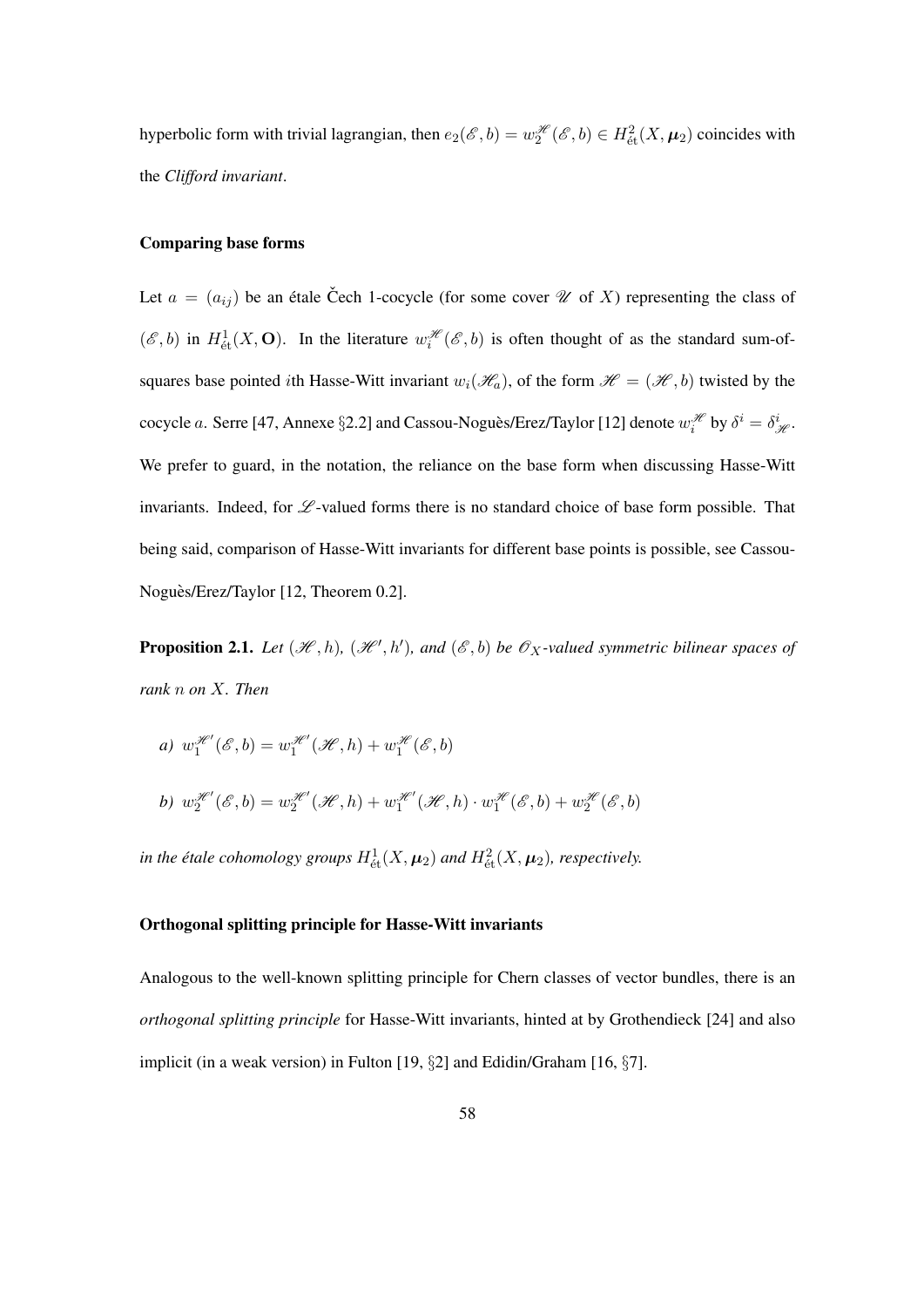We say that a scheme X has the *Krull-Schmidt property* if its exact category of vector bundles has the Krull-Schmidt property, i.e. every object is uniquely (up to reordering) a sum of indecomposable objects. For example, if  $X$  is a proper variety over a field, then  $X$  has the Krull-Schmidt property.

Theorem 2.2 (Orthogonal splitting principle for Hasse-Witt invariants). *Let* X *be a scheme with* the Krull-Schmidt property and with  $\frac{1}{2} \in \mathscr{O}_X$ . Let  $(\mathscr{H}, h)$  and  $\mathscr{O}_X$ -valued symmetric bilinear *space on* X. Then there's a morphism of schemes  $f: Y \to X$  satisfying

- $f^*: H^i_{\text{\'et}}(X, \mu_2) \to H^i_{\text{\'et}}(Y, \mu_2)$  is injective on étale cohomology modulo 2, and
- $f^*(\mathscr{H}, h)$  is isometric to an orthogonal sum of hyperbolic planes  $H_{\mathscr{O}_X}(\mathscr{V}_i)$  for line bundles  $\mathcal{V}_i$  *and of*  $\mathcal{O}_X$ *-valued lines*  $(\mathcal{N}_i, n_i)$  *for self-dual line bundles*  $\mathcal{N}_i$  *on* Y.

*Proof.* By the splitting principle for exact sequences of vector bundles (see Theorem 1.29 and Fulton [19, §2]) and by the classical Witt cancellation principle in the affine case (see Knebusch [30, I §2-3]), the proof of which only depends on the orthogonal complements being direct summands, we can find a morphism  $f : Y \to X$  which is an isomorphism on cohomology and such that  $f^*(\mathcal{H}, h)$  is an orthogonal sum of a split metabolic space and an anisotropic space  $\mathcal{M} \perp (\mathcal{H}_0, h_0)$  on Y. This is also possible by pulling back to an adapted "maximal isotropic flag variety", and generalizing results of in Fulton [19, §2]. We can use the splitting principle for metabolic spaces (see Theorem 1.29) to split  $\mathcal M$  into an orthogonal sum of hyperbolic planes. We are left with anisotropic forms. By using the splitting principle for vector bundles, we can pull back further to split these into direct sums of line bundles, and then by Knus [34, II §6.3.1] (this is where we need the Krull-Schmidt property) these will decompose into orthogonal sums of self-dual line bundles and (possibly more) hyperbolic spaces.  $\Box$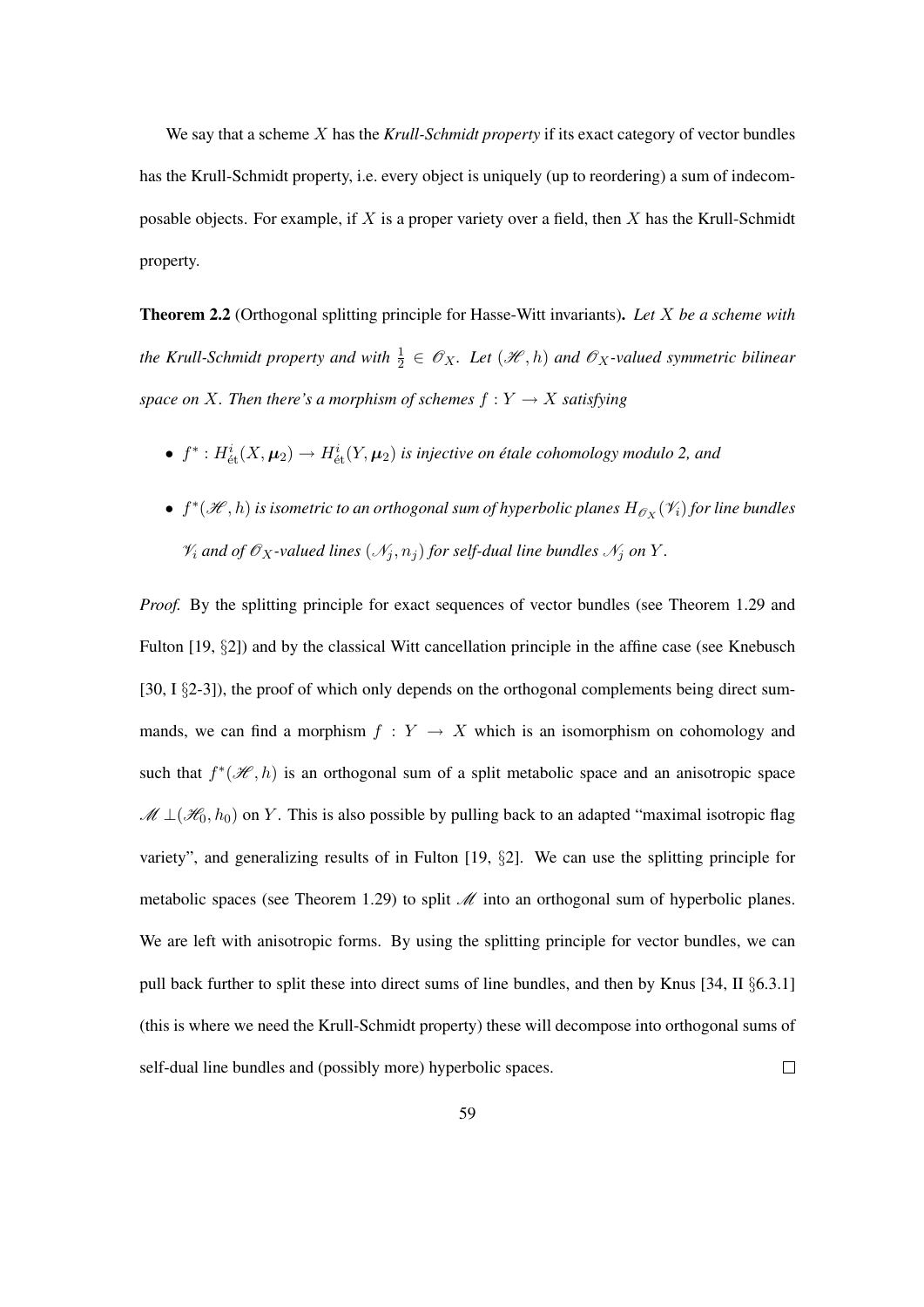As in the case of Chern classes, to verify a statement about Hasse-Witt invariants of symmetric bilinear spaces, it's sufficient to consider only spaces that are sums of hyperbolic planes and lines. The 1st Hasse-Witt invariant of an  $\mathcal{O}_X$ -valued line  $w_1(\mathcal{N}, n)$  is the isomorphism class of  $(\mathcal{N}, n)$ in  $H^1_{\text{\'et}}(X, \mu_2)$ . We also have a formula due to Esnault/Kahn/Viehweg [17, Proposition 5.5], for the Hasse-Witt invariants of metabolic spaces.

**Theorem 2.3.** Let  $(\mathcal{H}, h)$  be a metabolic plane with lagrangian  $\mathcal{V}$ . Then

$$
w(\mathcal{H}, h) = 1 + w_1(\mathcal{H}, h) + w_2(\mathcal{H}, h) = 1 + (-1) + c_1(\mathcal{V}, \mu_2)
$$

 $\text{in } H^0_{\text{\'et}}(X,\mu_2) \oplus H^1_{\text{\'et}}(X,\mu_2) \oplus H^2_{\text{\'et}}(X,\mu_2).$ 

Together with all this, the Whitney sum formula

$$
w_2((\mathcal{H},h) \perp (\mathcal{H}',h')) = w_2(\mathcal{H},h) + w_1(\mathcal{H},h) \cdot w_1(\mathcal{H}',h') + w_2(\mathcal{H}',h')
$$

allows us to compute the 2nd Hasse-Witt invariants (the higher ones as well) of any symmetric bilinear space once we know a splitting.

#### 2.1.2 The similarity 1st Hasse-Witt invariant

For even rank forms, the classical (unsigned) discriminant form generalizes to bilinear forms with values in line bundles, see  $\S1.2.1$  or Parimala/Sridharan [40,  $\S4$ ] for the analogue of the signed discriminant.

**Definition 2.4.** Let  $(\mathcal{H}, h)$  be an  $\mathcal{O}_X$ -valued symmetric bilinear space of even rank n on X. We define the  $(\mathcal{H}, h)$ -base pointed *similarity 1st Hasse-Witt invariant*,

$$
gw_1^{\mathscr{H}}(\mathscr{E},b,\mathscr{L}) \in H^1_{\text{\'et}}(X,\mu_2),
$$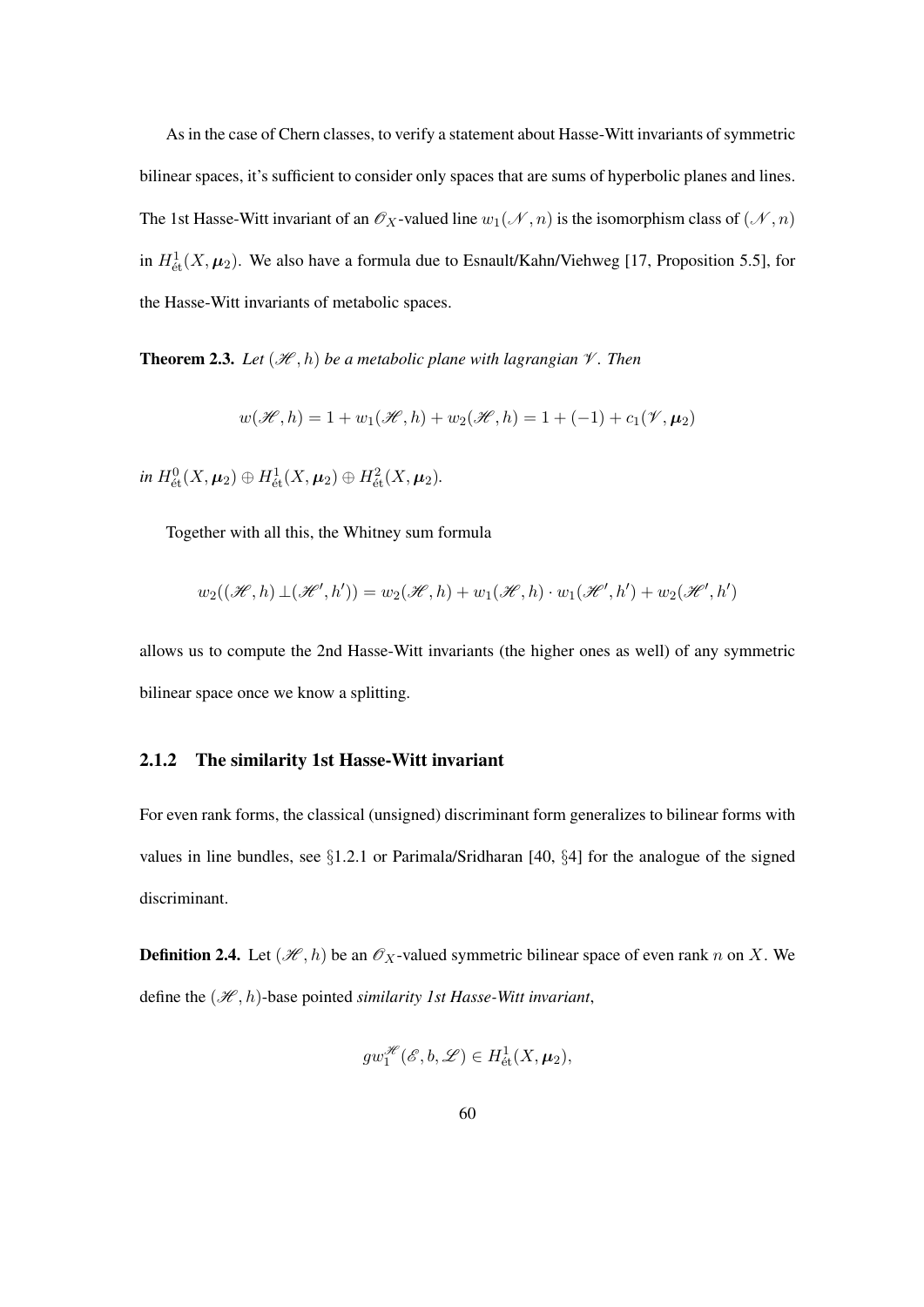of an  $\mathscr L$ -valued symmetric bilinear space  $(\mathscr E, b, \mathscr L)$  of rank n on X: it's the image,

$$
H^1_{\text{\'et}}(X, \text{GO}) \rightarrow H^1_{\text{\'et}}(X, \mu_2)
$$
  

$$
[\mathscr{E}, b, \mathscr{L}] \rightarrow gw_1^{\mathscr{H}}(\mathscr{E}, b, \mathscr{L})
$$

of the similarity class  $[\mathscr{E}, b, \mathscr{L}] \in H^1_{\text{\'et}}(X, \mathbf{GO})$ , under the map on cohomology induced by the *discriminant sequence*

$$
1 \to \text{GSO} \to \text{GO} \xrightarrow{\text{disc}} \mu_2 \to 1,
$$

for the orthogonal similitude group  $\S 1.2.2$ .

By Remark 1.12, the discriminant sequence for the orthogonal similitude group restricts to the determinant sequence for the orthogonal group, and so the similarity 1st Hasse-Witt invariant generalizes the classical 1st Hasse-Witt invariant. Due to our identification  $O(disc(\mathcal{H}, h)) \simeq$  $\mu_2$ , we have the following equation

$$
gw_1^{\mathcal{H}}(\mathcal{E},b,\mathcal{L})=\mathrm{disc}(\mathcal{E},b,\mathcal{L})-\mathrm{disc}(\mathcal{H},h,\mathcal{O}_X)
$$

interpreting isometry classes of  $\mathscr{O}_X$ -lines as elements of  $H^1_{\text{\'et}}(X,\mu_2)$ , see §1.2.2. In particular,  $gw_1^{\mathscr{H}}(\mathscr{E},b,\mathscr{L})$  vanishes if and only if there's an isometry  $\text{disc}(\mathscr{H},h,\mathscr{O}_X) \cong \text{disc}(\mathscr{E},b,\mathscr{L})$  of discriminant forms.

#### 2.1.3 A Clifford sequence for the orthogonal similitude group

To construct the required four-fold cover of the orthogonal similitude group by the Clifford group, we first pass through some intermediary exact sequences of group schemes and their implications on categories of torsors.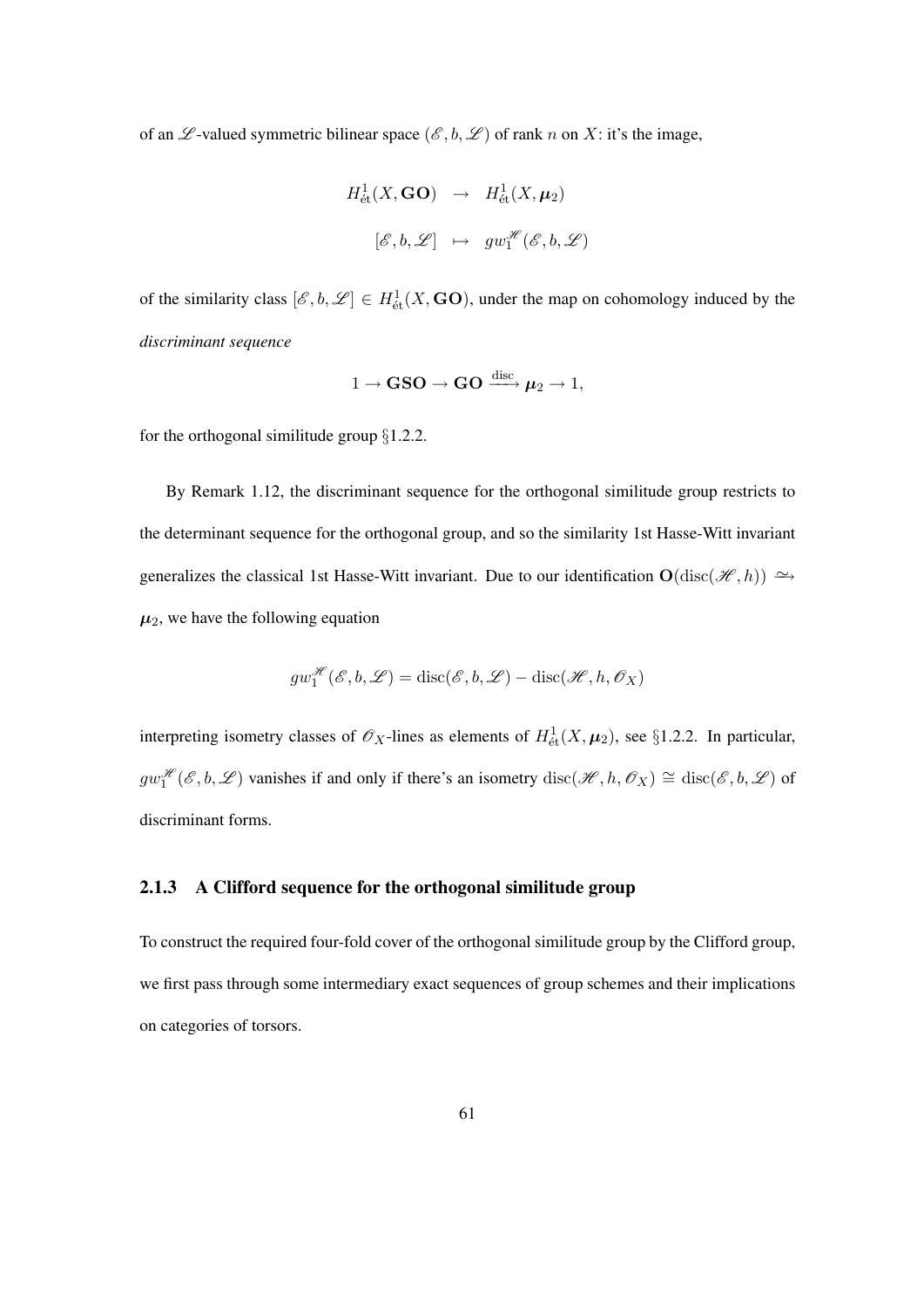#### First intermediary exact sequence

Taking the cartesian product of the Clifford group homomorphisms (2.1) and (2.2) yields an exact sequence,

$$
1 \to \mu_2 \to \Gamma \xrightarrow{N \times r} \mathbb{G}_{\text{m}} \times \mathbf{O} \to 1, \tag{2.4}
$$

in the étale topology on X, where  $\mu_2 \to \mathbb{G}_m \to \Gamma$  denotes the canonical inclusion of constants.

Proposition 2.5. *Exact sequence (2.4) gives rise to the coboundary map,*

$$
H^1_{\text{\'et}}(X, \mathbb{G}_{\mathrm{m}} \times \mathbf{O}) \cong H^1_{\text{\'et}}(X, \mathbb{G}_{\mathrm{m}}) \times H^1_{\text{\'et}}(X, \mathbf{O}) \rightarrow H^2_{\text{\'et}}(X, \mu_2)
$$
  

$$
[\mathscr{L}, (\mathscr{E}, b)] \mapsto c_1(\mathscr{L}, \mu_2) + w_2^{\mathscr{H}}(\mathscr{E}, b).
$$

*Proof.* One needs only to consider the following commutative diagrams of group schemes in the étale topology on  $X$ ,

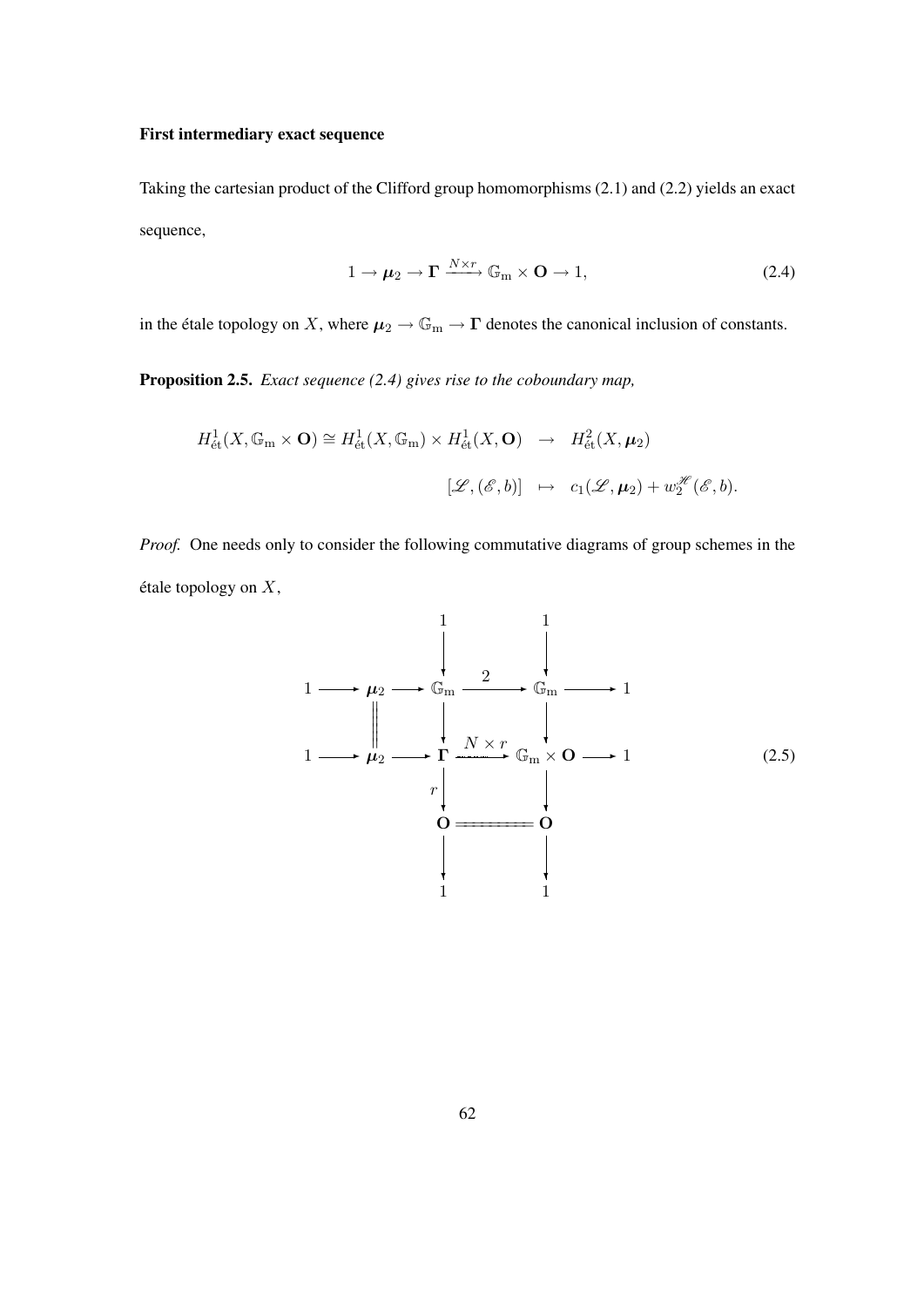

and their implications on étale cohomology groups. Indeed, from the commutativity of the first diagram,  $[\mathscr{L},(\mathscr{H},h)] \mapsto c_1(\mathscr{L}, \mu_2)$  under the coboundary map, and from he second diagram,  $[\mathscr{O}_X, (\mathscr{E}, b)] \mapsto w_2^{\mathscr{H}}(\mathscr{E}, b)$ . Finally, the action of  $H^1_{\text{\'et}}(X, \mathbb{G}_m)$  on  $H^1_{\text{\'et}}(X, \mathbb{G}_m \times \mathbf{O})$  in the first diagram is given by

$$
[\mathscr{L}_1][\mathscr{L}_2,(\mathscr{E},b,)] = [\mathscr{L}_1 \otimes \mathscr{L}_2,(\mathscr{E},b)],
$$

so that

$$
[\mathscr{L},(\mathscr{E},b)] = [\mathscr{L}][\mathscr{O}_X,(\mathscr{E},b)] = [\mathscr{L},(\mathscr{H},h)][\mathscr{O}_X,(\mathscr{E},b)] \mapsto c_1(\mathscr{L},\mu_2) + w_2^{\mathscr{H}}(\mathscr{E},b)
$$

 $\Box$ 

gives the formula.

#### Second intermediary exact sequence

There's a canonical scalar multiplication homomorphism

$$
\mathbb{G}_{m} \times \mathbf{O} \stackrel{m}{\longrightarrow} \mathbf{GO}
$$

$$
(l, \varphi) \longmapsto (l\varphi, l^{2})
$$

which is an epimorphism in the étale topology on X. Indeed, for each section  $(\psi, \mu_{\psi})$  of GO over  $U \to X$ , we can find an étale cover of U where the multiplying coefficient  $\mu_{\psi}$  has a square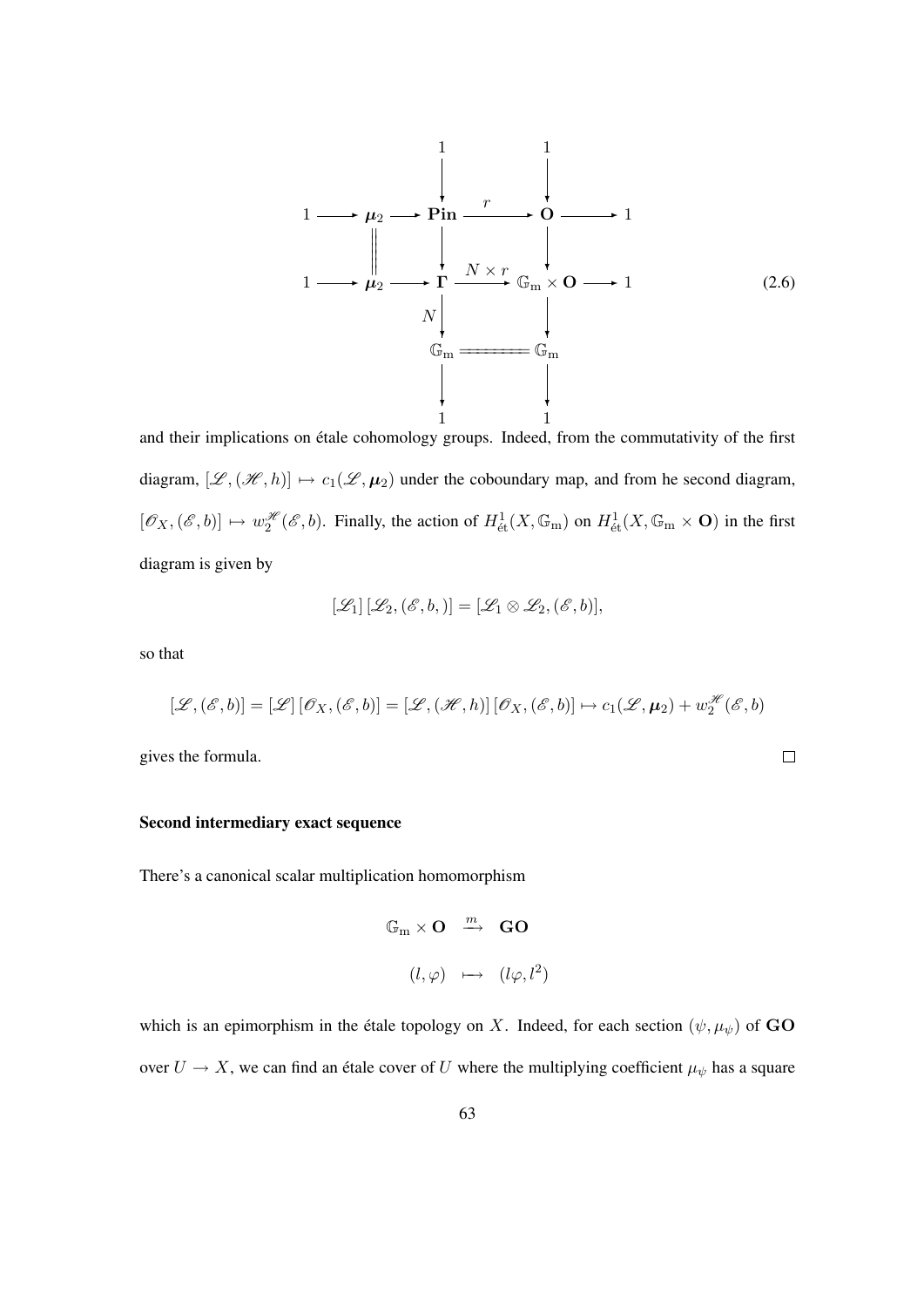root  $\tilde{\mu}_{\psi}$ . Then  $(\tilde{\mu}_{\psi}, \tilde{\mu}_{\psi}^{-1} \varphi) \mapsto (\psi, \mu_{\psi})$  under the scalar multiplication homomorphism so that  $m$  is locally (hence globally) an epimorphism in the étale topology on  $X$ . Thus there's an exact sequence,

$$
1 \to \mu_2 \to \mathbb{G}_m \times \mathbf{O} \to \mathbf{GO} \to 1,\tag{2.7}
$$

in the étale topology on X, where  $\mu_2 \to \mathbb{G}_m \times \mathbb{O}$  is the diagonal inclusion.

Proposition 2.6. *Exact sequence (2.7) gives rise to the coboundary map,*

$$
H^1_{\text{\'et}}(X,\mathbf{GO}) \rightarrow H^2_{\text{\'et}}(X,\boldsymbol{\mu}_2)
$$
  

$$
[\mathscr{E},b,\mathscr{L}] \rightarrow c_1(\mathscr{L},\boldsymbol{\mu}_2).
$$

*Proof.* One needs only to consider the implications on étale cohomology of the following commutative diagram of groups schemes,



in the étale topology on X. Indeed, since  $(\mathcal{H}, h)$  is an  $\mathcal{O}_X$ -valued space, there's a canonical identification  $\mathbb{G}_{\text{m}} = GL(\mathcal{O}_X)$  (compare with Remark 1.6). The composition of maps on étale cohomology

$$
H^1_{\text{\'et}}(X,\mathbf{GO}) \rightarrow H^1_{\text{\'et}}(X,\mathbb{G}_{\mathrm{m}}) \rightarrow H^2_{\text{\'et}}(X,\boldsymbol{\mu}_2)
$$
  

$$
[\mathscr{E},b,\mathscr{L}] \rightarrow \mathscr{L} \rightarrow c_1(\mathscr{L},\boldsymbol{\mu}_2).
$$

yields the stated formula.

 $\Box$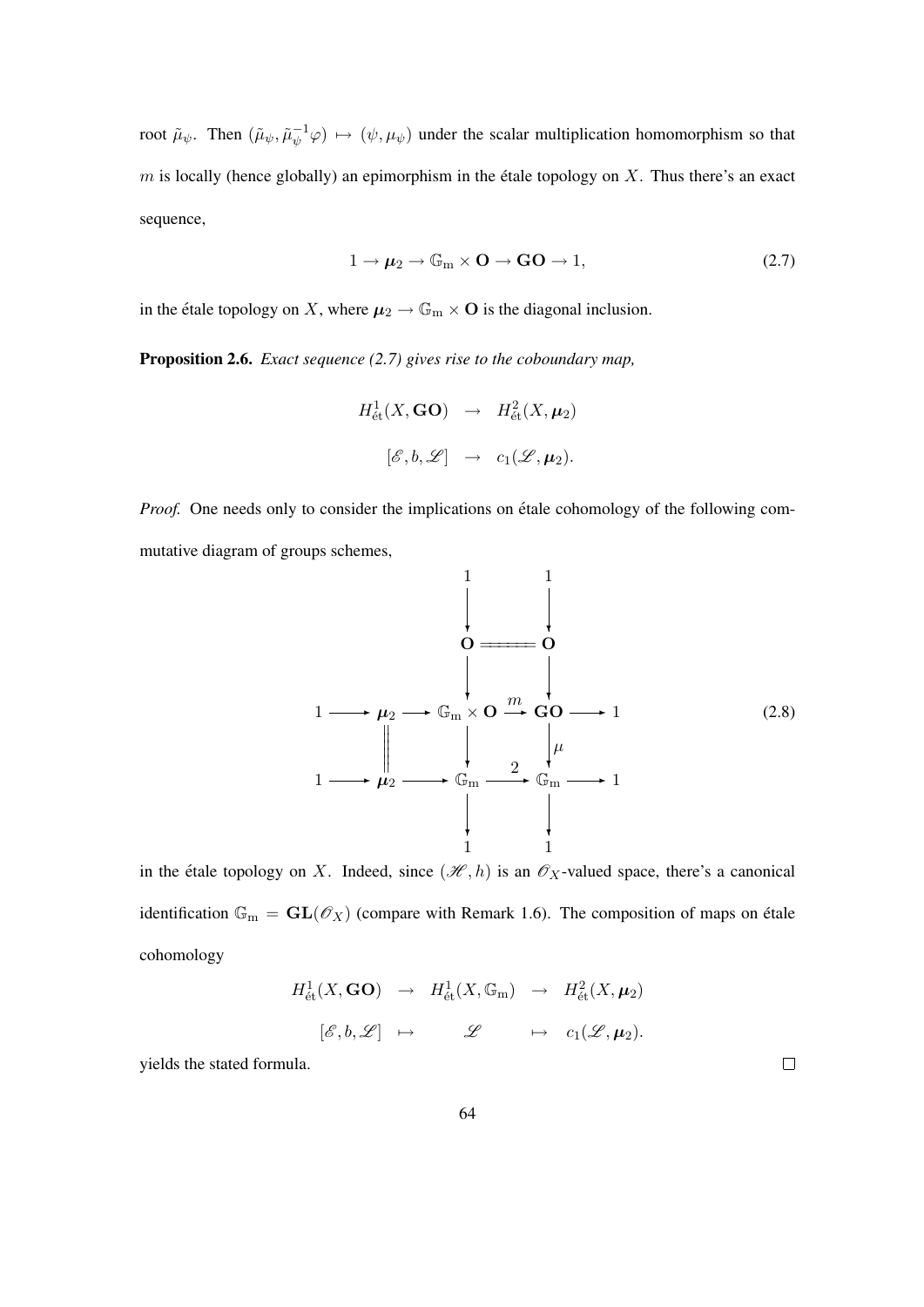# The kernel of the four-fold cover

The composite homomorphism

$$
s = m \circ (N \times r) : \mathbf{\Gamma} \to \mathbb{G}_{m} \times \mathbf{O} \to \mathbf{GO}, \tag{2.9}
$$

is an epimorphism in the étale topology on  $X$ .

**Definition 2.7.** Let  $(\mathcal{H}, h)$  be an  $\mathcal{O}_X$ -valued symmetric bilinear space on X. Define  $\kappa$  =  $\kappa(\mathcal{H}, h)$  to be the sheaf kernel of the homomorphism  $s : \Gamma \to \mathbf{GO}$ .

By construction, κ is an order 4 subgroup scheme of the Clifford group and fits into a *fundamental diagram*

$$
1 \longrightarrow \mu_2 \longrightarrow \text{Pin} \longrightarrow \text{O} \longrightarrow 1
$$
\n
$$
1 \longrightarrow \kappa \longrightarrow \text{I} \longrightarrow \text{SO} \longrightarrow 1
$$
\n
$$
1 \longrightarrow \kappa \longrightarrow \text{I} \longrightarrow \text{GO} \longrightarrow 1
$$
\n
$$
1 \longrightarrow \mu_2 \longrightarrow \mathbb{G}_m \longrightarrow \mathbb{G}_m \longrightarrow 1
$$
\n
$$
\downarrow \qquad \downarrow \qquad \downarrow \qquad \downarrow
$$
\n
$$
1 \qquad \downarrow \qquad \downarrow \qquad \downarrow
$$
\n
$$
1 \qquad \downarrow \qquad \downarrow
$$
\n
$$
1 \qquad \downarrow \qquad \downarrow
$$
\n
$$
1 \qquad \downarrow \qquad \downarrow
$$
\n
$$
1 \qquad \downarrow \qquad \downarrow
$$
\n
$$
1 \qquad \downarrow \qquad \downarrow
$$
\n
$$
1 \qquad \downarrow \qquad \downarrow
$$
\n
$$
1 \qquad \downarrow \qquad \downarrow
$$
\n
$$
1 \qquad \downarrow \qquad \downarrow
$$
\n
$$
1 \qquad \downarrow \qquad \downarrow
$$
\n
$$
1 \qquad \downarrow \qquad \downarrow
$$
\n
$$
1 \qquad \downarrow \qquad \downarrow
$$
\n
$$
1 \qquad \downarrow \qquad \downarrow
$$
\n
$$
1 \qquad \downarrow \qquad \downarrow
$$
\n
$$
1 \qquad \downarrow \qquad \downarrow
$$
\n
$$
1 \qquad \downarrow \qquad \downarrow
$$
\n
$$
1 \qquad \downarrow \qquad \downarrow
$$
\n
$$
1 \qquad \downarrow \qquad \downarrow
$$
\n
$$
1 \qquad \downarrow \qquad \downarrow
$$
\n
$$
1 \qquad \downarrow \qquad \downarrow
$$
\n
$$
1 \qquad \downarrow \qquad \downarrow
$$
\n
$$
1 \qquad \downarrow \qquad \downarrow
$$
\n
$$
1 \qquad \downarrow \qquad \downarrow
$$
\n
$$
1 \qquad \downarrow \qquad \downarrow
$$
\n
$$
1 \qquad \downarrow \qquad \downarrow
$$
\n
$$
1 \qquad \down
$$

of group schemes with exact rows and columns in the étale topology on  $X$ . Indeed, by the exactness of the pinor sequence (2.3), the intersection of the kernels of N and r is just the group  $\{\pm 1\}$ . The commutativity is a simple verification. The diagram shows that the middle row sequence defining  $\kappa$  is an "extension" of the Kummer sequence (the bottom row) by the pinor sequence (the top row).

We'll now calculate the local structure of the étale group scheme  $\kappa$ , i.e. the isomorphism class of  $\kappa$  at any geometric point.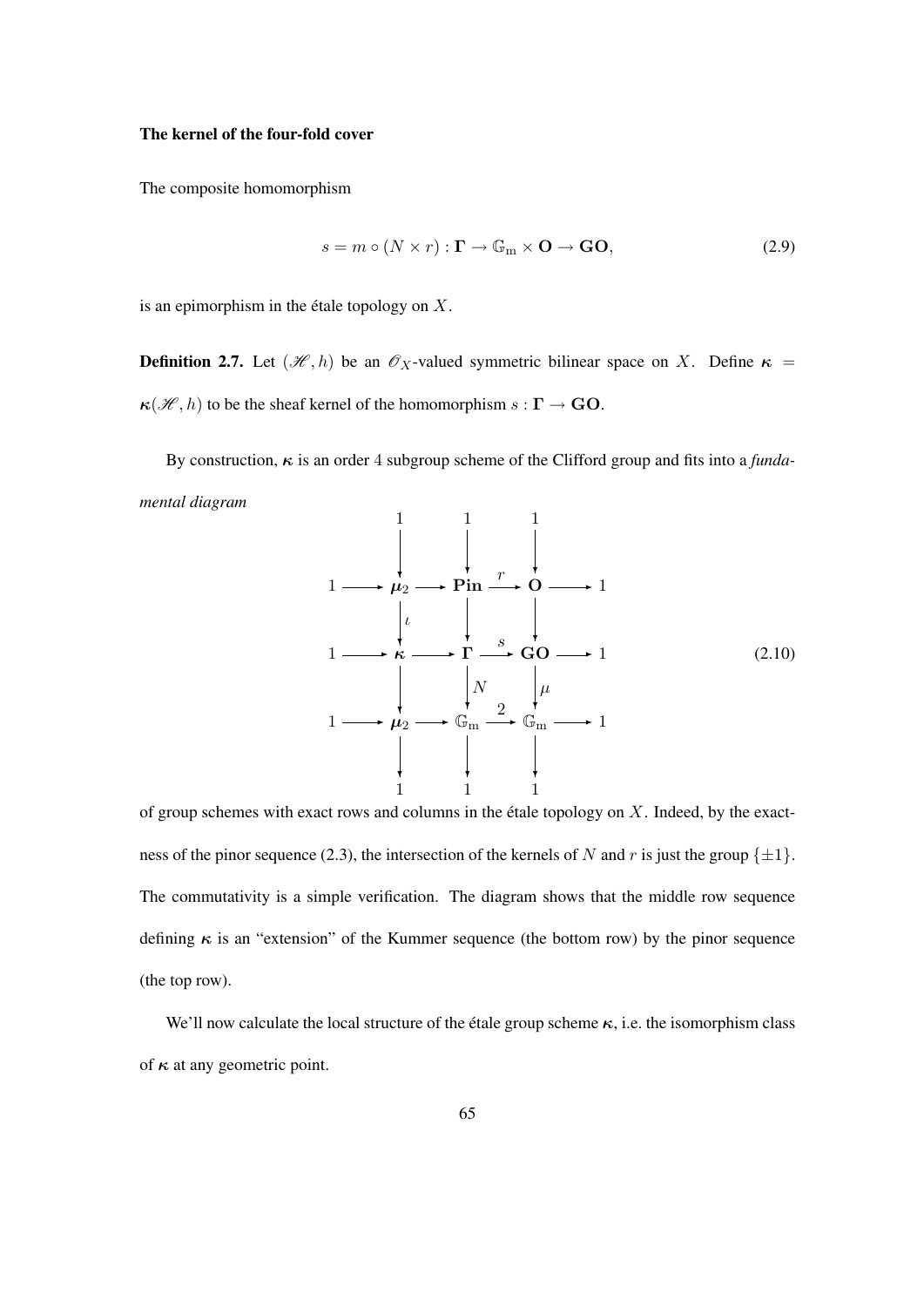**Proposition 2.8.** Let  $(\mathcal{H}, h)$  be an  $\mathcal{O}_X$ -valued symmetric bilinear space of rank n on X and  $\kappa = \kappa(\mathcal{H}, h)$  *as defined above. Then in the étale topology on* X,  $\kappa$  *is locally isomorphic to* 

> $\mathbb{Z}/4\mathbb{Z}$  *if*  $n \equiv 0, 1 \mod 4$  $\mathbb{Z}/2\mathbb{Z} \times \mathbb{Z}/2\mathbb{Z}$  *if*  $n \equiv 2, 3 \mod 4$ .

*Proof.* The proof proceeds by a local Clifford group calculation. Locally in the étale topology,  $(\mathcal{H}, h)$  is isometric to the standard sum-of-squares form, see Knus [34, IV §2.2.1, 3.2.1], with orthonormal basis  $e_1, \ldots, e_n$ . Locally, we can also choose a square root of  $-1$ . By the fundamental diagram (2.10),  $\kappa$  is locally the group  $\{\pm 1, \pm \epsilon\}$  for some local section  $\epsilon$  of the Clifford algebra that satisfies  $N(\epsilon) = -1$  and  $r(\epsilon) = -id$ .

Consider the element  $\epsilon =$ √  $\overline{-1} e_1 \cdots e_n$  of the Clifford algebra. Recalling that

$$
e_i e_j = \begin{cases} 1 & \text{if } i = j \\ -e_j e_i & \text{if } i \neq j \end{cases}
$$

we compute

$$
N(\epsilon) = \epsilon \sigma(\epsilon) = \sqrt{-1} e_1 \cdots e_n \sqrt{-1} e_n \cdots e_1 = -1.
$$

In particular  $\epsilon^{-1} = -\sigma(\epsilon) = -(-1)^{n(n-1)/2} \epsilon$ . Also note that

$$
r(\epsilon)(e_i) = \epsilon e_i I(\epsilon)^{-1} = (-1)^{n-1} (-1)^n e_i \cdot \epsilon \cdot \epsilon^{-1} = -e_i,
$$

hence  $r(\epsilon) = -id$ . Thus  $-1$  and  $\epsilon$  locally generate  $\kappa$  and we only need to calculate  $\epsilon^2$  to know the group structure. We find that

$$
\epsilon^2 = -(-1)^{n(n-1)/2},
$$

so that locally,  $\kappa$  is as claimed.

*Remark* 2.9*.* Proposition 2.8 depends on our convention for the Clifford norm N. We take the convention set forth in Fröhlich [18, Appendix I]. The other convention, taken by Knus [34, IV

 $\Box$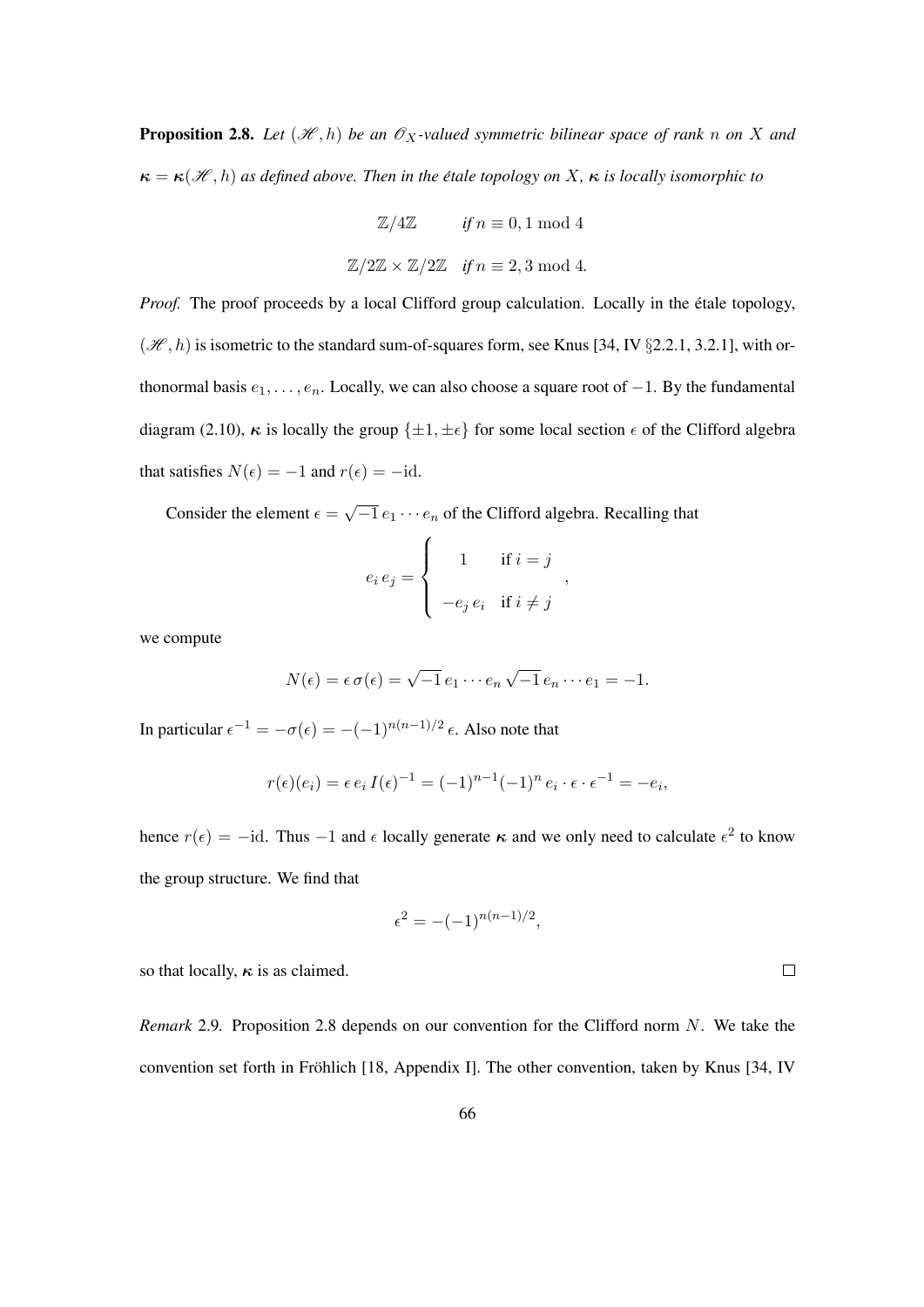§6.1] for instance, defines N via the *standard involution* τ (i.e. the Clifford algebra antiautomorphism induced by negation on  $\mathcal{H}$  and yields a different pin group (but the same spin group) and a different structure for  $\kappa$  in odd ranks.

By the fundamental diagram (2.10), the group scheme  $\kappa$  is an extension of  $\mu_2$  by  $\mu_2$ ,

$$
1 \to \mu_2 \xrightarrow{\iota} \kappa \to \mu_2 \to 1. \tag{2.11}
$$

We now give a precise formula for the isomorphism class of the étale group scheme  $\kappa$ . To this end, we use Proposition 2.8 to introduce a cohomology class that classifies  $\kappa$ .

- For  $n \equiv 2, 3 \mod 4$ ,  $\kappa$  is a form of  $\mathbb{Z}/4\mathbb{Z}$  and hence is classified by an element of  $H^1_{\text{\'et}}(X,\mathbf{Aut}(\mathbb{Z}/4\mathbb{Z}))\cong H^1_{\text{\'et}}(X,\mu_2).$
- For  $n \equiv 0, 1 \mod 4$ ,  $\kappa$  is a form of  $\mathbb{Z}/2\mathbb{Z} \times \mathbb{Z}/2\mathbb{Z}$  and hence is classified by an element of  $H^1_{\text{\'et}}(X, \text{Aut}(\mathbb{Z}/2\mathbb{Z} \times \mathbb{Z}/2\mathbb{Z}))$ . While  $\text{Aut}(\mathbb{Z}/2\mathbb{Z} \times \mathbb{Z}/2\mathbb{Z}))$  is isomorphic to the constant symmetric group  $S_3$ , acting on  $\mathbb{Z}/2\mathbb{Z} \times \mathbb{Z}/2\mathbb{Z}$  by permuting the three subgroups of order 2, we claim that the image of  $\iota$  is fixed by any cocycle representing  $\kappa$ . Indeed, by the commutativity of the fundamental diagram (2.10), any cocycle representing the class of  $\kappa$ is given by conjugation by an element of the Clifford group of norm  $-1$ , which fixes the central subgroup scheme  $\mu_2 \to \kappa \to \Gamma$ . Thus  $\kappa$  admits a "reduction of structure group" from  $S_3$  to  $S_2 \cong \mathbb{Z}/2\mathbb{Z} \cong \mu_2$ .

Thus in all cases,  $\kappa = \kappa(\mathcal{H}, h)$  is classified up to isomorphism by an element

$$
[\kappa] \in H^1_{\text{\'et}}(X, \mu_2), \tag{2.12}
$$

which we determine presently in terms of the 1st Hasse-Witt invariant of  $(\mathcal{H}, h)$ . First, we'll explicitly see what happens in the hyperbolic case.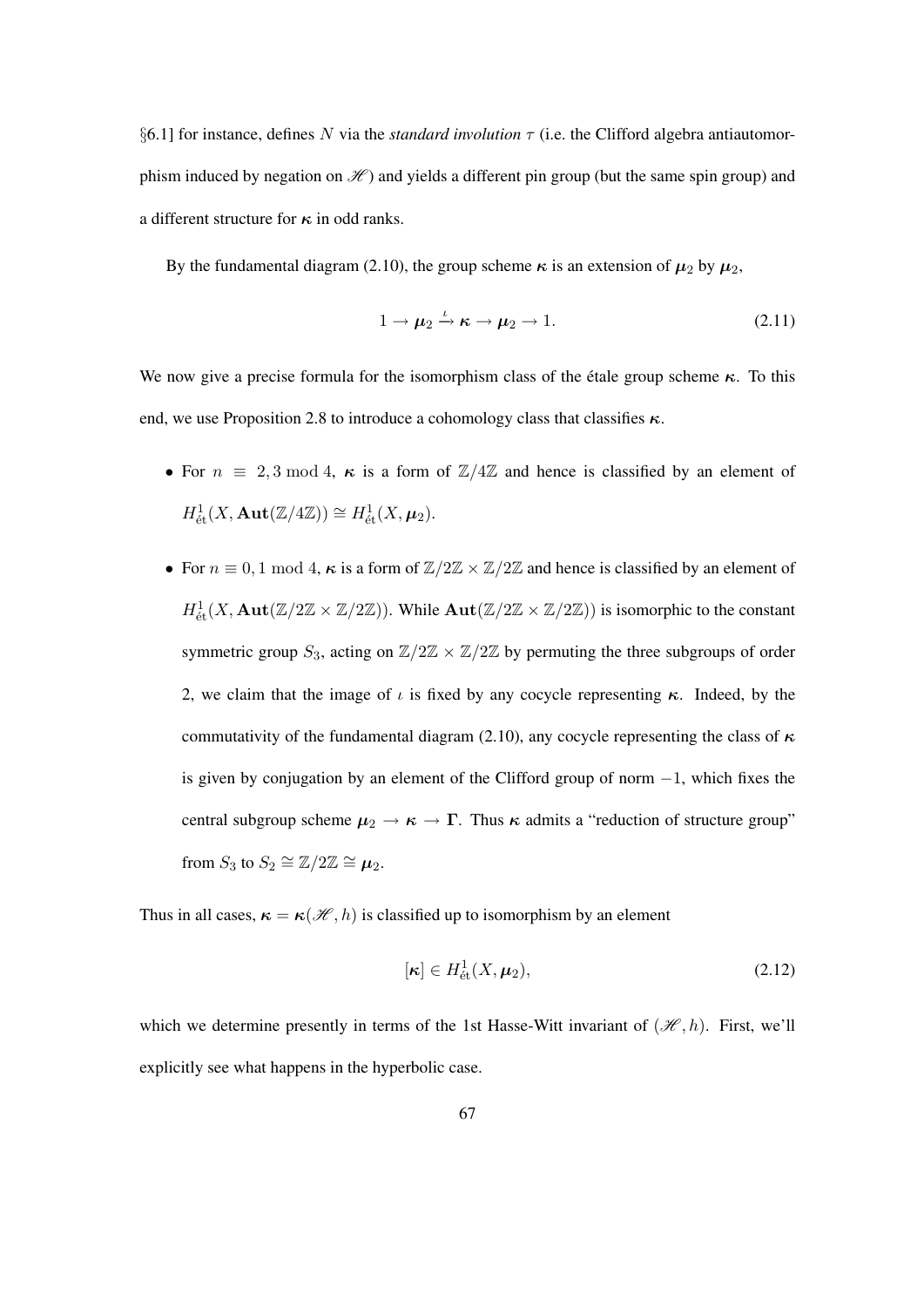**Example 2.10.** Let  $(\mathcal{H}, h) = H_{\mathcal{O}_X}(\mathcal{O}_X^m)$  be a hyperbolic space on X with trivial lagrangian, see §1.4.3, and  $e_1, \ldots, e_m, f_1, \ldots, f_m$  be a choice of global sections forming a hyperbolic basis, i.e.  $h(f_l, e_k) = \delta_{lk}.$ 

For m odd, define a global section

$$
\epsilon = \prod_{l=1}^{m} (1 - e_l f_l) \in \Gamma(X),
$$

of the Clifford group. Note that

$$
(1 - e_l f_l)e_k = e_k - e_l(2h(f_l, e_k) - e_k f_l) = \begin{cases} e_k(1 - e_l f_l) & \text{if } k \neq l \\ -e_k(1 - e_l f_l) & \text{if } k = l \end{cases}
$$

so that  $r(\epsilon) = -id \in \mathbf{O}(X)$ . Also note that

$$
N(1 - e_l f_l) = (1 - e_l f_l)(1 - f_l e_l) = 1 - (e_l f_l + f_l e_l) = -1,
$$

so that  $N(\epsilon) = (-1)^m = -1 \in \mathbb{G}_m(X)$ . Thus  $\epsilon \in \kappa(X)$  is a global section generating  $\kappa$ together with −1. Finally, since  $\sigma(1 - e_l f_l) = -(1 - e_l f_l)$ , we see that

$$
\epsilon^2 = (-1)^m N(\epsilon) = -(-1)^m = 1,
$$

so there's an induced isomorphism

$$
\mu_2 \times \mu_2 \quad \simeq \quad \kappa
$$
  
\n
$$
\pm (1,1) \quad \mapsto \quad \pm 1
$$
  
\n
$$
\pm (-1,1) \quad \mapsto \quad \pm \epsilon
$$

of group schemes in the étale topology on  $X$ . This isomorphism clearly depends on our particular choice of  $\epsilon$ .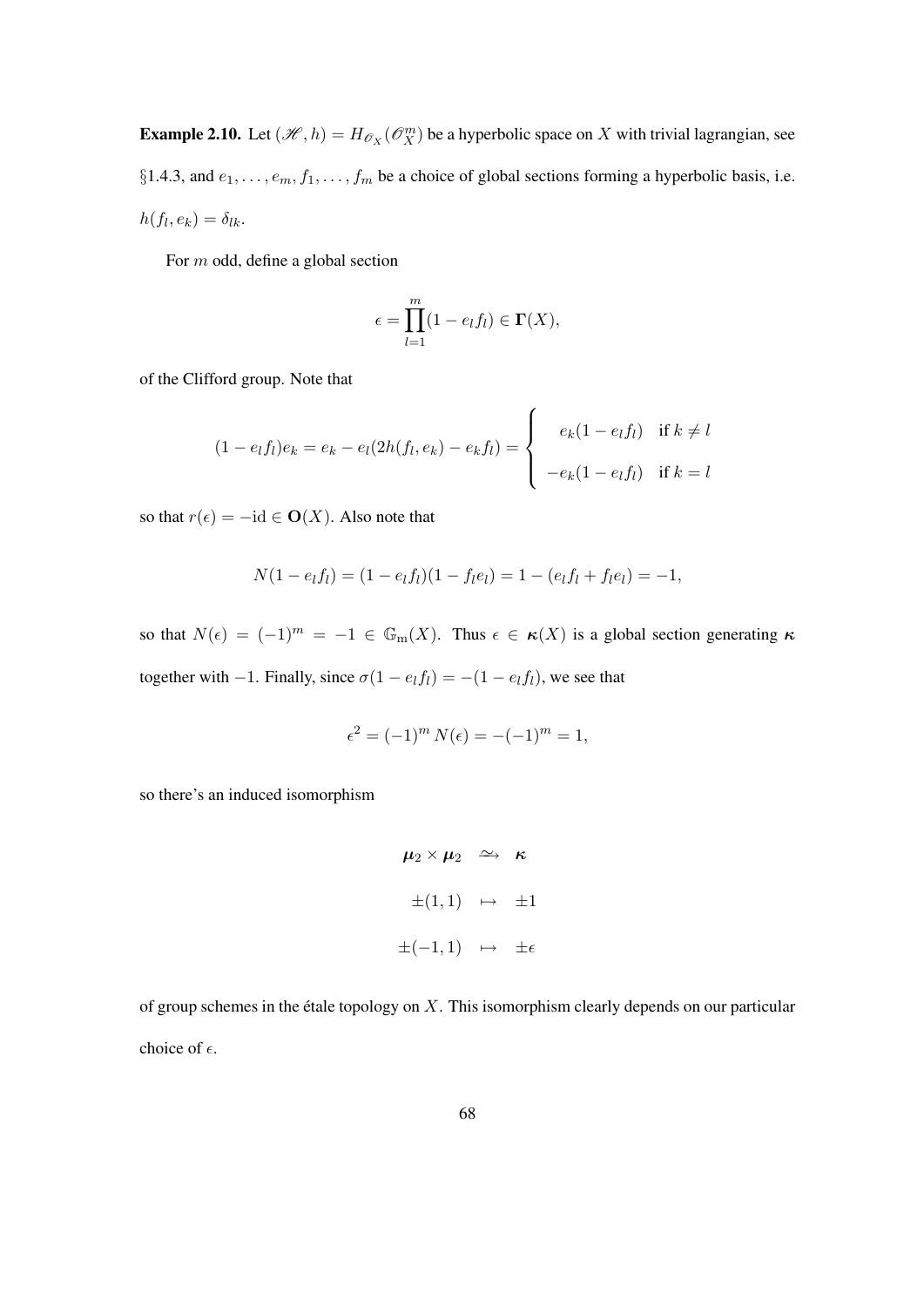For m even, consider the section

$$
\epsilon = \prod_{l=1}^{m} (1 - e_l f_l) \otimes \sqrt{-1} \in \Gamma(\widetilde{X}),
$$

of the Clifford group over the étale double cover  $\widetilde X=X\times_{\mathrm{Spec}\,\mathbb{Z}[\frac12]}\mathrm{Spec}\,\mathbb{Z}[\frac12]$  $\frac{1}{2}$ , √  $[-1] \rightarrow X$ . Then as above,  $r(\epsilon) = -id \in \mathbf{O}(\widetilde{X})$ . However, now  $N(\epsilon) = -(-1)^m = -1 \in \mathbb{G}_{m}(\widetilde{X})$  and  $\epsilon^2 = -1$ . Thus  $\epsilon \in \kappa(\widetilde{X})$  is a section over  $\widetilde{X}$ , and there's an isomorphism

$$
\mathbb{Z}/4\mathbb{Z} \cong \mu_4|_{\widetilde{X}} \quad \xrightarrow{\sim} \quad \kappa|_{\widetilde{X}}
$$

$$
\pm 1 \quad \mapsto \quad \pm 1
$$

$$
\pm \sqrt{-1} \quad \mapsto \quad \pm \epsilon
$$

of group schemes in the étale topology on  $\widetilde{X}$ , descending to an isomorphism  $\mu_4 \simeq \kappa$  over X. As before, this isomorphism depends on our particular choice of  $\epsilon$ .

**Theorem 2.11.** Let X be a noetherian scheme with the Krull-Schmidt property and with  $\frac{1}{2} \in \mathscr{O}_X$ . *Let*  $(\mathcal{H}, h)$  *be an*  $\mathcal{O}_X$ -valued symmetric bilinear form on X and  $\kappa = \kappa(\mathcal{H}, h)$  *is the kernel of the group scheme homomorphism*  $s : \Gamma(\mathcal{H}, h) \to \mathbf{GO}(\mathcal{H}, h)$ *. Then the class of*  $\kappa$  *as defined in (2.12), is given by*

$$
[\kappa] = w_1(\mathcal{H}, h) + (-1) = w_1(\det \mathcal{H}, -\det h)
$$

*in*  $H^1_{\text{\'et}}(X, \mu_2)$ .

As an example, the calculation in Example 2.10 reaffirms Proposition 2.11 for hyperbolic spaces with trivial lagrangians. Indeed, for any  $m$  note that

$$
[\kappa] = \left\{ \begin{array}{l} [\mu_2 \times \mu_2] = 1 \quad \text{if } m \text{ odd} \\ [1mm] [\mu_4] = (-1) \quad \text{if } m \text{ even} \end{array} \right\} = (-(-1)^m) = w_1(\mathcal{H}, h) + (-1)
$$

in  $H^1_{\text{\'et}}(X,\mu_2)$ .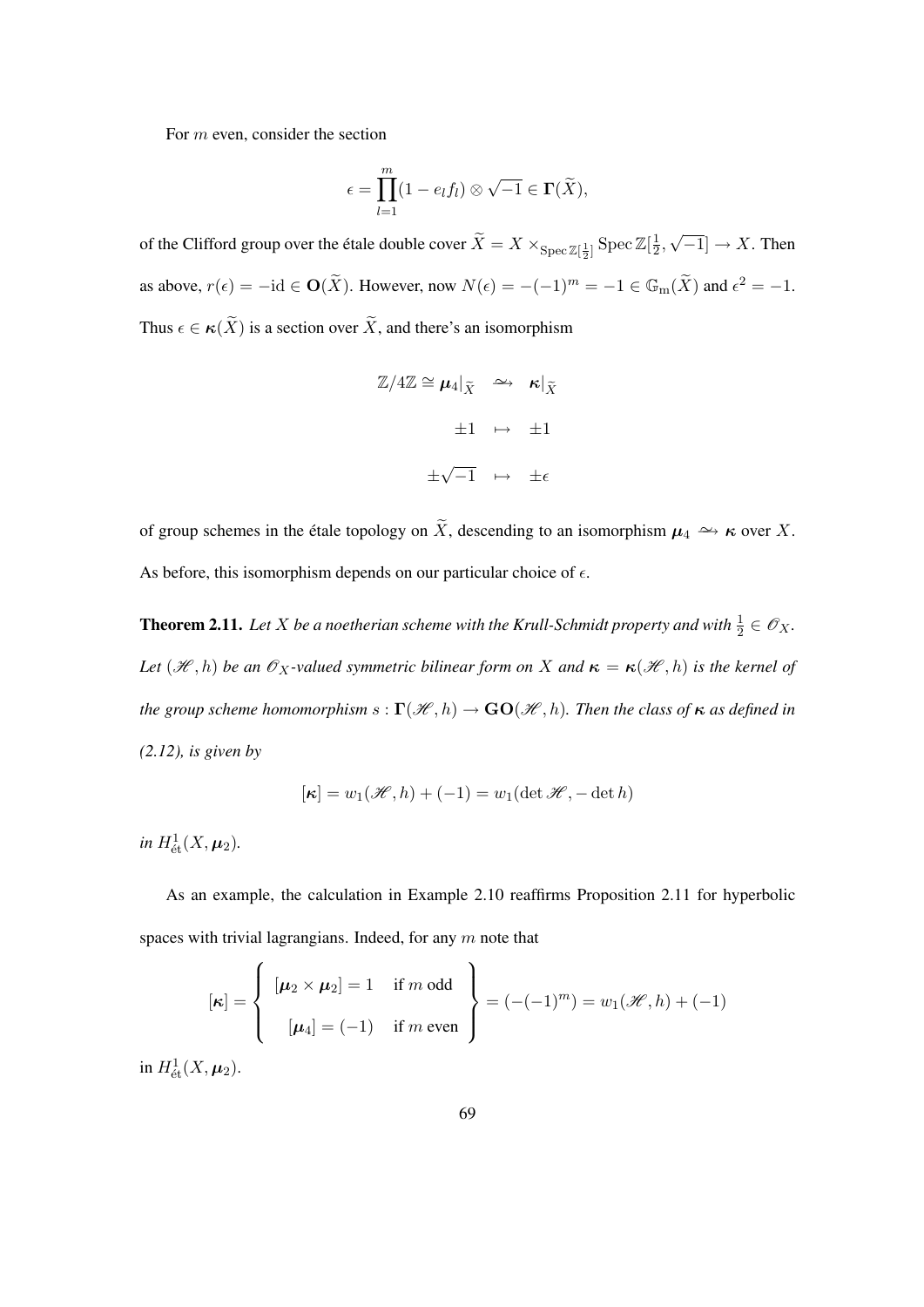*Proof.* Since all terms in the formula are invariant under base change, we can use the orthogonal splitting principle, see  $\S 2.1.1$ , in particular we must assume X has the Krull-Schmidt property. First, we will handle the case where  $(\mathcal{H}, h)$  is isometric to a diagonal form  $\perp_{k=1}^{n}(\mathcal{L}_k, l_k)$ , with  $l_k: \mathscr{L}_k^{\otimes 2} \longrightarrow \mathscr{O}_X$ . The general case is a mixture of the calculation below that that performed in Example 2.10. Let  $(\mathscr{L}, l) = \otimes_{k=1}^n (\mathscr{L}_k, l_k) = \det(\mathscr{H}, h)$  and define  $p : \widetilde{X} \to X$  to be the étale double cover defined by  $(\mathscr{L}, -l)$ . We'll prove that  $\kappa$  trivializes over  $\widetilde{X}$  by finding a section (over  $\widetilde{X}$ ) of the exact sequence (2.11).

Let  $\mathscr{U} = \{U_i \to X\}_{i \in I}$  be a Zariski open cover of X, temporarily denoting the indexing of the opens in superscripts, that trivializes the line bundles  $\mathscr{L}_k$  via  $\varphi_i^k : \mathscr{O}_{U_i} \to \mathscr{L}_k|_{U_i}$ . Let  $\Phi_i: \mathcal{O}_{U_i}^n \to \mathcal{H}|_{U_i}$  be the induced trivialization of  $\mathcal{H}$ . Then the induced forms,  $(\mathcal{O}_{U_i}, l_k|_{U_i} \circ$  $\varphi_i^k \otimes \varphi_i^k$ ), of rank 1, correspond to sections  $\varphi_i^{k \vee} \psi_{l_k|_{U_i}} \varphi_i^k = b_i^k \in \mathbb{G}_{m}(U_i)$ , and the induced form  $(\mathcal{O}_{U_i}^n, h|_{U_i} \circ \Phi_i \otimes \Phi_i)$  is isometric to the diagonal form  $\langle b_i^1, \ldots, b_i^n \rangle$  with orthogonal basis  $e_i^1, \ldots, e_i^n$ .

Define  $d_i = b_i^1 \cdots b_i^n \in \mathbb{G}_{m}(U_i)$ , define a new (Zariski) cover  $\widetilde{\mathscr{U}}$  where  $\widetilde{U}_i = U_i \times_{\text{Spec } \mathbb{Z}[\frac{1}{2}]}$  $\operatorname{Spec} \mathbb{Z}[\frac{1}{2}]$  $\frac{1}{2}$ , √  $\left[ \overline{-d_i} \right]$ , and finally let

$$
\epsilon_i = \frac{1}{d_i} e_i^1 \cdots e_i^n \otimes \sqrt{-d_i} \in \Gamma(\widetilde{U}_i).
$$

Notice that (as in the proof of Proposition 2.8),

$$
N(\epsilon_i) = -1 \in \mathbb{G}_{\mathrm{m}}(\widetilde{U}_i), \quad r(\epsilon_i) = -\mathrm{id} \in \mathbf{O}(\widetilde{U}_i),
$$

so that  $\epsilon_i \in \kappa(U'_i)$  defines a section of the exact sequence (2.11), for each  $i \in I$ . Noting that  $p^{-1}U_i \cong \widetilde{U}_i$  forms a (Zariski) open cover of  $\widetilde{X}$ , we'll show that the sections  $\epsilon_i$  glue to a section  $\epsilon \in \kappa(\widetilde{X}).$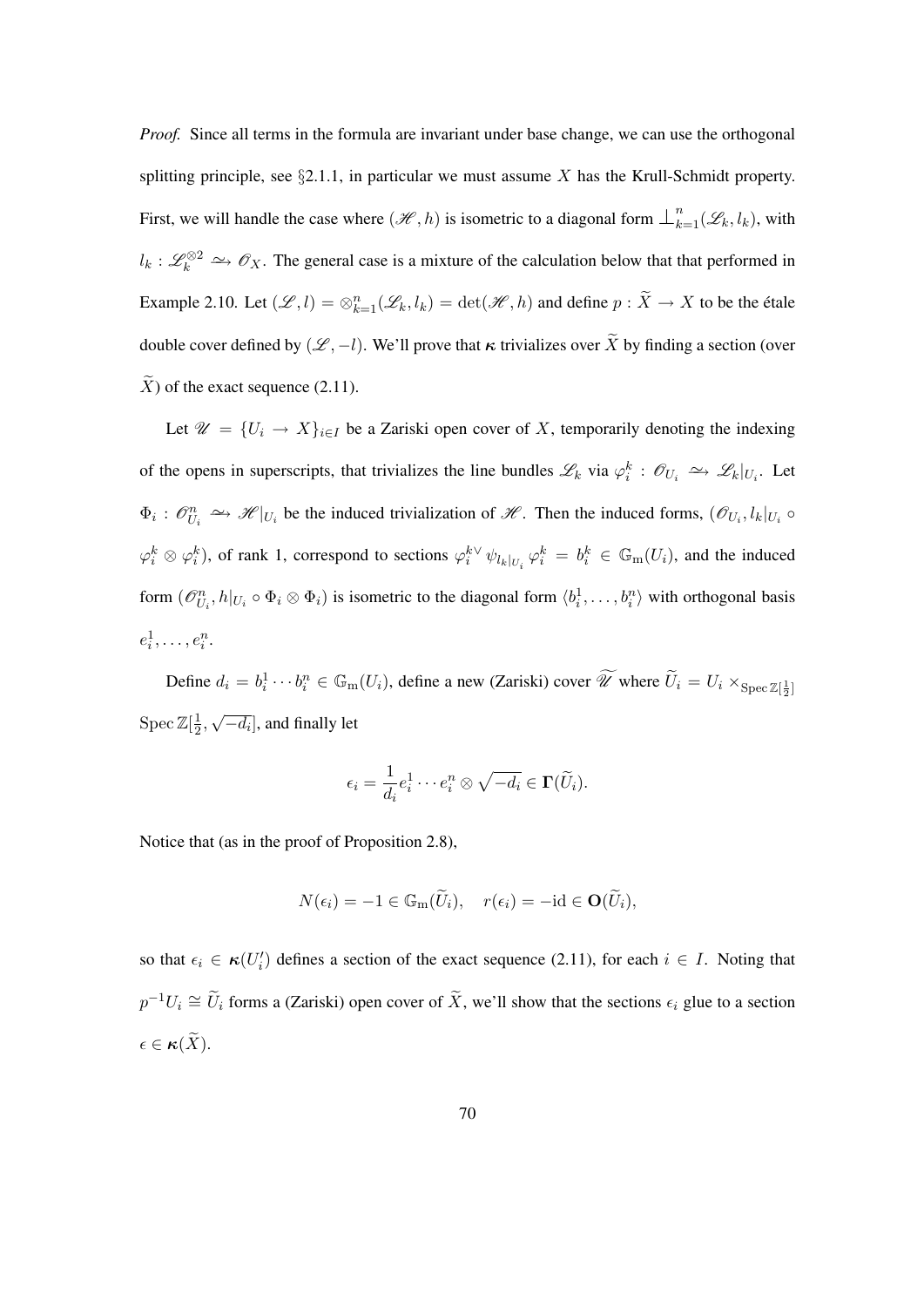For each  $i, j \in I$ , define  $a_{ij}^k = \varphi_{ij}^k$  $^{-1}\varphi_{ij}^k \in \mathbb{G}_{\text{m}}(U_{ij})$ , i.e. the Čech 1-cocycle representing  $\mathscr{L}_k$ . Then simple calculations show that

$$
(a_{ij}^k)^2 = b_{ij}^{k-1} b_{ij}^k, \qquad e_{ij}^k = a_{ij}^k e_{ij}^k, \qquad d_{ij} = (a_{ij})^2 d_{ij},
$$

where we set  $a_{ij} = a_{ij}^1 \cdots a_{ij}^n \in \mathbb{G}_{m}(U_{ij})$ . Thus we have the equality

$$
\epsilon_{i\underline{j}} = \frac{1}{d_{i\underline{j}}} e^{1}_{i\underline{j}} \cdots e^{n}_{i\underline{j}} \otimes \sqrt{-d_{i\underline{j}}}
$$
\n
$$
= \frac{1}{(a_{ij})^2 d_{ij}} a^{1}_{ij} e^{1}_{ij} \cdots a^{n}_{ij} e^{n}_{ij} \otimes \sqrt{(a_{ij})^2 d_{ij}}
$$
\n
$$
= \frac{1}{d_{ij}} e^{1}_{ij} \cdots e^{n}_{ij} \otimes \sqrt{-d_{ij}} = \epsilon_{ij}
$$

of section in  $\Gamma(\widetilde{U}_{ij})$ . Thus the sections  $\epsilon_i \in \Gamma(\widetilde{U}_i)$  glue to a section  $\epsilon \in \Gamma(\widetilde{X})$ , which defines trivialization of exact sequence (2.11) over  $\widetilde{X}$ , i.e.  $\kappa(\widetilde{X})$  is isomorphic to  $\mathbb{Z}/4\mathbb{Z}$  or  $\mathbb{Z}/2\mathbb{Z}\times\mathbb{Z}/2\mathbb{Z}$ , depending on  $n$  modulo 4.

So far, we have only proved that the class of  $\kappa$  is in the subgroup (of order 2) generated by  $w_1(\det \mathcal{H}, -\det h)$ . We'll now prove that, at least over a cover of X containing a square root of  $-1$ ,  $\kappa$  does not trivialize if and only if  $w_1(\det \mathcal{H}, \det h)$  is nontrivial. Let  $X' \to X$  be the (possibly trivial) cover of X taking a square root of  $-1$ . Then applying cohomology to diagram (2.10), a simple diagram chase shows that the image of  $-1 \in \mu_2(X')$  in  $H^1_{\text{\'et}}(X', \mu_2)$  via the first coboundary map of the first column is equal to the image of  $-\text{id} \in O(X')$  in  $H^1_{\text{\'et}}(X', \mu_2)$  via the first coboundary map (the "spinor norm" sp) of the first row. Then  $sp(-id)$  is nontrivial if and only if the first coboundary of the first column of (2.10) is nontrivial, which is equivalent to the nontriviality of  $\kappa$  over X'. Thus we are interesting in computing sp(-id).

An easy generalization of Fröhlich [18, (I.4)] or Kahn [28, Lemma 2.1] is that for any  $U \to X$ ,  $sp(-id) = w_1(\mathscr{L}_i|_U, l_i|_U)$  for the spinor norm  $sp : \mathbf{O}(\mathscr{L}_i, l_i)(U) \to H^1_{\text{\'et}}(U, \mu_2)$  of a form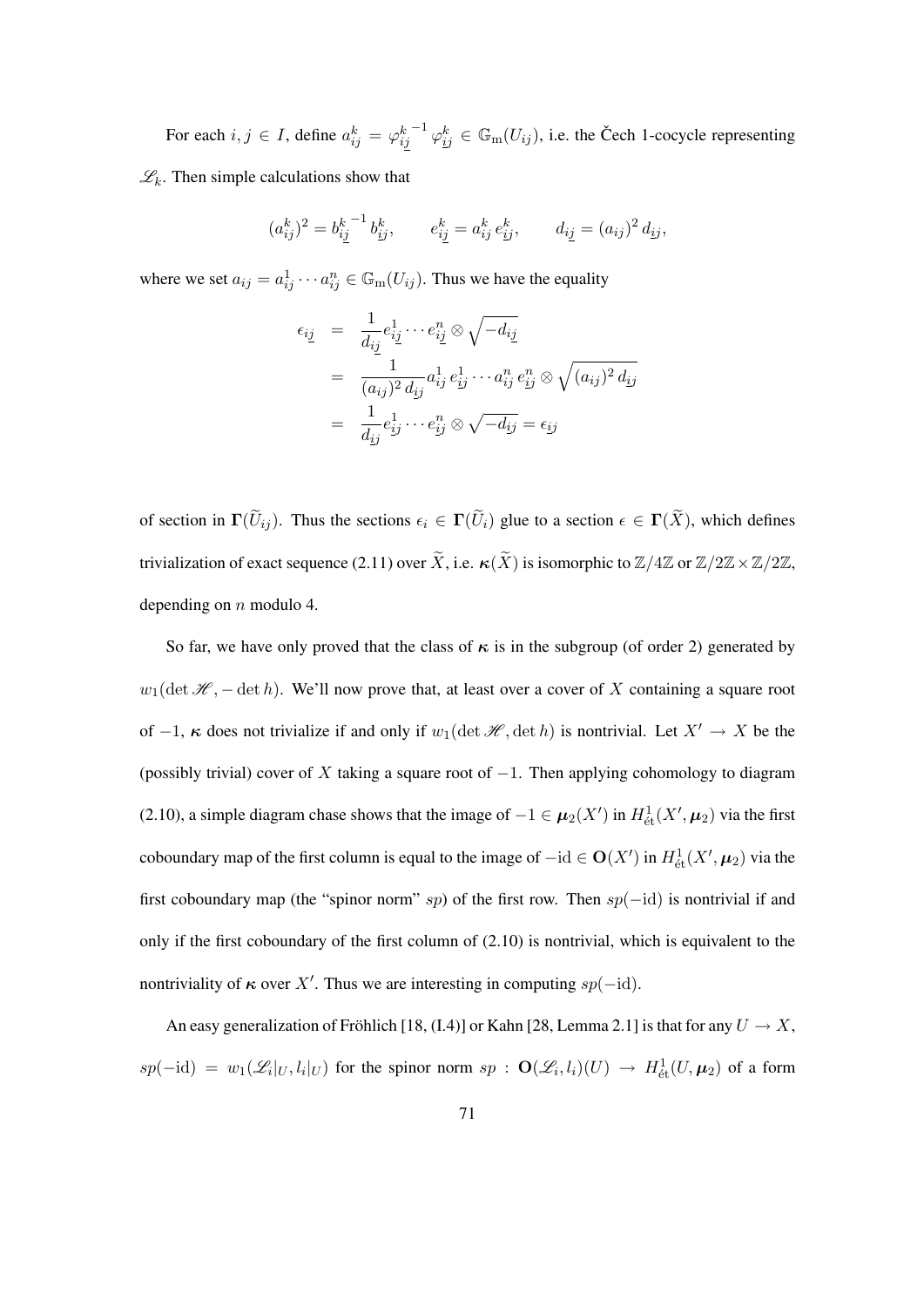$(\mathscr{L}_i, l_i)$  of rank 1. Combining this with a multiplicativity formula for the spinor norm of an orthogonal sum, see Fröhlich [18, (1.5)], if  $(\mathcal{H}, h)$  is isometric to  $\perp_{i=1}^n (\mathcal{L}_i, l_i)$ , then  $sp(-id)$  =  $\sum_{i=1}^n w_1(\mathcal{L}_i|_{X'}, l_i|_{X'}) = w_1(\mathcal{H}|_{X'}, h|_{X'})$ . Thus over X' (i.e. if there's a square root of -1) the nontriviality of  $\kappa$  is equivalent to the triviality of  $w_1(\mathcal{H}, h)$ . The fact that we had to work over X' leaves only the cases when either  $w_1(\det \mathcal{H}, \det h)$  is (-1) or trivial, which can be done by hand. We wonder, however, if the restriction to  $X<sup>'</sup>$  was necessary in the first place.  $\Box$ 

We ask if the formula in Theorem 2.11 is true without the assumption that  $X$  satisfies the Krull-Schmidt property?

*Remark* 2.12*.* Using the other convention for the Clifford norm mentioned in Remark 2.9, the class of  $\kappa(\mathcal{H}, h)$  is then  $w_1(\det \mathcal{H}, (-1)^{n+1} \det h) \in H^1_{\text{\'et}}(X, \mu_2)$ .

### The four-fold cover

By the calculations in the proof of Theorem 2.11, if  $(\mathcal{H}, h)$  has rank n then via  $\kappa \hookrightarrow \Gamma$ , any section of  $\kappa$  not in the canonical subgroup  $\mu_2 \hookrightarrow \kappa$  has degree the parity of n. Hence by the structure theory of the center of the Clifford algebra, see §1.32, the exact sequence of group schemes

$$
1 \to \kappa \to \Gamma \to \mathbf{GO} \to 1,\tag{2.13}
$$

is central only for  $n$  odd. For  $n$  even, its restricting to the even Clifford group,

$$
1 \to \kappa \to \mathbf{S}\Gamma \to \mathbf{GSO} \to 1,\tag{2.14}
$$

is central. Depending on the parity of the rank, we will call the respective central sequence above the *Clifford sequence for the orthogonal similitude group*. For the case of even rank, we'll need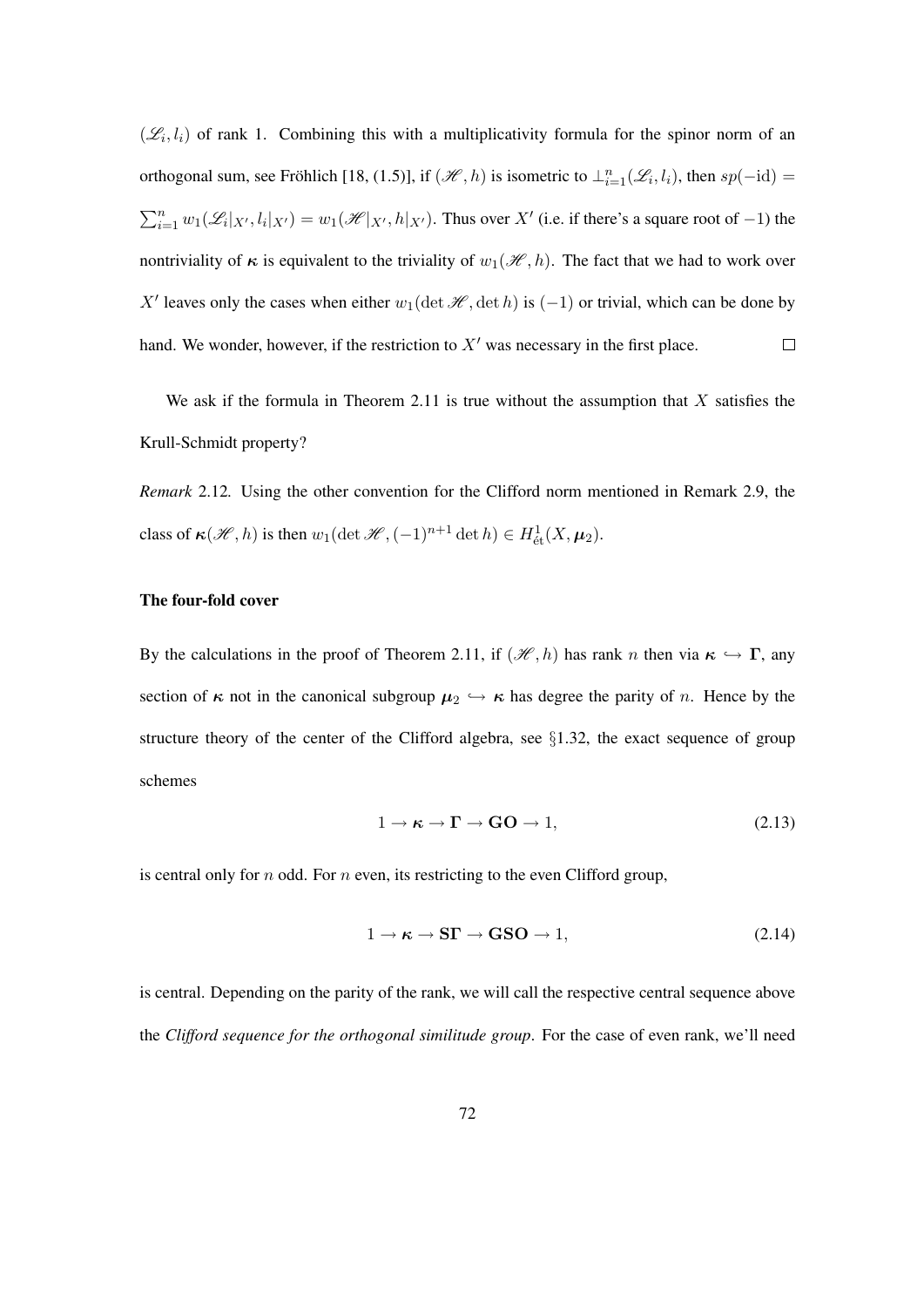to consider the restriction of the fundamental sequence to the even Clifford group,

$$
1 \longrightarrow \mu_2 \longrightarrow \text{Spin} \longrightarrow \text{SO} \longrightarrow 1
$$
\n
$$
1 \longrightarrow \kappa \longrightarrow \text{ST} \longrightarrow \text{GSO} \longrightarrow 1
$$
\n
$$
1 \longrightarrow \kappa \longrightarrow \text{ST} \longrightarrow \text{GSO} \longrightarrow 1
$$
\n
$$
1 \longrightarrow \mu_2 \longrightarrow \mathbb{G}_m \longrightarrow \mathbb{G}_m \longrightarrow 1
$$
\n
$$
\downarrow \qquad \downarrow \qquad \downarrow \qquad \downarrow
$$
\n
$$
1 \qquad \downarrow \qquad \downarrow \qquad \downarrow
$$
\n
$$
1 \qquad \downarrow \qquad \downarrow
$$
\n
$$
1 \qquad \downarrow \qquad \downarrow
$$
\n
$$
1 \qquad \downarrow \qquad \downarrow
$$
\n
$$
1 \qquad \downarrow \qquad \downarrow
$$
\n
$$
1 \qquad \downarrow \qquad \downarrow
$$
\n
$$
1 \qquad \downarrow \qquad \downarrow
$$
\n
$$
1 \qquad \downarrow \qquad \downarrow
$$
\n
$$
1 \qquad \downarrow \qquad \downarrow
$$
\n
$$
1 \qquad \downarrow \qquad \downarrow
$$
\n
$$
1 \qquad \downarrow \qquad \downarrow
$$
\n
$$
1 \qquad \downarrow \qquad \downarrow
$$
\n
$$
1 \qquad \downarrow \qquad \downarrow
$$
\n
$$
1 \qquad \downarrow \qquad \downarrow
$$
\n
$$
1 \qquad \downarrow \qquad \downarrow
$$
\n
$$
1 \qquad \downarrow \qquad \downarrow
$$
\n
$$
1 \qquad \downarrow \qquad \downarrow
$$
\n
$$
1 \qquad \downarrow \qquad \downarrow
$$
\n
$$
1 \qquad \downarrow \qquad \downarrow
$$
\n
$$
1 \qquad \downarrow \qquad \downarrow
$$
\n
$$
1 \qquad \downarrow \qquad \downarrow
$$
\n
$$
1 \qquad \downarrow \qquad \downarrow
$$
\n
$$
1 \qquad \downarrow \qquad \downarrow
$$
\n
$$
1 \qquad \downarrow \qquad \downarrow
$$
\n
$$
1 \qquad \downarrow \qquad \downarrow
$$
\n
$$
1 \qquad
$$

Now, we are ready to define the cohomological invariants we'll be primarily concerned with.

# 2.1.4 The similarity 2nd Hasse-Witt invariant

Recall, from Theorems 1.4 and 1.14, the description of the categories of GO-torsors and GSOtorsors over X.

**Theorem 2.13.** Let X be a scheme with  $\frac{1}{2} \in \mathcal{O}_X$  and endowed with the étale topology. We fix an  $\mathscr{O}_X$ -valued symmetric bilinear space  $(\mathscr{H}, h)$  of rank n over X.

- *a) The category of* GO*-torsors is equivalent to the category whose objects are all symmetric bilinear spaces of rank* n *with values in a line bundle and whose morphisms are similarity* transformations. In particular,  $H^1_{\text{\'et}}(X,\mathbf{GO})$  is in bijection with the set of similarity classes *of line bundle-valued symmetric bilinear spaces of rank* n *with distinguished point the similarity class of*  $(\mathcal{H}, h, \mathcal{O}_X)$ .
- *b) Let* n *be even. The category of* GSO*-torsors is equivalent to the category whose objects are pairs*  $((\mathscr{E}, b, \mathscr{L}), \zeta)$ *, consisting of an*  $\mathscr{L}$ *-valued symmetric bilinear space of rank n (for*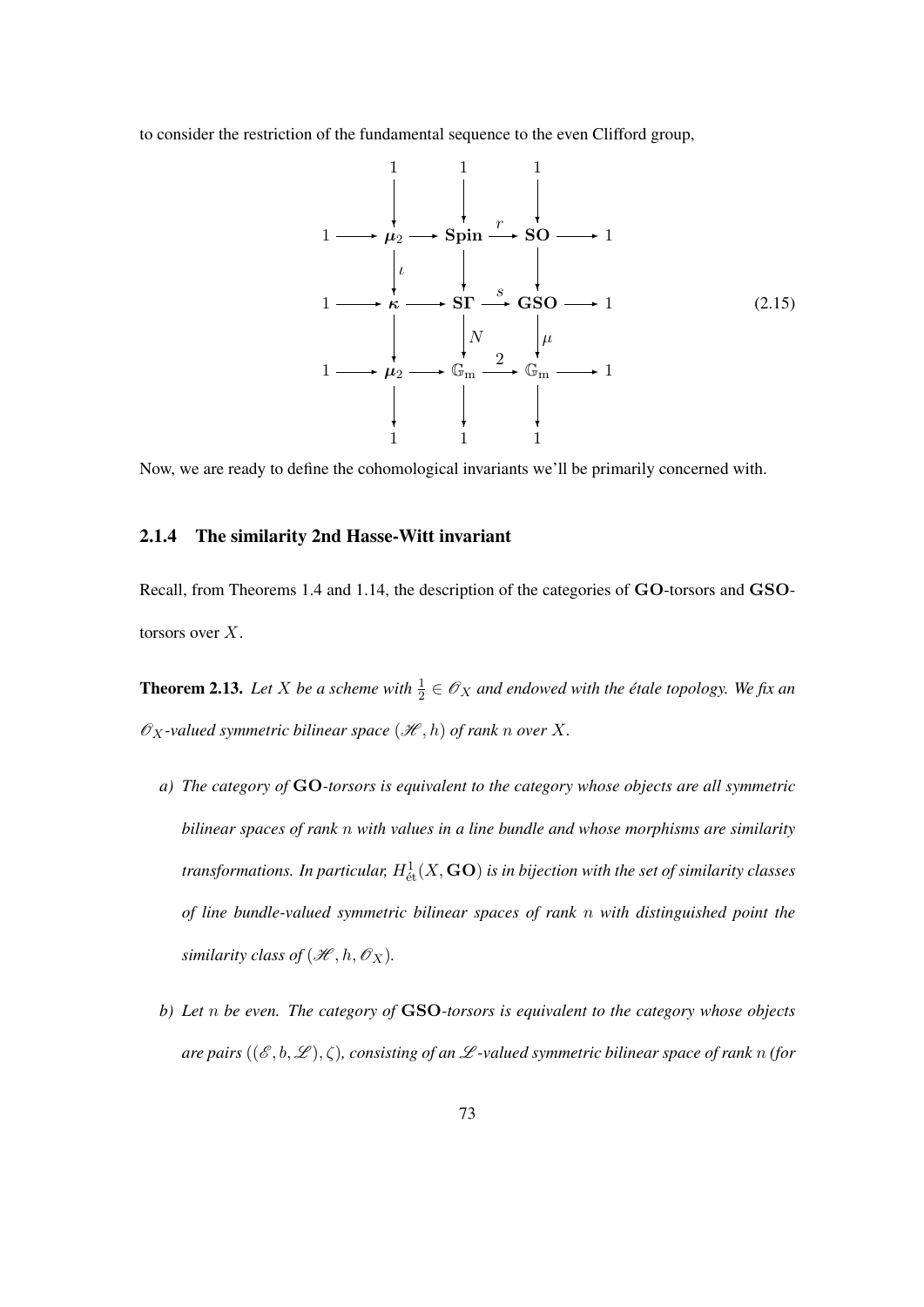*some line bundle*  $\mathscr L$  *on* X*)* together with an orientation isometry  $\zeta$  : disc( $\mathscr H, b, \mathscr O_X$ )  $\to$  $disc(\mathscr{E},b,\mathscr{L})$  *of discriminant forms, and where morphisms between objects*  $((\mathscr{E},b,\mathscr{L}),\zeta)$ and  $((\mathscr{E}',b',\mathscr{L}'),\zeta')$  are similarity transformations  $\varphi:(\mathscr{E},b,\mathscr{L})\to(\mathscr{E}',b',\mathscr{L}')$  such that  $\zeta'={\rm disc}(\varphi)\circ\zeta$ *. In particular*  $H^1_{\text{\'et}}(X,{\bf GSO})$  *is in bijection with the set of similarity classes of oriented line bundle-valued symmetric bilinear spaces of rank* n *with distinguished point the similarity class of*  $(\mathcal{H}, h, \mathcal{O}_X)$  *oriented by the identity map.* 

**Definition 2.14.** Let  $(\mathcal{H}, h)$  be an  $\mathcal{O}_X$ -valued symmetric bilinear space and  $(\mathcal{E}, b, \mathcal{L})$  be an  $\mathcal{L}$ valued symmetric bilinear space, both of rank  $n$  on  $X$ . There is an important dichotomy in the definition of the  $(\mathcal{H}, h)$ -base pointed *similarity 2nd Hasse-Witt invariant*:

*a)* for n odd, it's the coboundary map arising from the Clifford sequence for the orthogonal similitude group (2.13)

$$
H^1_{\text{\'et}}(X,\text{GO}) \rightarrow H^2_{\text{\'et}}(X,\kappa)
$$
  

$$
[\mathscr{E},b,\mathscr{L}] \rightarrow gw_2^{\mathscr{H}}(\mathscr{E},b,\mathscr{L}),
$$

*b*) for *n* even, it's the coboundary map arising from the (even) Clifford sequence for the orthogonal similitude group (2.14)

$$
H^1_{\text{\'et}}(X, \text{GSO}) \rightarrow H^2_{\text{\'et}}(X, \kappa)
$$
  

$$
[\mathscr{E}, b, \mathscr{L}, \zeta] \mapsto g w_2^{\mathscr{H}}(\mathscr{E}, b, \mathscr{L}, \zeta),
$$

where  $\zeta$  : disc( $\mathcal{H}, h, \mathcal{O}_X$ )  $\hookrightarrow$  disc( $\mathcal{E}, b, \mathcal{L}$ ) is an orientation.

Note that for *n* even,  $gw_2^{\mathcal{H}}(\mathcal{E},b,\mathcal{L},\zeta)$  is a secondary characteristic class, since it's only defined when  $gw_1^{\mathcal{H}}(\mathcal{E},b,\mathcal{L})$  vanishes. Equivalently, it's only defined on the second level of the "fundamental filtration" of the Grothendieck-Witt group of line-bundle valued forms.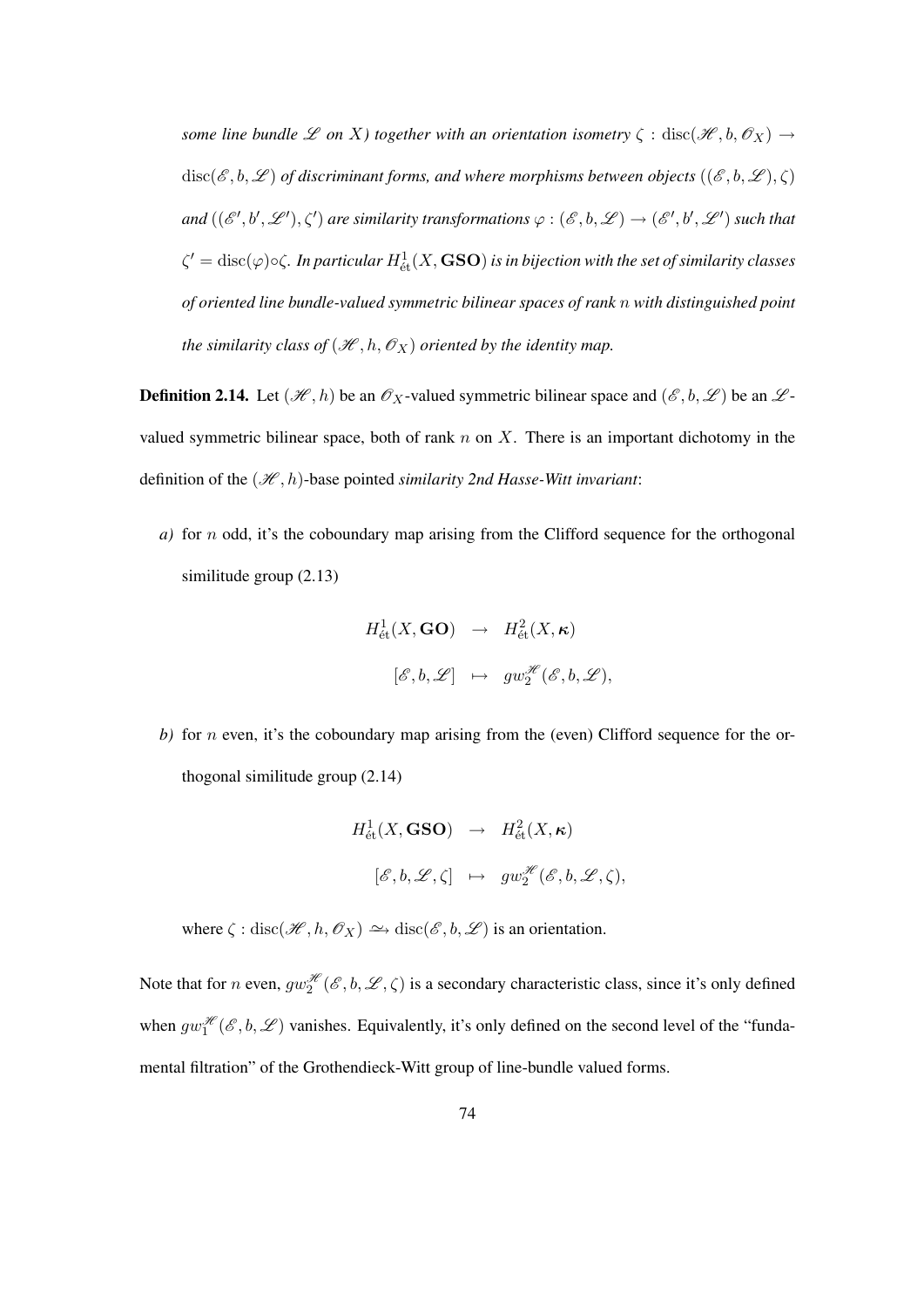*Remark* 2.15*.* One should really be able to understand the similarity 2nd Hasse-Witt invariant, in the spirit of Jardine [27], as a universal characteristic class in the etale cohomology group ´  $H^2_{\text{\'et}}(B\text{GSO},\kappa)$  of the simplicial classifying scheme or classifying topos for the proper orthogonal similitude (in the even rank case) group scheme. There is thus the possibility of even higher similarity Hasse-Witt invariants. In the even rank case, the complexity of the structure of this cohomology is hinted at by the calculations (with  $X = \text{Spec } \mathbb{C}$ ) of Holla/Nitsure [25] and [26].

# Functoriality

Let  $f: Y \to X$  be a morphism of schemes in which 2 is invertible. Let  $(\mathscr{E}, b, \mathscr{L})$  be an  $\mathscr{L}$ valued symmetric bilinear space of rank n on X, then  $f^*(\mathscr{E}, b, \mathscr{L})$  is a canonical  $f^*\mathscr{L}$ -valued symmetric bilinear space of rank  $n$  on  $Y$ . There's now a canonical isomorphism of group schemes  $\kappa(f^*(\mathscr{H},h)) \simeq f^p \kappa(\mathscr{H},h)$  (where  $f^p$  is the pullback in the category of étale sheaves, see Milne [36, II §2]). If *n* is even and  $\zeta$  : disc( $\mathcal{H}, h, \mathcal{O}_X$ )  $\hookrightarrow$  disc( $\mathcal{E}, b, \mathcal{L}$ ) is an orientation, then there's a canonical isomorphism of discriminant forms  $f^*$  disc $(\mathscr{E}, b, \mathscr{L}) \to \text{disc}(f^*(\mathscr{E}, b, \mathscr{L}))$ , making  $f^*\zeta : f^* \text{disc}(\mathcal{H}, h, \mathcal{O}_X) \to f^* \text{disc}(\mathcal{E}, b, \mathcal{L})$  into an orientation on  $f^*(\mathcal{E}, b, \mathcal{L})$ .

Finally, if  $n$  is odd, then

$$
gw_2^{f^*\mathscr{H}}(f^*(\mathscr{E},b,\mathscr{L}))=f^*gw_2^{\mathscr{H}}(\mathscr{E},b,\mathscr{L})
$$

while if  $n$  is even then

$$
gw_2^{f^*\!\mathscr{H}}(f^*(\mathscr{E},b,\mathscr{L}),f^*\zeta)=f^*gw_2^{\mathscr{H}}(\mathscr{E},b,\mathscr{L},\zeta)
$$

in  $H^2_{\text{\'et}}(Y, \kappa(f^*(\mathscr{H}, h))) \simeq H^2_{\text{\'et}}(Y, f^p \kappa(\mathscr{H}, h)).$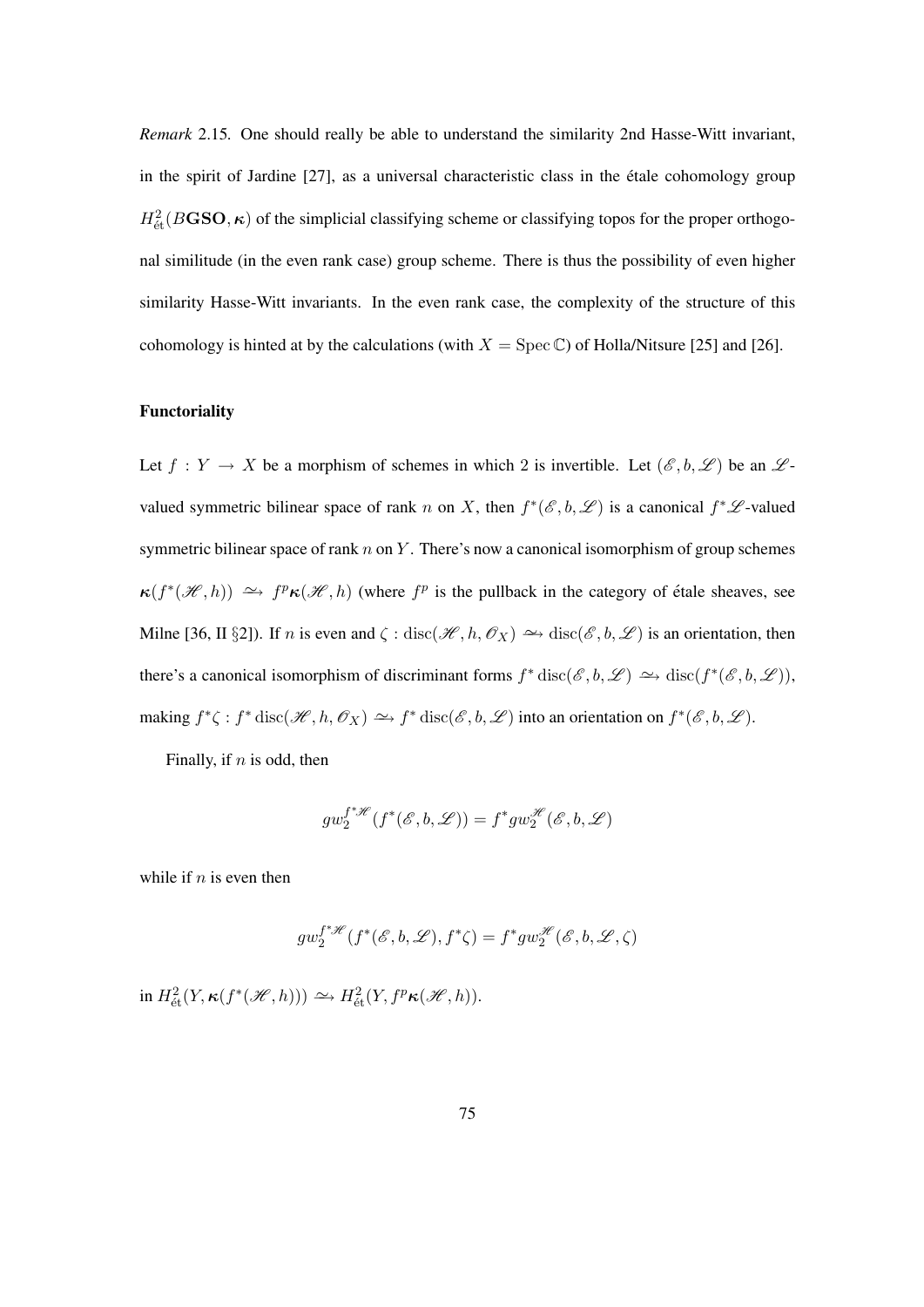### Interpolation property

The similarity 2nd Hasse-Witt invariant "interpolates" between the classical 2nd Hasse-Witt invariant and the 1st Chern class modulo 2.

**Proposition 2.16.** *Let*  $(\mathcal{H}, h)$  *be an*  $\mathcal{O}_X$ -valued symmetric bilinear space and  $(\mathcal{E}, b, \mathcal{L})$  *be an* L *-valued symmetric bilinear space, both of rank* n *on* X*.*

- *a)* If  $\mathscr{L} = \mathscr{O}_X$  is trivial then the similarity 2nd Hasse-Witt invariant  $gw_2^{\mathscr{H}}(\mathscr{E},b,\mathscr{O}_X)$  (resp.  $gw_2^{\mathscr{H}}(\mathscr{E},b,\mathscr{O}_X,\zeta)$  for any orientation  $\zeta$ , in the case of even rank), coincides with the image of the 2nd Hasse-Witt invariant  $w_2^{\mathscr{H}}(\mathscr{E},b)$  (with no dependence on the orientation), under *the canonical map*  $\iota_* : H^1_{\text{\'et}}(X, \mu_2) \to H^1_{\text{\'et}}(X, \kappa)$ .
- b) Under the induced map  $H^1_{\text{\'et}}(X,\kappa) \to H^1_{\text{\'et}}(X,\pmb{\mu}_2)$ , the similarity 2nd Hasse-Witt invariant  $gw_2^{\mathscr{H}}(\mathscr{E},b,\mathscr{L})$  (resp.  $gw_2^{\mathscr{H}}(\mathscr{E},b,\mathscr{O}_X,\zeta)$  for any orientation  $\zeta$ , in the case of even rank), *maps to the first Chern class*  $c_1(\mathcal{L}, \mu_2)$  *modulo* 2.

*Proof.* One needs only to consider the implications on étale cohomology of the fundamental diagrams (2.10) and (2.15).  $\Box$ 

### Comparing base forms

In analogy with Proposition 2.1, we compare similarity 2nd Hasse-Witt invariants with different base forms. This is more subtle than in the classical case due to the dependence of  $\kappa$  on the base form. Because of our method of proof (we use the orthogonal splitting principle), we must restrict to the case of schemes  $X$  that satisfy the Krull-Schmidt property. We do not believe this restriction to be necessary. We'll first need an additional construction.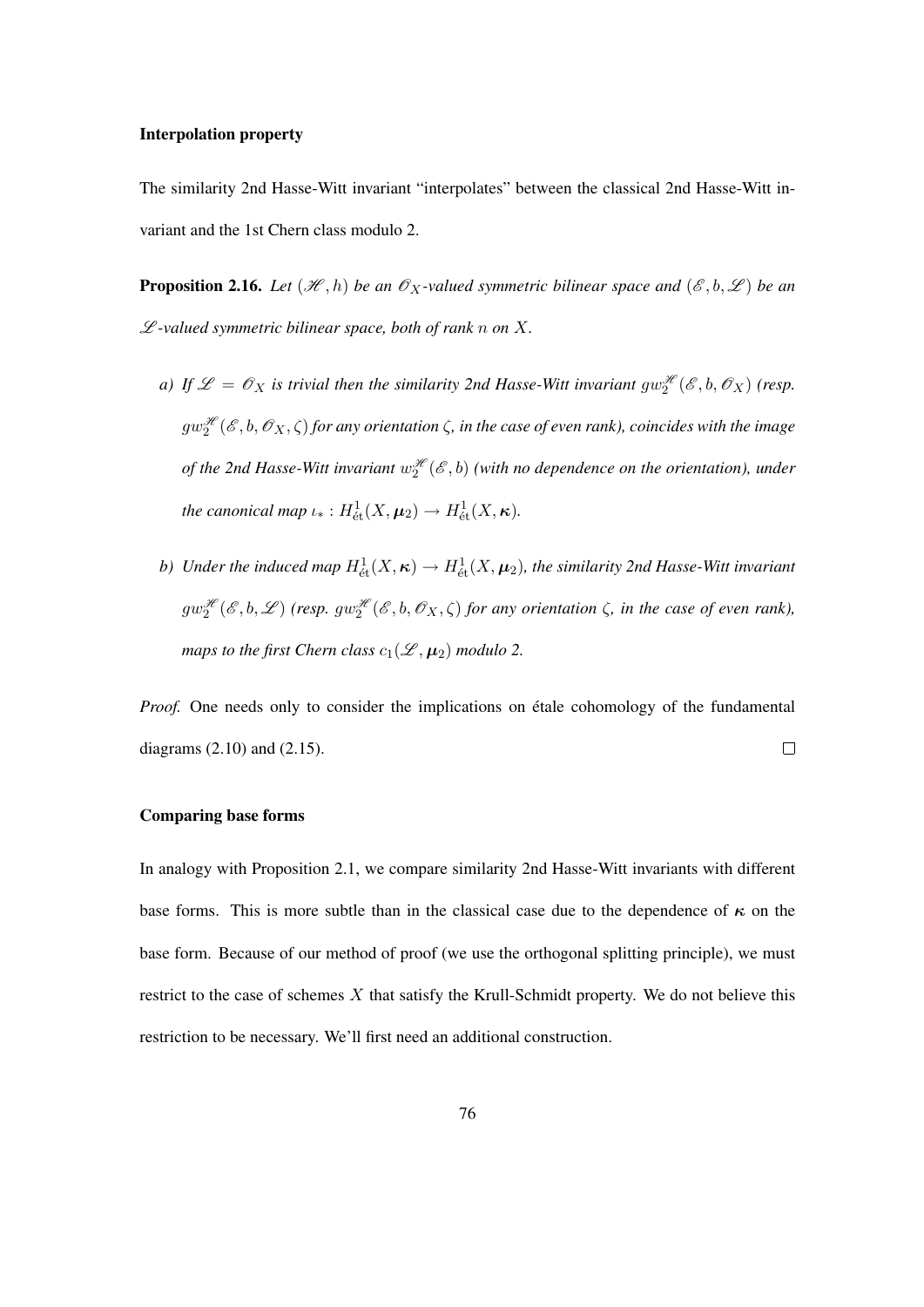**Lemma 2.17.** Let X be a scheme with the Krull-Schmidt property and with  $\frac{1}{2} \in \mathcal{O}_X$ . Let  $\psi$  : disc( $\mathscr{H}, h, \mathscr{O}_X$ )  $\hookrightarrow$  disc( $\mathscr{H}', h', \mathscr{O}_X$ ) *be an isometry of discriminant forms of*  $\mathscr{O}_X$ -valued *symmetric bilinear spaces of rank* n *on* X. Letting  $\kappa = \kappa(\mathscr{H}, h)$  and  $\kappa' = \kappa(\mathscr{H}', h')$ , then for *all*  $i \geq 0$  *there's an induced isomorphism of étale cohomology groups* 

$$
\psi_*: H^i_{\text{\'et}}(X,\kappa) \to H^i_{\text{\'et}}(X,\kappa').
$$

*Proof.* First, we will handle the case where we can find a splitting morphism  $f : Y \to X$ such that  $f^*(\mathcal{H}, h)$  and  $f^*(\mathcal{H}', h')$  are both isometric to a diagonal forms  $\perp_{k=1}^n(\mathcal{L}_k, l_k)$  and  $\perp_{k=1}^n(\mathcal{L}'_k,l'_k)$ , respectively. The case where the forms contain hyperbolic orthogonal summands in their splittings is similar. As in the proof of Theorem 2.11, let  $\mathcal{U} = \{U_i \to Y\}_{i \in I}$  be a Zariski cover of Y trivializing  $f^* \mathcal{H}$  and  $f^* \mathcal{H}$  via  $\Phi_i : \mathcal{O}_{U_i}^n \to f^* \mathcal{H} |_{U_i}$  and  $\Phi'_i : \mathcal{O}_{U_i}^n \to f^* \mathcal{H} |_{U_i}$ , so that the induced forms  $(\mathcal{O}_{U_i}^n, h|_{U_i} \circ \Phi_i \otimes \Phi_i)$  and  $(\mathcal{O}_{U_i}^n, h'|_{U_i} \circ \Phi_i' \otimes \Phi_i')$  are isometric to diagonal forms  $\langle b_i^1, \ldots, b_i^n \rangle$  and  $\langle b_i'^1, \ldots, b_i'^n \rangle$ , respectively, with global orthogonal bases  $e_i^1, \ldots, e_i^n$  and  $e'_i^1,\ldots,e'_i^n$ . Also let  $\psi_i=\det \Phi'_i{}^{-1}\circ\psi|_{U_i}\circ\det \Phi_i$  be the isometry of discriminant forms induced from  $\psi$  and define  $u_i \in \mathbb{G}_m(U_i)$  by the equation

$$
\psi_i(e_i^1 \wedge \cdots \wedge e_i^n) = u_i e_i'^1 \wedge \cdots \wedge e_i'^n.
$$

Then by a calculation, we have  $d_i = u_i^2 d_i'$  where  $d_i = b_i^1 \cdots b_i^n$  and  $d_i' = b_i'^1 \cdots b_i'^n$ . Let  $\epsilon_i \in$  $f^p\kappa(\widetilde{U}_i)$  and  $\epsilon'_i \in f^p\kappa'(\widetilde{U}'_i)$  be the sections over  $\widetilde{U}_i = U_i \times_{\text{Spec } \mathbb{Z}[\frac{1}{2}]}\text{Spec } \mathbb{Z}[\frac{1}{2}]$  $\frac{1}{2}$ , √  $\left[ \overline{-d_i} \right]$  and  $\widetilde{U}'_i =$  $U_i \times_{\text{Spec } \mathbb{Z}[\frac{1}{2}]} \text{Spec } \mathbb{Z}[\frac{1}{2}]$  $\frac{1}{2}$ ,  $\sqrt{-d'_i}$ , defined by

$$
\epsilon_i = \frac{1}{d_i} e_i^1 \cdots e_i^n \otimes \sqrt{-d_i} \in f^p \kappa(\widetilde{U}_i), \quad \epsilon'_i = \frac{1}{d'_i} e'_i^1 \cdots e'_i^n \otimes \sqrt{-d'_i} \in f^p \kappa'(\widetilde{U}'_i).
$$

Finally note that we have the equality  $u_i \Psi_i(\epsilon_i) = \epsilon'_i$  of sections in  $f^p \kappa'(\tilde{U}_i \times_{U_i} \tilde{U}'_i)$ , where  $\Psi_i$ is the Clifford algebra homomorphism induced from  $e_i^k \mapsto e_i'^k$ . The family of maps  $(u_i \Psi_i)$ :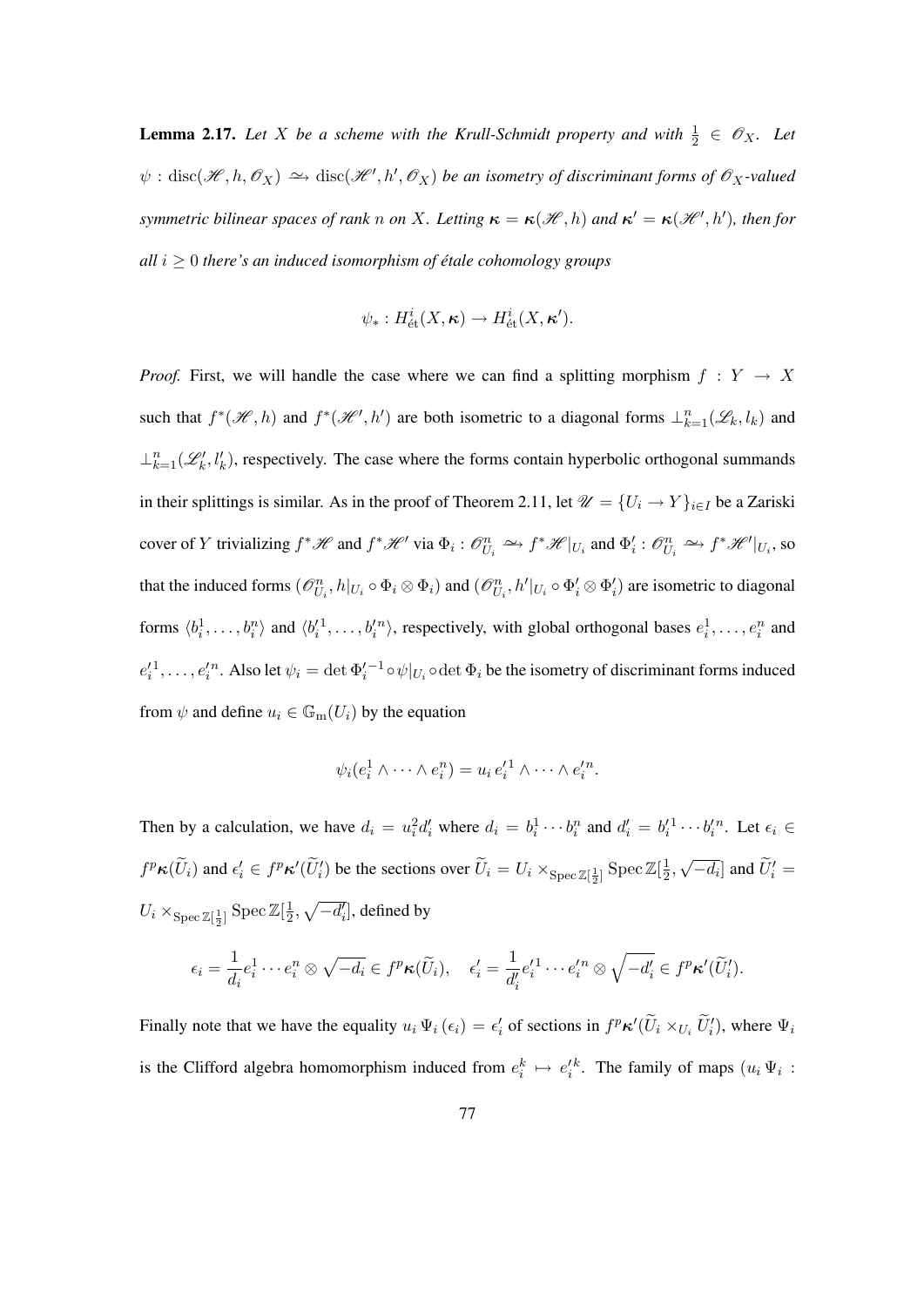$f^p \kappa |_{U_i} \to f^p \kappa' |_{U_i}$ )<sub>*i*∈I</sub> are then seen to glue to a group scheme isomorphism  $\Psi : f^p \kappa \to f^p \kappa'$ over Y.

Now given  $\alpha \in H^i_{\text{\'et}}(X,\kappa)$ , the element  $H^i_{\text{\'et}}(\Psi)(f^*\alpha) \in H^i_{\text{\'et}}(Y,f^p\kappa')$  is then seen to be in the image of  $f^*: H^i_{\text{\'et}}(X, \kappa') \to H^i_{\text{\'et}}(Y, \kappa')$ , hence (by the injectivity of  $f^*$ ) defines an element  $\psi_*\alpha \in H^i_{\text{\'et}}(X,\kappa')$ . This defines a homomorphism of abelian groups  $\psi_* : H^i_{\text{\'et}}(X,\kappa) \to$  $H^i_{\text{\'et}}(X,\kappa')$ . By construction,  $(\psi^{-1})_* = (\psi_*)^{-1}$  so the map is also an isomorphism.  $\Box$ 

**Theorem 2.18.** Let X be a scheme with the Krull-Schmidt property and with  $\frac{1}{2} \in \mathcal{O}_X$ . Let  $(\mathscr{H}, h), (\mathscr{H}', h')$  be  $\mathscr{O}_X$ -valued symmetric bilinear spaces and  $(\mathscr{E}, b, \mathscr{L})$  be an  $\mathscr{L}$ -valued sym*metric bilinear space, all of rank* n *on* X*. Then*

$$
gw_1^{\mathscr{H}'}(\mathscr{E}, b, \mathscr{L}) = w_1^{\mathscr{H}'}(\mathscr{H}, h) + gw_1^{\mathscr{H}}(\mathscr{E}, b, \mathscr{L})
$$

in  $H^1_{\text{\'et}}(X, \mu_2)$ . Furthermore, if  $gw_1^{\mathscr{H}}(\mathscr{E}, b, \mathscr{L})$  and  $gw_1^{\mathscr{H}}(\mathscr{E}, b, \mathscr{L})$  are trivial, and we choose *orientations*  $\zeta : \text{disc}(\mathcal{H}, h, \mathcal{O}_X) \to \text{disc}(\mathcal{E}, b, \mathcal{L})$  *and*  $\zeta' : \text{disc}(\mathcal{H}', h', \mathcal{O}_X) \to \text{disc}(\mathcal{E}, b, \mathcal{L}),$ *then*

$$
gw_2^{\mathcal{H}'}(\mathcal{E}, b, \mathcal{L}, \zeta') = \iota_* w_2^{\mathcal{H}'}(\mathcal{H}, h) + (\zeta'^{-1} \circ \zeta)_* gw_2^{\mathcal{H}}(\mathcal{E}, b, \mathcal{L}, \zeta)
$$

*in*  $H^2_{\text{\'et}}(X,\kappa')$ , where  $(\zeta'^{-1} \circ \zeta)_*$  *is the homomorphism on cohomology defined above.* 

*Proof.* The argument is by explicit cocycle calculation, using a variant of Cassou-Noguès/Erez/ Taylor [12, Theorem 0.2].  $\Box$ 

Though there is no direct comparison theorem for invariants of forms of odd rank, there is really no need for one, as we have an exact formula for the invariants in this case, see Theorem 2.19.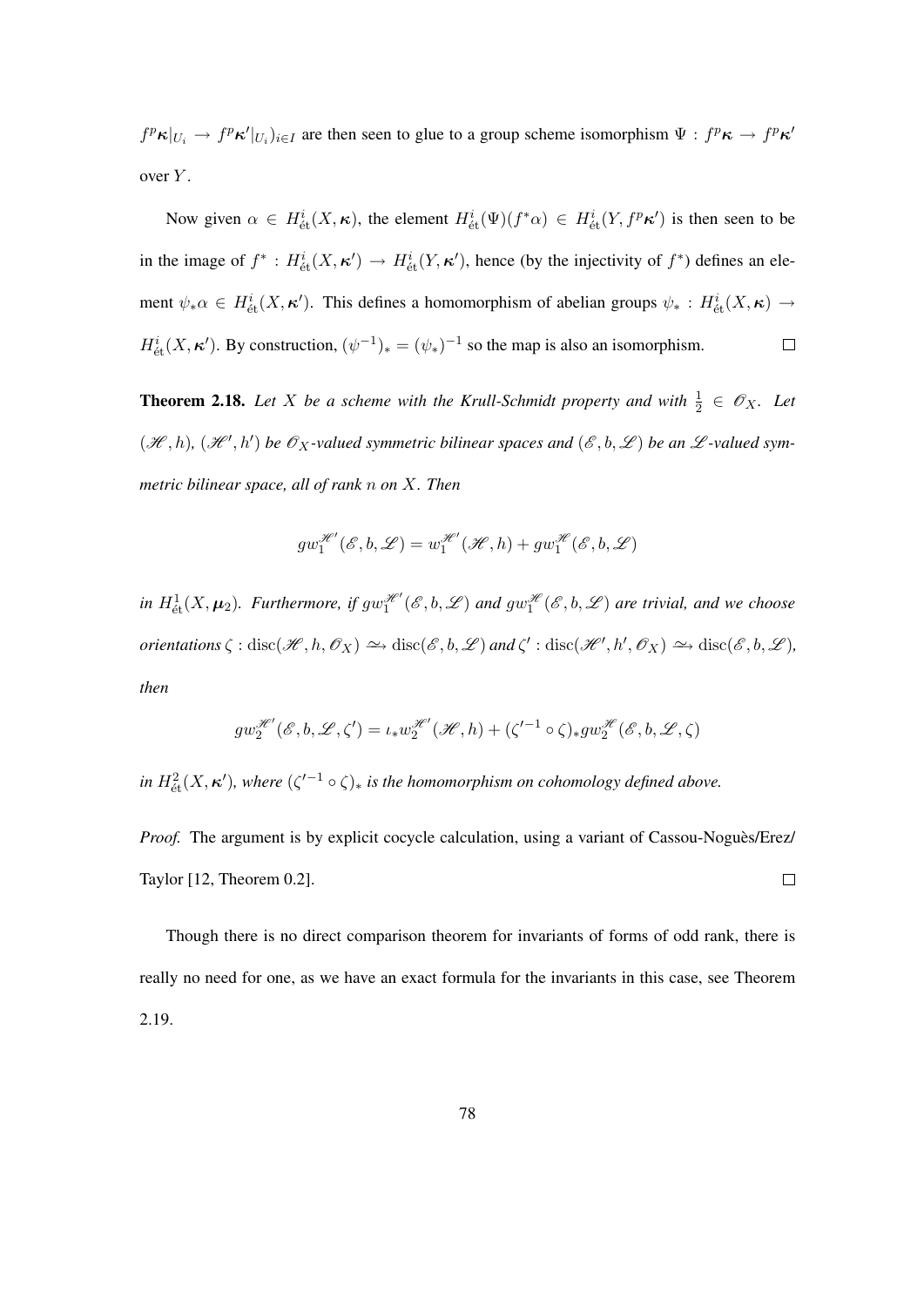# 2.2 Explicit calculations

First, we will dispense with the case of  $L$ -valued symmetric bilinear spaces of odd rank, for which is the similarity 2nd Hasse-Witt invariant is expressed in terms of classical invariants. It's no surprise that this case is easy to deal with, considering the simple structure of the group scheme of odd rank orthogonal similitudes, see  $1 \S1.3.1$ . Next, we will treat the case of metabolic forms, whose similarity 2nd Hasse-Witt invariants are calculated using an explicit cocycle calculation in the Clifford group.

## 2.2.1 The odd rank case

The calculation of the similarity 2nd Hasse-Witt invariant  $gw_2^{\mathcal{H}}$  for odd rank forms reduces to the calculation of Chern classes modulo 2, the discriminant of the base form, and the classical 2nd Hasse-Witt invariants  $w_2^{\mathcal{H}}$  of normalized forms.

Let  $(\mathcal{H}, h)$  be an  $\mathcal{O}_X$ -valued symmetric bilinear form of odd rank  $n = 2m + 1$  on X. We'll briefly recall the results from §1.3.1 on the structure of the odd rank orthogonal similitude group.

For every  $\mathscr L$ -valued symmetric bilinear form  $(\mathscr E, b, \mathscr L)$  of odd rank n on X, we know that  $\mathscr L$  is a square in the Picard group (see Theorem 1.15). Moreover, there's a canonical choice of  $\mathscr{L}$ -valued line called the *absolute value form*  $|\mathscr{E}, b, \mathscr{L}|$ . The *normalized form*  $u(\mathscr{E}, b, \mathscr{L})$  is an  $\mathscr{O}_X$ -valued space of rank n with trivial discriminant form (see Lemma 1.20), and such that there's a canonical isometry of L-valued forms  $|\mathscr{E}, b, \mathscr{L}| \otimes u(\mathscr{E}, b, \mathscr{L}) \simeq (e^{\mathscr{E}}, b, \mathscr{L})$ . We recall that the associated group scheme homomorphisms,

$$
\mathbf{GO}(\mathscr{H},h) \xrightarrow{|.|} \mathbf{GL}(|\mathscr{H},h,\mathscr{O}_X|) = \mathbb{G}_m, \qquad \mathbf{GO}(\mathscr{H},h) \xrightarrow{u} \mathbf{SO}(u(\mathscr{H},h,\mathscr{O}_X)),
$$

induce the maps  $[\mathscr{E}, b, \mathscr{L}] \mapsto [\mathscr{E}, b, \mathscr{L}] \otimes [\mathscr{H}, h, \mathscr{O}_X]^\vee$  and  $[\mathscr{E}, b, \mathscr{L}] \mapsto u(\mathscr{E}, b, \mathscr{L})$ , respectively,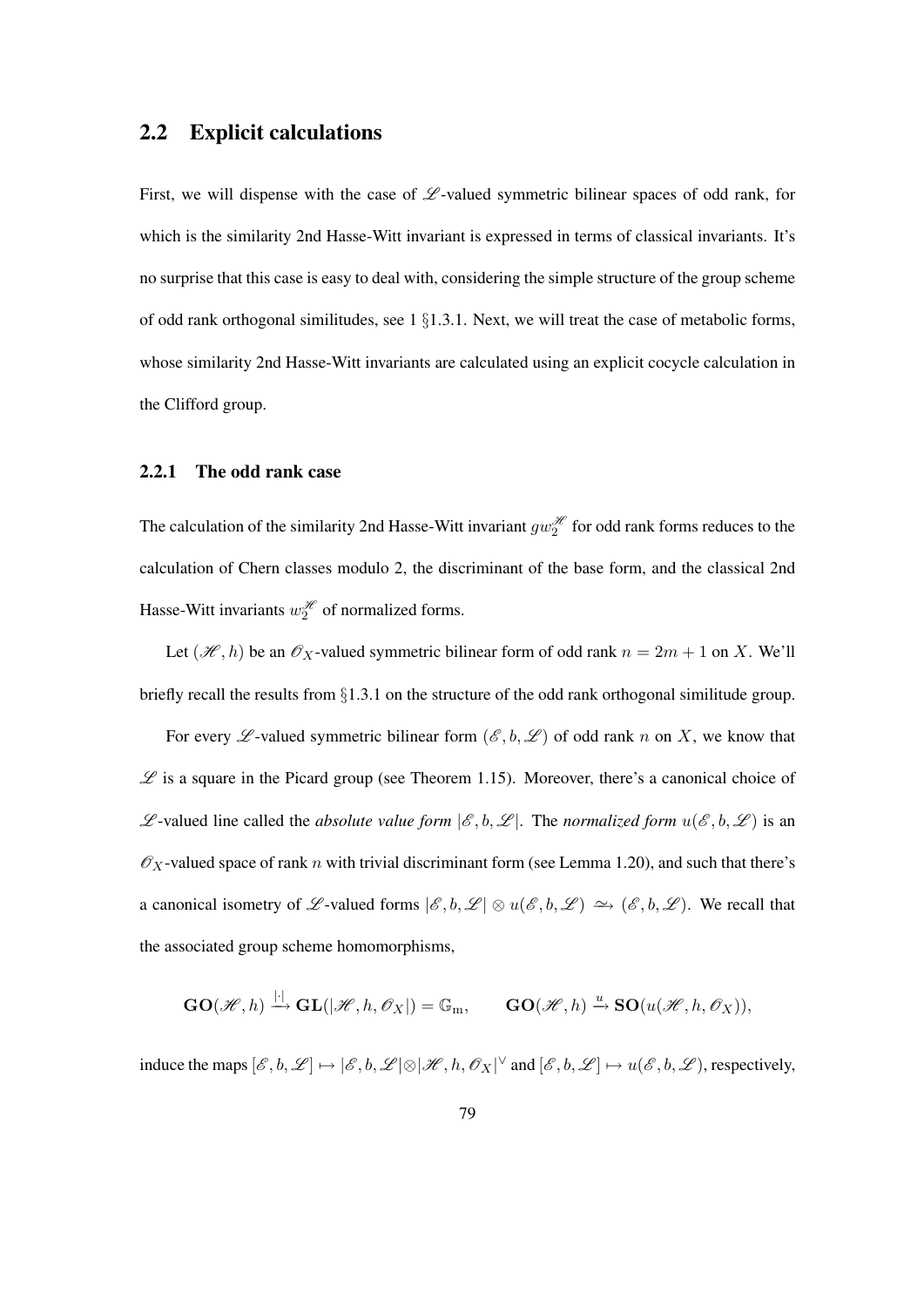on isomorphism classes of torsors. We can now state the main result on odd rank forms.

**Theorem 2.19.** Let  $(\mathcal{E}, b, \mathcal{L})$  be a symmetric bilinear space of odd rank  $n = 2m + 1$  on X. Then

$$
gw_2^{\mathscr{H}}(\mathscr{E},b,\mathscr{L})=\iota_*\big(c_1(\mathscr{E},\boldsymbol{\mu}_2)+(m+1)\,(-1,-1)+w_2^{\mathscr{H}}(u(\mathscr{E},b,\mathscr{L}))\big)
$$

*in*  $H^2_{\text{\'et}}(X,\kappa)$  *where*  $(-1,-1) = (-1) \cdot (-1)$  *is the standard cup product symbol.* 

In the proof, we will need the following lemmas about the classical Hasse-Witt invariants. The first concerns the Hasse-Witt invariants of a form tensor a line.

**Lemma 2.20.** Let  $(\mathcal{H}, h)$  be an  $\mathcal{O}_X$ -valued symmetric bilinear form of rank n on X and  $(\mathcal{L}, l)$ *an*  $\mathcal{O}_X$ -valued line. Then we have

$$
w_2(\mathscr{L} \otimes \mathscr{H}, l \otimes h) = \frac{n(n-1)}{2} w_1(\mathscr{L}, l) \cdot w_1(\mathscr{L}, l) + (n-1) w_1(\mathscr{L}, l) \cdot w_1(\mathscr{H}, h) + w_2(\mathscr{H}, h)
$$
  
in  $H^2_{\text{\'et}}(X, \mu_2)$ .

*Remark* 2.21*.* In general, in terms of the formal Hasse-Witt polynomial

$$
w_t(\mathcal{H}, h) = \sum_{i=0}^n w_i(\mathcal{H}, h) t^{n-i}
$$

we have that in terms of the total Hasse-Witt invariant,

$$
w(\mathscr{L} \otimes \mathscr{H}, l \otimes h) = w_{1+w_1(\mathscr{L},l)}(\mathscr{H}, h),
$$

in  $H^*(X, \mu_2)$ , of which the above formula is just the degree two part.

The second compares the 1st Hasse-Witt invariant and 1st Chern class modulo 2, see Es-

nault/Kahn/Viehweg [17, Lemma 5.3] for a proof.

**Lemma 2.22.** *Let*  $(\mathcal{L}, l)$  *be an*  $\mathcal{O}_X$ *-valued line. Then* 

$$
c_1(\mathcal{L}, \boldsymbol{\mu}_2) = w_1(\mathcal{L}, l) \cdot w_1(\mathcal{L}, l) + (-1) \cdot w_1(\mathcal{L}, l)
$$

*in*  $H^2_{\text{\'et}}(X, \mu_2)$ .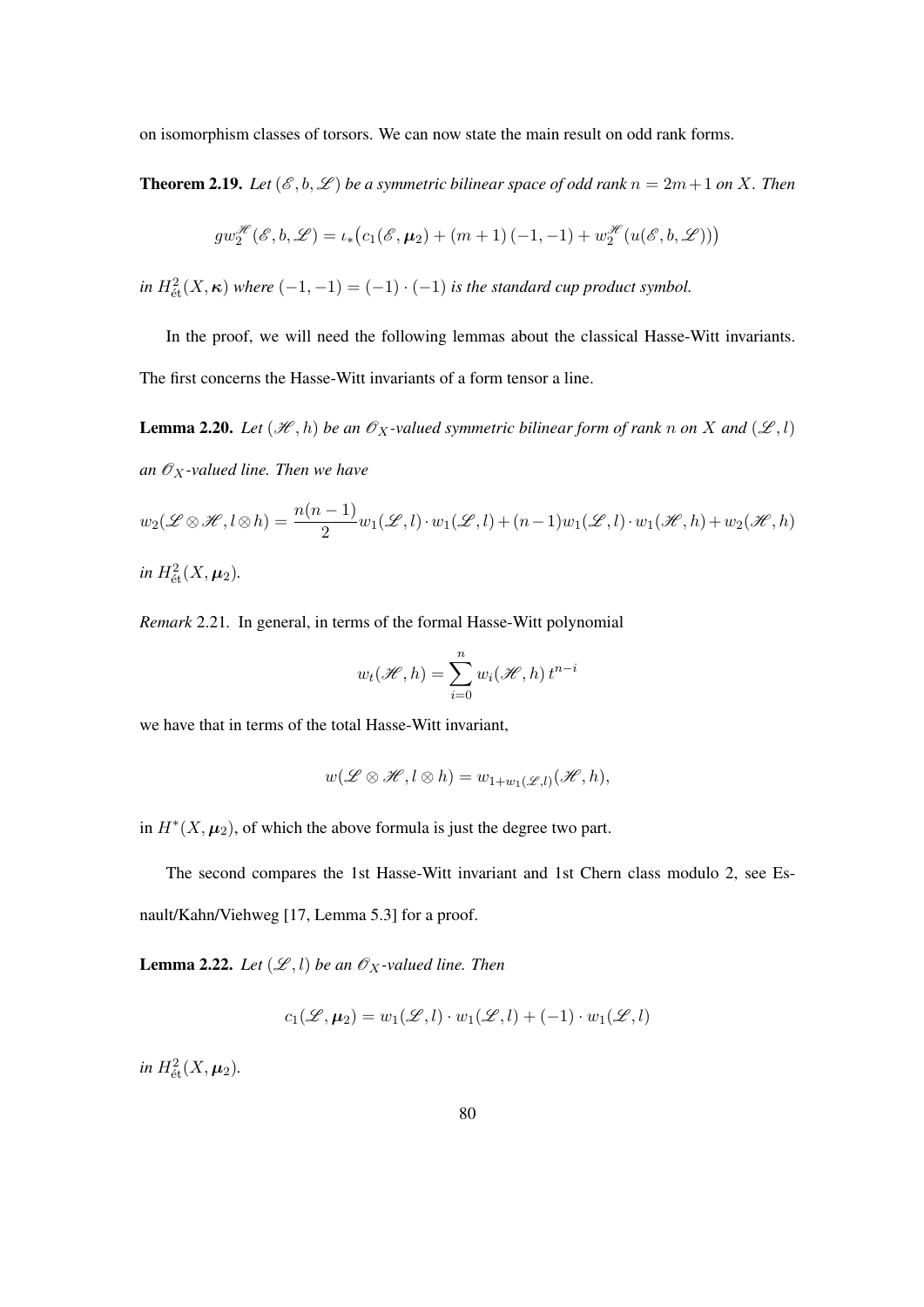*Proof of Theorem 2.19.* Consider the implications on étale cohomology of the following commu-

tative diagram of group schemes with exact rows and columns,



in the étale topology on  $X$ . By a "special" version (i.e. restricting to special and even subgroups) of Proposition 2.5 and the above diagram, we have

$$
gw_2^{\mathscr{H}}(\mathscr{E}, b, \mathscr{L}) = \iota_* \left( c_1(|\mathscr{E}, b, \mathscr{L}| \otimes |\mathscr{H}, h, \mathscr{O}_X|^\vee, \mu_2) + w_2^{u(\mathscr{H})}(u(\mathscr{E}, b, \mathscr{L})) \right),
$$

and the rest of the argument is unwinding this. First, note that using §1.3.1, we have

$$
c_1(|\mathscr{E}| \otimes |\mathscr{H}|^{\vee}, \mu_2) = c_1(\mathscr{L}^{\vee \otimes m} \otimes \det \mathscr{E} \otimes \det \mathscr{H}^{\vee}, \mu_2)
$$
  

$$
= m c_1(\mathscr{L}, \mu_2) + c_1(\mathscr{E}, \mu_2) + c_1(\mathscr{H}, \mu_2)
$$
  

$$
= c_1(\mathscr{E}, \mu_2) + c_1(\mathscr{H}, \mu_2),
$$

since  $\mathscr L$  is a square in the Picard group, see Theorem 1.15. Now we deal the Hasse-Witt invariant term.

Let  $(\mathcal{T}, t)$  be the standard sum-of-squares form of rank n and recall that we've defined  $w_i =$  $w_i^{\mathcal{T}}$ . For any  $\mathcal{O}_X$ -valued symmetric bilinear forms  $(\mathcal{B}, b)$  and  $(\mathcal{B}', b')$  of rank n, repeated use of the base form comparison formulas of Proposition 2.1 yields the general formulas

$$
w_1^{\mathcal{B}'}(\mathcal{B}) = w_1(\mathcal{B}') + w_1(\mathcal{B})
$$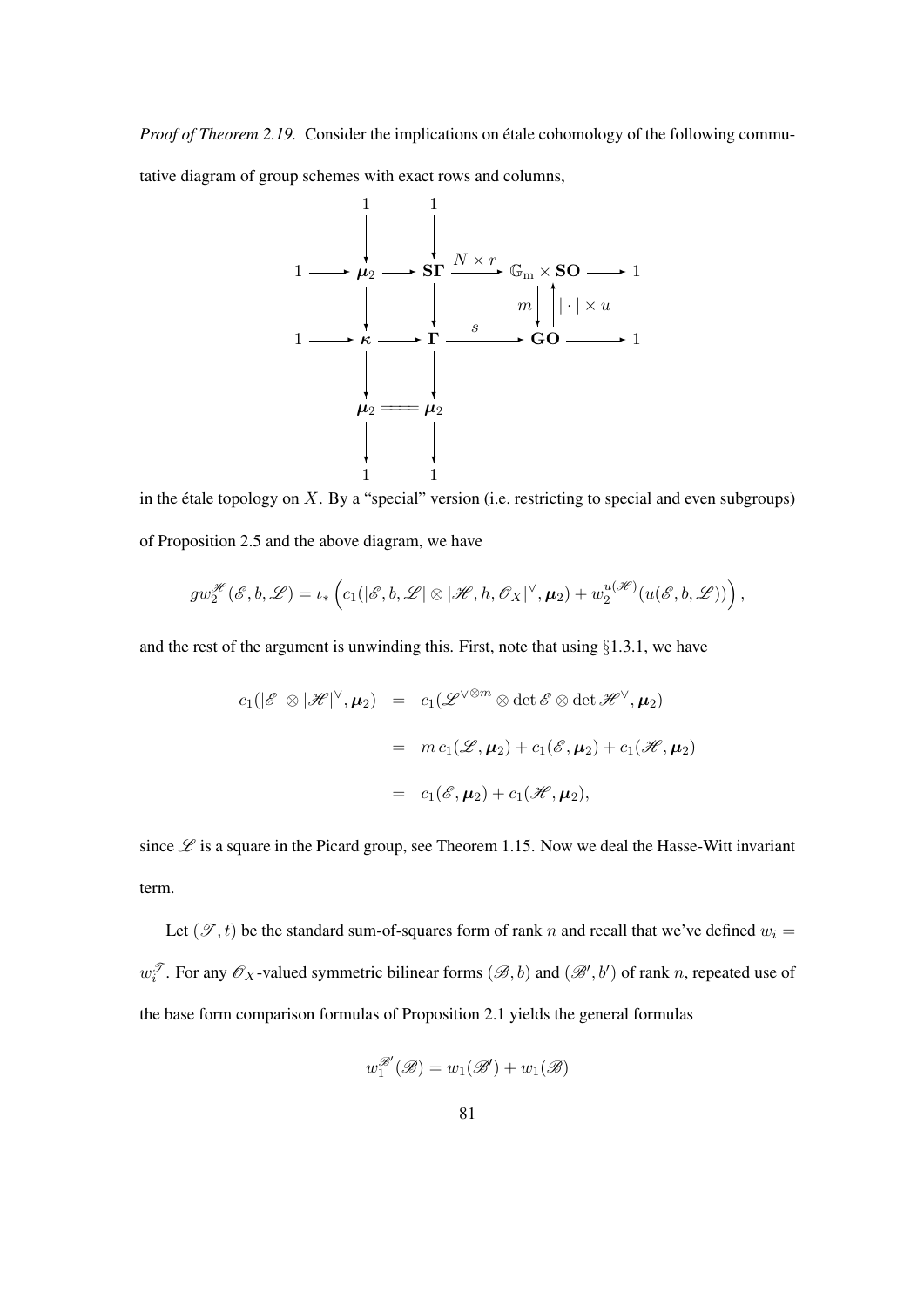and

$$
w_2^{\mathcal{B}'}(\mathcal{B}) = w_2^{\mathcal{B}'}(\mathcal{T}) + w_1^{\mathcal{B}'}(\mathcal{T}) \cdot w_1(\mathcal{B}) + w_2(\mathcal{B})
$$
  
=  $w_2(\mathcal{B}') + w_1(\mathcal{B}') \cdot w_1(\mathcal{B}') + w_1(\mathcal{B}') \cdot w_1(\mathcal{B}) + w_2(\mathcal{B}),$ 

temporarily condensing our notation.

Now, using the base form comparison formula once, we have

$$
w_2^{u(\mathcal{H})}(u(\mathcal{E},b,\mathcal{L})) = w_2^{u(\mathcal{H})}(\mathcal{H},h) + w_1^{u(\mathcal{H})}(\mathcal{H},h) \cdot w_1^{\mathcal{H}}(u(\mathcal{E},b,\mathcal{L})) + w_2^{\mathcal{H}}(u(\mathcal{E},b,\mathcal{L})).
$$

Applying the above formulas to the first two terms of the right-hand-side, noting that  $w_1(u(\mathcal{H}, h))$ is trivial, yields

$$
w_2^{u(\mathcal{H})}(\mathcal{H},h) = w_2(u(\mathcal{H},h)) + w_2(\mathcal{H},h)
$$

and

$$
w_1^{u(\mathcal{H})}(\mathcal{H},h) \cdot w_1^{\mathcal{H}}(u(\mathcal{E},b,\mathcal{L})) = w_1(\mathcal{H},h) \cdot w_1(\mathcal{H},h).
$$

By Lemma 2.20 and the fact that  $n$  is odd, we have

$$
w_2(u(\mathcal{H},h)) = w_2(\det \mathcal{H}^{\vee} \otimes \mathcal{H}, \det h^{\vee} \otimes h) = m w_1(\mathcal{H},h) \cdot w_1(\mathcal{H},h) + w_2(\mathcal{H},h),
$$

and thus finally,

$$
w_2^{u(\mathcal{H})}(u(\mathcal{E},b,\mathcal{L})) = (m+1) w_1(\mathcal{H},h) \cdot w_1(\mathcal{H},h) + w_2^{\mathcal{H}}(u(\mathcal{E},b,\mathcal{L})).
$$

Putting everything together yields

$$
gw_2^{\mathscr{H}}(\mathscr{E},b,\mathscr{L})=\iota_*\big(c_1(\mathscr{E},\boldsymbol{\mu}_2)+c_1(\mathscr{H},\boldsymbol{\mu}_2)+(m+1)\,w_1(\mathscr{H},h)\cdot w_1(\mathscr{H},h)+w_2^{\mathscr{H}}(u(\mathscr{E},b,\mathscr{L}))\big).
$$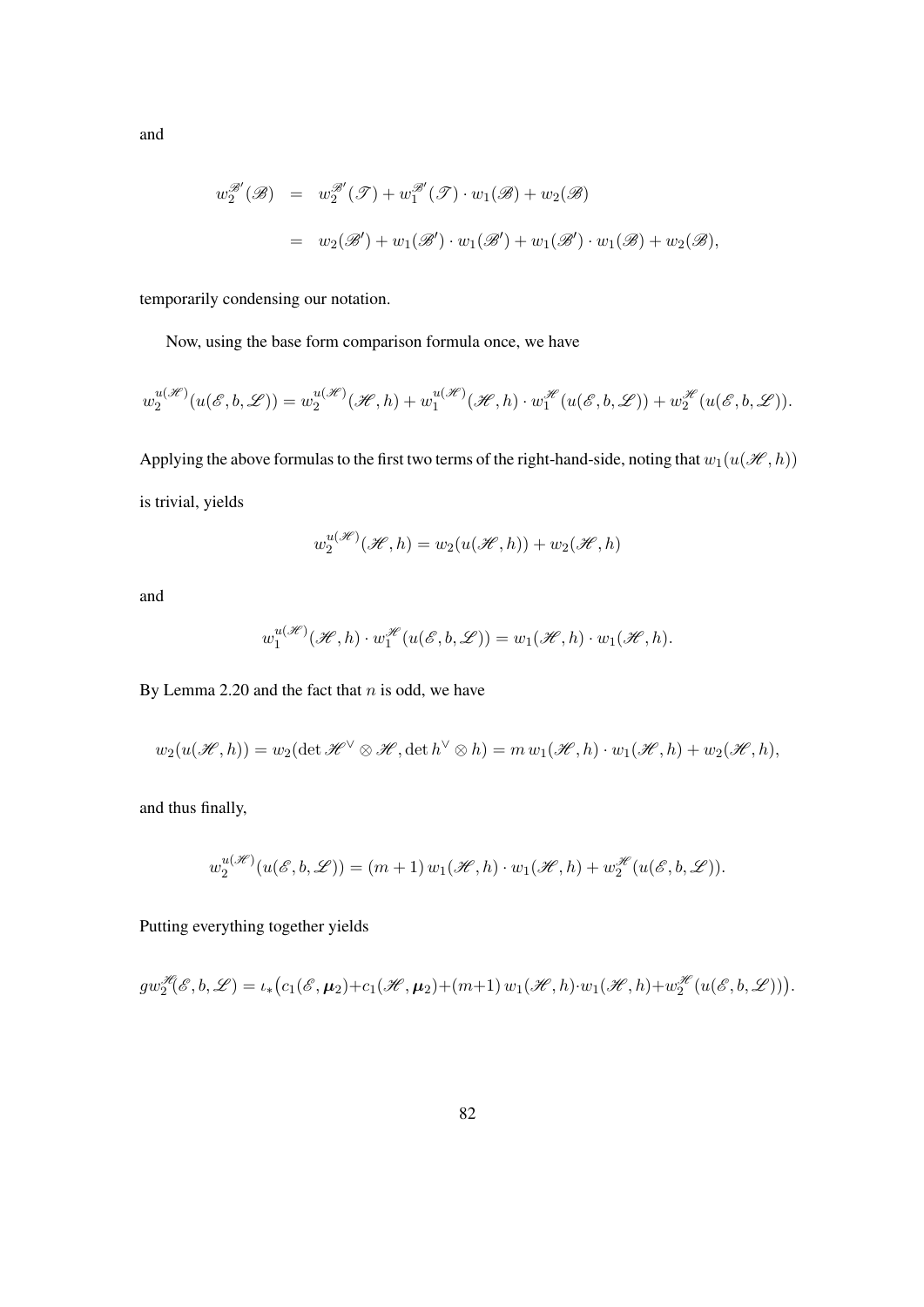#### Using Lemma 2.22, we have

$$
\iota_* c_1(\mathcal{H}, \mu_2) = \iota_* \big( (-1) \cdot w_1(\mathcal{H}, h) + w_1(\mathcal{H}, h) \cdot w_1(\mathcal{H}, h) \big)
$$
  

$$
= \iota_* (-1) \cdot \iota_* w_1(\mathcal{H}, h) + \iota_* w_1(\mathcal{H}, h) \cdot \iota_* w_1(\mathcal{H}, h)
$$
  

$$
= \iota_* \big( (-1) \cdot (-1) + (-1) \cdot (-1) \big)
$$

which is trivial, since  $\iota_* w_1(\mathcal{H}, h) = \iota_*(-1) \in H^1_{\text{\'et}}(X, \kappa(\mathcal{H}, h))$  by Theorem 2.11. Finally, we  $\Box$ obtain the stated formula.

# 2.2.2 Invariants of metabolic spaces

Recall from §1.4 the notion of  $\mathscr L$ -valued metabolic spaces on X. For the following, fix  $(\mathscr H, h)$  =  $H_{\mathscr{O}_X}(\mathscr{O}_X^m)$  as the  $n = 2m$  dimensional  $\mathscr{O}_X$ -valued hyperbolic space with trivial lagrangian and denote  $\text{GSO}_{m,m} = \text{GSO}(\mathcal{H},h)$ . As a consequence of the following lemma, every oriented metabolic space is a  $\mathbf{GSO}_{m,m}$ -torsor.

**Lemma 2.23.** Let  $(\mathscr{E}, b, \mathscr{L})$  be a metabolic space of rank  $n = 2m$  on X. Then any choice of *lagrangian*  $\mathscr{V} \hookrightarrow \mathscr{E}$  *induces an orientation*  $\zeta_{\mathscr{V}} : \langle (-1)^m \rangle \longrightarrow \text{disc}(\mathscr{E}, b, \mathscr{L})$ *.* 

*Proof.* The proof is a straightforward adaptation of the classical case of  $\mathcal{O}_X$ -valued metabolic spaces, see Knebusch [30, IV Proposition 3.2]. Let  $0 \to \mathcal{V} \stackrel{j}{\to} \mathcal{E} \stackrel{p}{\to} \mathcal{W} \to 0$  be the exact sequence of vector bundles associated to the lagrangian  $\mathcal V$ . First, we'll compute the determinant form of  $(\mathscr{E}, b, \mathscr{L})$ . There's a canonical isomorphism  $\alpha : \det \mathscr{V} \otimes \det \mathscr{W} \to \det \mathscr{E}$  defined by

$$
v_1 \wedge \cdots \wedge v_m \otimes w_1 \wedge \cdots \wedge w_m \mapsto v_1 \wedge \cdots \wedge v_m \wedge \overline{w}_1 \wedge \cdots \wedge \overline{w}_m
$$

on sections over  $U \to X$ , where U is fine enough so that lifts  $\overline{w}_i \in \mathscr{E}(U)$  of  $w_i \in \mathscr{W}(U)$  via p exist. Since  $\mathscr V$  is a lagrangian, the choice of lifts does not matter, and the map is well defined.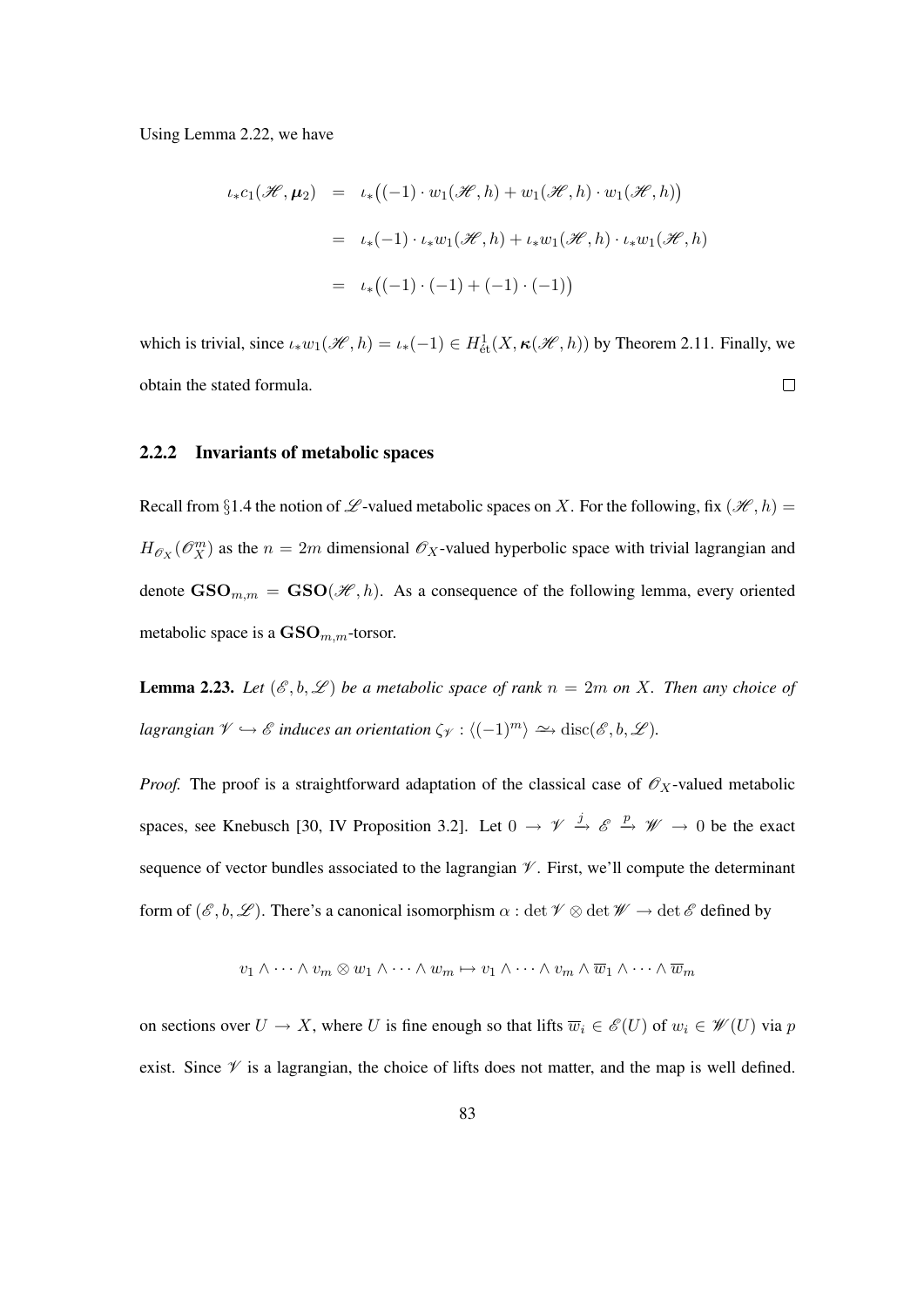There's also a canonical perfect pairing,

$$
\begin{array}{rcl} \mathscr V \,\otimes\, \mathscr W & \rightarrow & \mathscr L \\ \\ v\,\otimes\, w & \mapsto & b(v,\overline w) \end{array}
$$

defined on section whenever  $U \to X$  is fine enough so that  $\overline{w} \in \mathscr{E}(U)$  is a lift of  $w \in \mathscr{W}(U)$ via p. The pairing has an adjoint  $\mathscr{O}_X$ -module isomorphism  $\psi : \mathscr{W} \to \mathscr{H}om(\mathscr{V}, \mathscr{L})$ , and an induced isomorphism det  $\psi$ : det  $\mathscr{W} \to$  det  $\mathscr{H}om(\mathscr{V}, \mathscr{L})$  of determinants. Recall, from §1.2.1, that there's a canonical isomorphism can : det  $\mathscr{H}\!om(\mathscr{V}, \mathscr{L}) \to \mathscr{H}\!om(\det \mathscr{V}, \mathscr{L}^{\otimes m})$ . Then define an  $\mathscr{O}_X$ -module isomorphism  $\zeta : \mathscr{L}^{\otimes m} \to \det \mathscr{E}$  via the commutativity of the following diagram,

$$
\det \mathscr{V} \otimes \mathscr{H}om(\det \mathscr{V}, \mathscr{L}^{\otimes m}) \xrightarrow{\mathrm{ev}} \mathscr{L}^{\otimes m}
$$
  

$$
\det \mathscr{V} \otimes \det \mathscr{W} \xrightarrow{\alpha} \det \mathscr{E}
$$

of vector bundles on X. We now claim that  $\zeta: (\mathscr{L}^{\otimes m}, \langle (-1)^m \rangle, \mathscr{L}^{\otimes n}) \to \det(\mathscr{E}, b, \mathscr{L})$  is an isometry of  $\mathscr{L}^{\otimes n}$ -valued lines. This may be verified locally just as in the classical case. Moving from determinants to discriminants, i.e. tensoring with  $(\mathscr{L}^{\vee \otimes m}, \langle 1 \rangle, \mathscr{L}^{\vee \otimes n})$ , yields the desired orientation  $\zeta_{\mathscr{V}}: \langle (-1)^m \rangle \simeq \mathrm{disc}(\mathscr{E}, b, \mathscr{L}).$  $\Box$ 

*Remark* 2.24. As a consequence of the lemma, if  $(\mathcal{H}, h)$  is metabolic (in particular hyperbolic) then  $gw_1^{\mathcal{H}}(\mathcal{E},b,\mathcal{L})$  is trivial as they have isometric discriminants.

Any hyperbolic space  $H_{\mathscr{L}}(\mathscr{V})$  comes equipped with the orientation  $\zeta_{\mathscr{V}}$ . Note that under the switch isometry, the hyperbolic space  $H_{\mathscr{L}}(\mathscr{H}\!\mathit{om}(\mathscr{V}, \mathscr{L}))$  has the opposite orientation. This means that while  $H_{\mathscr{L}}(\mathscr{V})$  and  $H_{\mathscr{L}}(\mathscr{H}\mathit{om}(\mathscr{V}, \mathscr{L}))$  are isomorphic as  $\mathbf{GO}_{m,m}$ -torsors, they represent (with their natural orientations) different isomorphism classes of  $\mathbf{GSO}_{m,m}$ -torsors.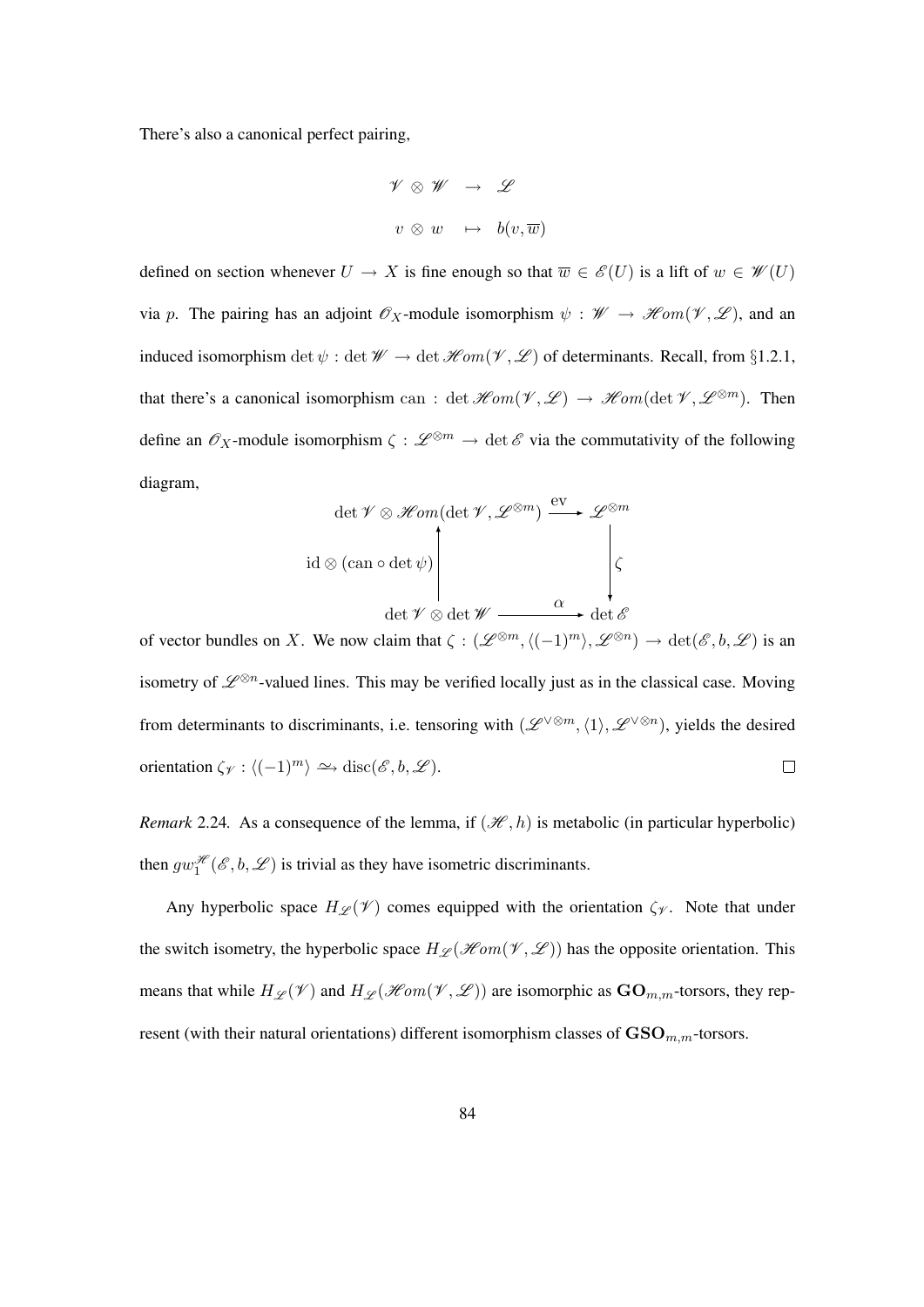# Group schemes isomorphic to  $\mu_2 \times \mu_2$

Denote  $\kappa = \kappa_{m,m} = \kappa(\mathcal{H}, h)$  and then recall that by Example 2.10,

$$
\kappa_{m,m} \cong \begin{cases} \mu_2 \times \mu_2 & \text{if } m \text{ odd} \\ \mu_4 & \text{if } m \text{ even} \end{cases}
$$

In m is odd, then by our running hypothesis that X is connected,  $\kappa = {\pm 1, \pm \epsilon}$  is generated by global sections. Thus  $\kappa$  has a canonically determined subgroup scheme  $\kappa^0 = {\pm 1}$  and subgroup schemes  $\kappa^+ = \{1, \epsilon\}$  and  $\kappa^- = \{1, -\epsilon\}$  that are determined up to a choice of global section  $\epsilon \in \kappa(X)$ . For the standard hyperbolic basis  $e_1, \ldots, e_m, f_1, \ldots, f_m$ , we will fix the choice of global section  $\epsilon = \prod_{l=1}^{m} (1 - e_l f_l)$ , to be the one from Example 2.10.

There's a split exact sequence,

$$
1 \to \kappa \xrightarrow{p^- \times p^0 \times p^+} \mu_2 \times \mu_2 \times \mu_2 \xrightarrow{m} \mu_2 \to 1,
$$

well-defined up to ordering the three subgroups, where for  $\bullet \in \{-,0,+\}$ ,  $p^{\bullet}$  is the quotient map,

$$
1 \to \kappa^{\bullet} \to \kappa \xrightarrow{p^{\bullet}} \mu_2 \to 1,
$$

and  $m$  is the total multiplication homomorphism. In particular, there are exact sequences,

$$
0 \to H^i_{\text{\'et}}(X, \kappa) \to H^i_{\text{\'et}}(X, \mu_2 \times \mu_2 \times \mu_2) \to H^i_{\text{\'et}}(X, \mu_2) \to 0.
$$

for each  $i \geq 0$ . If  $(\mathscr{E}, b, \mathscr{L})$  is an  $(\mathscr{H}, h)$ -oriented  $\mathscr{L}$ -valued symmetric bilinear space of rank  $n \equiv 2 \mod 4$  on X, then the formula

$$
p_*^0 g w_2^{\mathcal{H}}(\mathcal{E}, b, \mathcal{L}, \zeta) = c_1(\mathcal{L}, \mu_2) \in H^2_{\text{\'et}}(X, \mu_2)
$$

is a restatement of Proposition 2.16b. Thus by the above exact sequence of cohomology groups (for  $i = 2$ ),

$$
p_*^- gw_2^{\mathcal{H}}(\mathcal{E}, b, \mathcal{L}, \zeta) + p_*^+ gw_2^{\mathcal{H}}(\mathcal{E}, b, \mathcal{L}, \zeta) = c_1(\mathcal{L}, \mu_2) \in H^2_{\text{\'et}}(X, \mu_2).
$$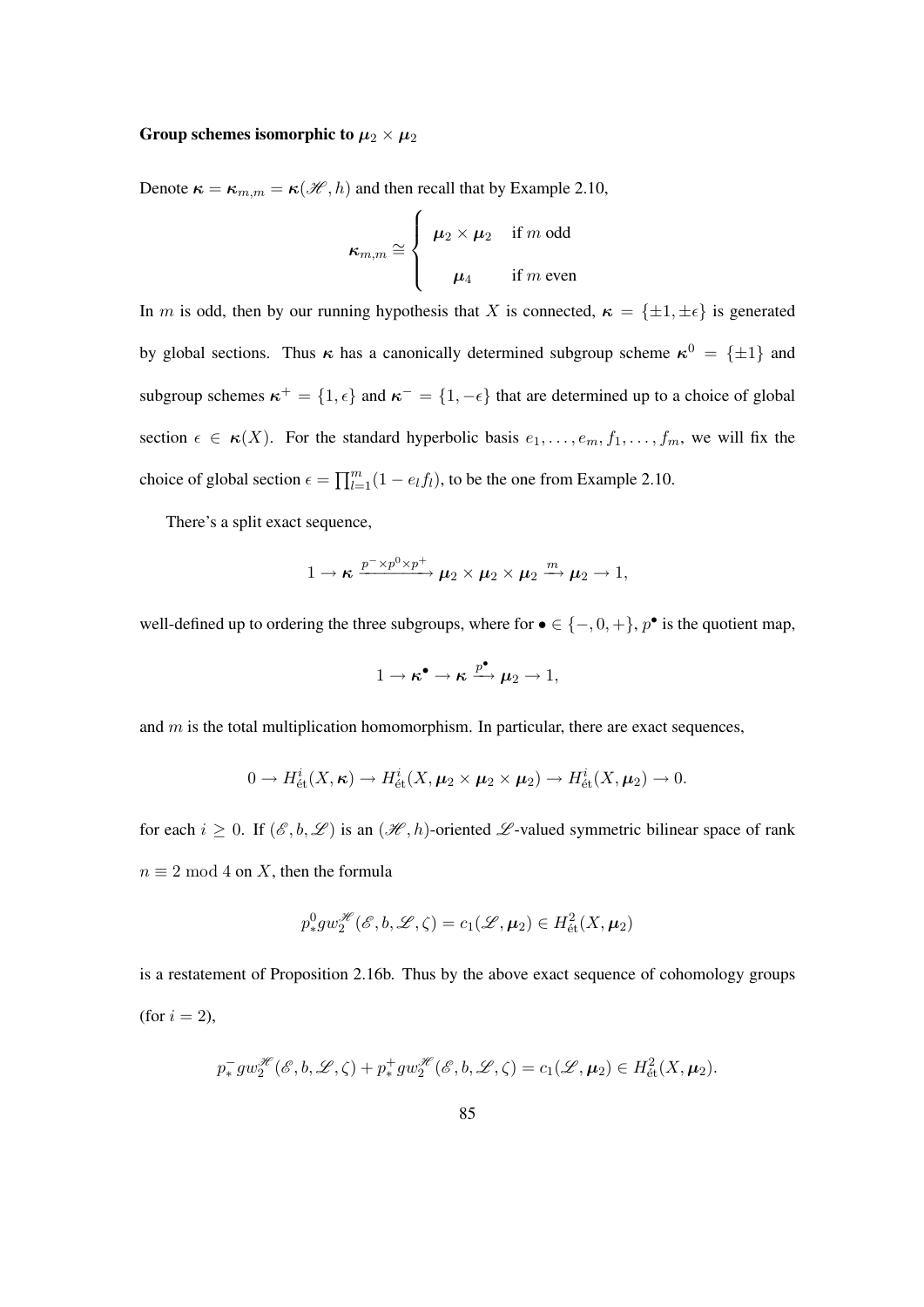In particular, the elements  $p_*^+ g w_2^{\mathcal{H}}(\mathcal{E}, b, \mathcal{L}, \zeta)$  and  $c_1(\mathcal{L}, \mu_2)$  in  $H^2_{\text{\'et}}(X, \mu_2)$  completely determine the invariant  $gw_2^{\mathscr{H}}(\mathscr{E}, b, \mathscr{L}, \zeta) \in H^2_{\text{\'{e}t}}(X, \kappa)$ .

As for m even,  $\kappa = \kappa_{m,m} \cong \mu_4$  by Example 2.10, and there is no method analogous to the above for identifying elements of  $H^2_{\text{\'et}}(X,\kappa)$ . Instead, we'll introduce the following notation. For a line bundle  $\mathscr L$  on  $X$  and for  $m$  even, define

$$
c_1(\mathcal{L}, \kappa) = c_1(\mathcal{L}, \kappa_{m,m}) = gw_2^{\mathcal{H}}(H_{\mathcal{L}}(\mathcal{O}_X^m))
$$

in  $H^2_{\text{\'et}}(X,\kappa)$ , where as always  $(\mathscr{H},h) = H_{\mathscr{O}_X}(\mathscr{O}_X^m)$ . The notation is justified since for any group scheme isomorphism  $\mu_4 \to \kappa$ , we have that  $\pm c_1(\mathscr{L}, \mu_4) \mapsto c_1(\mathscr{L}, \kappa)$  under the induced isomorphism  $H^2_{\text{\'et}}(X, \mu_4) \simeq H^2_{\text{\'et}}(X, \kappa)$ .

Recall that when we speak of the similarity 2nd Hasse-Witt invariant of a hyperbolic form on a particular lagrangian  $\mathcal V$ , we are implicitly considering the form with the canonical orientation  $\zeta$ <sub>y</sub> of Lemma 2.23.

**Theorem 2.25.** Let  $(\mathcal{H}, h) = H_{\mathcal{O}_X}(\mathcal{O}_X^m)$  and let  $\mathcal{V}$  be a vector bundle of rank m on X.

*a) If* m *is odd, then (using the notation of the above discussion)*

$$
p_*^+ g w_2^{\mathcal{H}}(H_{\mathcal{L}}(\mathcal{V})) = c_1(\mathcal{V}, \mu_2) + \frac{m+1}{2} c_1(\mathcal{L}, \mu_2)
$$

*in*  $H^2_{\text{\'et}}(X, \mu_2)$ .

*b) If* m *is even, then*

$$
gw_2^{\mathcal{H}}(H_{\mathcal{L}}(\mathcal{V}))=\iota_*\left(c_1(\mathcal{V}, \boldsymbol{\mu}_2)+\frac{m}{2}c_1(\mathcal{L}, \boldsymbol{\mu}_2)\right)+c_1(\mathcal{L}, \boldsymbol{\kappa}),
$$

 $in H^2_{\text{\'et}}(X, \kappa)$ .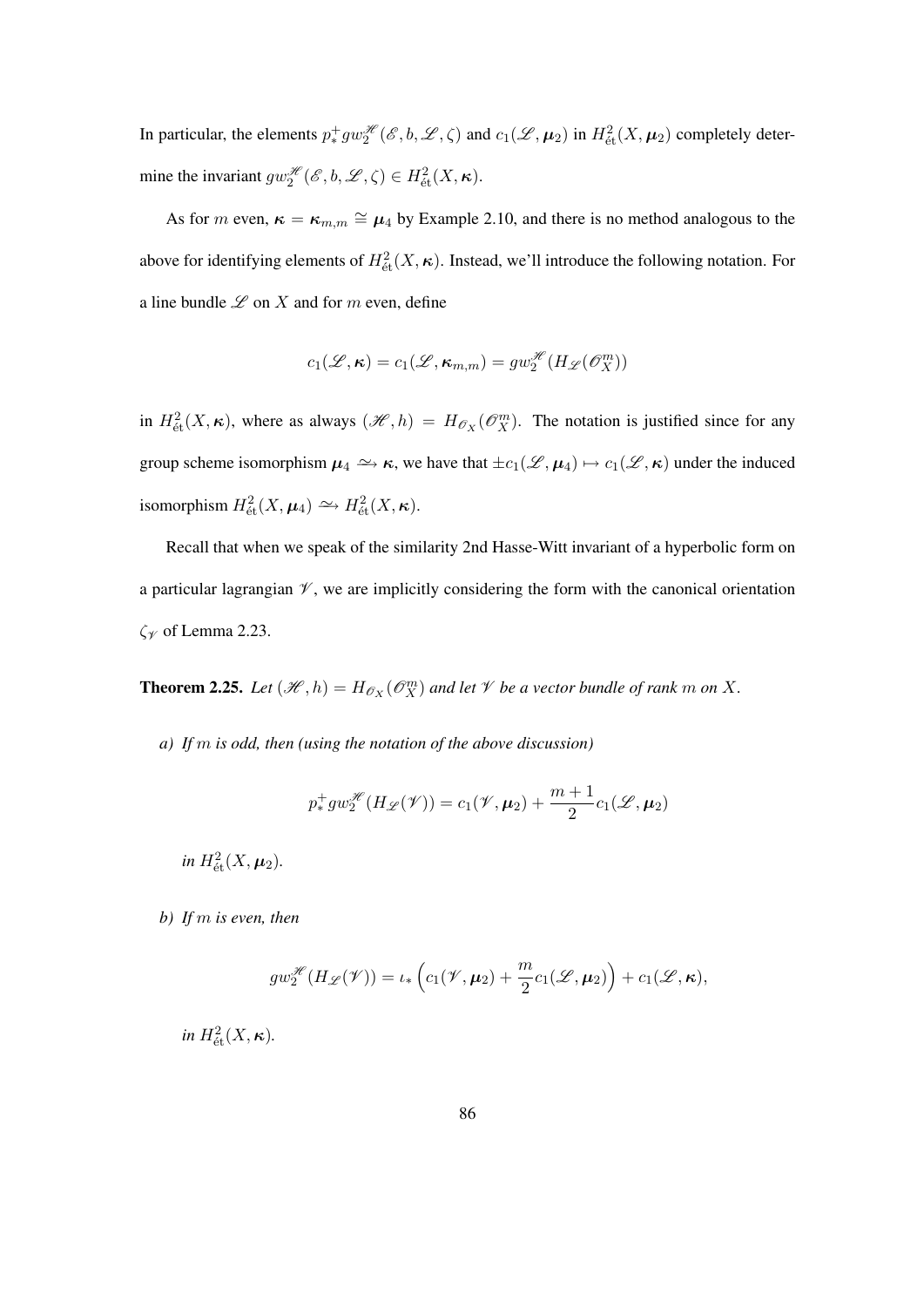*Proof.* We proceed by a Čech cohomology and Clifford algebra calculation, the spirit of which must be classical. But as no suitable reference exists in the literature, we include all the details here.

First, to fix the idea, we cover the case  $m = 1$ . Let  $\mathcal{U} = \{U_i\}_{i \in I}$  be a Zariski open covering of X splitting  $\mathscr L$  and  $\mathscr V$  via  $\mathscr O_{U_i}$ -module isomorphisms

$$
\lambda_i: \mathscr{O}_{U_i} \xrightarrow{\sim} \mathscr{L}|_{U_i}, \quad \nu_i: \mathscr{O}_{U_i} \to \mathscr{V}|_{U_i},
$$

for each  $i \in I$ , and similitudes,

$$
(\varphi_i, \lambda_i) : \mathscr{H}|_{U_i} = H_{\mathscr{O}_{U_i}}(\mathscr{O}_{U_i}) \rightarrow H_{\mathscr{L}}(\mathscr{V})|_{U_i}
$$

$$
e_1 \rightarrow \nu_i e_1
$$

$$
f_1 \rightarrow \lambda_i f_1 \nu_i^{-1}
$$

where  $e_1$  and  $f_1$  are global sections of  $\mathcal H$  forming a hyperbolic basis. Now define

$$
l_{ij} = \lambda_{ij}^{-1} \circ \lambda_{ij} \in \mathbb{G}_{m}(U_{ij}), \quad v_{ij} = \nu_{ij}^{-1} \circ \nu_{ij} \in \mathbb{G}_{m}(U_{ij}),
$$

and

$$
a_{ij} = \varphi_{i\underline{j}}^{-1} \circ \varphi_{\underline{i}j} \in \mathbf{GO}_{1,1}(U_{ij}).
$$

With respect to the ordered basis  $e_1$ ,  $f_1$ , we express  $a_{ij}$  as matrices,

$$
a_{ij} = \begin{pmatrix} v_{ij} & 0 \\ 0 & l_{ij} v_{ij}^{-1} \end{pmatrix} = \tilde{l}_{ij} \begin{pmatrix} (\tilde{l}_{ij} v_{ij}^{-1})^{-1} & 0 \\ 0 & \tilde{l}_{ij} v_{ij}^{-1} \end{pmatrix},
$$

refining over the étale topology, if necessary, the covering  $\mathscr U$  so that over each  $U_{ij}$  we can choose a square root  $\tilde{l}_{ij}$  of  $l_{ij}$ . Similarly for the  $v_{ij}$ . Then over  $U_{ij}$ , one checks that  $a_{ij}$  lift to sections

$$
A_{ij} = \tilde{v}_{ij} \left( \tilde{l}_{ij} v_{ij}^{-1} + \frac{1}{2} (1 - \tilde{l}_{ij} v_{ij}^{-1}) e_1 f_1 \right) \in \Gamma_{1,1}(U_{ij}).
$$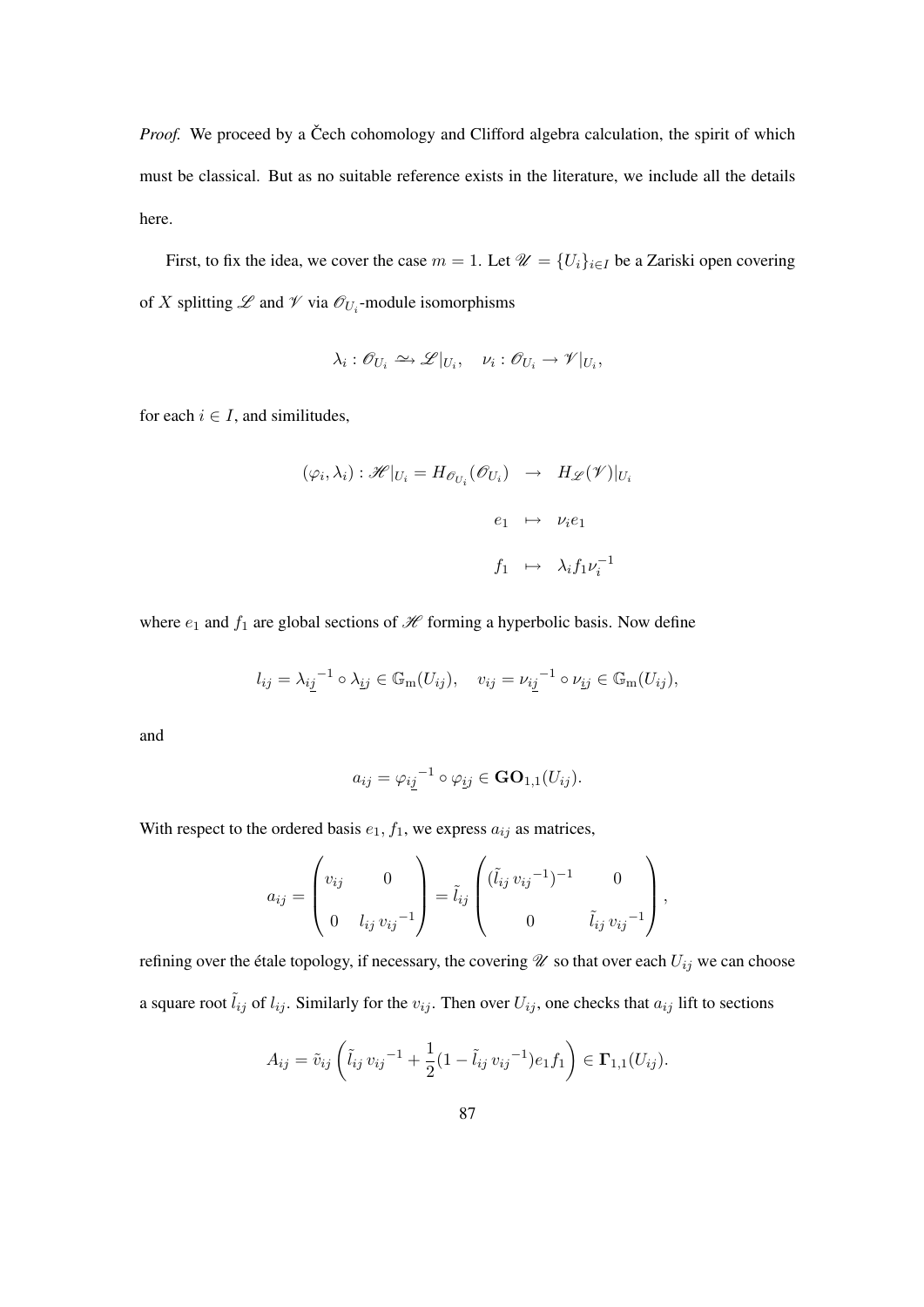Then an étale Čech 2-cocycle representing the coboundary map  $gw_2^{\mathscr{H}}(H_{\mathscr{L}}(\mathscr{V})) \in H^2_{\text{\'et}}(X,\kappa_{1,1}),$ is given by  $A_{ij}A_{jk}A_{ik}^{-1}$ . A straightforward (but tedious) computation in the Clifford algebra shows that

$$
A_{ij}A_{jk}A_{ik}^{-1} = \frac{\tilde{v}_{ij}\,\tilde{v}_{jk}}{\tilde{v}_{ik}}\frac{\tilde{l}_{ij}\,\tilde{l}_{jk}}{\tilde{l}_{ik}}\left(1 - \frac{1}{2}\left(1 - \frac{\tilde{l}_{ik}}{\tilde{l}_{ij}\,\tilde{l}_{jk}}\right)e_1f_1\right) \in \kappa_{1,1}(U_{ijk})
$$

Note that the étale Čech  $\mu_2$ -valued 2-cocycles,

$$
\frac{\tilde{v}_{ij}\,\tilde{v}_{jk}}{\tilde{v}_{ik}} \quad \text{and} \quad \frac{\tilde{l}_{ij}\,\tilde{l}_{jk}}{\tilde{l}_{ik}},
$$

are representatives of the classes  $c_1(\mathcal{V}, \mu_2)$  and  $c_1(\mathcal{L}, \mu_2)$  in  $H^2_{\text{\'et}}(X, \mu_2)$ , respectively.

Now for our fixed choice of global section  $\epsilon = 1 - e_1 f_1$  of  $\Gamma_{1,1}$  satisfying

$$
N(\epsilon) = -1
$$
,  $r(\epsilon) = -id$ , and  $\epsilon^2 = 1$ ,

the étale Čech  $\kappa_{1,1}$ -valued 2-cocycle,

$$
1 - \frac{1}{2} \left( 1 - \frac{\tilde{l}_{ik}}{\tilde{l}_{ij} \tilde{l}_{jk}} \right) e_1 f_1 = \begin{cases} 1 & \text{if } \frac{\tilde{l}_{ij} \tilde{l}_{jk}}{\tilde{l}_{ik}} = 1 \\ \epsilon |_{U_{ijk}} & \text{if } \frac{\tilde{l}_{ij} \tilde{l}_{jk}}{\tilde{l}_{ik}} = -1 \end{cases}
$$

 $\lambda$ 

,

is trivial modulo  $\kappa_{1,1}^+$ , i.e. modulo  $\epsilon$ . Finally, we have

$$
p_*^+ gw_2^{\mathscr{H}}(H_{\mathscr{L}}(\mathscr{V})) = c_1(\mathscr{V}, \mu_2) + c_1(\mathscr{L}, \mu_2),
$$

in  $H^2_{\text{\'et}}(X, \mu_2)$ .

For the general case of  $m$  odd, and since the formula is invariant under base change, use the splitting principle for Chern classes of vector bundles to reduce to the case where  $\mathscr{V} \cong \mathscr{V}_1 \oplus \cdots \oplus$  $\mathcal{V}_m$  is a direct sum of line bundles. Then choose, as before, a Zariski covering  $\mathcal{U} = \{U_i\}_{i \in I}$ , simultaneously trivializing  $\mathcal{V}_1, \ldots, \mathcal{V}_m$  and  $\mathcal{L}$  via  $\mathcal{O}_{U_i}$ -module isomorphisms,

$$
\nu_i^s : \mathscr{O}_{U_i} \simeq \mathscr{V}_s|_{U_i}, \quad \lambda_i : \mathscr{O}_{U_i} \simeq \mathscr{L}|_{U_i},
$$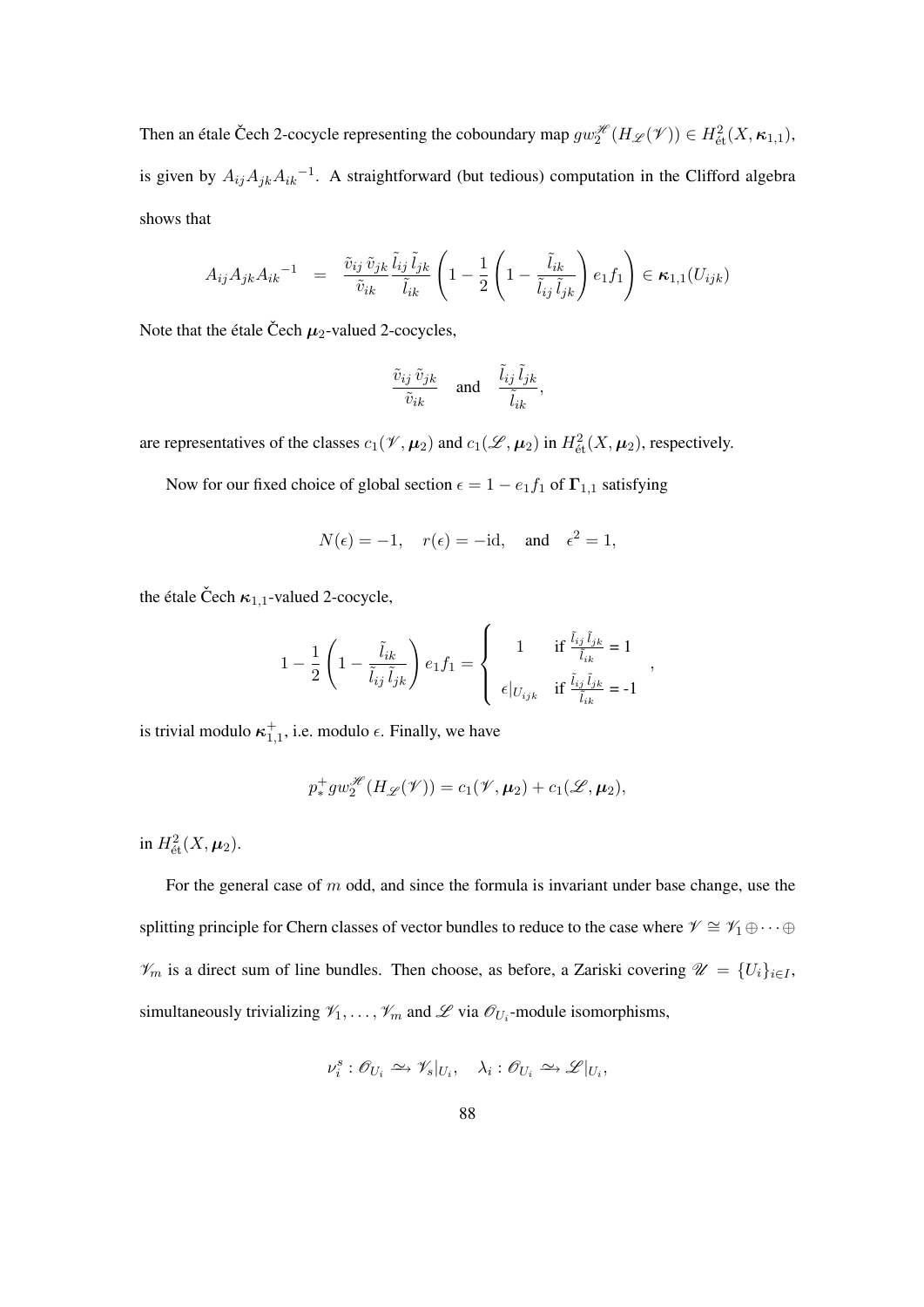for each  $s = 1, \ldots, m$  and  $i \in I$ , and furthermore by refining the cover in the étale topology, ensuring that the transition maps,

$$
v_{ij}^s \in \mathbb{G}_{\mathbf{m}}(U_{ij}), \quad l_{ij} \in \mathbb{G}_{\mathbf{m}}(U_{ij}),
$$

all have square roots. Then for each  $(i, j) \in I^2$  define trivializing similarities,

$$
(\varphi_i, \lambda_i) : \mathscr{H}|_{U_{ij}} \longrightarrow H_{\mathscr{L}}(\mathscr{V})|_{U_i}
$$

$$
e_s \longrightarrow \nu_i^s e_s
$$

$$
f_s \longrightarrow \lambda_i f_s \nu_i^{s-1}
$$

where  $e_1, \ldots, e_m, f_1, \ldots, f_m$  are global sections of  $\mathcal H$  forming a hyperbolic basis. With respect to this basis, we express the transition maps,

$$
a_{ij} = \varphi_{ij}^{-1} \circ \varphi_{ij} = \begin{pmatrix} v_{ij}^1 & & & & \\ & \ddots & & & \\ & & v_{ij}^m & & \\ & & & u_{ij} & v_{ij}^1 & \\ & & & & \ddots & \\ & & & & & v_{ij}^m \end{pmatrix},
$$

in  $\mathbf{GO}_{m,m}(U_{ij})$ . Then over  $U_{ij}$ , one can lift  $a_{ij}$  to sections,

$$
A_{ij} = \left(\frac{1}{l_{ij}}\right)^{\frac{m-1}{2}} \prod_{s=1}^{m} \tilde{v}_{ij}^s \left(\tilde{l}_{ij} v_{ij}^{s-1} + \frac{1}{2} \left(1 - \tilde{l}_{ij} v_{ij}^{s-1}\right) e_s f_s\right),
$$

of  $\Gamma_{m,m}(U_{ij})$ . A similar computation in the Clifford algebra yields

$$
A_{ij} A_{jk} A_{ik}^{-1} = \left(\frac{\tilde{l}_{ij} \tilde{l}_{jk}}{\tilde{l}_{ik}}\right)^{\frac{m+1}{2}} \prod_{s=1}^{m} \frac{\tilde{v}_{ij}^s \tilde{v}_{jk}^s}{\tilde{v}_{ik}^s} \left(1 - \frac{1}{2} \left(1 - \frac{\tilde{l}_{ik}}{\tilde{l}_{ij} \tilde{l}_{jk}}\right) e_s f_s\right).
$$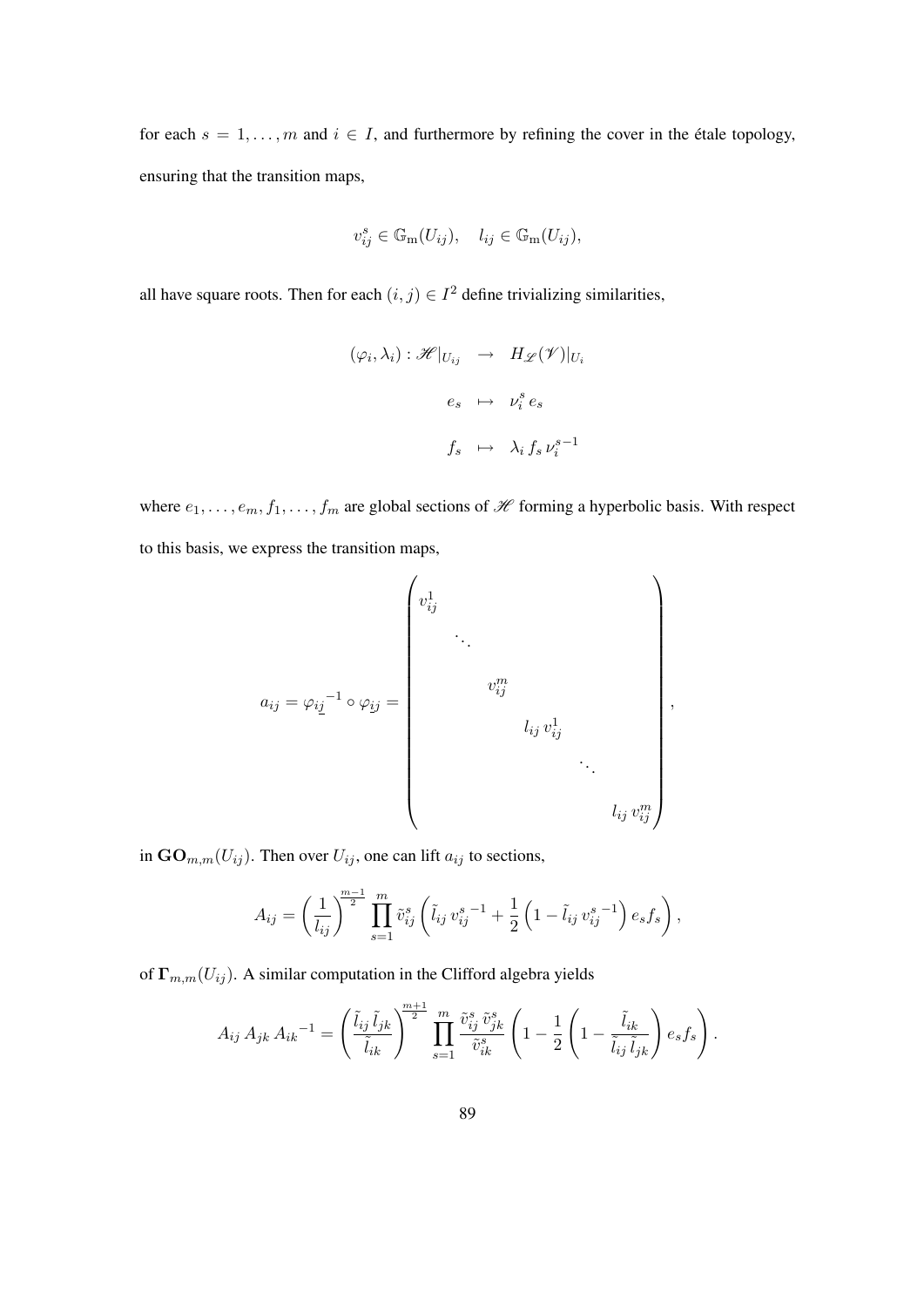Note that the étale Čech  $\mu_2$ -valued 2-cocycles,

$$
\prod_{s=1}^m\frac{\tilde v_{ij}^s\,\tilde v_{jk}^s}{\tilde v_{ik}^s},\quad \left(\frac{\tilde l_{ij}\,\tilde l_{jk}}{\tilde l_{ik}}\right)^{\!\!\frac{m+1}{2}},
$$

represent  $c_1(\mathcal{V}, \mu_2)$  and  $\frac{m+1}{2}c_1(\mathcal{L}, \mu_2)$  in  $H^2_{\text{\'et}}(X, \kappa^0_{m,m}) = H^2_{\text{\'et}}(X, \mu_2)$ , respectively, while the  $\kappa_{m,m}$ -valued 2-cocycle,

$$
\prod_{s=1}^{m} \left( 1 - \frac{1}{2} \left( 1 - \frac{\tilde{l}_{ik}}{\tilde{l}_{ij} \, \tilde{l}_{jk}} \right) e_s f_s \right) = \begin{cases} 1 & \text{if } \frac{\tilde{l}_{ij} \, \tilde{l}_{jk}}{\tilde{l}_{ik}} = 1 \\ \epsilon |_{U_{ijk}} & \text{if } \frac{\tilde{l}_{ij} \, \tilde{l}_{jk}}{\tilde{l}_{ik}} = -1 \end{cases}
$$

,

is trivial modulo  $\kappa_{m,m}^+$ , where

$$
\epsilon = \prod_{s=1}^{m} (1 - e_s f_s) \in \Gamma_{m,m}(X),
$$

is our fixed global splitting section. Finally, we have

$$
p_*^+ g w_2^{\mathcal{H}}(H_{\mathcal{L}}(\mathcal{V})) = c_1(\mathcal{V}) + \frac{m+1}{2}c_1(\mathcal{L}),
$$

in  $H^2_{\text{\'et}}(X, \mu_2)$ .

The case of m even is similar, though we work over the étale double cover  $X = X \times_{\text{Spec } \mathbb{Z}[\frac{1}{2}]}$  $\operatorname{Spec} \mathbb{Z}[\frac{1}{2}]$  $\frac{1}{2}$ , √  $\boxed{-1} \rightarrow X$ , where  $\kappa_{m,m} \cong \mu_4$  is trivialized as the constant group scheme  $\mathbb{Z}/4\mathbb{Z}$ .

*Remark* 2.26*.* By the splitting principle for metabolic forms (see Theorem 1.29), we can reduce the calculation of  $gw_2^{\mathcal{H}}$  of an oriented metabolic form to the above calculation for hyperbolic forms.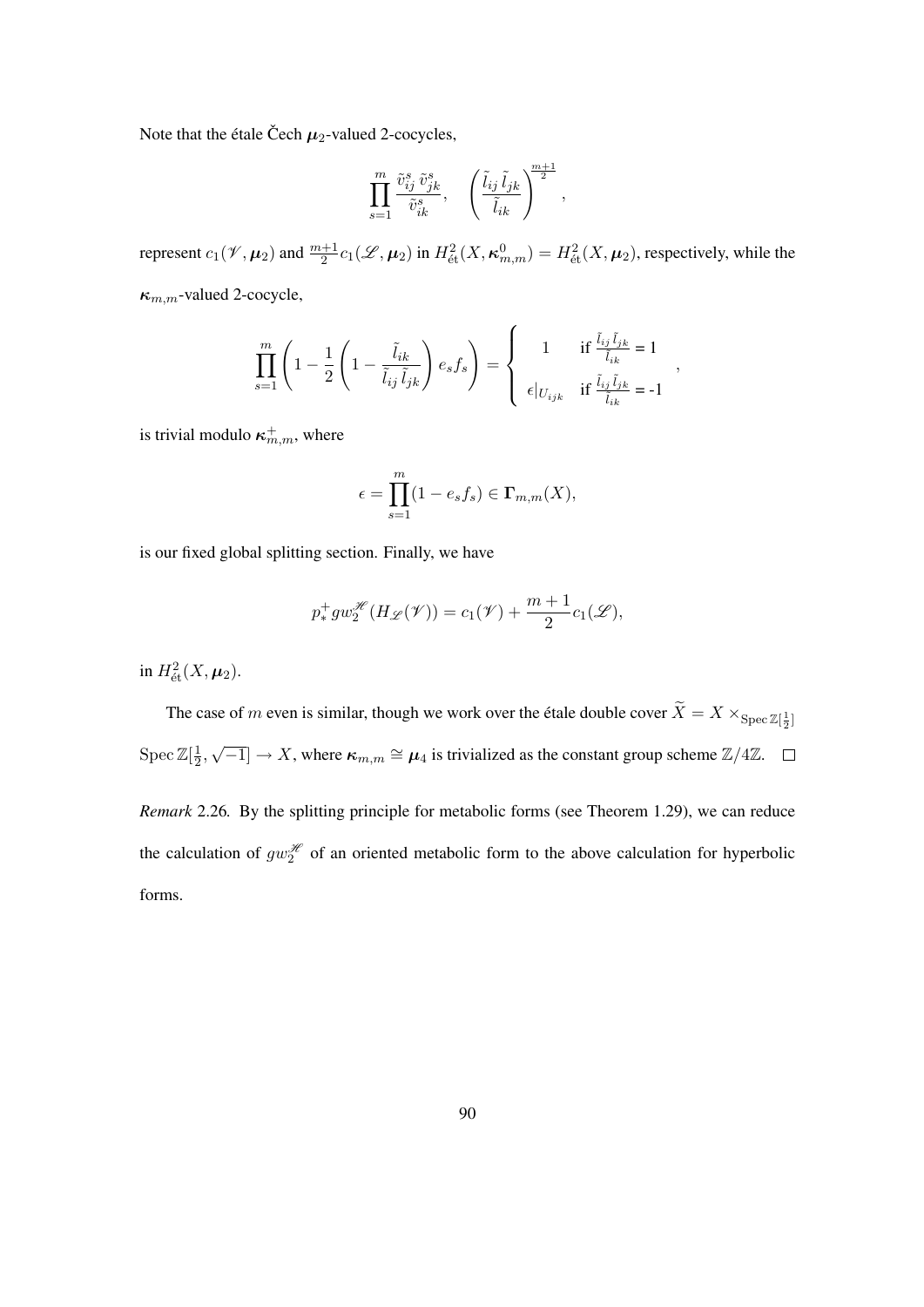# Chapter 3

# Forms of low rank

The classification of quadratic forms of low rank is an endeavor going back to the third century Greek geometers, who classified quadratic forms of rank 2 and 3 over the real number via the geometry of conic sections. Over fields, Minkowski first gave the classification of quadratic forms (of arbitrary rank) over  $\mathbb Q$  in 1890. Dickson gave the classification over finite fields  $\mathbb F_p$  in 1899 and attacked the question over general fields in 1907. It was Witt's famous 1937 paper that, for the first time, truly used the power of algebra and geometry to bring the classification problem to a modern setting. The next breakthrough was Pfister's series of papers in the 1960s.

In the context of quadratic forms over schemes, *low rank* usually means of rank  $\leq 6$ . In this interval, the accidental isomorphisms of Dynkin diagrams,  $A_1 = B_1 = C_1$ ,  $D_2 = A_1 + A_1$ ,  $B_2 = C_2$ , and  $A_3 = D_3$ , have beautiful reverberations in the theory of quadratic forms of rank 3, 4, 5, and 6, respectively. Aside from connections with triality for forms of rank 7 and 8, beyond this interval, there are no further accidental isomorphisms to exploit, and the theory becomes much more difficult. Over rings, the accidental isomorphisms were heavily utilized by Knus, Ojanguren, Parimala, Paques, and Sridharan in the 1980s and 1990s. Now, a standard reference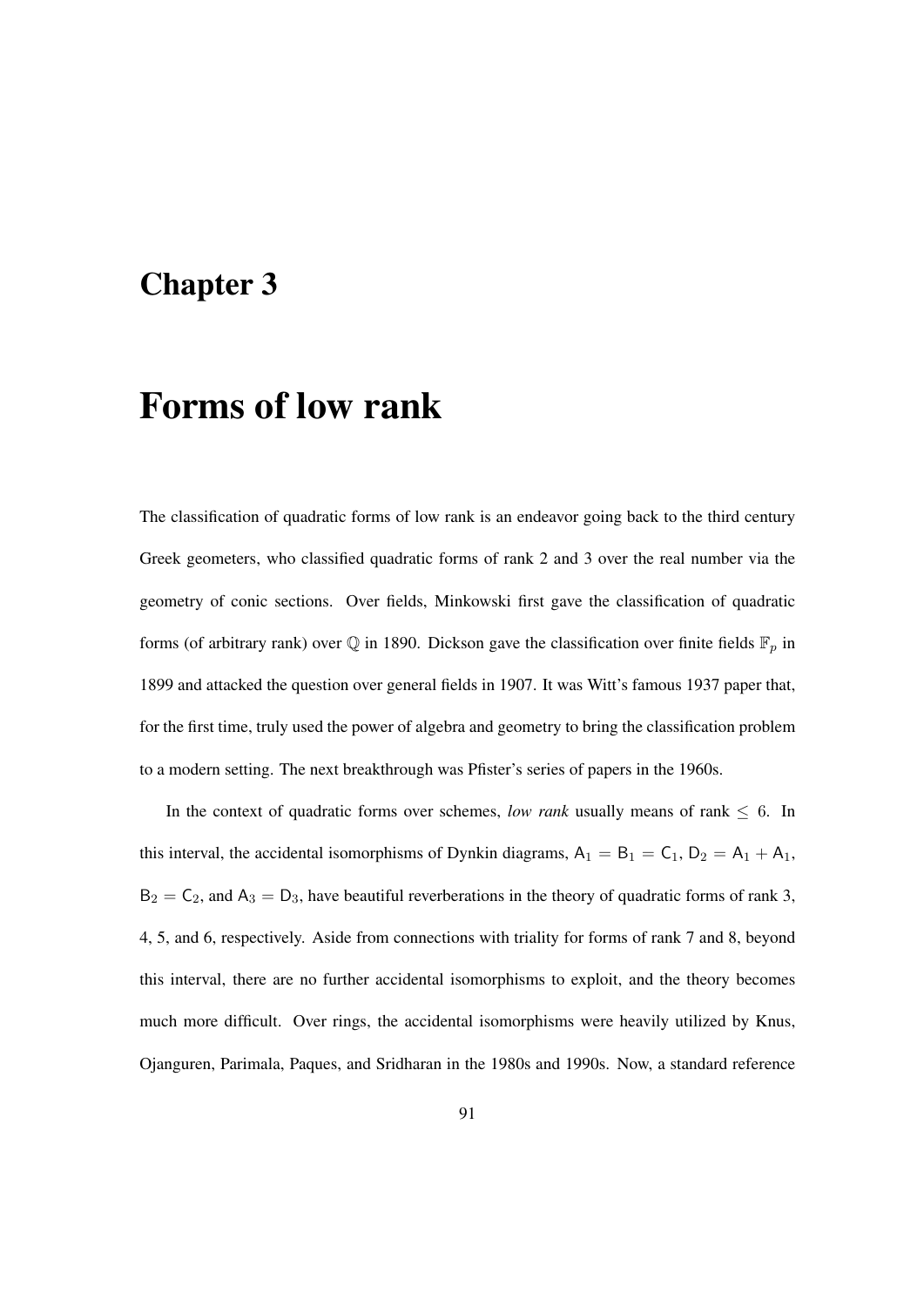on this work is Knus [34, Chapter V]. Over fields (and more generally, over division algebras), a wonderful reference is Knus/Merkurjev/Rost/Tignol [35, IV §15]. Over general schemes, much of the theory over rings can be globalized, but a unified treatment does not yet exist in the literature.

Concerning the classification of line bundle-valued quadratic forms of low rank, when the line bundle is a square in the Picard group, the theory reduces to that of classical  $\mathscr{O}_X$ -valued symmetric bilinear forms over schemes. In particular, this applies to schemes with trivial Picard group (e.g. local rings), and to the case of odd rank forms. As for the case when the line bundle is not a square, Bichsel/Knus [7] mostly handle the case of rank 4 and 6 with trivial Arf invariant over affine schemes. Here, to give a taste of the theory, we'll provide a treatment of the classification of line bundle-valued symmetric bilinear forms over schemes (with 2 invertible) of rank 6 from the point of view of cohomological invariants.

As usual, let X be a noetherian scheme with  $\frac{1}{2} \in \mathcal{O}_X$ , considered in the étale topology, and let  $\mathscr L$  be a fixed line bundle (i.e. invertible  $\mathscr O_X$ -module) on X. As usual, for simplicity we will assume that  $X$  is connected.

# 3.1 Forms of rank 6

The "accidental isomorphism" of the Dynkin diagrams  $A_3$  and  $D_3$  is reflected in the isomorphism of algebraic groups  $SL_4 \cong Spin(\mathscr{A}l_4(\mathscr{O}_X), \text{pf})$ , where  $(\mathscr{A}l_4(\mathscr{O}_X), \text{pf})$  is the canonical quadratic form given by the pfaffian map on the rank 6 space of alternating  $4\times4$  matrices. There's a dictionary between certain degree 4 Azumaya algebras of period 2 and symmetric bilinear forms of rank 6 with trivial Arf invariant, via the reduced pfaffian construction of Knus [31] and Knus/Parimala/Sridharan [32]. Later, Bichsel/Knus [7] gave an extension of this work to the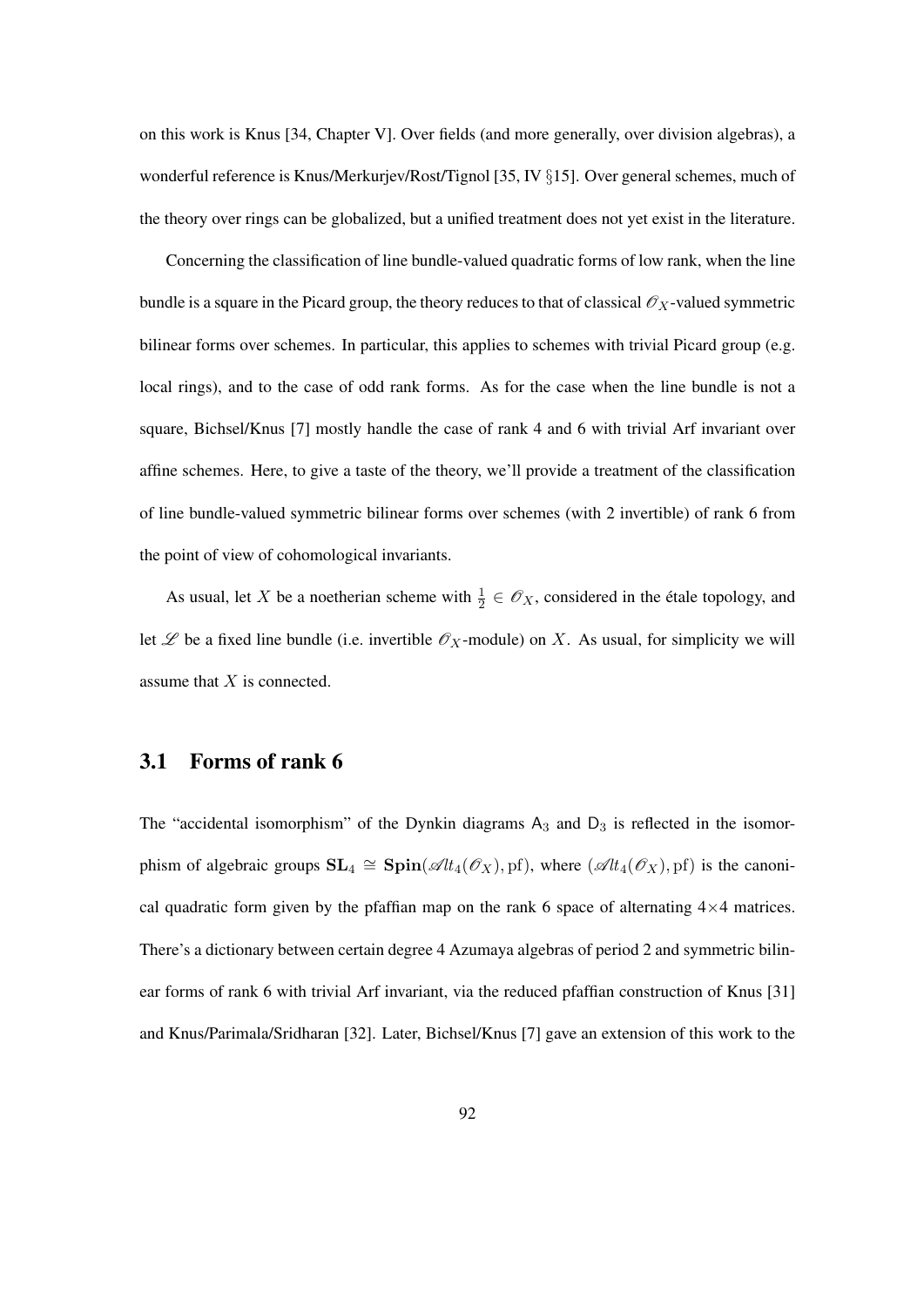line bundle-valued case.

For a construction of the reduced pfaffian over any base scheme using Brauer-Severi varieties, see Parimala/Sridharan [40]. In this section, we use an alternate construction of the reduced pfaffian over any base scheme to clarify and complete the above dictionary. We show that there's an equivalence of categories between 2-torsion data (i.e. equivalence classes of degree 4 Azumaya algebras with chosen trivializations of their tensor squares) and oriented line bundle-valued symmetric bilinear forms of rank 6 with trivial Arf invariant. This dictionary is reflected in the isomorphism of algebraic groups  $GL_4/\mu_2 \cong \mathbf{GSO}(\mathscr{A}\mathit{lt}_4(\mathscr{O}_X), \mathrm{pf})$ . The main result of this section is to show that the similarity 2nd Hasse-Witt invariant respects this refined equivalence of categories.

#### 3.1.1 2-torsion datum

Consider the sheaf of groups  $GL_n/\mu_2$  defined as the sheaf cokernel of the exact sequence of sheaves of groups,

$$
1 \to \mu_2 \to \mathbf{GL}_n \to \mathbf{GL}_n/\mu_2 \to 1,
$$
\n(3.1)

in the étale topology on X. Then  $GL_n/\mu_2$  is a smooth affine algebraic group on X. Note that  $GL_1/\mu_2 \cong \mathbb{G}_m$  via the Kummer sequence, but that in general,  $GL_n/\mu_2$  is not isomorphic to  $GL_n$  for  $n \geq 2$ . The category of  $GL_n/\mu_2$ -torsors on X is equivalent to the category of 2-torsion *data*, see Knus [34, III §9.3].

**Definition 3.1.** A 2-torsion datum on X is a triple  $(\mathcal{A}, \mathcal{P}, \varphi)$ , consisting of an Azumaya algebra  $\mathscr A$  of rank  $n^2$  on X, a vector bundle  $\mathscr P$  of rank  $n^2$  on X, and an  $\mathscr O_X$ -algebra isomorphism  $\varphi$ :  $\mathscr{A} \otimes \mathscr{A} \simeq \mathscr{E}nd(\mathscr{P})$ . In particular, the class of  $\mathscr{A}$  in the Brauer group has period  $\leq 2$ . We will call *n* the *degree* of the 2-torsion datum. A isomorphism of 2-torsion data is a pair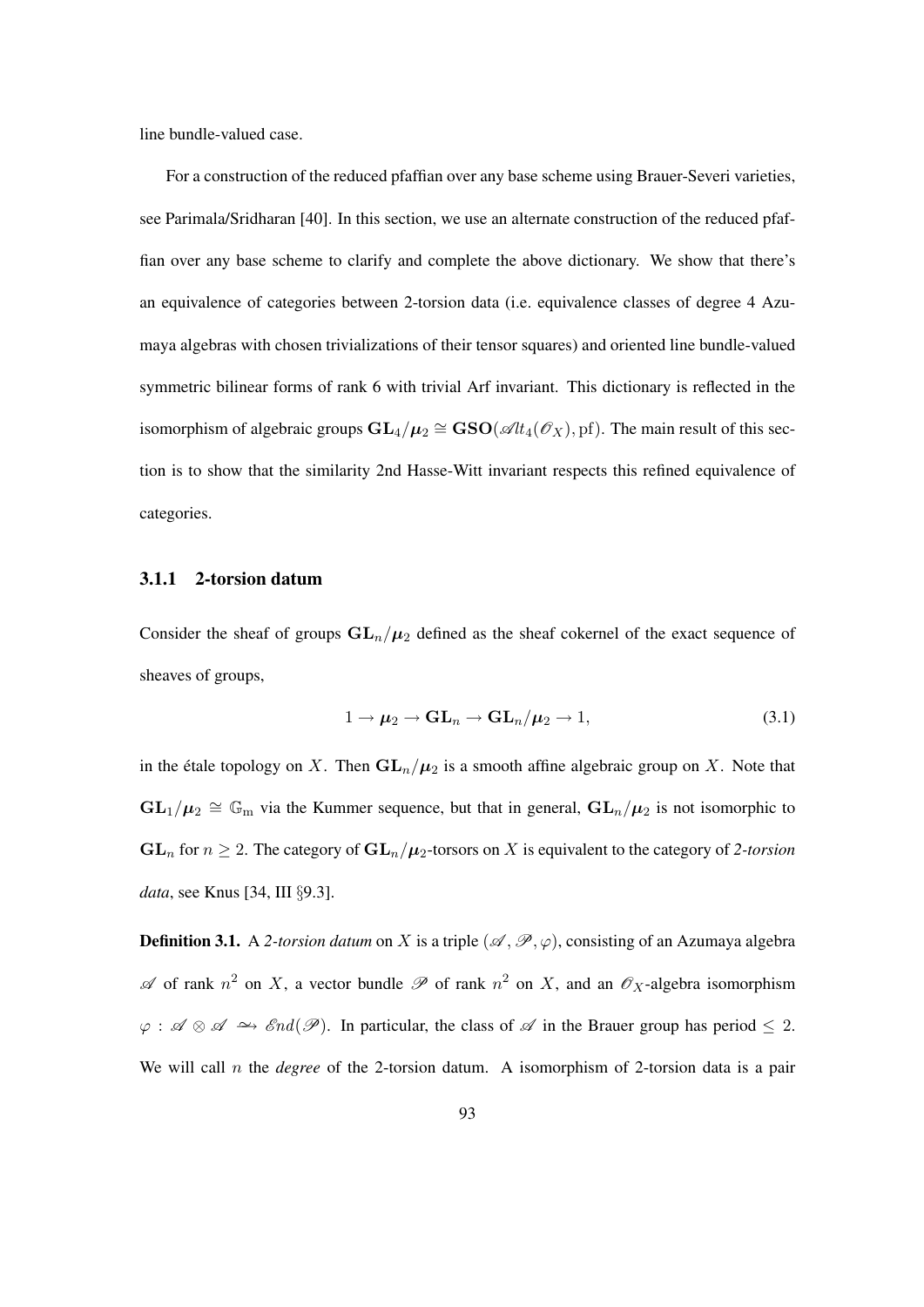$(\psi, g) : (\mathscr{A}, \mathscr{P}, \varphi) \to (\mathscr{A}', \mathscr{P}', \varphi')$ , where  $\psi : \mathscr{A} \to \mathscr{A}'$  is an  $\mathscr{O}_X$ -algebra isomorphism and  $g : \mathscr{P} \to \mathscr{P}'$  is an  $\mathscr{O}_X$ -module isomorphism rendering commutative the following diagram of  $\mathscr{O}_X$ -algebras,

$$
\mathscr{A} \otimes \mathscr{A} \xrightarrow{\varphi} \mathscr{E}nd(\mathscr{P})
$$

$$
\psi \otimes \psi \downarrow \qquad \qquad i_g
$$

$$
\mathscr{A}' \otimes \mathscr{A}' \xrightarrow{\varphi'} \mathscr{E}nd(\mathscr{P}')
$$

where  $i_g$  is defined locally on sections over  $U \to X$  by  $f \mapsto g \circ f \circ g^{-1}$ . The category of 2-torsion datum on  $X$  is thus a groupoid.

To every vector bundle  $\mathscr V$  of rank n on X, we associate a *split datum* ( $\mathscr{E}nd(\mathscr V)$ ,  $\mathscr V \otimes \mathscr V$ ,  $\varphi_{\mathscr V}$ ), where

$$
\varphi_{\mathscr{V}}: \mathscr{E}nd(\mathscr{V}) \otimes \mathscr{E}nd(\mathscr{V}) \simeq \mathscr{E}nd(\mathscr{V} \otimes \mathscr{V}),
$$

is the canonical  $\mathcal{O}_X$ -algebra isomorphism.

**Proposition 3.2.** Let X be a noetherian scheme with  $\frac{1}{2} \in \mathcal{O}_X$ . The category of 2-torsion data of *degree n* on *X* is equivalent to the category of  $GL_n/\mu_2$ -torsors for the étale topology.

*Proof.* As in Appendix A.2.2, it's enough to verify that every 2-torsion datum of degree  $n$  is locally isomorphic (for the étale topology) to a split datum (this is done in Knus [34, III Lemma 9.3.1]), that every  $GL_n/\mu_2$ -torsor has the structure of a 2-torsion datum of degree n, and then to show that the isomorphism group scheme of a certain split datum is isomorphic to  $GL_n/\mu_2$ . To this end, let  $\mathscr{T} = (\mathscr{E}nd(\mathscr{O}_X^n), \mathscr{O}_X^n \otimes \mathscr{O}_X^n, \varphi_{\mathscr{O}_X^n})$  be the split datum associated to the trivial vector bundle of rank  $n$  on  $X$ .

We proceed following Knus/Merkujev/Rost/Tignol [35, VII §31 Exercise 5]. For any 2-torsion datum  $(\mathscr{A}, \mathscr{P}, \varphi)$  of rank n, the conditions defining automorphisms of 2-torsion data translate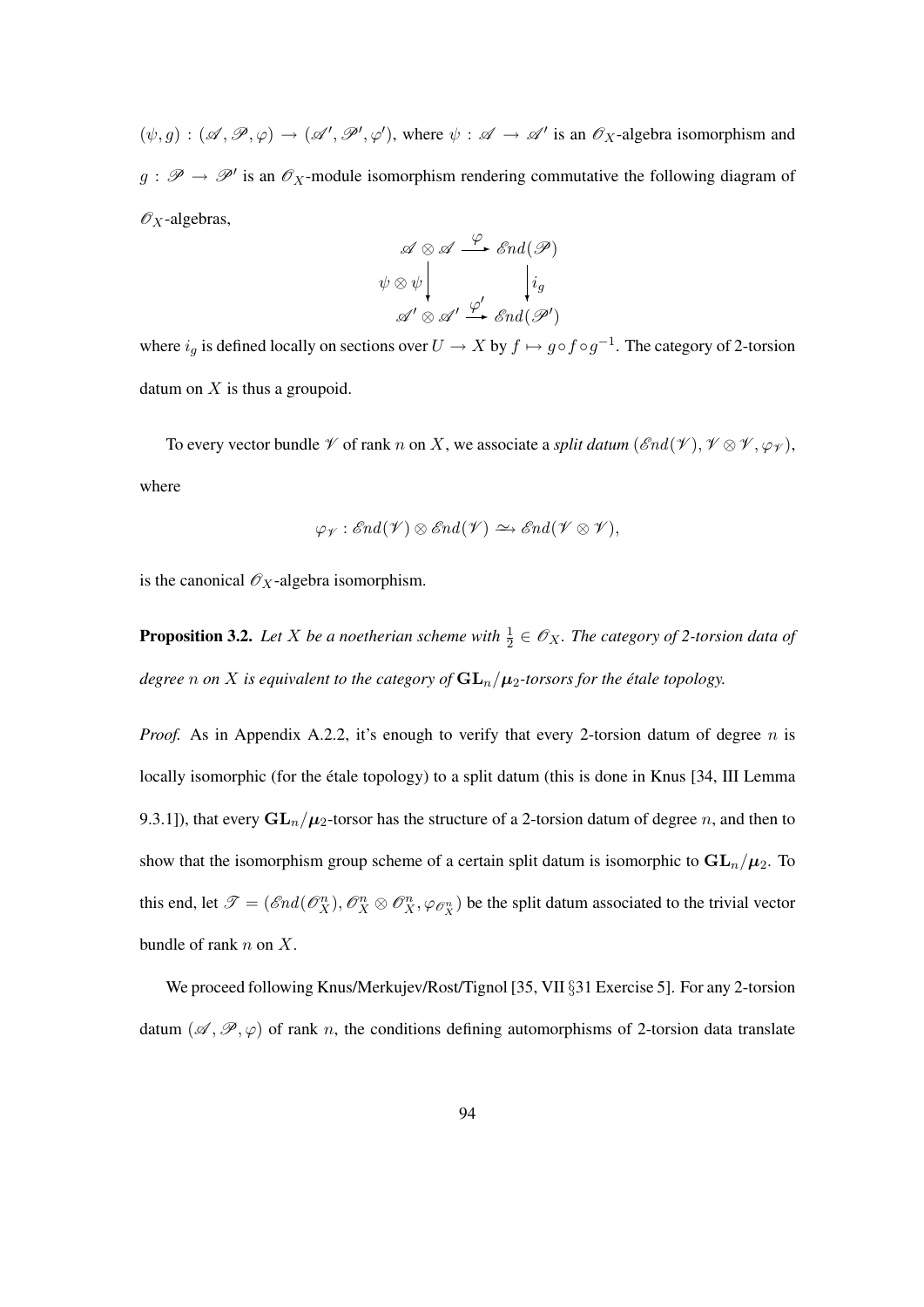into a cartesian diagram of group schemes

$$
\mathbf{Aut}(\mathscr{A}, \mathscr{P}, \varphi) \longrightarrow \mathbf{GL}(\mathscr{P})
$$
\n
$$
\downarrow \qquad \qquad \downarrow i
$$
\n
$$
\mathbf{Aut}_{\mathscr{O}_X\text{-alg}}(\mathscr{A}) \xrightarrow{\varphi \circ (-)^{\otimes 2} \circ \varphi^{-1}} \mathbf{GL}(\mathscr{P}).
$$

Thus on sections over  $U \to X$  we have

$$
\mathbf{Aut}(\mathscr{A},\mathscr{P},\varphi)(U) = \{(\psi,g) \in \mathbf{Aut}_{\mathscr{O}_X\text{-alg}}(\mathscr{A})(U) \times \mathbf{GL}(\mathscr{P})(U) : \varphi \circ (\psi \otimes \psi) = i_g \circ \varphi\}.
$$

Now identifying  $\mathbf{PGL}_{n^2} = \mathbf{Aut}_{\mathscr{O}_X-\text{alg}}(\mathscr{E}nd(\mathscr{O}_X^n))$  and  $\mathbf{GL}_{n^2} = \mathbf{GL}(\mathscr{O}_X^n \otimes \mathscr{O}_X^n)$ , we have

$$
\mathbf{Aut}(\mathscr{T})(U) = \{(\psi, g) \in \mathbf{PGL}_{n^2}(U) \times \mathbf{GL}_{n^2}(U) : \varphi_{\mathscr{O}_U^n} \circ (\psi \otimes \psi) = i_g \circ \varphi_{\mathscr{O}_U^n}\}.
$$

As for identifying  $Aut(\mathcal{T})$ , we'll show that the homomorphism

$$
\begin{array}{rcl} \mathbf{GL}_n(U) & \to & \mathbf{Aut}(\mathscr{T})(U) \\ & & \\ \alpha & \mapsto & (i_\alpha, \alpha \otimes \alpha) \end{array}
$$

is locally surjective in the étale topology on X, and has kernel  $\mu_2 \leftrightarrow GL_n$ . To this end, let  $(\psi, g) \in \text{Aut}(\mathscr{T})(U)$ . By the strong Skolem-Noether theorem, see Milne [36, IV Proposition 2.3], there's an exact sequence of group schemes,

$$
1\rightarrow \mathbb{G}_{\operatorname{m}}\rightarrow \operatorname{\mathbf{GL}}_n\xrightarrow{i} \operatorname{\mathbf{Aut}}_{\mathscr{O}_X\operatorname{-alg}}(\mathscr{E}nd(\mathscr{O}_X^n))\rightarrow 1.
$$

in the étale topology on X. In particular, there exists an étale map  $V \to U$  and a section  $\beta \in$  $GL_n(V)$  so that  $i_\beta = \psi|_V$ . But now by the cartesian product structure of  $Aut(\mathscr{T})$  and a general formula (the final equality), we have

$$
i_{g|_V}=\varphi_{\mathscr{O}_V^n}\circ\psi|_V\otimes\psi|_V\circ\varphi_{\mathscr{O}_V^n}^{-1}=\varphi_{\mathscr{O}_V^n}\circ i_{\beta}\otimes i_{\beta}\circ\varphi_{\mathscr{O}_V^n}^{-1}=i_{\beta\otimes\beta}.
$$

Again using the strong Skolem-Noether theorem, this time for the group  $GL_{n^2}$ , we can find an étale map  $V' \to V$  and a section  $c \in \mathbb{G}_{m}(V')$ , so that  $g|_{V'} = c \cdot \beta|_{V'} \otimes \beta|_{V'}$ . Now let refining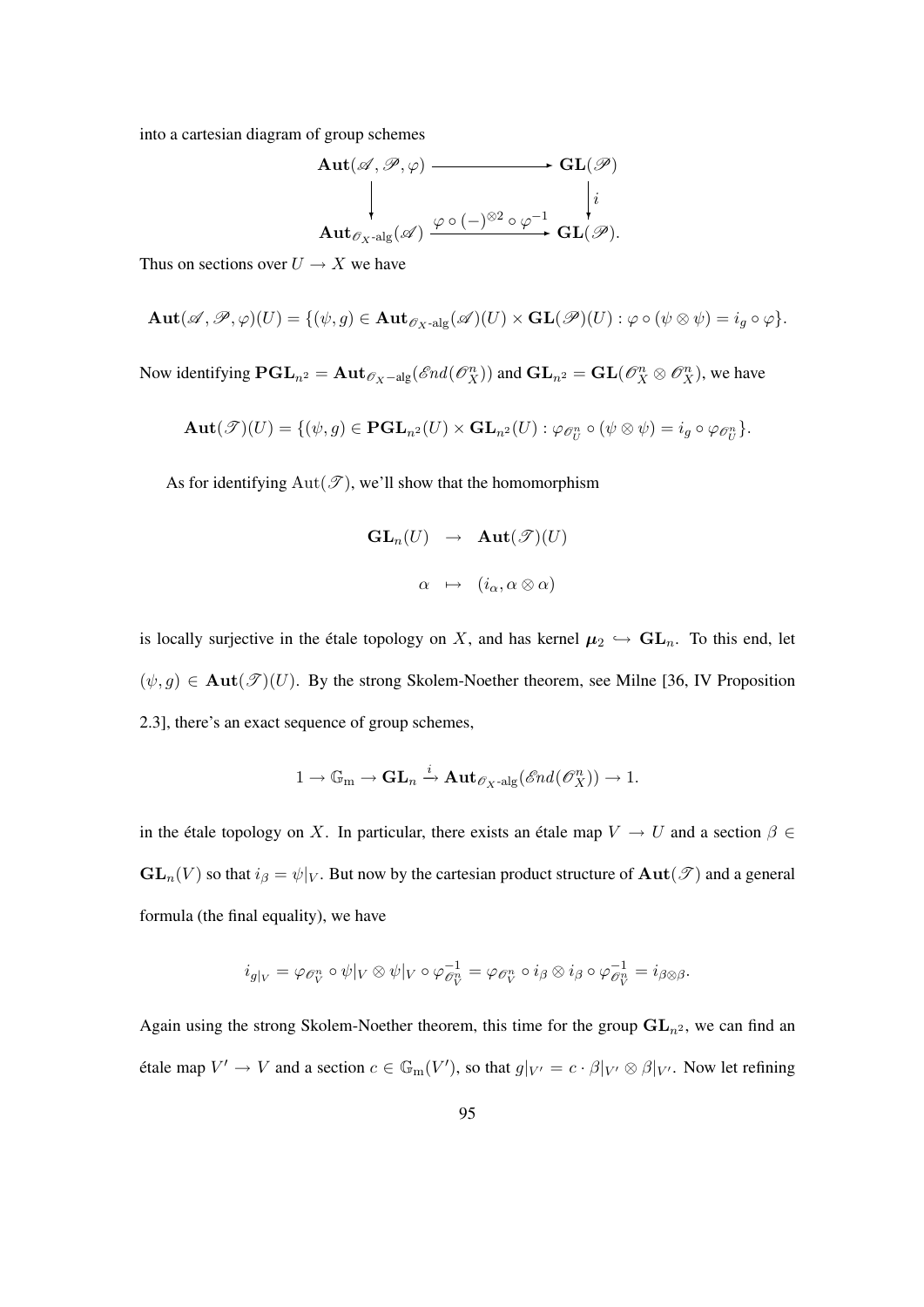$V'$  to an étale  $V'' \to V$  if necessary, we can assume that c has a square root  $\tilde{c}$ . Finally, letting  $\alpha = \tilde{c} \cdot \alpha|_{V''} \in GL_n(V'')$ , we have that  $(i_\alpha, \alpha \otimes \alpha) = (\psi|_{V''}, g|_{V''})$ . Thus the homomorphism  $GL_n \to \text{Aut}(\mathcal{T})$  is locally surjective in the étale topology, thus is an epimorphism of group schemes. Its kernel is clearly the diagonal subgroup  $\mu_2 \hookrightarrow GL_n$ . Thus we've identified  $Aut(\mathcal{T})$ with the sheaf cokernel of  $\mu_2 \to \mathbf{GL}_n$ , i.e. with  $\mathbf{GL}_n/\mu_2$ .  $\Box$ 

The interpretation of exact sequence  $(3.1)$  on nonabelian étale Čech cohomology,

$$
H_{\text{\'et}}^1(X, \text{GL}_n) \to H_{\text{\'et}}^1(X, \text{GL}_n/\mu_2) \to H_{\text{\'et}}^2(X, \mu_2)
$$
\n(3.2)

is that the isomorphism class of a vector bundle  $\mathcal V$  of rank n is mapped to the isomorphism class of the associated split datum ( $\mathscr{E}nd(\mathscr{V})$ ,  $\mathscr{V} \otimes \mathscr{V}$ ,  $\varphi_{\mathscr{V}}$ ). The 2nd coboundary map, assigning an isomorphism class of 2-torsion datum  $(\mathscr{A}, \mathscr{P}, \varphi)$  to a cohomology class  $a(\mathscr{A}, \mathscr{P}, \varphi) \in H^2_{\text{\'{e}t}}(X, \mu_2)$ is related to the *involutive Brauer group*.

# 3.1.2 The involutive Brauer group

An *involution* (of the first kind) on an  $\mathscr{O}_X$ -algebra  $\mathscr{A}$  is an  $\mathscr{O}_X$ -algebra isomorphism  $\sigma : \mathscr{A} \to$  $\mathscr{A}^{op}$  satisfying  $\sigma^{op} \circ \sigma = id$ . We will consider Azumaya algebras  $\mathscr{A}$  on X with involution, see §1.1.1. Locally in the étale topology, see Milne [36, IV Proposition 2.1],  $\mathscr A$  is isomorphic to an endomorphism algebra, and the involution restricts to an involution on an endomorphism algebra, see Proposition 1.2 or Knus/Parimala/Srinivas [33]. Such involutions are either of *orthogonal type* or *symplectic type*. For a given Azumaya algebra with involution, the type is locally constant in the étale topology on X and gives rise to a global section of  $\mu_2$ . We will only be interested in Azumaya algebras with orthogonal involutions.

Parimala/Srinivas [41] construct a "Brauer group" consisting of isomorphism classes of Azu-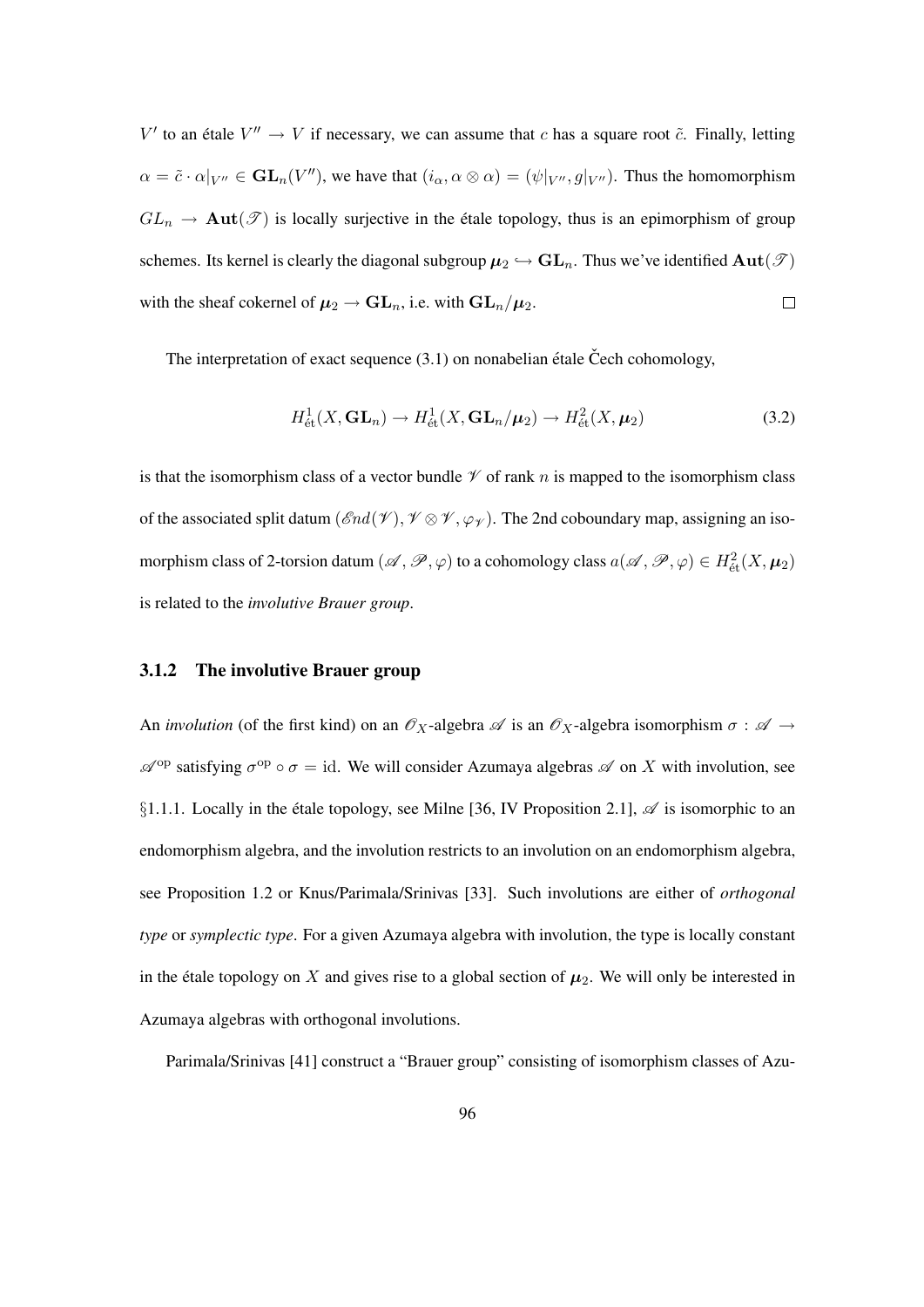maya algebras with involution (of any type) modulo classes of endomorphism algebras with involution coming from  $\mathcal{O}_X$ -valued symmetric bilinear forms on X. We will denote by  $\text{Br}^+(X)$  the subgroup consisting of classes of Azumaya algebras with orthogonal involutions.

The category of Azumaya algebras of degree  $n$  with orthogonal involution is equivalent to the category of  $\mathbf{PO}_n \cong \mathbf{PGO}_n$ -torsors on X, see Theorem 1.4. As in §1.1.1, to every  $\mathscr{O}_X$ -valued symmetric bilinear space  $(\mathscr{E}, b)$  of rank n on X, we associate an Azumaya algebra  $(\mathscr{E}nd(\mathscr{E}), \sigma_b)$ with orthogonal involution, where  $\sigma(\varphi) = \psi_b^{-1}$  $b_b^{-1} \circ \varphi^{\vee} \circ \psi_b$  on sections over  $U \to X$ . The interpretation of the projective orthogonal exact sequence,

$$
1 \to \mu_2 \to \mathbf{O}_n \to \mathbf{PO}_n \to 1
$$

on nonabelian étale Čech cohomology,

$$
H^1_{\text{\'et}}(X, \mathbf{O}_n) \to H^1_{\text{\'et}}(X, \mathbf{PO}_n) \to H^2_{\text{\'et}}(X, \mu_2),
$$

is that the isometry class of an  $\mathcal{O}_X$ -valued symmetric bilinear space of rank n on X is mapped to the isomorphism class of its associated endomorphism algebra with involution. The 2nd coboundary map is trivial on classes of such endomorphism algebras with involution, and thus factors through  $Br^+(X)$ , yielding a group homomorphism

$$
a: \operatorname{Br}^+(X) \to H^2_{\text{\'et}}(X, \mu_2).
$$

By Parimala/Srinivas [41, Theorem 1] this homomorphism is injective, and is surjective if and only if every 2-torsion element in  $H^2_{\text{\'et}}(X,\mathbb{G}_{\mathrm{m}})$  is represented by an Azumaya algebra on X (for example, this holds for any affine scheme).

There's a commutative diagram of "forgetful" homomorphisms of group schemes in the étale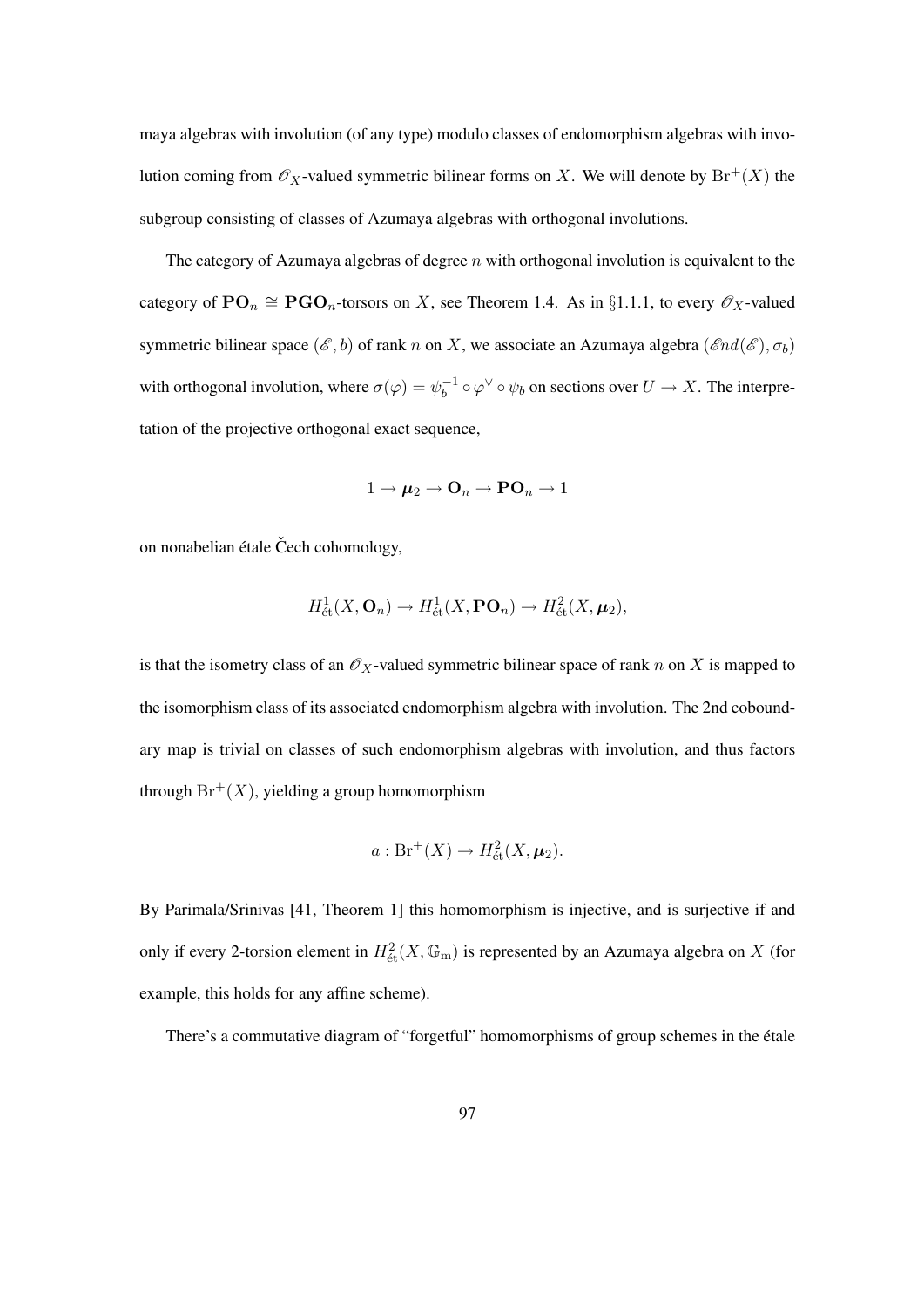topology on  $X$ , with exact rows (but not exact columns),



The map  $H^1_{\text{\'et}}(X,\mathbf{PO}_n)\to H^1_{\text{\'et}}(X,\mathbf{GL}_n/\boldsymbol{\mu}_2)$  is interpreted as associating to an Azumaya algebra  $(\mathscr{A}, \sigma)$  of degree n with an orthogonal involution, the canonical 2-torsion datum  $(\mathscr{A}, \mathscr{A}, \varphi_{\sigma})$ given on sections by

$$
\varphi_{\sigma}: \mathscr{A} \otimes \mathscr{A} \iff \mathscr{E}nd(\mathscr{A})
$$

$$
a \otimes b \quad \longmapsto \ x \mapsto ax\sigma(b).
$$

The map  $H^1_{\text{\'et}}(X,\mathbf{GL}_n/\mu_2)\to H^1_{\text{\'et}}(X,\mathbf{PGL}_n)$  is interpreted as associating to a 2-torsion datum its underlying Azumaya algebra. The cohomological coboundary,

$$
H^1_{\text{\'et}}(X,\mathbf{PO}_n)\to H^2_{\text{\'et}}(X,\boldsymbol{\mu}_2),
$$

associates to an Azumaya algebra  $(\mathscr{A}, \sigma)$  with orthogonal involution, the image of its class in the involutive Brauer group under the injective homomorphism  $\alpha$  described above. There's also a commutative diagram,

$$
H^1_{\text{\'et}}(X, \text{PO}_n) \longrightarrow \text{Br}^+(X) \stackrel{a}{\longrightarrow} H^2_{\text{\'et}}(X, \mu_2)
$$
\n
$$
\downarrow \qquad \qquad \downarrow \qquad \qquad \downarrow
$$
\n
$$
H^1_{\text{\'et}}(X, \text{PGL}_n) \longrightarrow \text{Br}(X) \longrightarrow H^2_{\text{\'et}}(X, \mathbb{G}_m)
$$

showing that the invariant  $a(\mathcal{A}, \sigma)$  is a refinement of the class of  $\mathcal A$  in the Brauer group.

By a result of Saltman [45] that generalizes a theorem of Albert, for every 2-torsion Azumaya algebra  $\mathscr A$ , there's an Azumaya algebra  $(\mathscr A', \sigma)$  with orthogonal involution such that  $\mathscr A'$  Brauer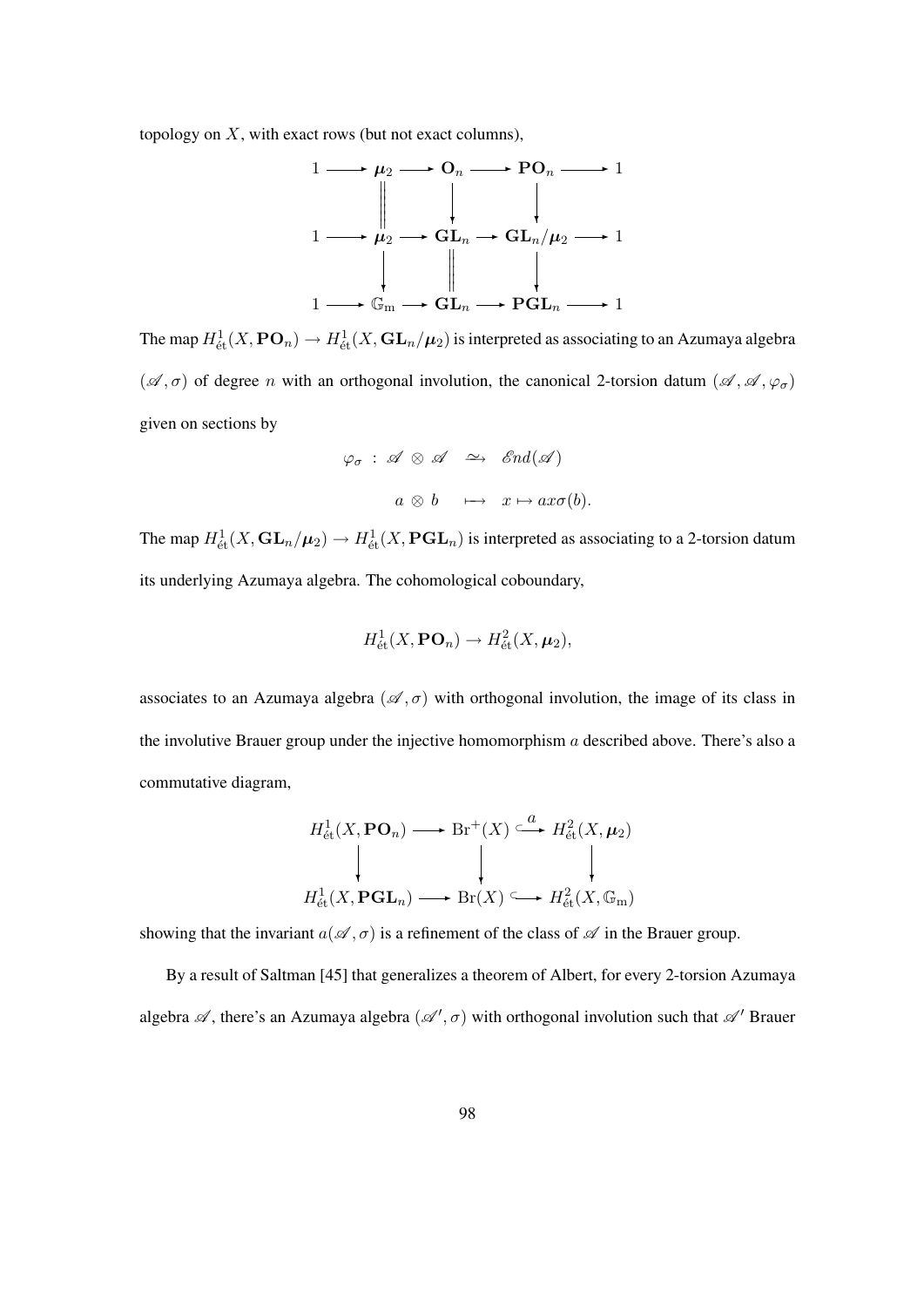equivalent to  $\mathscr A$ . Indeed, considering the following commutative diagram,

$$
1 \longrightarrow \mu_2 \longrightarrow GL_n \longrightarrow GL_n/\mu_2 \longrightarrow 1
$$
  
\n
$$
\downarrow \qquad \qquad \downarrow
$$
  
\n
$$
1 \longrightarrow \mu_2 \longrightarrow O_{n,n} \longrightarrow PO_{n,n} \longrightarrow 1
$$

of group schemes in the étale topology on X with exact rows, the map  $H^1_{\text{\'et}}(X,\mathbf{GL}_n/\mu_2) \to$  $H^1_{\text{\'et}}(X, \textbf{PO}_{n,n})$  is interpreted as the following construction of Knus/Parimala/Srinivas [33]. Given a 2-torsion datum  $(\mathscr{A}, \mathscr{P}, \varphi)$  of degree n, the authors construct a degree  $2n$  Azumaya algebra  $(\mathscr{A}', \sigma_{\varphi})$  with orthogonal involution, where  $\mathscr{A}' = (\mathscr{E}nd_{\mathscr{A}^{op}}(\mathscr{A}^{op} \oplus \mathscr{P}), \sigma_{\varphi})$ . By the commutativity of the diagram, the 2nd coboundary maps coincide  $a(\mathscr{A}', \sigma_{\varphi}) = a(\mathscr{A}, \mathscr{P}, \varphi)$  in  $H^2_{\text{\'{e}t}}(X, \mu_2)$ . By abuse of notation, if  $(\mathscr{A}, \mathscr{P}, \varphi)$  is a 2-torsion datum, we simply refer to its class in  $Br^+(X)$ as the class of  $(\mathscr{A}', \sigma_{\varphi})$  just constructed.

#### 3.1.3 The reduced pfaffian

Given a 2-torsion datum  $(\mathscr{A}, \mathscr{P}, \varphi)$  of degree n on X, by the strong Skolem-Noether theorem the switch map  $\omega_{\mathscr{A}} : \mathscr{A} \otimes \mathscr{A} \to \mathscr{A} \otimes \mathscr{A}$  is an inner automorphism. In fact, there's a canonical section  $u \in \mathscr{A} \otimes \mathscr{A}(X)$  called the *Goldman element* satisfying  $u^2 = \mathbf{1}_{\mathscr{A}}$ ,  $i_u = \omega_{\mathscr{A}}$ , and

$$
\mathscr{A}^{\mathrm{op}} \otimes \mathscr{A} \quad \xrightarrow{\sim} \quad \mathscr{E}nd(\mathscr{A})
$$

$$
u \quad \longmapsto \quad x \mapsto \mathrm{Trd}(x) \cdot \mathbf{1}_{\mathscr{A}},
$$

by taking global sections via the canonical isomorphism, see Knus [34, Lemma 8.4.1]. Let  $\psi =$  $\varphi(u) : \mathscr{P} \to \mathscr{P}$  be the induced morphism of  $\mathscr{O}_X$ -modules. Then  $\psi$  is an  $\mathscr{A} - \mathscr{A}^{\text{op}}$ -algebra homomorphism satisfying  $\psi^2 = id_{\mathscr{P}}$  and is called the *module involution* of  $(\mathscr{A}, \mathscr{P}, \varphi)$ . Denote by  $\mathscr{S}_{\varphi}^-(\mathscr{P})$  the sheaf image of the morphism id $\mathscr{P} - \psi$ , i.e. the sheaf of *alternating elements* of  $\mathscr P$  with respect to  $\psi$ . Then  $\mathscr S_{\varphi}^-(\mathscr P)$  is a locally free  $\mathscr O_X$ -module of rank  $n(2n-1)$  on X, a fact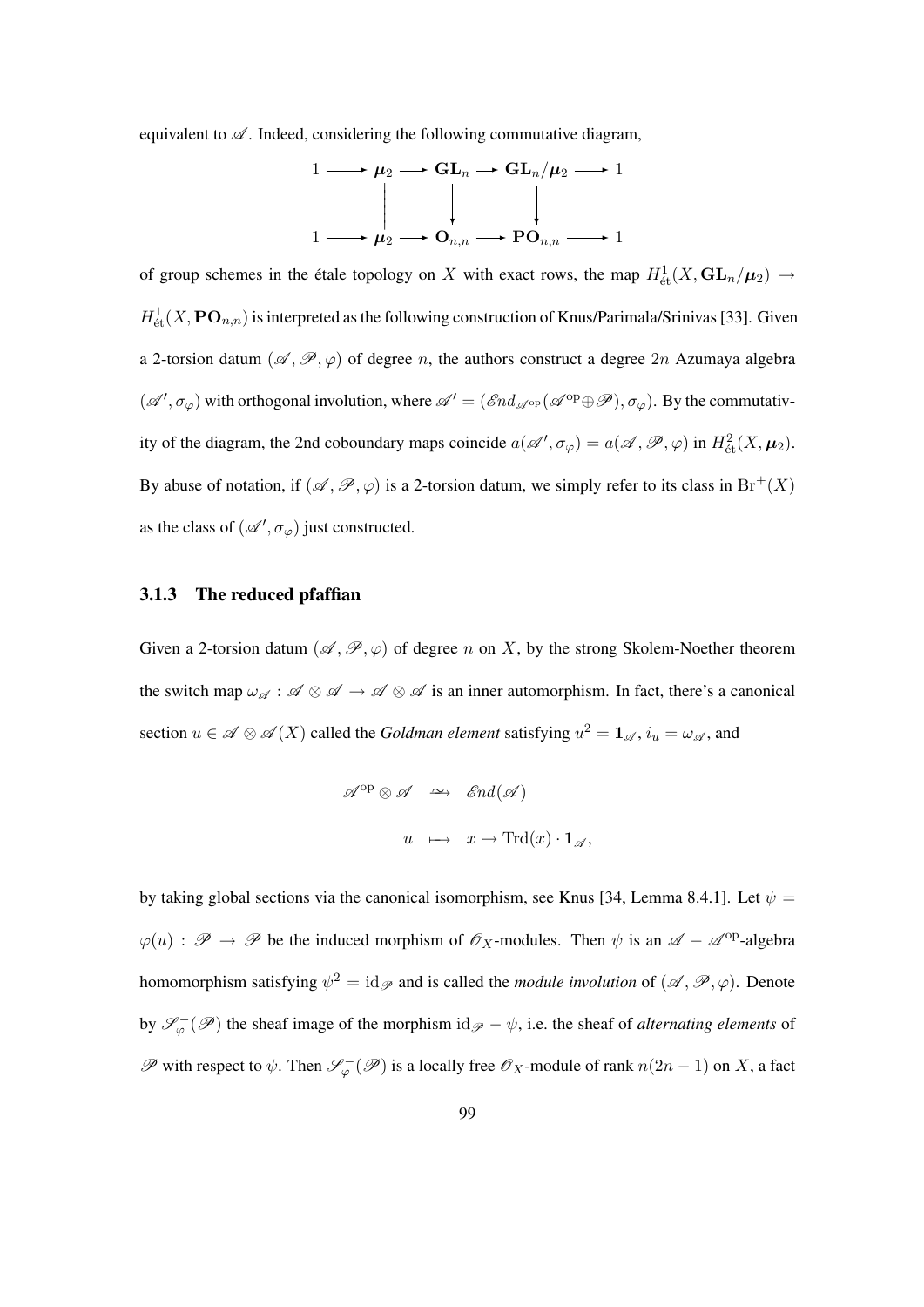that can be verified locally in the étale topology, see Knus [34, Theorem 9.3.2].

The reduced pfaffian construction associates to a 2-torsion datum ( $\mathscr{A}, \mathscr{P}, \varphi$ ) of degree n on X, a functorial *pfaffian line bundle*  $pf(\mathscr{P})$  and polynomial map  $pf : \mathscr{S}_{\varphi}(\mathscr{P}) \to pf(\mathscr{P})$  of degree n. Applied to a split datum  $(\mathcal{E}nd(\mathcal{V}), \mathcal{V} \otimes \mathcal{V}, \varphi_{\mathcal{V}})$ , the module involution  $\psi : \mathcal{V} \otimes \mathcal{V} \to$  $\mathscr{V} \otimes \mathscr{V}$  coincides with the switch map and  $\mathscr{S}^{-}_{\varphi}(\mathscr{V} \otimes \mathscr{V}) = \bigwedge^2 V$ , then the reduced pfaffian gives pf( $\mathcal{V} \otimes \mathcal{V}$ ) = det  $\mathcal{V}$  and pf :  $\bigwedge^2 \mathcal{V} \to$  det  $\mathcal{V}$  coincides with the classical pfaffian. Knus [31] and Knus/Parimala/Sridharan [32] construct the reduced pfaffian over affine schemes by faithfully flat descent. Parimala/Sridharan [40], give a construction over arbitrary schemes by pulling back to Brauer-Severi varieties. Over schemes in which 2 is invertible, we realize the reduced pfaffian, restricted to 2-torsion data of degree 4, as a map on torsors induced from an exceptional isomorphism of algebraic group schemes.

Applied to a 2-torsion datum of degree 4, the reduced pfaffian yields a symmetric bilinear space of rank 6 with valued in the pfaffian line bundle and with trivial Arf invariant. This fact was the basis for much work on the classification of rank 6 symmetric bilinear spaces by degree 4 Azumaya algebras, see Knus [31], Knus/Parimala/Sridharan [32], and Bichsel/Knus [7]. Our realization of the reduced pfaffian in this case clarifies and organizes these results.

Let  $\mathscr{A}lt_4 = \mathscr{A}lt_4(\mathscr{O}_X)$  be the free vector subbundle of  $\mathscr{E}nd(\mathscr{O}_X^4)$  consisting of alternating matrices and pf :  $\mathscr{A}lt_4 \to \mathscr{O}_X$  be the classical pfaffian map. Then  $(\mathscr{A}lt_4, \mathrm{pf}, \mathscr{O}_X)$  is the reduced pfaffian construction applied to the 2-torsion datum  $(\mathscr{E}nd(\mathscr{O}_X^4), \mathscr{E}nd(\mathscr{O}_X^4), \varphi)$  given by

$$
\varphi : \operatorname{End}(\mathscr{O}_X^4) \otimes \operatorname{End}(\mathscr{O}_X^4) \ \ \simeq \ \ \operatorname{End}(\operatorname{End}(\mathscr{O}_X^4))
$$
\n
$$
x \otimes y \ \ \ \longmapsto \ \ z \mapsto xyz^t
$$

Note that this 2-torsion datum is isomorphic to the split datum  $(\mathcal{E}nd(\mathcal{O}_X^4), \mathcal{O}_X^4 \otimes \mathcal{O}_X^4, \varphi_{\mathcal{O}_X^4})$ . Thus ( $\mathscr{A}lt_4$ , pf) is an  $\mathscr{O}_X$ -valued symmetric bilinear form on X.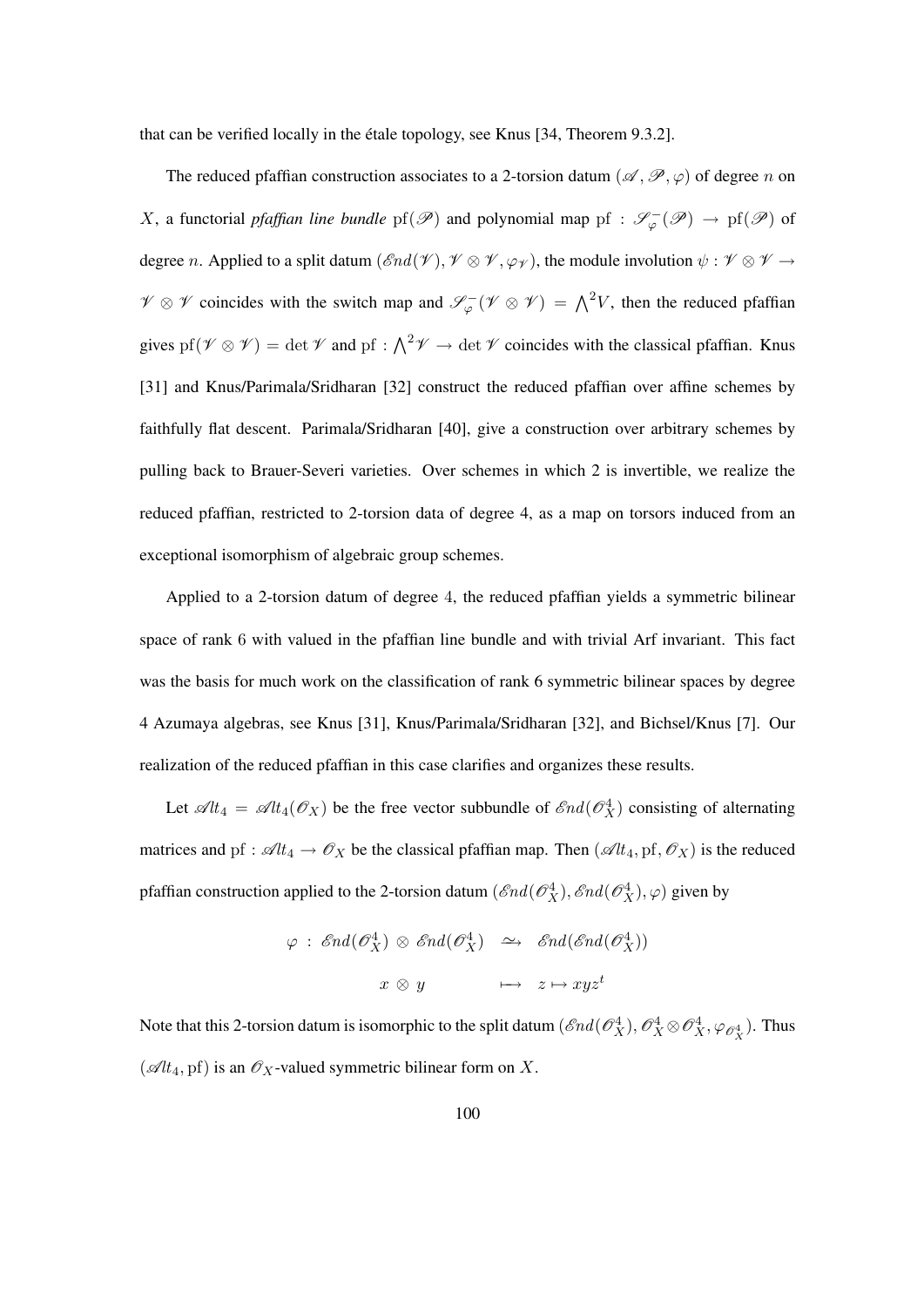Finally, define a group scheme homomorphism by

$$
\begin{array}{rcl}\n\mathbf{GL}_4 & \xrightarrow{\Phi} & \mathbf{GSO}(\mathscr{A}l t_4) \\
x & \mapsto & y \mapsto xyx^t\n\end{array}
$$

on sections, noting that by properties of the classical pfaffian  $pf(xyx^t) = det(x)pf(y)$  so that indeed  $\Phi$  maps x to a well-defined similarity transformation of  $(\mathscr{A}lt_4, \text{pf})$  with multiplier  $\det(x)$ . It's also well-known that  $\det(y \mapsto xyx^t) = \det(x)^3$ , i.e.  $\Phi$  maps x to a proper similitude. In fact, by descent, given a 2-torsion datum  $(\mathscr{A}, \mathscr{P}, \varphi)$  there's a canonically defined orientation

$$
\zeta_{\mathscr{P}} : \langle -1 \rangle \simeq \mathrm{disc}(\mathscr{S}_{\varphi}^{-}(\mathscr{P}), \mathrm{pf}, \mathrm{pf}(\mathscr{P}))
$$

on the reduced pfaffian.

**Theorem 3.3.** Let X be a noetherian scheme with  $\frac{1}{2} \in \mathscr{O}_X$  and considered in the étale topology.

*a) There's a commutative diagram with exact rows and columns,*



*of group schemes in the etale topology on ´* X*.*

*b) The associated isomorphism of group schemes,*

$$
\mathbf{GL}_4/\mu_2 \simeq \mathbf{GSO}(\mathscr{A}l t_4)
$$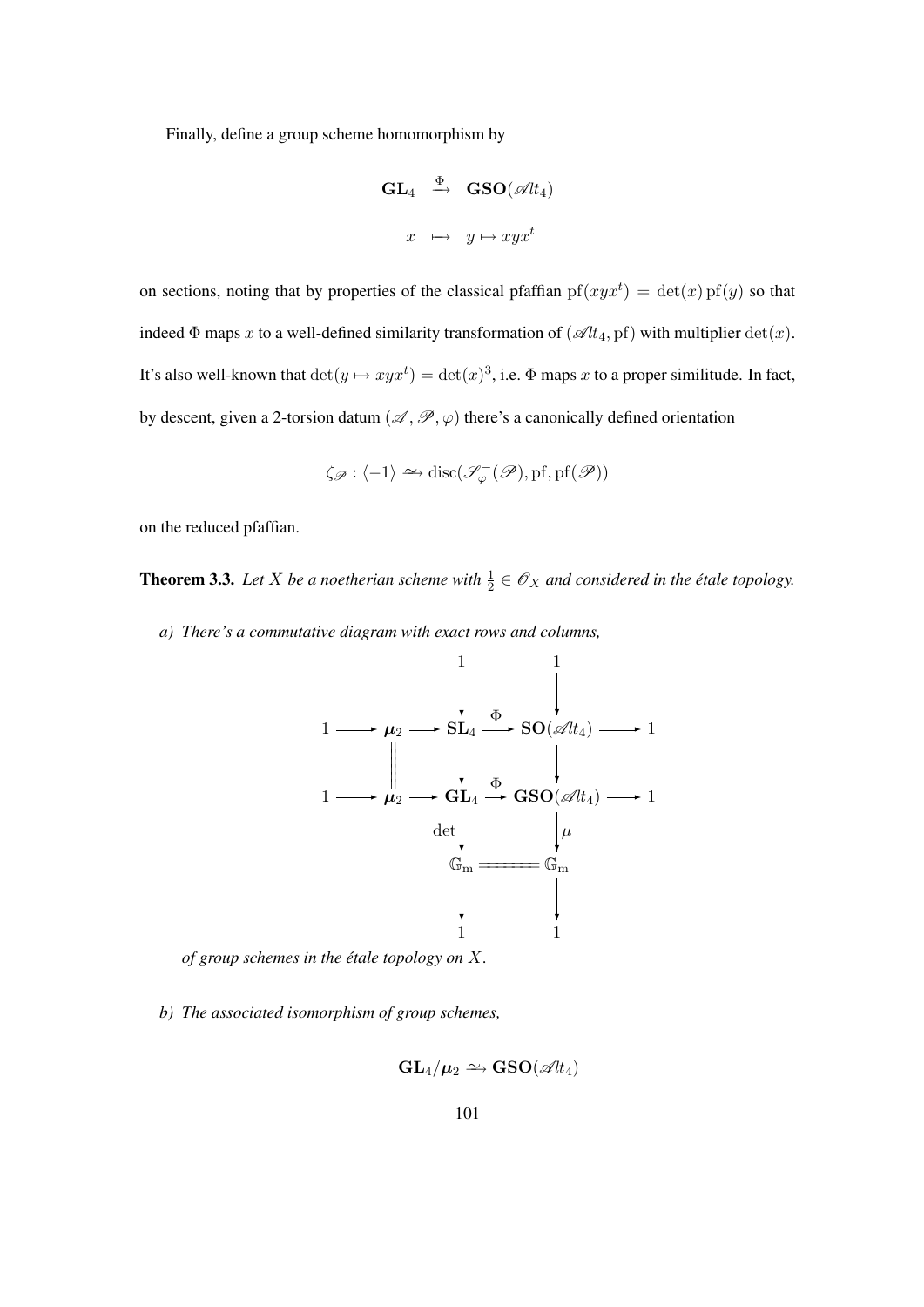*in the etale topology on ´* X *yields an equivalence between the category of 2-torsion data of degree 4 on* X *and the category of oriented similarity classes of line bundle-valued symmetric bilinear spaces of rank 6 with trivial Arf invariant on* X*. Furthermore, this isomorphism induces the (oriented) reduced pfaffian construction,*

$$
H^1_{\text{\'et}}(X,\mathbf{GL}_4/\mu_2) \quad \simeq \quad H^1_{\text{\'et}}(X,\mathbf{GSO}(\mathscr{A}l t_4))
$$

$$
(\mathscr{A},\mathscr{P},\varphi) \quad \mapsto \quad (\mathscr{S}_{\varphi}^-(\mathscr{P}),\mathrm{pf},\mathrm{pf}(\mathscr{P}),\zeta_{\mathscr{P}})
$$

*on isomorphism classes of objects.*

*Remark* 3.4. The category of  $SL_4(\mu_2)$ -torsors is equivalent to the category of 2-torsion data with a fixed trivialization of the pfaffian line bundle. The isomorphism of group schemes  $SL_4/\mu_2 \rightarrow$  $SO(\mathscr{A}l t_4)$  from Theorem 3.3 then yields, on isomorphism classes of torsors, exactly the classification of  $\mathcal{O}_X$ -valued symmetric bilinear forms of rank 6 with trivial Arf invariant obtained by Knus/Parimala/Sridharan [32].

We must point out that there are two points where our classification of rank 6 forms seems to differ from the approach of Knus [31], Knus/Parimala/Sridharan [32], and Bichsel/Knus [7]. In previous formulations of the classification of rank 6 forms, the complications of "similarity up to multiplication by a discriminant module" and "equivalence of Azumaya algebras" seemed to arise. We'll now explain how our classification circumvents these complications.

While the isomorphism class of the Azumaya algebra  $\mathscr A$  doesn't uniquely determine the similarity class of the reduced pfaffian  $(\mathscr{S}^{-}_{\varphi}(\mathscr{P}),$  pf, pf $(\mathscr{P}))$  – it only determines the reduced pfaffian up to multiplication by an  $\mathscr{O}_X$ -valued line – the full 2-torsion datum  $(\mathscr{A}, \mathscr{P}, \varphi)$  does uniquely determine the similarity class of the reduced pfaffian. Classically, the inverse functor of the reduced pfaffian was "half" the even Clifford algebra, or "half" the generalized even Clifford algebra in the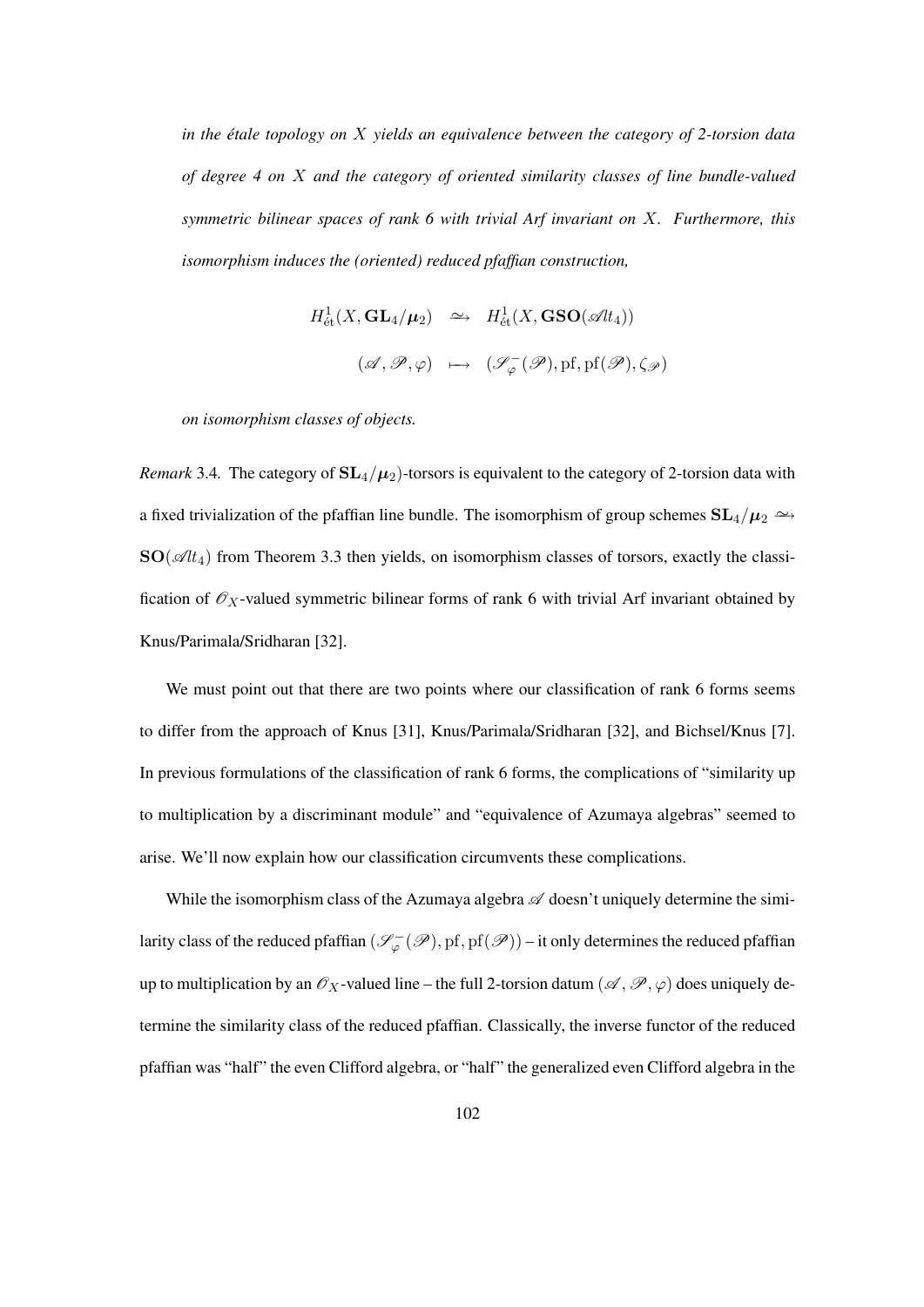line bundle-valued case. The even Clifford algebra is invariant under multiplication by  $\mathscr{O}_X$ -valued lines  $(\mathcal{N}, n)$ ,

$$
\mathscr{C}_0(\mathscr{N} \otimes \mathscr{E}, n \otimes b, \mathscr{L}) \quad \simeq \quad \mathscr{C}_0(\mathscr{E}, b, \mathscr{L})
$$

$$
(a \otimes x) (b \otimes y) \quad \mapsto \quad n(a, b) \, xy
$$

while the Clifford bimodule is not,

$$
\mathscr{C}_1(\mathscr{N}\otimes\mathscr{E}, n\otimes b, \mathscr{L}) \quad \simeq \quad \mathscr{N}\otimes\mathscr{C}_1(\mathscr{E}, b, \mathscr{L})
$$

Thus the associated 2-torsion data differ between forms scaled by  $\mathcal{O}_X$ -lines. Specifically, if  $\mathcal N$  is not a square in the Picard group, then

$$
(\mathscr{C}_0(\mathscr{N}\otimes\mathscr{E}, n\otimes b, \mathscr{L}), \mathscr{C}_1(\mathscr{N}\otimes\mathscr{E}, n\otimes b, \mathscr{L}), \cdot)\cong (\mathscr{C}_0(\mathscr{E}, b, \mathscr{L}), \mathscr{N}\otimes\mathscr{C}_1(\mathscr{E}, b, \mathscr{L}), \mathrm{can}_{\mathscr{N}}\circ\cdot)
$$

and

$$
(\mathscr{C}_0(\mathscr{E}, b, \mathscr{L}), \mathscr{C}_1(\mathscr{E}, b, \mathscr{L}), \cdot)
$$

define nonisomorphic 2-torsion data. Keeping track of the full 2-torsion data, not just the isomorphism class of the Azumaya algebra, removes the complication of considering forms up to multiplication by  $\mathscr{O}_X$ -lines.

The next complication arises because opposite Azumaya algebras yield similar reduced pfaffians. This led previous authors to introduce the notion of equivalence of Azumaya algebras  $\mathscr{A} \sim \mathscr{A}'$  if  $\mathscr{A} \cong \mathscr{A}'$  or  $\mathscr{A}^{op} \cong \mathscr{A}'$  (when the base scheme X is connected, as we are always assuming). Again, keeping track of the full 2-torsion datum, not just the isomorphism class of the Azumaya algebra, eliminates this complication. Indeed, given a 2-torsion datum ( $\mathscr{A}, \mathscr{P}, \varphi$ ) the canonical opposite 2-torsion datum  $(\mathscr{A}^{op}, \mathscr{P}^{\vee}, \varphi^{\vee})$  gives rise to a similar reduced pfaffian.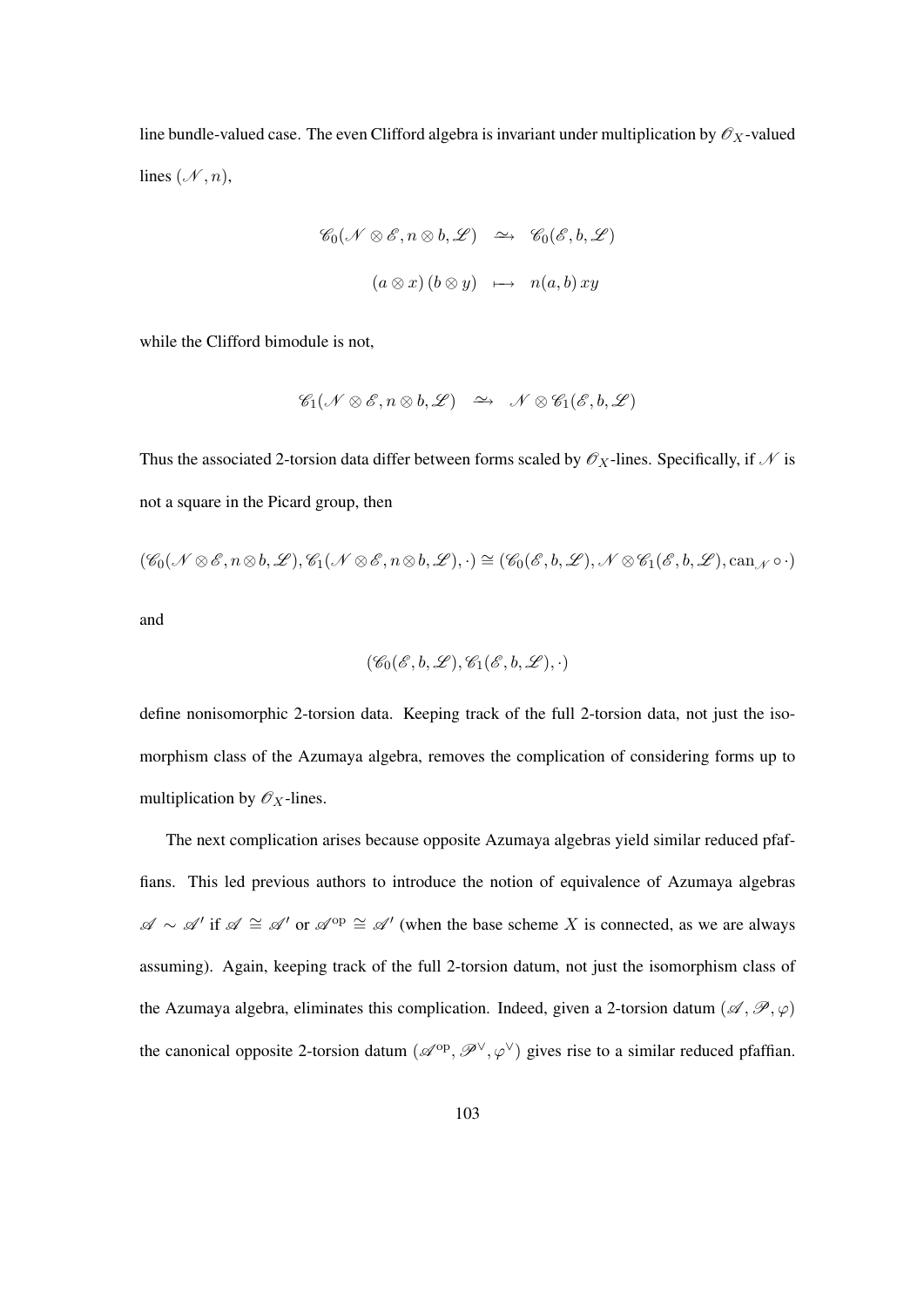However, the canonical orientation induced by the dual datum  $\zeta_{\mathscr{P}}\vee$  is equal to the orientation induced by the datum  $\zeta_{\mathscr{P}}$  if and only if  $\mathscr{A} \cong \mathscr{A}^{op}$ . Thus the oriented reduced pfaffian distinguishes between an Azumaya algebra and its dual (unless they are isomorphic).

#### 3.1.4 Hasse-Witt invariants and the reduced pfaffian

Fix  $(\mathcal{H}, h)$  as the  $\mathcal{O}_X$ -valued symmetric bilinear space associated to  $(\mathcal{A}t_4, \text{pf})$ . The choice of  $\mathscr{A}lt_3$  ⊂  $\mathscr{A}lt_4$  as a lagrangian induces an isometry  $(\mathscr{H}, h) \hookrightarrow H_{\mathscr{O}_X}(\mathscr{O}_X^3)$ , under which the global section

$$
\epsilon = (1 - 2e_{12}e_{34})(1 + 2e_{13}e_{24})(1 - 2e_{23}e_{14}) \in \kappa(X),
$$

(where the global sections  $e_{ij}$  of  $\mathscr{A}lt_4(\mathscr{O}_X)$  form the standard basis of the alternating matrices) maps to the fixed global section  $\epsilon \in \kappa_{3,3}(X)$  chosen in Example 2.10. It is with respect to this choice that we now define the subgroups  $\kappa^{\pm} \hookrightarrow \kappa$  and the corresponding quotient maps  $p^{\pm}$ . The main theorem of this section is a refinement to the similarity 2nd Hasse-Witt invariant of the fact that the classical 2nd Hasse-Witt invariant of a reduced pfaffian is the class in the Brauer group of the corresponding Azumaya algebra.

**Theorem 3.5.** Let X be a noetherian scheme with  $\frac{1}{2} \in \mathscr{O}_X$  considered in the étale topology. Let  $({\mathscr A},{\mathscr P},{\varphi})$  *be a 2-torsion datum of degree* 4 *on* X. Then

$$
p_*^+ gw_2^{\mathscr{H}}(\mathscr{S}_{\varphi}^{-}(P),\mathrm{pf}_A,\mathrm{pf}(P),\zeta_{\mathscr{P}})=a(\mathscr{A},\mathscr{P},\varphi),
$$

in  $H^2_{{\textup{'et}}}(X,\bm\mu_2)$ , i.e. the similarity 2nd Hasse-Witt invariant of a reduced pfaffian is uniquely deter*mined in*  $H^1_{\text{\'et}}(X,\kappa)$  *by the classes*  $a(\mathscr{A}, \mathscr{P}, \varphi)$  *and*  $c_1(\text{pf}(\mathscr{P}), \mu_2)$  *in*  $H^1_{\text{\'et}}(X,\mu_2)$ *.* 

The proof links the reduced pfaffian and the similarity Hasse-Witt class via their interpretations of maps on étale cohomology induced from diagrams of group schemes. From the work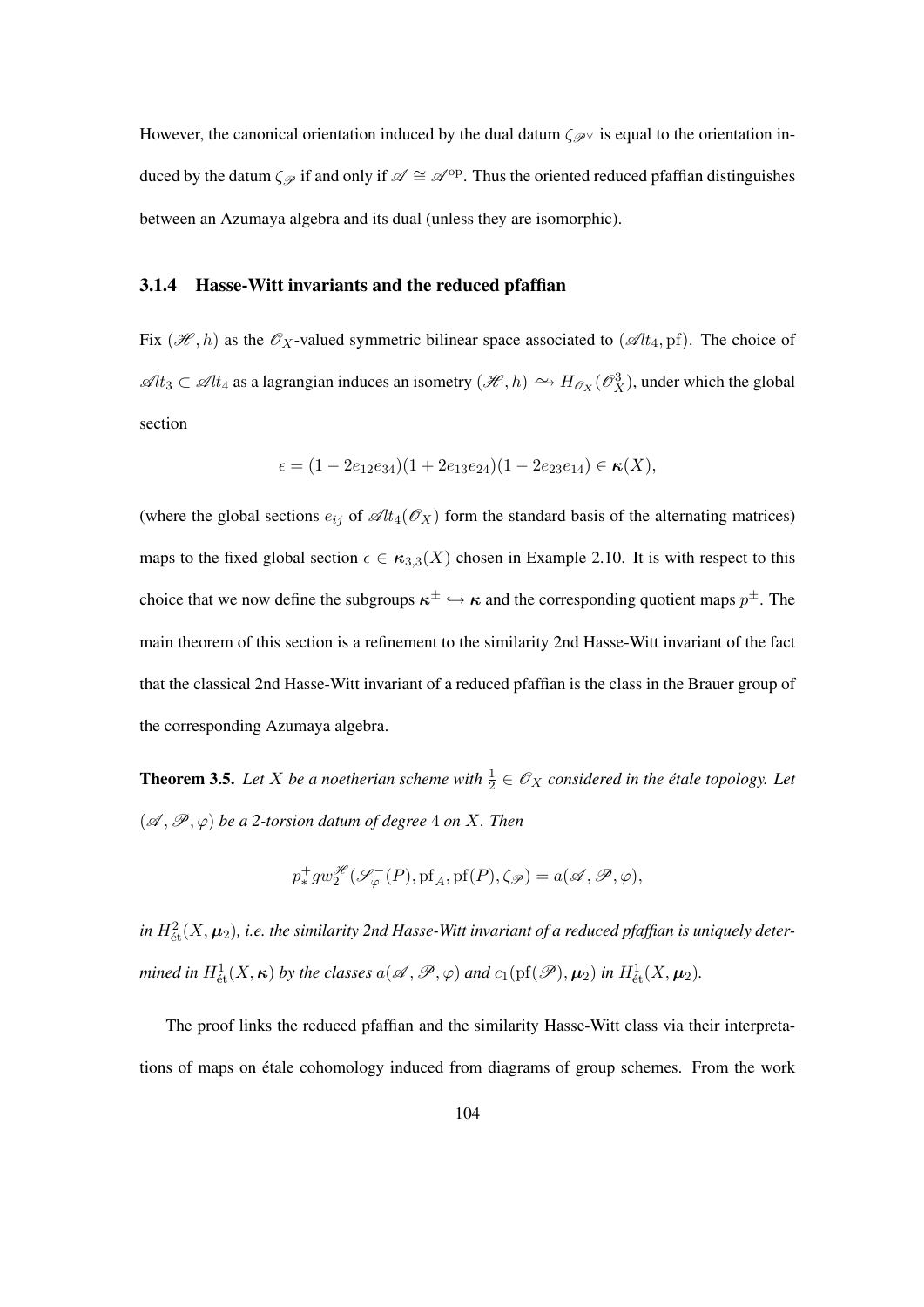we've already done, it's quite a simple diagram chase, combining the  $n = 4$  version of (3.2), Theorem 3.3, and the key diagram given in the following proposition, which employs the construction of a particular half-spin representation of the Clifford group.

Proposition 3.6. *There exists a "half-spin" representation*

$$
\rho^+:\mathbf{S}\mathbf{\Gamma}(\mathscr{A}l t_4)\to\mathbf{GL}_4,
$$

*rendering commutative the following diagram of group schemes,*

$$
\begin{array}{ccc}\n & 1 & 1 \\
 & \downarrow & \downarrow \\
1 & \longrightarrow \kappa^+(\mathscr{A}lt_4) \longrightarrow \kappa^+(\mathscr{A}lt_4) \\
 & \downarrow & \downarrow \\
1 & \longrightarrow \kappa(\mathscr{A}lt_4) \longrightarrow \text{ST}(\mathscr{A}lt_4) \longrightarrow \text{GSO}(\mathscr{A}lt_4) \longrightarrow 1 \\
 & \downarrow p^+ & \downarrow p^+ & \downarrow \\
1 & \longrightarrow \mu_2 \longrightarrow \text{GL}_4 \longrightarrow \text{GSO}(\mathscr{A}lt_4) \longrightarrow 1 \\
 & \downarrow & \downarrow & \downarrow \\
1 & 1 & 1\n\end{array}
$$

*in the étale topology on X with exact rows and columns.* 

*Proof.* For the Clifford algebra of a split pfaffian form there's a canonical  $\mathcal{O}_X$ -algebra isomorphism defined on sections x of  $\mathscr{A}lt_4 \hookrightarrow \mathscr{C}(\mathscr{A}lt_4, \mathrm{pf})$  over  $U \to X$ , by

$$
\Psi : \mathscr{C}(\mathscr{A}\mathit{lt}_4(\mathscr{O}_X), \mathrm{pf}) \longrightarrow \mathscr{M}_2(\mathscr{M}_4(\mathscr{O}_X))
$$

$$
x \longmapsto \begin{pmatrix} 0 & \pi_0(x) \\ x & 0 \end{pmatrix},
$$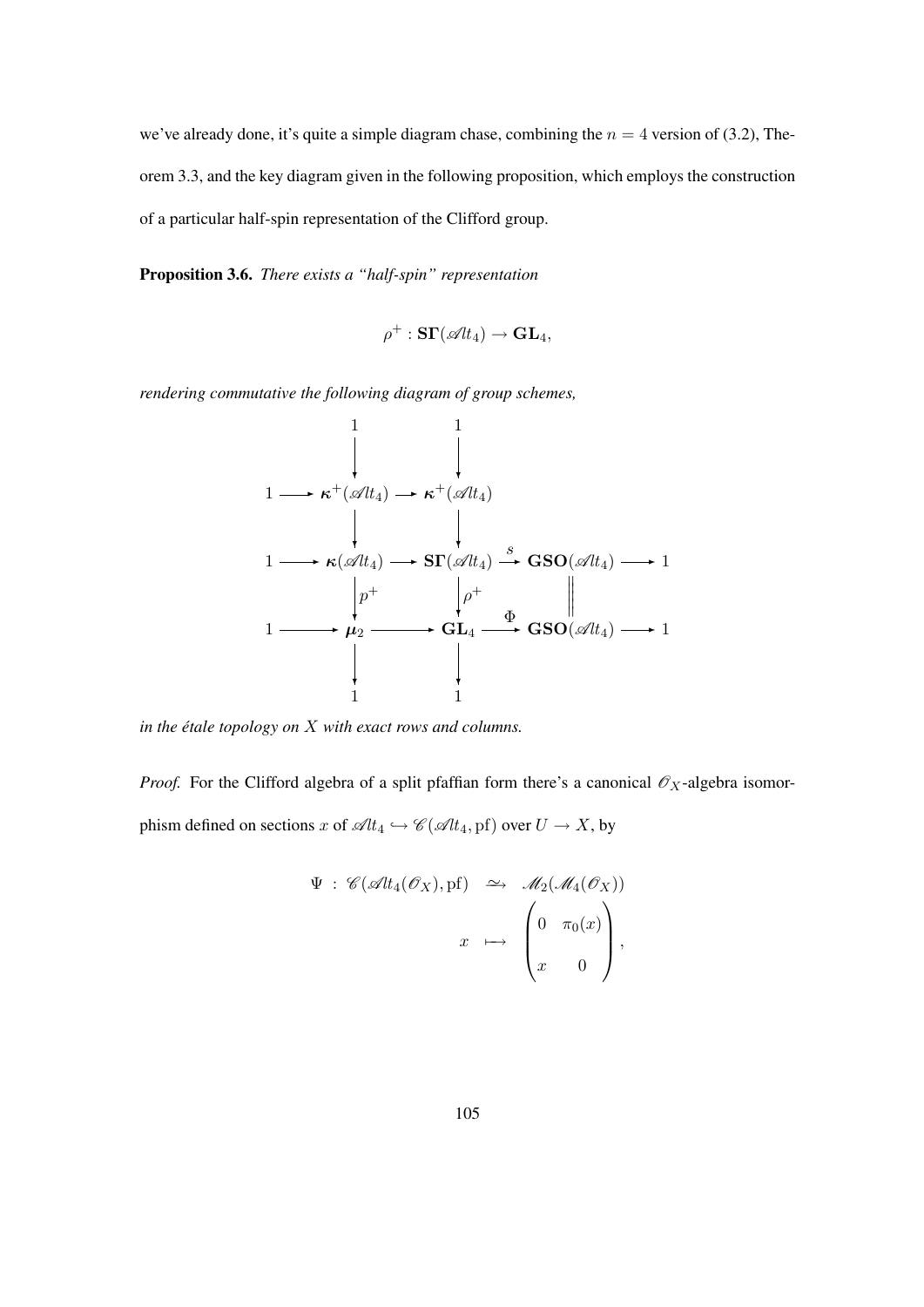where  $\pi_0$ :  $\mathscr{A}lt_4(\mathscr{O}_X) \to \mathscr{A}lt_4(\mathscr{O}_X)$  is the (amazing)  $\mathscr{O}_X$ -module morphism defined by

$$
\pi_0 \begin{pmatrix}\n0 & a_{12} & a_{13} & a_{14} \\
-a_{12} & 0 & a_{23} & a_{24} \\
-a_{13} & -a_{23} & 0 & a_{34} \\
-a_{14} & -a_{24} & -a_{34} & 0\n\end{pmatrix} = \begin{pmatrix}\n0 & -a_{34} & a_{24} & -a_{23} \\
a_{34} & 0 & -a_{14} & a_{13} \\
-a_{24} & a_{14} & 0 & -a_{12} \\
a_{23} & -a_{13} & a_{12} & 0\n\end{pmatrix}
$$

and satisfying  $x\pi_0(x) = \pi_0(x)x = \text{pf}(x) \cdot \text{id}$  for sections x of  $\mathscr{A}lt_4(\mathscr{O}_X)$  over  $U \to X$ . For all this, see Knus [34, V §5.2.1]. The  $\mathscr{O}_X$ -algebra isomorphism  $\Psi$  induces the following canonical identifications: the even Clifford algebra (resp. and multiplicative group) with the block diagonal  $\mathscr{O}_X$ -subalgebra (resp. general linear group) of the matrix algebra,

$$
\mathscr{C}_0(\mathscr{A}lt_4(\mathscr{O}_X), \mathrm{pf}) \quad \simeq \quad \mathscr{M}_4(\mathscr{O}_X) \times \mathscr{M}_4(\mathscr{O}_X)
$$
  

$$
\mathscr{C}_0(\mathscr{A}lt_4(\mathscr{O}_X), \mathrm{pf})^{\times} \quad \simeq \quad \mathbf{GL}_4 \times \mathbf{GL}_4
$$

the even Clifford and spin groups with certain subgroups of invertible matrices,

$$
\begin{aligned}\n\mathbf{S}\mathbf{\Gamma}(\mathscr{A}tt_4(\mathscr{O}_X), \mathrm{pf}) &\xrightarrow{\sim} \left\{ (x, y) \in \mathbf{GL}_4 \times \mathbf{GL}_4 : \begin{aligned}\nxy^t &= a \cdot \mathrm{id}_4 \\
\det x &= \det y = a^2\n\end{aligned}\right.\n\end{aligned}
$$
\n
$$
\begin{aligned}\n\mathbf{Spin}(\mathscr{A}tt_4(\mathscr{O}_X), \mathrm{pf}) &\xrightarrow{\sim} \left\{ (x, (x^t)^{-1}) : x \in \mathbf{SL}_4 \right\}\n\end{aligned}
$$

the Clifford norm sequence and vector representation sequence,

$$
1 \to \mathbf{Spin}(\mathscr{A}lt_4(\mathscr{O}_X), \mathrm{pf}) \to \mathbf{ST}(\mathscr{A}lt_4(\mathscr{O}_X), \mathrm{pf}) \stackrel{N}{\longrightarrow} \mathbb{G}_m \to 1
$$

$$
(x, y) \mapsto xy^t
$$

$$
1 \to \mathbb{G}_{m} \to \mathbf{ST}(\mathscr{A}lt_{4}(\mathscr{O}_{X}), \mathrm{pf}) \stackrel{r}{\to} \mathbf{SO}(\mathscr{A}lt_{4}(\mathscr{O}_{X}), \mathrm{pf}) \to 1
$$

$$
(x, y) \mapsto z \mapsto yzx^{-1}
$$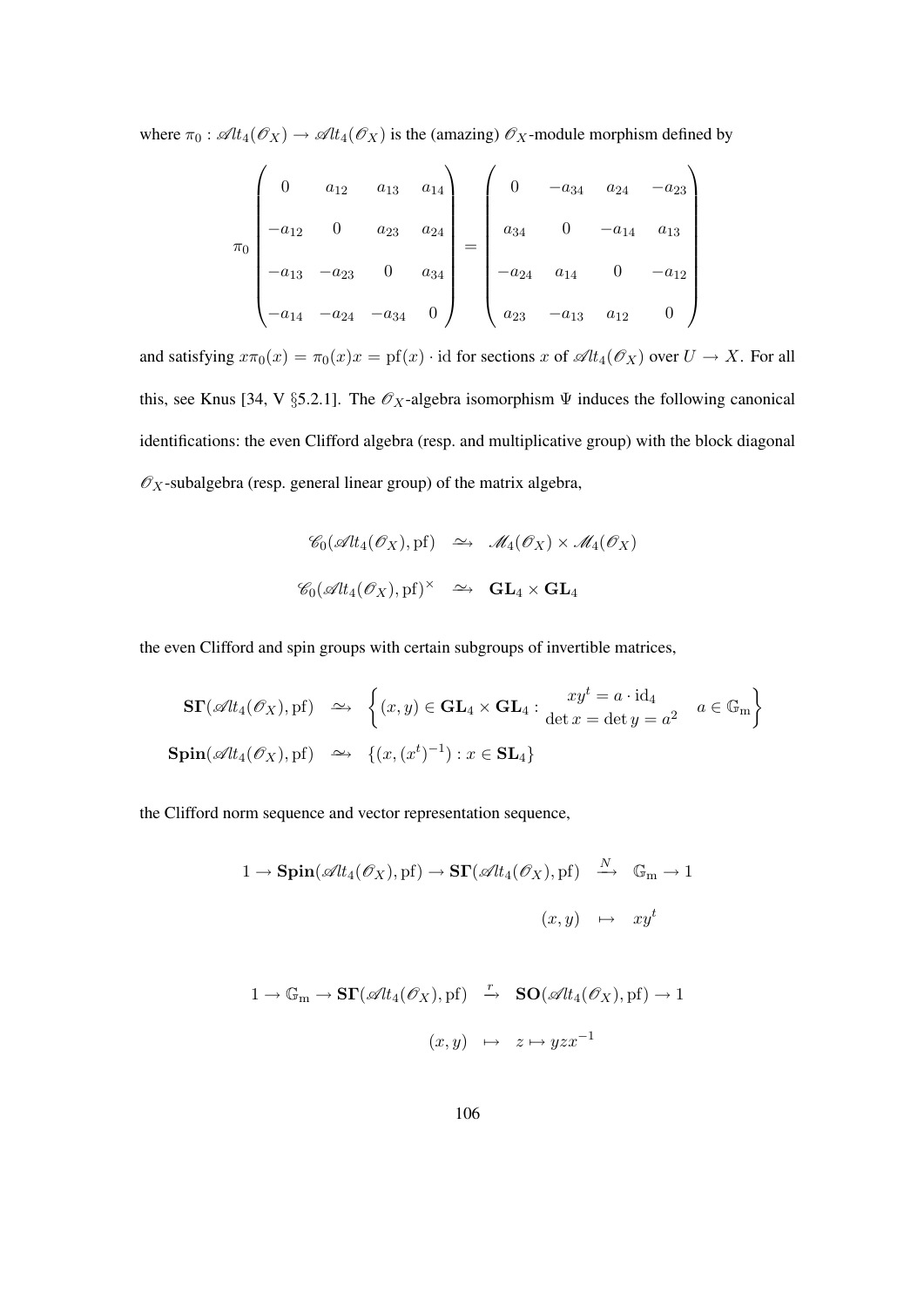and finally, the Clifford sequence for the orthogonal similitude group,

$$
1 \to \kappa(\mathscr{A}lt_4(\mathscr{O}_X), \mathrm{pf}) \to \mathbf{ST}(\mathscr{A}lt_4(\mathscr{O}_X), \mathrm{pf}) \stackrel{s}{\to} \mathbf{GSO}(\mathscr{A}lt_4(\mathscr{O}_X), \mathrm{pf}) \to 1
$$

$$
(x, y) \mapsto z \mapsto yzy^t.
$$

Furthermore, there's a diagram of double covers of groups schemes,



in the étale topology on X, where  $\rho^-(x, y) = x$ ,  $\rho^+(x, y) = y$ , and  $\Phi$  is the homomorphism

$$
\mathbf{GL}_4 \rightarrow \mathbf{GSO}(\mathscr{A}lt_4(\mathscr{O}_X), \mathrm{pf})
$$

$$
y \mapsto z \mapsto yzy^t
$$

and where det  $\cdot \Phi \circ (-)^{t-1}$  is interpreted as

$$
\mathbf{GL}_4 \rightarrow \mathbf{GSO}(\mathscr{A}lt_4(\mathscr{O}_X), \mathrm{pf})
$$

$$
x \mapsto z \mapsto \det(x) (x^t)^{-1} z x^{-1}
$$

.

The kernels of m and  $\rho^{\pm}$  are canonically identified with the subgroups  $\kappa^0$  and  $\kappa^{\pm}$ , respectively, where  $\kappa = \kappa(\mathscr{A}tt_4(\mathscr{O}_X), \text{pf})$  itself is canonically identified with  $\mu_2 \times \mu_2 = \{(\pm \text{id}, \pm \text{id})\} \hookrightarrow$  $\mathbf{ST}(\mathscr{A}lt_4(\mathscr{O}_X), \mathrm{pf})$ . A rearrangement of this diagram – using the above canonical identification – focusing on  $\rho^+$  yields the proposition.  $\Box$ 

*Remark* 3.7*.* The case of arbitrary Arf invariant will be treated in future work in the spirit of Knus, Parimala, and Sridharan [32].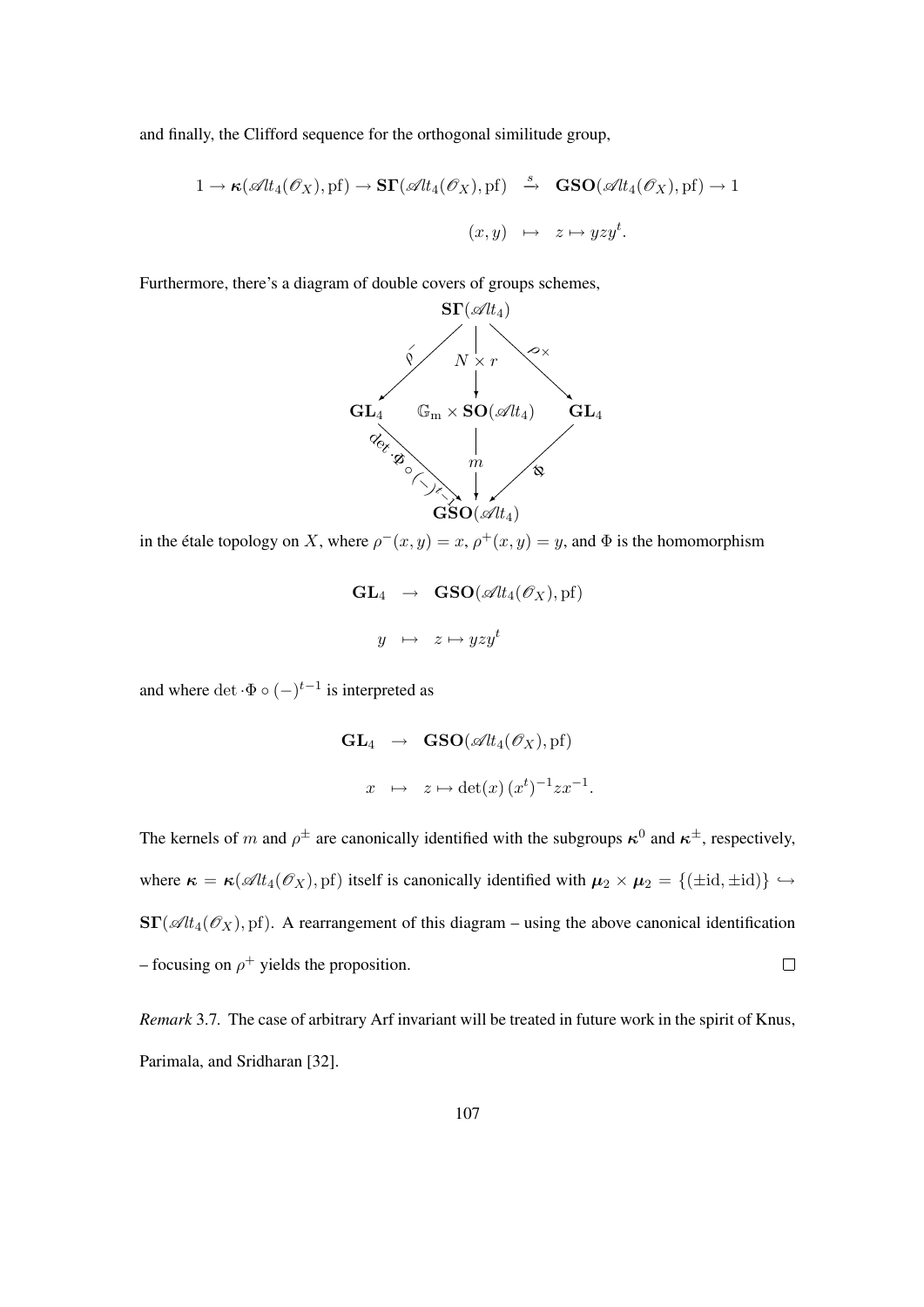### Chapter 4

# Future directions and open questions

#### 4.1 Further investigation of the similarity Hasse-Witt invariant

There is still much work ahead to fully understand the general classification of  $\mathscr L$ -valued symmetric bilinear forms, properties of the invariant  $qw_2$ , and theory of other cohomological invariants of these forms.

- *a*) Describe a "splitting principle" for line bundle-valued symmetric bilinear forms. If  $\mathscr L$  is not a square in the Picard group,  $\mathscr{L}$ -valued symmetric bilinear spaces are necessarily of even rank. Given an  $\mathscr{L}$ -valued form, can one always find a morphism  $f : Y \to X$  that is injective on cohomology and such that the pull back form is a sum of hyperbolic planes? Use this to give a nice characterization of how the invariant  $gw_2$  behaves with respect to Whitney sums.
- *b)* Since our invariant is only defined for forms of a fixed discriminant, we've taken great care to keep track of the the base form. When  $\mathscr L$  is not a square, there's a question as to what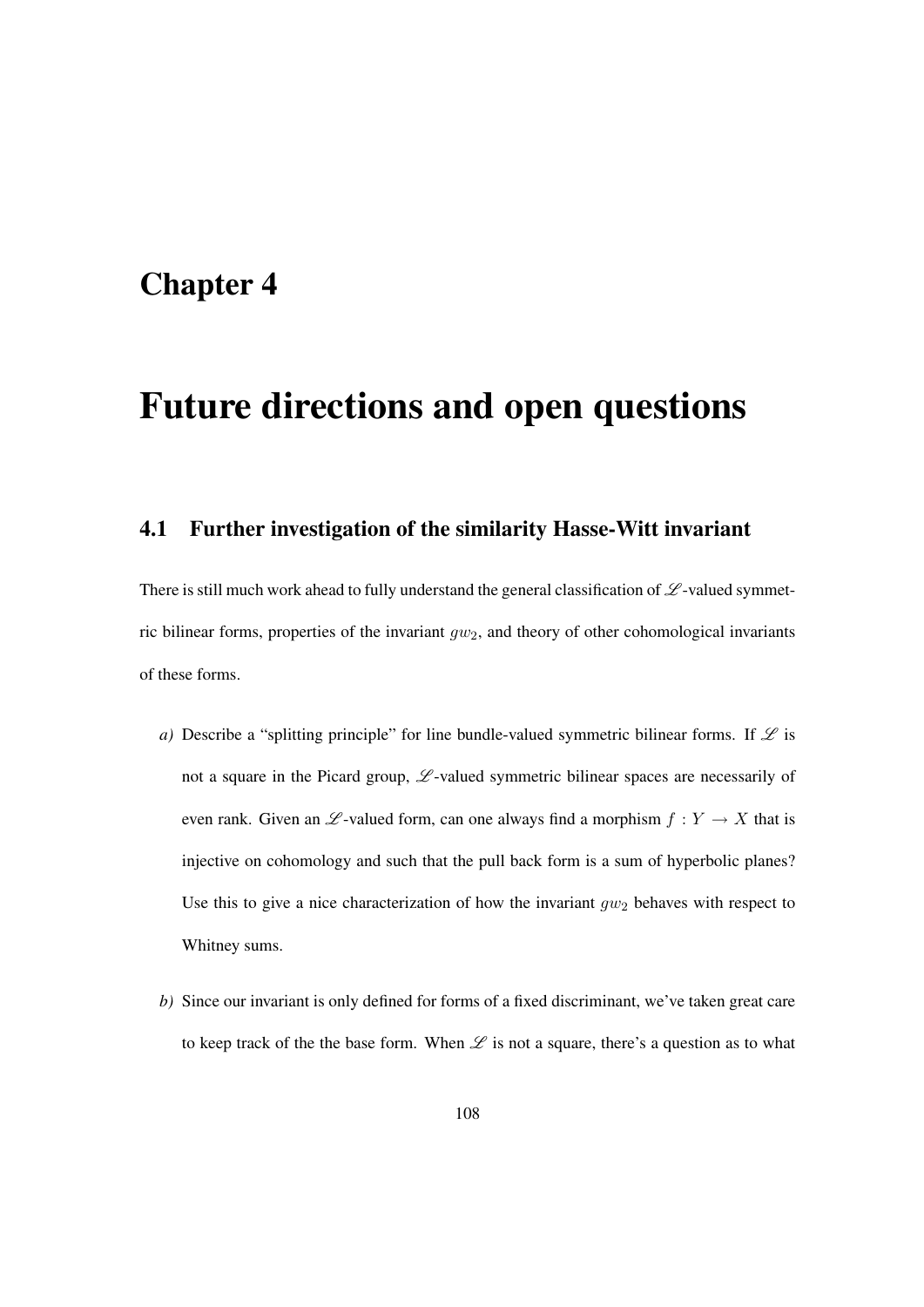values in  $H^1_{\text{\'et}}(X, \mu_2)$  can the discriminant of  $\mathscr L$ -valued forms take. One possible guess (at least for the case of varieties over a field) is that all  $\mathscr L$ -valued forms have trivial Arf invariant, i.e. discriminant isometry to a discriminant of a hyperbolic form. Note that this guess would indeed follow from an affirmative answer to the question in *a)* concerning splitting in terms of hyperbolic planes. We ask for examples of  $\mathscr{L}$ -valued forms with  $\mathscr{L}$ not a square and with nontrivial Arf invariant.

- *c)* Complete the investigation of  $\mathscr{L}$ -valued symmetric bilinear forms of rank 6 with arbitrary Arf invariant.
- *d)* Relating the invariant  $gw_2$  of  $\mathscr{L}$ -valued symmetric bilinear forms of rank 4 to the corresponding classes of quaternion algebras, following Knus, Parimala, and Sridharan [32] and Bichsel and Knus [7].
- *e*) How is the invariant  $gw_2^{\mathscr{H}}(\mathscr{E}, q, \mathscr{L})$  related to the class of the generalized even Clifford algebra  $\mathscr{C}_0(\mathscr{E}, b, \mathscr{L})$ , in the corresponding hermitian involutive Brauer group of Parimala and Srinivas [41]?
- *f)* Computing the invariant  $gw_2$  for other arithmetically and geometrically significant  $\mathscr{L}$ valued forms not occurring in the above considered general families, e.g. those arising from octonian algebras and the cohomology of varieties.
- *g*) Providing a "universal" description of the invariant  $gw_2$  in the spirit of Jardine [27]. This would require a calculation of  $H^2_{\text{\'et}}(B\text{GSO},\kappa)$ . The mod 2 cohomology of BSO is a polynomial ring in the universal Hasse-Witt invariants. The multiplier sequence induces a fibration  $\mathbb{G}_{m} \to B\mathbf{SO} \to B\mathbf{G}\mathbf{SO}$  on the level of simplicial classifying schemes. Holla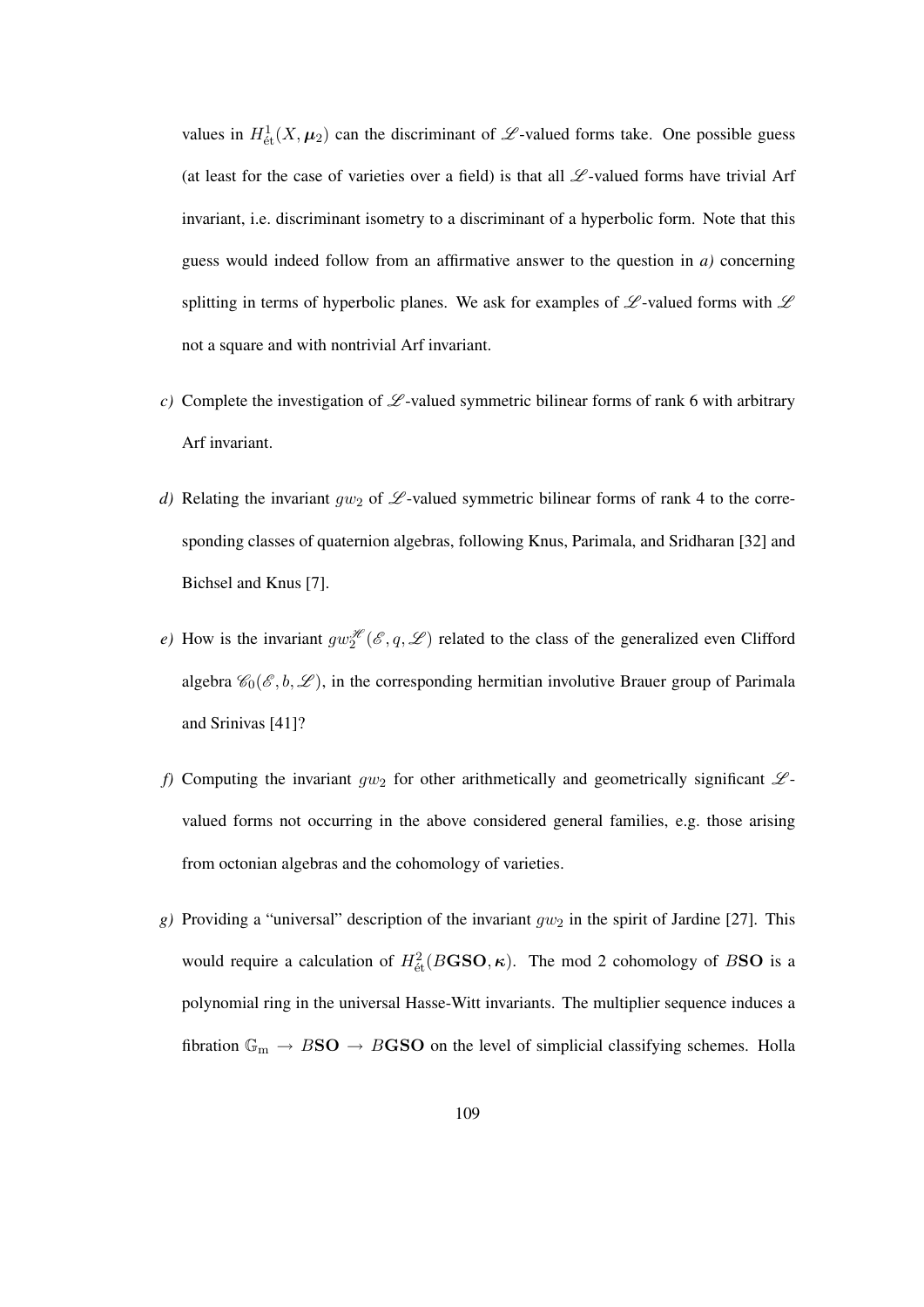and Nitsure [25], [26] compute the action of  $\mathbb{G}_{\mathrm{m}}$  on the universal Hasse-Witt classes to give a presentation of the mod 2 cohomology ring of BGO in terms of generators and relations. Similar methods will work to calculate the cohomology of BGSO with coefficients in  $\kappa$ (and it's tensor powers). This first requires explicit generators of the "mod 4" cohomology of BSO. In particular, we would ask for a calculation of  $H^2_{\text{\'et}}(B {\mathbf{G}} {\mathbf{S}} {\mathbf{O}}_{m,m}, \boldsymbol{\mu}_4)$  for  $m$  even, and in general,  $H^i_{\text{\'et}}(B {\mathbf{G}} {\mathbf{S}} {\mathbf{O}}_{m,m}, {\boldsymbol{\mu}}^{\otimes i}_4)$  to perhaps find higher invariants for line bundlevalued forms.

#### 4.2 Isometry class cohomological invariants

We ask for the precise relationship of the 2nd coboundary of the outer twisted spin cover (see Theorem 1.40)

$$
1 \to \mu_2 \to \mathbf{Spin}(H_{\mathscr{L}}(\mathscr{O}_X^m)) \to \mathbf{SO}(H_{\mathscr{L}}(\mathscr{O}_X^m)) \to 1
$$

in terms of the invariants already described.

Fix a line bundle  $\mathscr L$  on a scheme X. The following holds for general n even, but later we will care only about the case when  $\mathscr L$  is not a square in the Picard group. For each element  $\delta \in H^1_{\text{\'et}}(X, \mu_2)$  such that there exists an  $\mathscr L$ -valued symmetric bilinear space of even rank n and with discriminant  $\delta$ , fix such a form  $\mathcal{T}_{\mathcal{L}} = (\mathcal{T}_{\mathcal{L}}, t_{\mathcal{L}}, \mathcal{L})$ . Let  $(\mathcal{E}, b, \mathcal{L}, \zeta)$  be an oriented  $\mathcal{L}$ valued symmetric bilinear space of rank n with orientation  $\zeta : \text{disc}(\mathscr{T}_{\mathscr{L}}) \longrightarrow \text{disc}(\mathscr{E}, b, \mathscr{L})$ . Let  $(\mathcal{H}, h)$  be any  $\mathcal{O}_X$ -valued symmetric bilinear form of rank n with discriminant  $\delta$  (we can always find such an  $\mathscr{O}_X$ -valued form) and choose orientations  $\zeta_{\mathscr{E}}$  : disc( $\mathscr{H}, h$ )  $\hookrightarrow$  disc( $\mathscr{E}, b, \mathscr{L}$ ) and  $\zeta_{\mathscr{L}}: \text{disc}(\mathscr{H}, h) \to \text{disc}(\mathscr{T}_{\mathscr{L}})$  such that  $\zeta_{\mathscr{E}} = \zeta \circ \zeta_{\mathscr{L}}$ . We will show that the element,

$$
gw_2^{\mathscr{H}}(\mathscr{E},b,\mathscr{L},\zeta_{\mathscr{E}}) - gw_2^{\mathscr{H}}(\mathscr{T}_{\mathscr{L}},\zeta_{\mathscr{L}}),
$$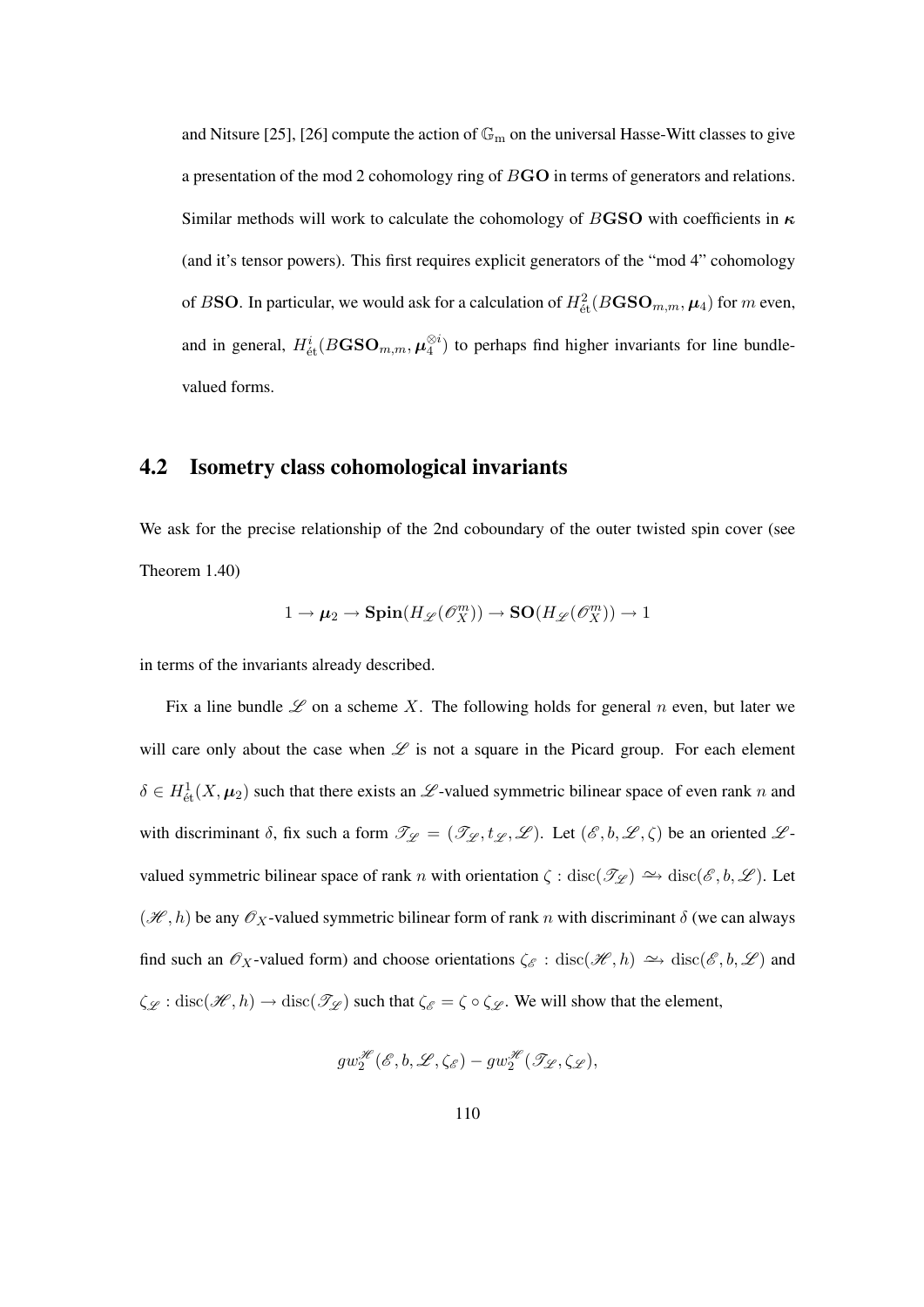in the image of  $H^2_{\text{\'et}}(X, \mu_2) \to H^2_{\text{\'et}}(X, \kappa(\mathcal{H}, h))$ , is independent of  $(\mathcal{H}, h)$  and the orientations  $\zeta_{\mathscr{E}}$  and  $\zeta_{\mathscr{L}}$ , and so only depends on  $\mathscr{T}_{\mathscr{L}}$  and the orientation  $\zeta$ . Indeed, for any other choice of  $(\mathcal{H}', h')$  of rank n and discriminant  $\delta$  and orientations  $\zeta'_{\delta}$  $E'_{\mathscr{E}}: \text{disc}(\mathscr{H}', h') \longrightarrow \text{disc}(\mathscr{E}, b, \mathscr{L})$  and  $\zeta'_{\mathscr{L}}: \text{disc}(\mathscr{H}', h') \to \text{disc}(\mathscr{T}_{\mathscr{L}})$  such that  $\zeta'_{\mathscr{E}} = \zeta \circ \zeta'_{\mathscr{L}}$ , by the comparison formula of Theorem 2.18, we have that

$$
gw_2^{\mathcal{H}'}(\mathcal{E},b,\mathcal{L},\zeta'_{\mathcal{E}})=\iota_*^{\mathcal{H}'}w_2^{\mathcal{H}'}(\mathcal{H},h)+(\zeta_{\mathcal{E}}'^{-1}\circ\zeta_{\mathcal{E}})_*gw_2^{\mathcal{H}}(\mathcal{E},b,\mathcal{L},\zeta_{\mathcal{E}})
$$

and

$$
gw_2^{\mathcal{H}'}(\mathcal{I}_{\mathcal{L}},\zeta'_{\mathcal{L}}) = \iota_*^{\mathcal{H}'}w_2^{\mathcal{H}'}(\mathcal{H},h) + (\zeta_{\mathcal{L}}'^{-1} \circ \zeta_{\mathcal{L}})_* gw_2^{\mathcal{H}}(\mathcal{I}_{\mathcal{L}},\zeta_{\mathcal{L}})
$$

in  $H^2_{\text{\'et}}(X,\kappa(\mathscr{H}',h'))$ . Noting that  $\zeta'_\ell$  $\zeta_{\varepsilon}^{\prime}$  =  $\zeta_{\varepsilon}^{\prime}$  =  $\zeta_{\varepsilon}^{\prime}$  $\chi^{(-1)}_{\mathscr{L}} \circ \zeta_{\mathscr{L}}$ , we have that

$$
gw_2^{\mathcal{H}'}(\mathcal{E},b,\mathcal{L},\zeta'_{\mathcal{E}})-gw_2^{\mathcal{H}'}(\mathcal{I}_{\mathcal{L}},\zeta'_{\mathcal{L}})=(\zeta_{\mathcal{L}}'^{-1}\circ\zeta_{\mathcal{L}})_*\left(gw_2^{\mathcal{H}}(\mathcal{E},b,\mathcal{L},\zeta_{\mathcal{E}})-gw_2^{\mathcal{H}}(\mathcal{I}_{\mathcal{L}},\zeta_{\mathcal{L}})\right)
$$

inside the image of  $H^2_{\text{\'et}}(X, \mu_2) \to H^2_{\text{\'et}}(X, \kappa(\mathcal{H}', h'))$ . We are looking for a common canonical lifting of this element to  $H^2_{\text{\'et}}(X, \mu_2)$ .

Our question is how does such a canonical lift relate the 2nd coboundary map,

$$
w_2^{\mathscr{T}_{\mathscr{L}}} : H^1_{\text{\'et}}(X, \mathbf{SO}(\mathscr{T}_{\mathscr{L}})) \rightarrow H^2_{\text{\'et}}(X, \mu_2)
$$

$$
[\mathscr{E}, b, \mathscr{L}, \zeta] \mapsto w_2^{\mathscr{T}_{\mathscr{L}}}(\mathscr{E}, b, \mathscr{L}, \zeta)
$$

of the (outer) twisted spin cover,

$$
1 \to \mu_2 \to \mathbf{Spin}(\mathscr{T}_{\mathscr{L}}) \to \mathbf{SO}(\mathscr{T}_{\mathscr{L}}) \to 1
$$

in the étale topology on  $X$ , defined in §1.5.2 Theorem 1.40?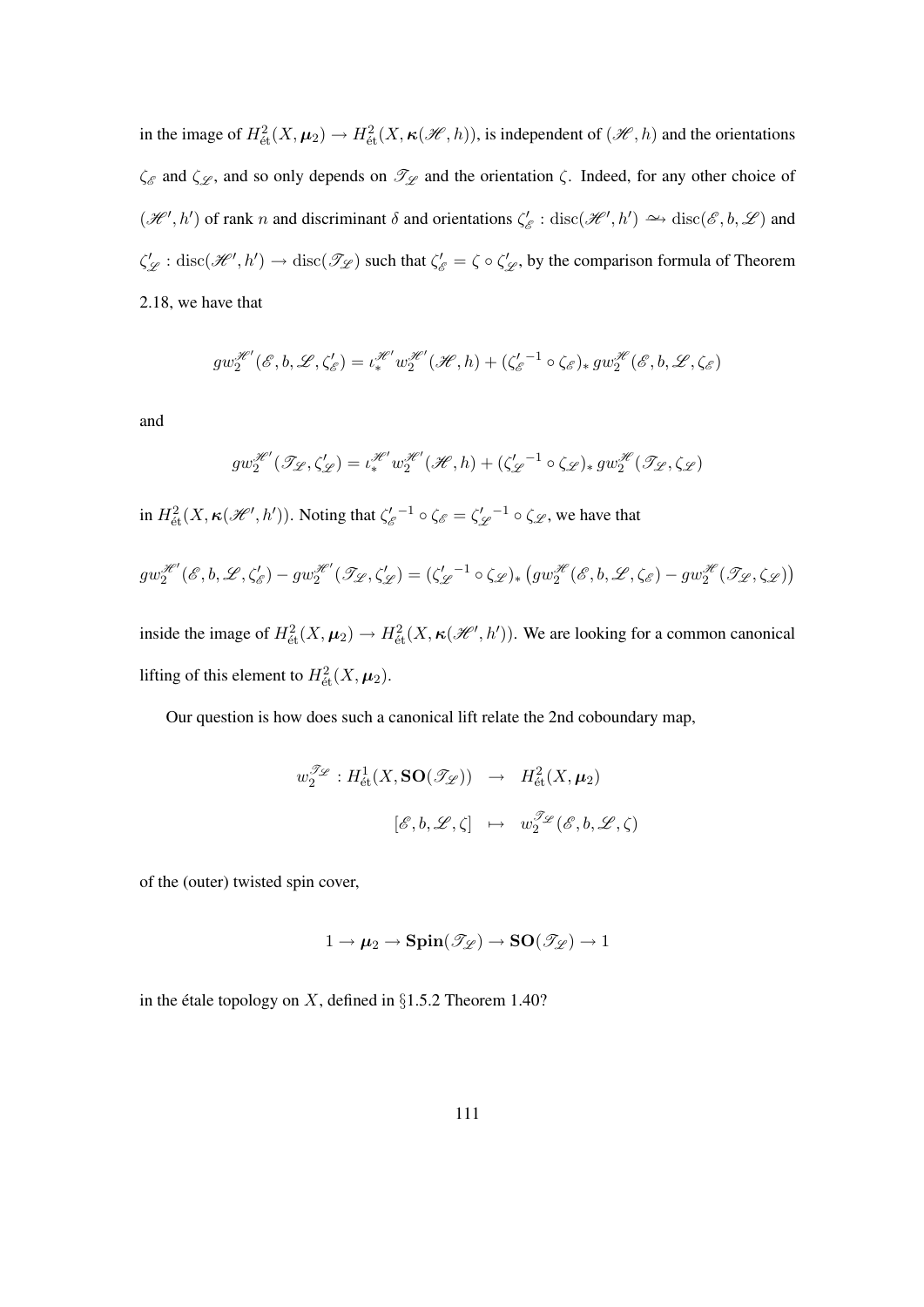#### 4.3 Transfers in Grothendieck-Witt theory

There has been much recent activity in the calculation of Grothendieck-Witt groups of schemes. The proper transfer homomorphism has played a strong role in these calculations. For example, Walter [51] following work of Arason [1], Szyjewski [49], and Gill [21], calculates all derived Grothendieck-Witt groups of projective bundles. As for other projective homogeneous varieties, Pumplun [42], [43] handles the case of Brauer-Severi varieties, while Balmer and Calmers [6] handle Grassmann varieties.

As Grothendieck-Witt groups of schemes are explicitly calculated, the dependence of the invariant  $gw_2$  on the relevant geometry can be more fully investigated. Also important is the behavior of  $gw_2$  under the transfer homomorphism. This is a generalization of the study of invariants of trace forms in number theory on the one hand, and of the study of the invariants of intersection pairings on varieties of dimension divisible by 4 on the other. Understanding this behavior will give insight into the "orthogonal Riemann-Roch" question posed by Shapiro [48] and by Taylor [50]. Namely, given a proper morphism  $f : X \to Y$  of schemes of relative dimension d divisible by 4, does there exist a diagram of the form,

$$
GW^{d}(X, \omega_{f}) \xrightarrow{``gw''} H^{*}_{\text{\'et}}(X)
$$
  

$$
\downarrow f_{*} \qquad \qquad \downarrow f_{*}^{*}
$$
  

$$
GW^{0}(Y, \mathscr{O}_{Y}) \xrightarrow{w} H^{*}_{\text{\'et}}(Y, \mu_{2})
$$

for some theory of cohomology  $H^*_{\text{\'et}}(X)$ , theory of cohomological invariants "gw" (perhaps with some defect factor included), and some theory of cohomological transfer "f<sub>\*</sub>", only depending on the morphism  $f$ ? The theory of  $gw_2$  is a first approximation at filling in the top portion of this kind of diagram. Strictly speaking,  $qv_2$  does not naively descend to the Grothendieck-Witt group (due to the dependence on  $\kappa$ ) but it might descend to a certain refinement of the Grothendieck-Witt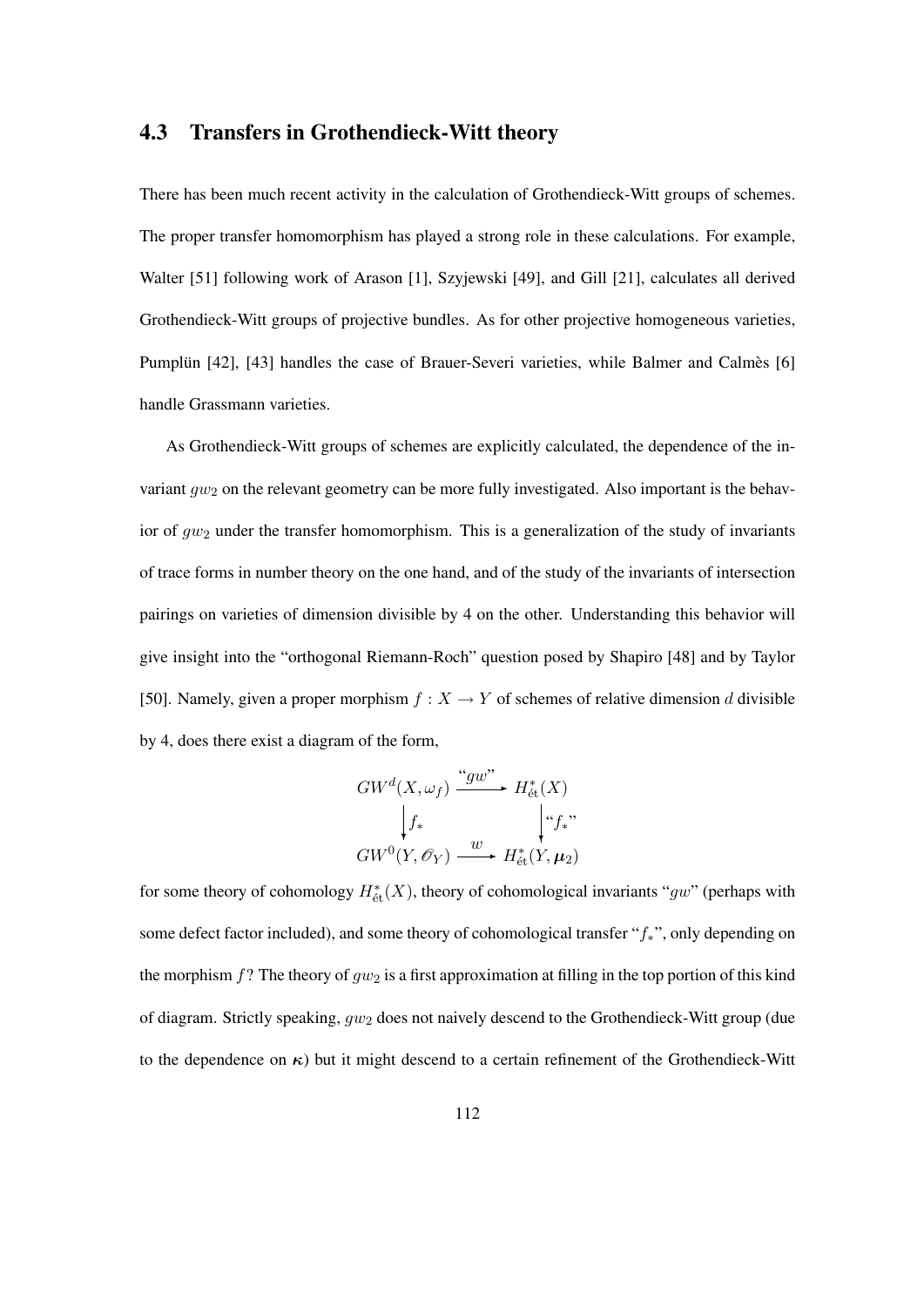group, e.g. by keeping track of orientation. Perhaps a lesson is that it's necessary to expand the coefficients taken in étale cohomology beyond  $\mu_2$ , in order to define cohomological invariants of  $\omega_f$ -valued forms.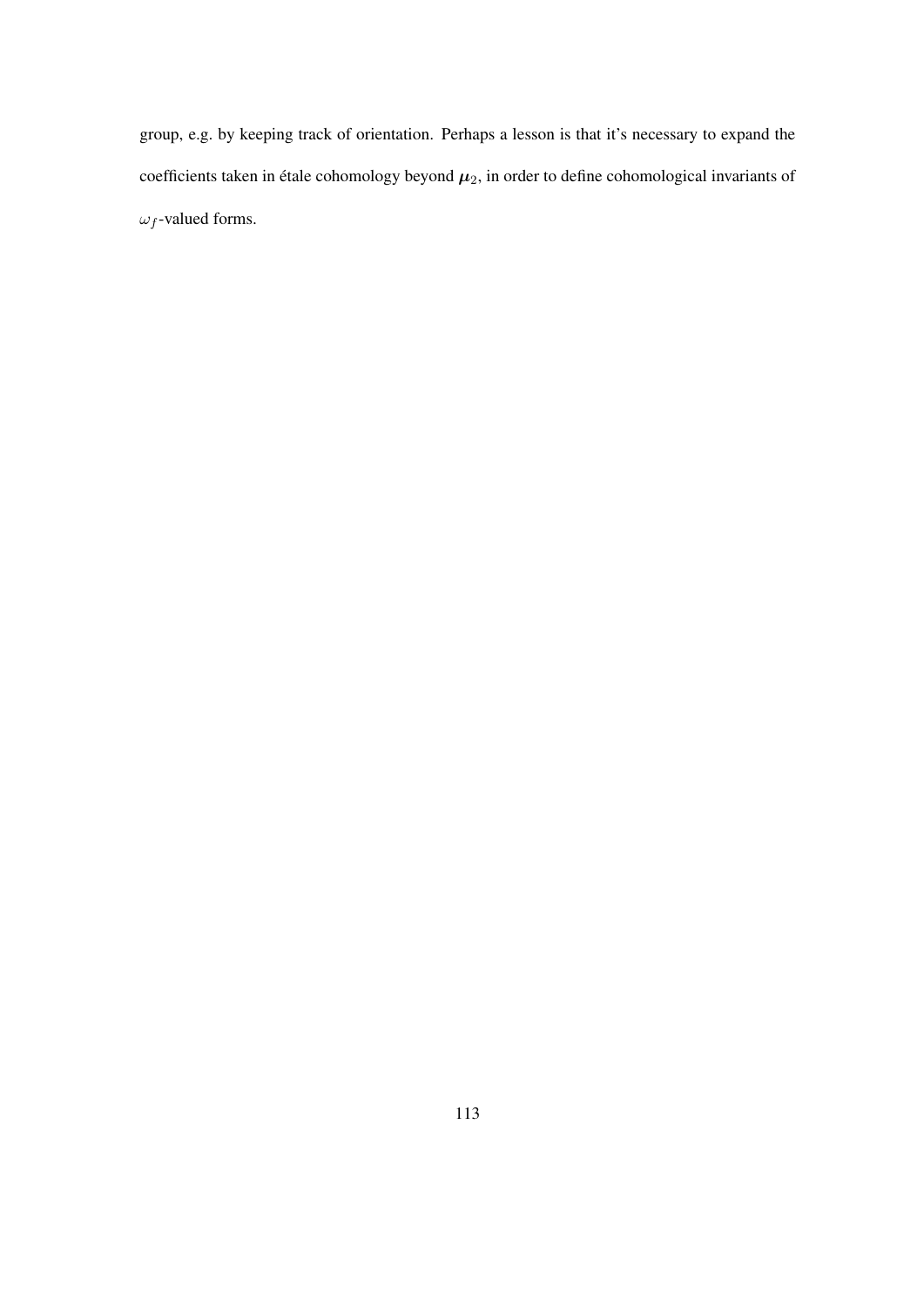### Appendix A

# The categorical language of torsors

#### A.1 Torsors

Let  $X$  be a scheme with a fixed (Grothendieck) topology. By a sheaf on  $X$  we mean a sheaf of sets on the site associated to this topology. Let  $G$  be a sheaf of groups on  $X$  with a fixed structural morphism  $G \to X$ , considering X as a sheaf on X via its functor of points. A *(right)*  $G$ -sheaf on X is a triple  $(\mathscr{E}, \cdot, p)$ , where  $\mathscr{E}$  is a sheaf on X with a (right) G-action  $\mathscr{E} \times_X \mathbf{G} \to \mathscr{E}$  and a G-invariant morphism of sheaves  $p : \mathscr{E} \to X$ , called the *projection*. By abuse of notation we will often write  $\mathscr E$  in place of  $(\mathscr E, \cdot, p)$ . Morphisms of G-sheaves are G-equivariant functors. The *trivial* G-sheaf is G itself, together with its own (right) multiplication action and fixed structural morphism as projection.

**Definition A.1.** A (right) G-sheaf  $\mathscr E$  is a *(right) sheaf* G-torsor over X if there exists a cover  $\mathscr{U} = \{U_i \to X\}_{i \in I}$  of X so that  $\mathscr{E}$  is trivial over  $\mathscr{U}$ , i.e. for each  $i \in I$ , the  $\mathbf{G}|_{U_i}$ -sheaf  $\mathscr{E}|_{U_i}$  is isomorphic to the trivial  $G|_{U_i}$ -sheaf on  $U_i$ .

Note that the notion of sheaf torsor depends on the topology on X. The category  $Tors(G)$ , of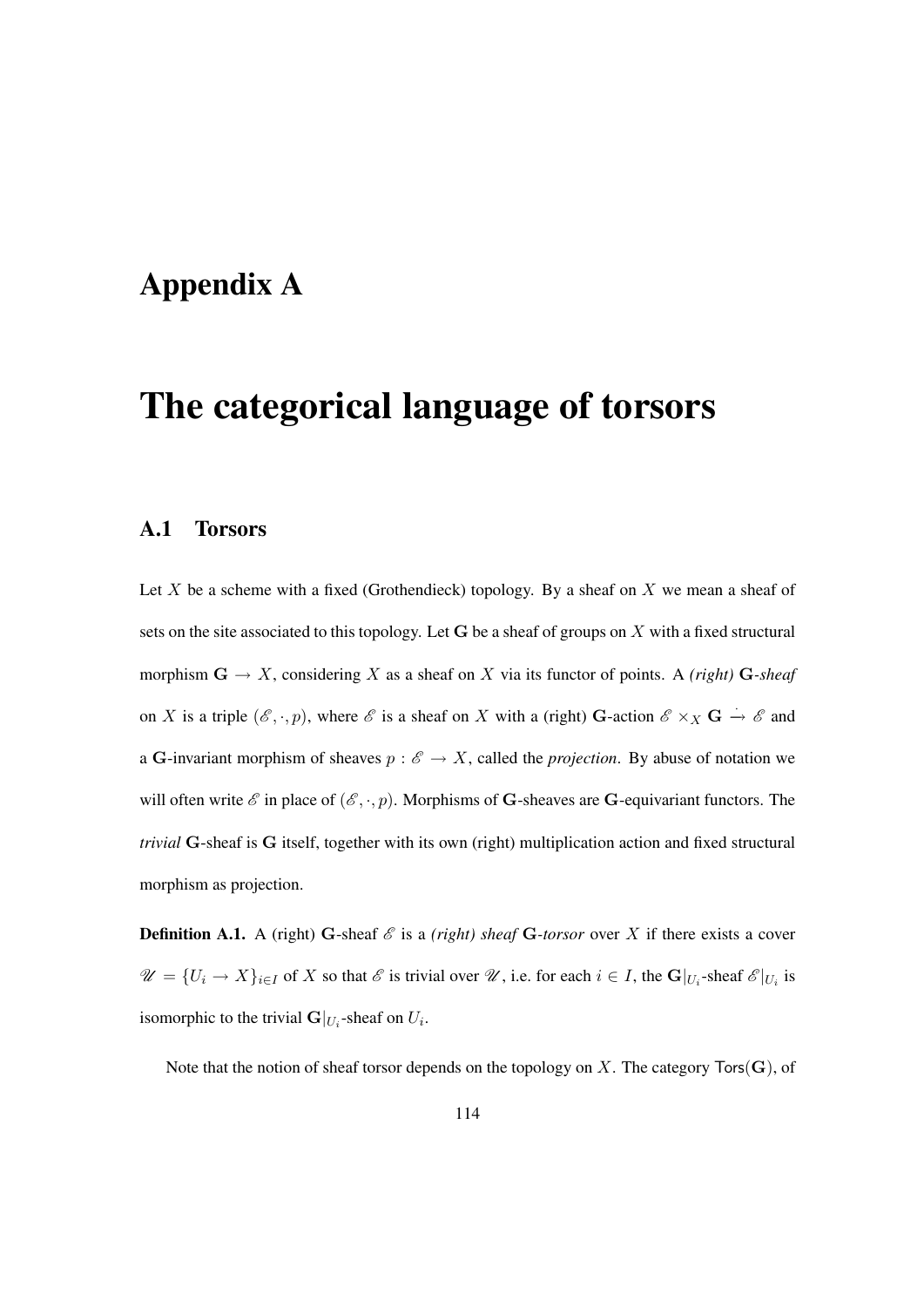sheaf torsors for  $G$  over  $X$  is a full subcategory of the category of  $G$ -sheaves and is a groupoid, see Demazure/Gabriel [14, III §4.1.3].

**Proposition A.2.** Let X be a scheme, G a sheaf of groups on X, and  $f : \mathscr{E} \to \mathscr{E}'$  a morphism of G-sheaves on X. If  $\mathcal E$  and  $\mathcal E'$  are sheaf torsors for G over X then f is an isomorphism.

Some well known properties of sheaf torsors are corollaries of this fact, again see Demazure/ Gabriel [14, III §4.1.5-7].

**Corollary A.3.** Let X be a scheme, G a sheaf of groups on X, and  $\mathscr E$  a G-sheaf on X.

- *a)* Then  $\mathscr E$  *is trivial if and only if*  $\mathscr E$  *is a sheaf torsor for* G *over* X and the projection  $p : \mathscr E \to$ X *has a section.*
- *b)* Then  $\mathscr E$  is a sheaf **G**-torsor over X if and only if the projection  $p : \mathscr E \to X$  is an epimor*phism of sheaves on* X *and the canonical morphism of sheaves on* X*,*

$$
\mathscr{E} \times_X \mathbf{G} \to \mathscr{E} \times_X \mathscr{E},
$$

*defined on sections over*  $U \to X$  *by*  $(y, g) \mapsto (y, y \cdot g)$ *, is an isomorphism of sheaves on* X*.*

If  $\mathscr E$  is a sheaf G-torsor over X, then we call  $\mathscr E$  a *principal homogeneous space* for G over X (or G-torsor over X) if  $\mathscr E$  is representable by a scheme over X. It is a subtle matter to decide which sheaf torsors are representable, for instance see Milne [36, III, Theorem 4.3, Remark 4.4].

Theorem A.4. *Let* X *be a scheme,* G *a group scheme over* X*.*

*a) If* X *has the flat topology and* G *is flat, locally of finite-type, and affine over* X*, then every sheaf* G*-torsor over* X *is representable by a scheme.*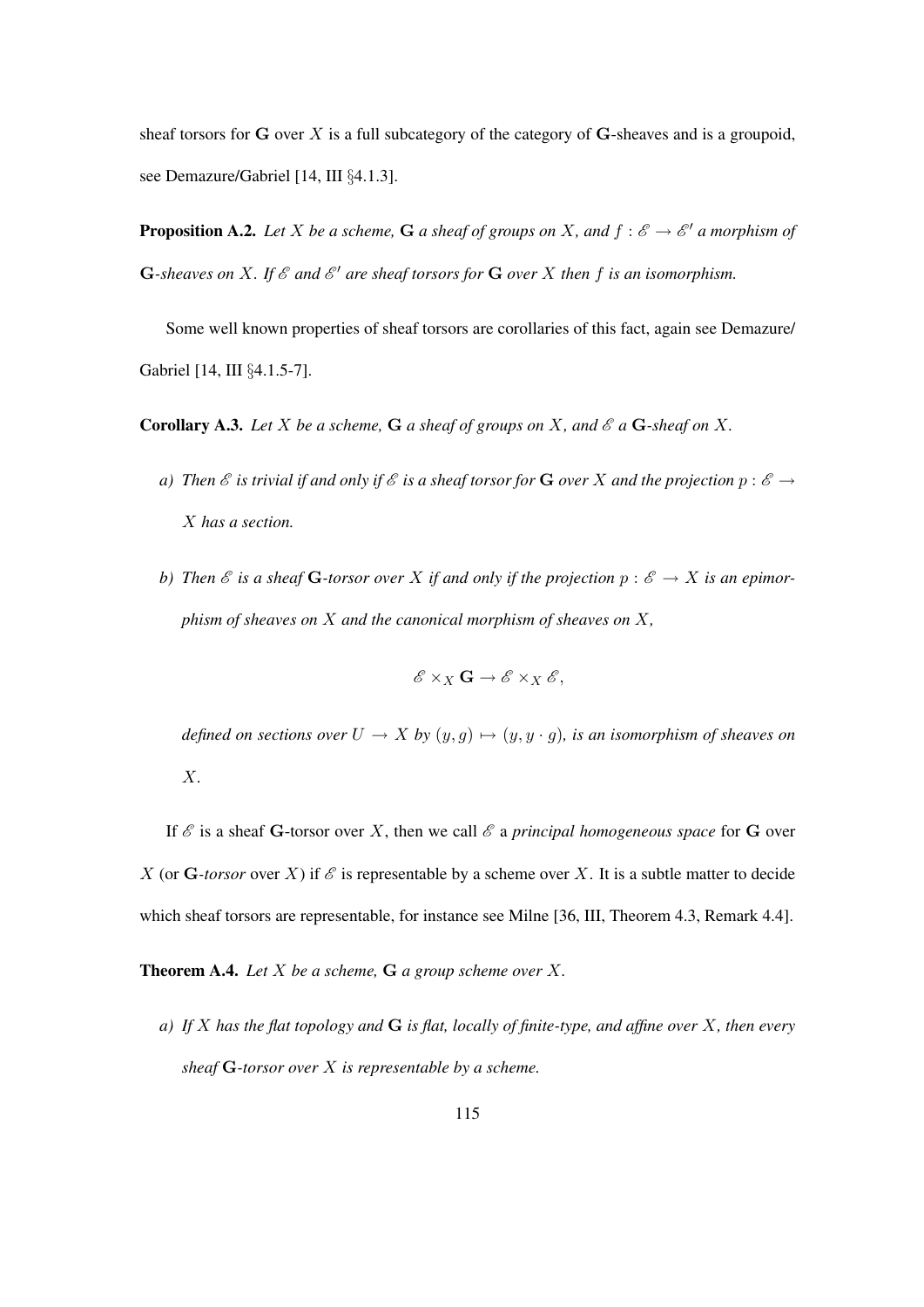*b) If* X *has the etale topology and ´* G *is smooth, locally of finite-type, and affine over* X*, then every sheaf* G*-torsor over* X *is representable by a scheme.*

#### A.2 Twisted forms

Let X be a scheme with a topology and G be a sheaf of groups on X. For the following general theorem, see Giraud [23, Théorème 1.4.5, Exemple 2.1.2, Corollaire 2.2.6].

Theorem A.5. *Let* X *be a scheme with a topology and* G *be a sheaf of group on* X*.*

*a) For any object*  $\mathcal{E}$  *of*  $\text{Tors}(\mathbf{G})$ *, the presheaf of groups*  $\text{Aut}_\mathbf{G}(\mathcal{E})$  *defined by* 

$$
\mathbf{Aut_G}(\mathscr{E})(U) = \mathrm{Aut}_{\mathsf{Tors}(\mathbf{G})}(\mathscr{E}|_U)
$$

*over*  $U \rightarrow X$ *, is a sheaf of groups on* X.

b) For any objects  $\mathscr E$  and  $\mathscr E'$  of  $\mathsf{Tors}(\mathbf G)$ , the presheaf of sets  $\mathbf{Isom}_\mathbf G(\mathscr E,\mathscr E')$  defined by

$$
\mathbf{Isom}_\mathbf{G}(\mathscr{E}, \mathscr{E}')(U) = \mathrm{Isom}_{\mathsf{Tors}(\mathbf{G})}(\mathscr{E}|_U, \mathscr{E}'|_U)
$$

*over*  $U \rightarrow X$ *, is a sheaf on* X *and has a canonical structure of (right) sheaf torsor for*  $\text{Aut}_G(\mathscr{E})$  over X.

*c) There's a canonical isomorphism,*

$$
\mathbf{G}\rightarrow \mathbf{Aut}_\mathbf{G}(\mathbf{G}),
$$

*of sheaves of groups on* X*, where on the right,* G *denotes the trivial sheaf torsor for* G *over* X*.*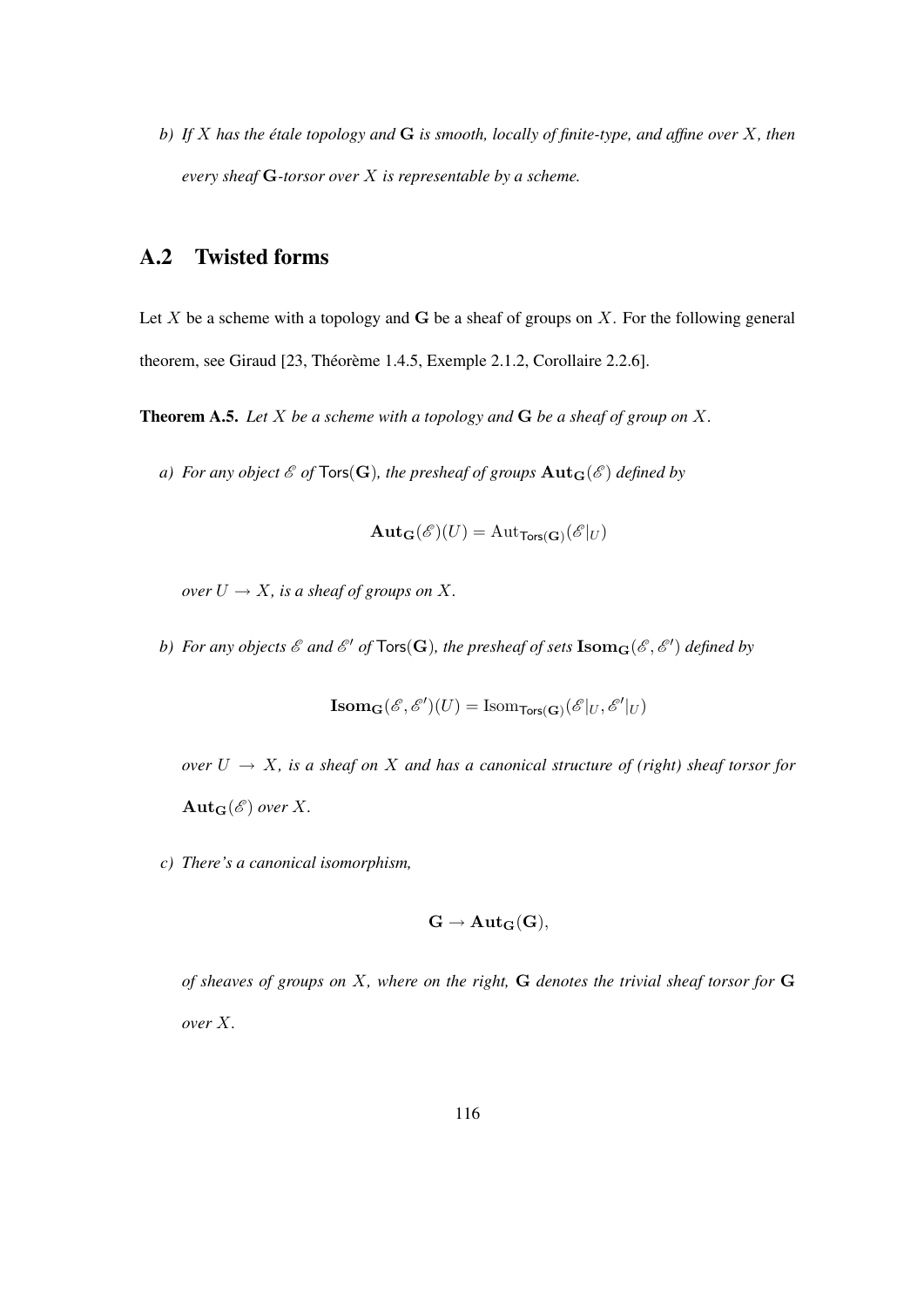More generally, for each  $U \to X$ ,  $\text{Tors}(\mathbf{G}|_U)$  is a category over U. We denote by  $\text{TORS}(\mathbf{G})$ the associated fibered category over the topology on X. Then TORS(G) is a *stack*, see Giraud [23, II] for a precise definition, but colloquially we say that  $TORS(G)$  satisfies descent. Conversely, we fix a stack  $\top$  over the topology on X (e.g. the stack associated to the category of schemes over  $X$ , sheaves of groups on  $X$ , vector bundles on  $X$ , or bilinear forms on  $X$ , etc). Let  $\mathscr E$  be an object of  $T|_X$ . We call an object  $\mathscr E'$  of  $T|_X$  a *(twisted) form* of  $\mathscr E$  if these objects are locally isomorphic, i.e. if there exists a cover  $\mathcal U$  of X so that  $\mathcal E$  and  $\mathcal E'$  are isomorphic when restricted to  $\mathcal{U}$ . Denote by Forms( $\mathcal{E}$ ) the category of forms of  $\mathcal{E}$  and FORMS( $\mathcal{E}$ ) the associated sub-stack of T of twisted forms of  $\mathscr{E}$ , i.e. FORMS $(\mathscr{E})|_U = \text{Forms}(\mathscr{E}|_U)$  for  $U \to X$ . For an object  $\mathscr E$  in  $T|_X$  denote by Forms( $\mathscr E$ ) be the set of isomorphism classes of forms of  $\mathscr E$  over X, which is a pointed set with distinguished element the class of  $\mathscr E$ .

#### A.2.1 Twisted forms vs. torsors

In parallel with Theorem A.5, we can compare twisted forms and torsors for the sheaf of automorphism group, see Giraud  $[23, Théorème 2.5.1]$ .

**Theorem A.6.** Let  $\mathsf{T}$  *be a stack over the topology of a scheme* X *and let*  $\mathscr{E}$  *be an object of*  $\mathsf{T}|_X$ *. Let*  $Aut(\mathscr{E})$  *be the sheaf on* X *of automorphism groups of*  $\mathscr{E}$  *in* T. Then there's an equivalence *of stacks*  $FORMS(\mathscr{E}) \rightarrow TORS(Aut(\mathscr{E}))$ *, given by the equivalences of categories* 

$$
\begin{array}{rcl} \mathsf{Forms}(\mathscr{E}|_U) & \to & \mathsf{Tors}(\mathbf{Aut}(\mathscr{E}|_U)) \\ & & \\ \mathscr{E}' & \mapsto & \mathbf{Isom}_{\mathbf{Aut}(\mathscr{E}|_U)}(\mathscr{E}|_U,\mathscr{E}') \end{array}
$$

*for*  $U \to X$ *. In particular, there's an equivalence of categories*  $\mathsf{Forms}(\mathscr{E}) \to \mathsf{Tors}(\mathbf{Aut}(\mathscr{E}))$ *.*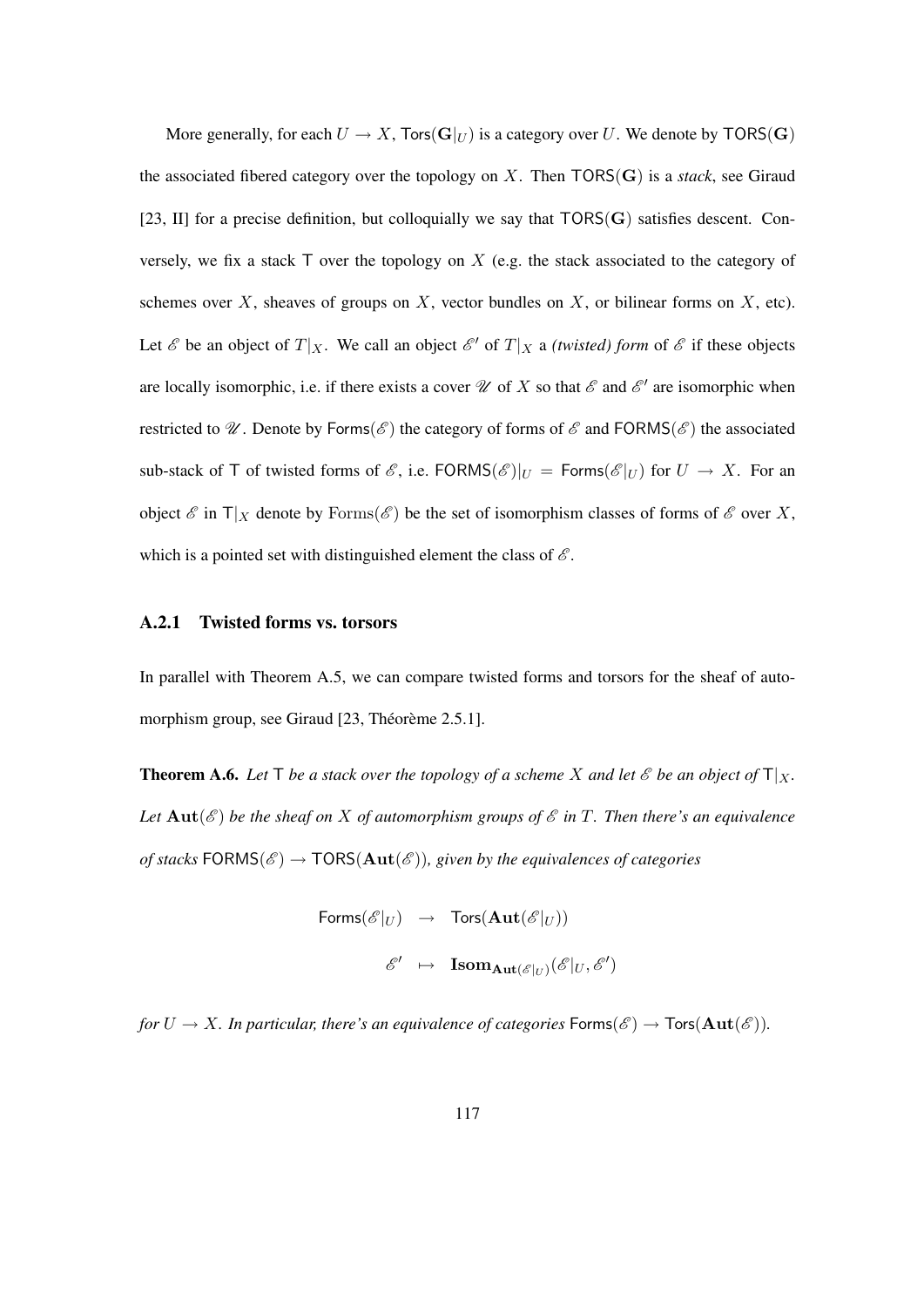#### A.2.2 The case of symmetric bilinear forms

We consider the case of symmetric bilinear forms. The case of general bilinear forms can be treated similarly.

**Theorem A.7.** Let X be a scheme with  $\frac{1}{2} \in \mathcal{O}_X$  considered in the étale topology. Let  $(\mathcal{H}, h, \mathcal{L})$ *be a fixed*  $L$ *-valued symmetric bilinear space of rank n on*  $X$ *.* 

- *a)* The category of  $O(\mathcal{E}, b, \mathcal{L})$ -torsors is equivalent to the category of whose objects are  $\mathcal{L}$ *valued symmetric bilinear spaces of rank* n *and whose morphisms are isometries.*
- *b)* The category of  $SO(\mathcal{E},b,\mathcal{L})$ -torsors is equivalent to the category whose objects are pairs  $((\mathscr{E}',b',\mathscr{L}),\psi')$  consisting of an  $\mathscr{L}$ -valued symmetric bilinear space of rank n together with an isometry  $\psi':{\rm disc}(\mathscr{E},b,\mathscr{L})\to{\rm disc}(\mathscr{E}',b',\mathscr{L})$  of discriminant forms, and whose morphisms between objects  $((\mathscr{E}',b',\mathscr{L}),\psi')$  and  $((\mathscr{E}'',b'',\mathscr{L}),\psi'')$  are isometries  $\varphi$  :  $(\mathscr{E}', b', \mathscr{L}) \to (\mathscr{E}'', b'', \mathscr{L})$  such that  $\psi'' = \text{disc}(\varphi) \circ \psi'.$
- *c)* The category of  $GO(\mathcal{E}, b, \mathcal{L})$ -torsors is equivalent to the category whose objects are all *symmetric bilinear spaces of rank* n *with values in a line bundle and whose morphisms are similarity transformations.*
- *d)* Let *n* be even. The category of  $\text{GSO}(\mathcal{E},b,\mathcal{L})$ -torsors is equivalent to the category whose *objects are pairs*  $((\mathscr{E}', b', \mathscr{L}'), \psi')$  consisting of an  $\mathscr{L}'$ -valued symmetric bilinear space of *rank* n (for some line bundle  $\mathscr{L}'$  on X) together with an isometry  $\psi'$  :  $\text{disc}(\mathscr{E},b,\mathscr{L}) \to$  $disc(\mathscr{E}',b',\mathscr{L}')$  of discriminant forms, and whose morphisms between any two objects  $((\mathscr{E}',b',\mathscr{L}'),\psi')$  and  $((\mathscr{E}'',b'',\mathscr{L}''),\psi'')$  are similarity transformations  $\varphi:(\mathscr{E}',b',\mathscr{L}')\to$  $(\mathscr{E}'', b'', \mathscr{L}'')$  such that  $\psi'' = \text{disc}(\varphi) \circ \psi'.$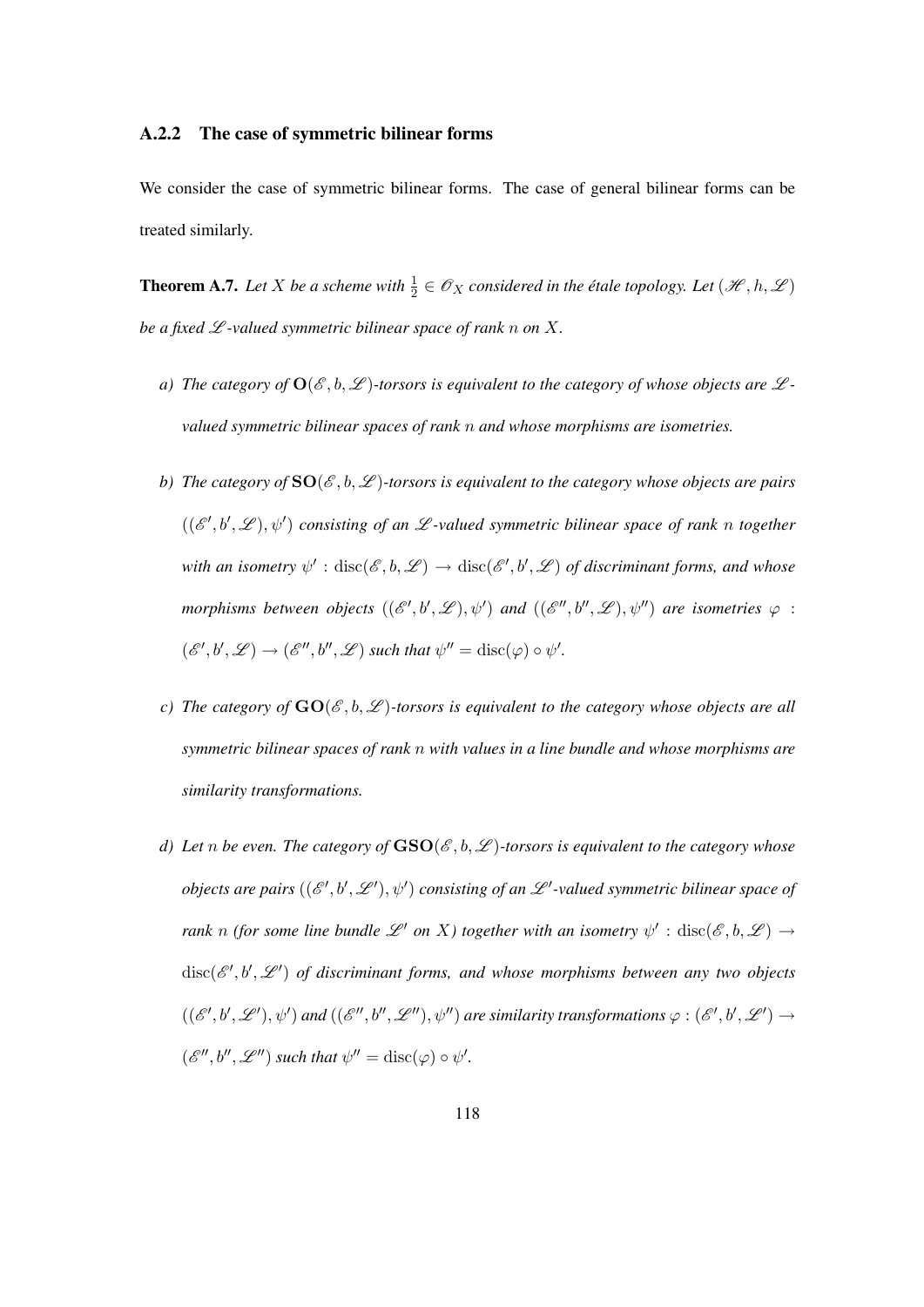*Moreover, the above sheaves of groups are smooth, locally of finite-type, and affine over* X*, hence all respective sheaf torsors are representable as schemes.*

*Proof.* In each case, we identify the stated category of sheaf torsors with a corresponding category of twisted forms (inside the sub-stack of  $\mathscr{O}_X$ -modules that locally have the structure of a bilinear form) of a base object, then we'll appeal to Theorem A.6. There are two steps. First, we show that the sheaf of automorphism groups of the base object is isomorphic to the stated sheaf of groups. Second, we identify all twisted forms of the corresponding base object. To this end, we prove that every object of the stated form is a twisted form of the base object by finding a suitable covering, we then prove that every twisted form is of the stated type by using properties of the contracted product.

For *a*) and *c*), first note that  $O(\mathcal{H}, h, \mathcal{L})$  (resp.  $GO(\mathcal{H}, h, \mathcal{L})$ ) is defined as the sheaf of isometry (resp. similitude) groups of  $(\mathcal{H}, h, \mathcal{L})$ . Second, let  $(\mathcal{E}, b, \mathcal{M})$  be a symmetric bilinear space of rank n on X and let  $\mathcal{U} = \{U_i \to X\}_{i \in I}$  be an étale cover of X trivializing both L and M via  $l_i$  :  $\mathcal{O}_{U_i}$   $\cong$  L| $_{U_i}$  and  $m_i$  :  $\mathcal{O}_{U_i}$   $\cong$  M| $_{U_i}$ . Since every  $\mathcal{O}_X$ -valued symmetric bilinear form is locally isomorphic for the etale topology, see for example Demazure/Gabriel ´ [14, III, §5.2], we can refine the cover  $\mathcal{U}$ , finding isometries  $\varphi_i : (\mathcal{H}|_{U_i}, l_i^{-1} \circ h|_{U_i}, \mathcal{O}_{U_i}) \simeq$  $(\mathscr{E}|_{U_i}, m_i^{-1} \circ b|_{U_i}, \mathscr{O}_{U_i})$  for each  $i \in I$ . Now note that these isometries induce similarities  $(\varphi_i, m_i \circ l_i^{-1})$ :  $(\mathscr{H}|_{U_i}, h|_{U_i}, \mathscr{L}|_{U_i}) \hookrightarrow (\mathscr{E}|_{U_i}, b|_{U_i}, \mathscr{M}|_{U_i})$ , which are themselves isometries of the corresponding line bundle-valued forms if and only if  $\mathcal{M}|_{U_i} = \mathcal{L}|_{U_i}$  and  $m_i \circ l_i^{-1}$  is the identity map for all  $i \in I$ , i.e.  $\mathcal{M} = \mathcal{L}$ . Thus  $(\mathcal{H}, h, \mathcal{L})$  and  $(\mathcal{E}, b, \mathcal{M})$  are locally similar in the étale topology, and are locally isometric if and only if  $\mathcal{M} = \mathcal{L}$ . Now we prove that every twisted form  $\mathscr E$  (i.e.  $\mathscr O_X$ -module with the structure of a bilinear form on some étale cover) of  $(\mathscr H, h, \mathscr L)$ has the structure of a symmetric bilinear form with values in  $\mathscr L$  (resp. a line bundle) on X. To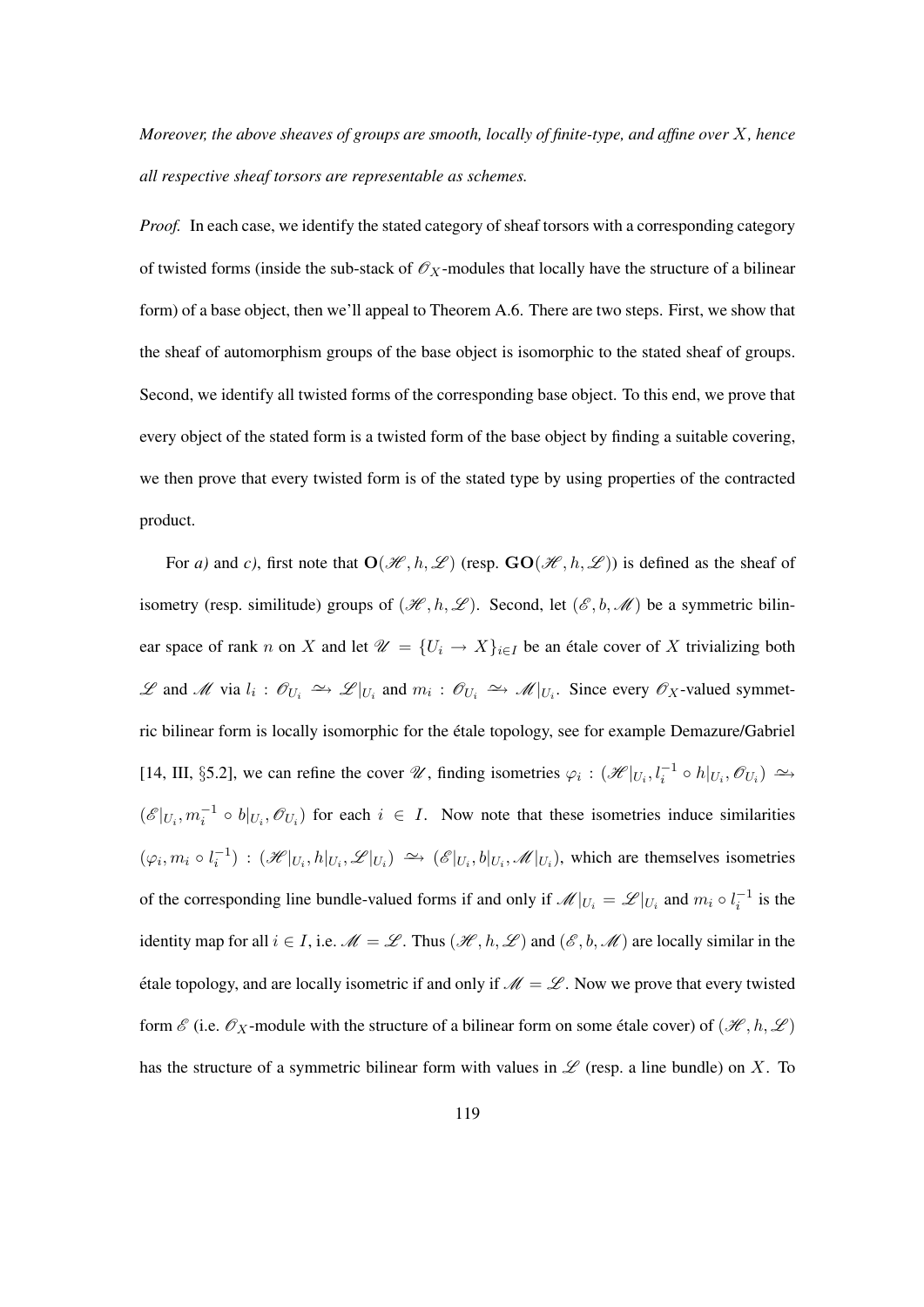this end, let G be  $O(\mathcal{H}, h, \mathcal{L})$  (resp.  $GO(\mathcal{H}, h, \mathcal{L})$ ) and consider the corresponding (sheaf) G-torsor  $P = \textbf{Isom}_G(\mathcal{E}, (\mathcal{H}, h, \mathcal{L}))$  of isometries (resp. similitudes). Then there's a canonical isomorphism of  $\mathscr{O}_X$ -modules  $P \stackrel{\mathbf{G}}{\wedge} \mathscr{H} \simeq \mathscr{E}$ . The map  $P \times (\mathscr{H} \otimes \mathscr{H}) \stackrel{\text{id} \times h}{\longrightarrow} P \times \mathscr{L}$  induces a symmetric  $\mathscr{O}_X$ -bilinear morphism,

$$
P \stackrel{\mathbf{G}}{\wedge} (\mathscr{H} \otimes \mathscr{H}) \to P \stackrel{\mathbf{G}}{\wedge} \mathscr{L},
$$

where  $\mathscr L$  has the structure of left G-sheaf via the multiplier coefficient. In particular, if G =  $\mathbf{O}(\mathcal{H}, h, \mathcal{L})$ , then by definition G acts trivially on  $\mathcal{L}$  and there's a canonical isomorphism  $P \stackrel{\mathbf{G}}{\wedge}$  $\mathscr{L} \simeq \mathscr{L}$ , thus there's a symmetric  $\mathscr{O}_X$ -bilinear morphism  $\mathscr{E} \otimes \mathscr{E} \to \mathscr{L}$ . If  $\mathbf{G} = \mathbf{GO}(\mathscr{H}, h, \mathscr{L})$ , then there are canonical  $\mathcal{O}_X$ -module morphisms,

$$
P \overset{\mathbf{G}}{\wedge} \mathscr{L} \simeq (P \overset{\mathbf{G}}{\wedge} \mathbb{G}_{m}) \overset{\mathbb{G}_{m}}{\wedge} \mathscr{L} = {^{\mu}P} \overset{\mathbb{G}_{m}}{\wedge} \mathscr{L},
$$

where  $\mu$ P is the canonical (sheaf)  $\mathbb{G}_{m}$ -torsor induced from P by extension of structure group  $\mathbf{GO}(\mathcal{H}, h, \mathcal{L}) \xrightarrow{\mu} \mathbb{G}_{\mathrm{m}}$ . In particular,  $P \wedge \mathcal{L}$  is some line bundle  $\mathcal{M}$ , and thus there's a symmetric  $\mathscr{O}_X$ -bilinear morphism  $\mathscr{E} \otimes \mathscr{E} \to \mathscr{M}$ .  $\Box$ 

### A.3 Nonabelian Čech cohomology

We'll first review the necessary notation of nonabelian cohomology in the spirit of Serre [47, §5], but valid for the étale site over X. We mostly follow Giraud [23, III  $\S3$ ].

**Definition A.8.** Let  $\mathcal{U} = \{U_i \to X\}_{i \in I}$  be an étale cover of X and G be a sheaf of groups on X.

• For each multi-index  $(i_1, \ldots, i_n) \in I^n$ , let  $U_{i_1 \ldots i_n} = U_{i_1} \times_X U_{i_2} \times_X \cdots \times_X U_{i_n}$ .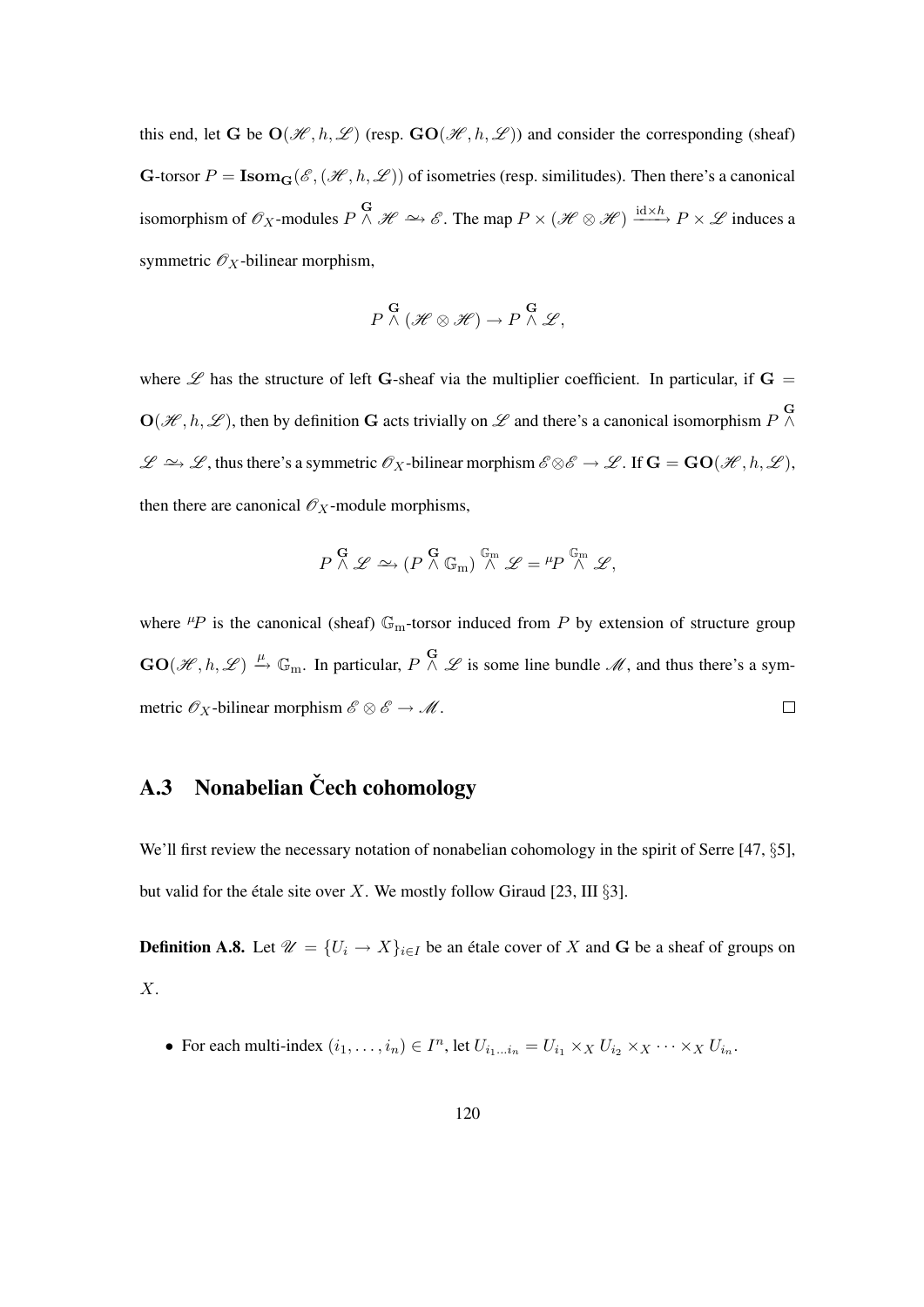- For each section  $s_{i_1...i_n} \in \mathbf{G}(U_{i_1...i_n})$  and  $1 \leq m \leq n$ , let  $s_{i_1...i_{m-1}i_m i_{m+1}...i_n}$  denote the image of  $s_{i_1...i_n}$  under  $\mathbf{G}(U_{i_1...i_{m-1}i_{m+1}...i_n}) \to \mathbf{G}(U_{i_1...i_n})$  induced from the projection  $U_{i_1...i_n} \to U_{i_1...i_{m-1}i_{m+1}...i_n}$
- We'll call a family  $(u_{ij})_{(i,j)\in I^2}$  of sections  $u_{ij} \in G(U_{ij})$  an étale Čech *1-cocycle* for  $\mathcal{U}$ with valued in G if for each  $(i, j, k) \in I^3$  we have the equality

$$
u_{ijk}u_{ijk} = u_{ijk},
$$

in  $\mathbf{G}(U_{ijk})$ .

• We say that two Čech 1-cocycles  $(u_{ij})$  and  $(u'_{ij})$  for  $\mathcal U$  with valued in G are *cohomologous* if there exists a family  $(a_i)_{i \in I}$  of sections  $a_i \in \mathbf{G}(U_i)$  such that for each  $(i, j) \in I^2$  we have the equality,

$$
u'_{ij} = a_{ij} u_{ij} (a_{ij})^{-1},
$$

in  $G(U_{ij})$ . This is an equivalence relation on the set of all 1-cocycles for  $\mathcal{U}$ .

- The set of all cohomology (equivalence) classes of Čech 1-cocycles for  $\mathcal U$  with values in **G** is denoted  $H^1_{\text{\'et}}(\mathcal{U}/X, \mathbf{G})$ , and is a pointed set with distinguished element the class of the constant identity 1-cocycle.
- Define the étale Čech cohomology set by the direct limit under refinement of covers,

$$
H^1_{\text{\'et}}(X,\mathbf G)=\lim_{\overrightarrow{\mathscr{U}}}H^1_{\text{\'et}}(\mathscr{U}/X,\mathbf G)
$$

it's a pointed set with distinguished element the direct limit of the constant identity 1 cocycles.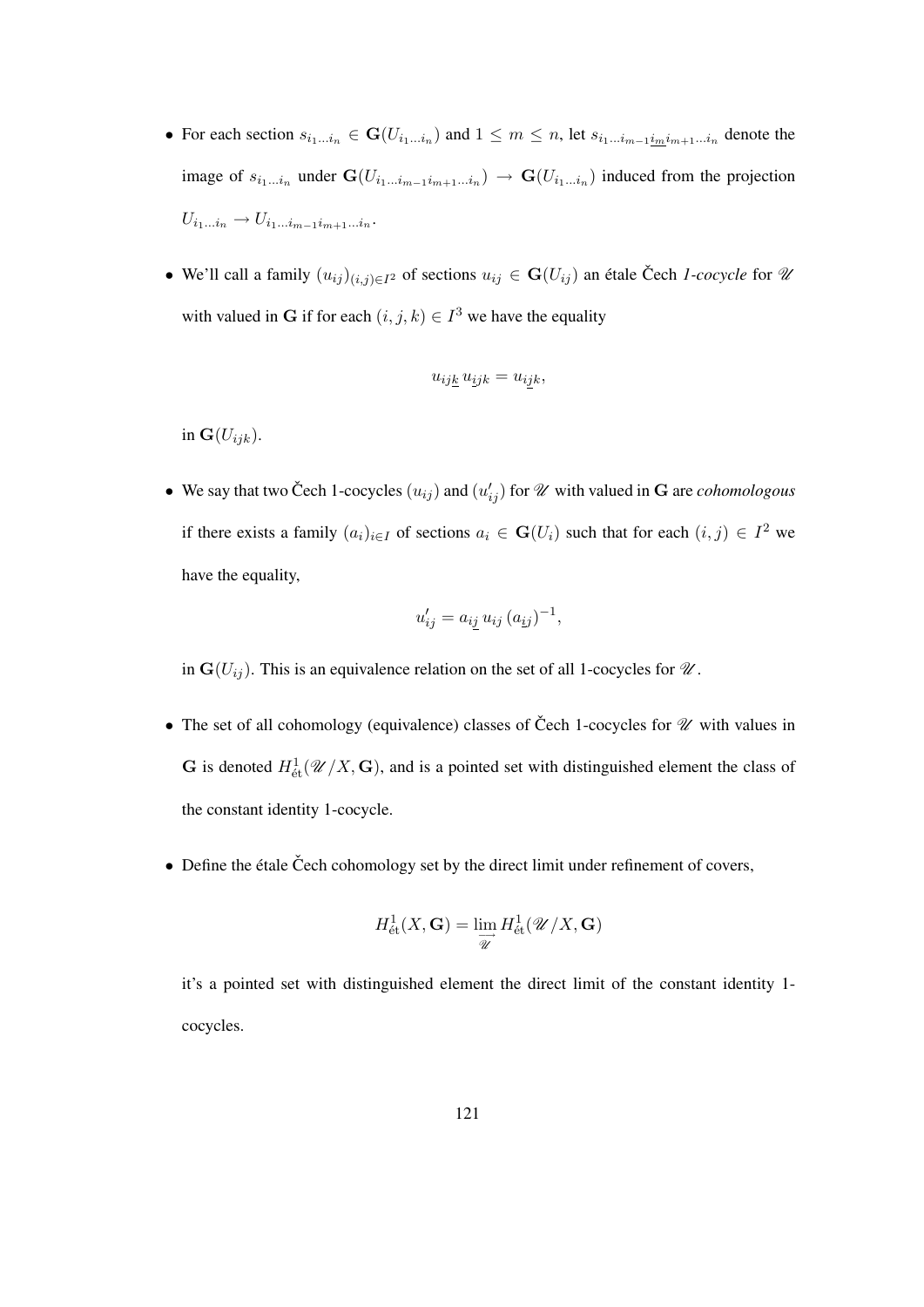#### A.3.1 Torsors vs. Čech cohomology

Under certain conditions, torsors locally trivial in the étale topology and nonabelian étale Čech cohomology sets are in bijection, see for instance, Milne [36, Chapter III, Remark 4.8].

Theorem A.9. *Let* G *be a smooth affine group scheme over* X *considered in the etale topology, ´ then there's a canonical bijection,*

$$
Tors(\mathbf{G}) \to H^1_{\text{\'et}}(X,\mathbf{G}),
$$

*of pointed sets.*

*Proof.* In fact, it's true that for a given étale cover  $\mathcal{U} = \{U_i \to X\}_{i \in I}$  of X, the set of isomorphism classes of torsors for G over X that become trivial over  $\mathcal U$  is in bijection with the cohomology set  $\check{H}^1_{\text{\'et}}(\mathscr{U}/X,\mathbf{G})$ . A map is defined as follows.  $\Box$ 

#### A.3.2 Twisted forms vs. Čech cohomology

Combining Theorems A.6 and A.9, we arrive at a direct comparison between isomorphism classes of twisted forms and Čech 1-cohomology classes.

**Theorem A.10.** Let  $\mathsf{T}$  *be a stack over the étale topology on*  $X$  *and let*  $\mathscr{E}$  *be an object of*  $\mathsf{T}|_X$ *. Assume that*  $\text{Aut}(\mathscr{E})$  *is a smooth affine group scheme over* X. Then there's a canonical bijection

$$
\text{Forms}(\mathscr{E}) \to \check{H}^1_{\text{\'et}}(X,\mathbf{Aut}(\mathscr{E}))
$$

*of pointed sets.*

#### A.3.3 Exact sequences in nonabelian cohomology

**Definition A.11.** Let  $(A, e_A)$ ,  $(B, e_B)$ , and  $(C, e_C)$  be pointed sets and  $A \xrightarrow{f} B \xrightarrow{g} C$  a sequence of morphisms of pointed sets, i.e. set maps with  $f(e_A) = e_B$  and  $g(e_B) = e_C$ . Then the sequence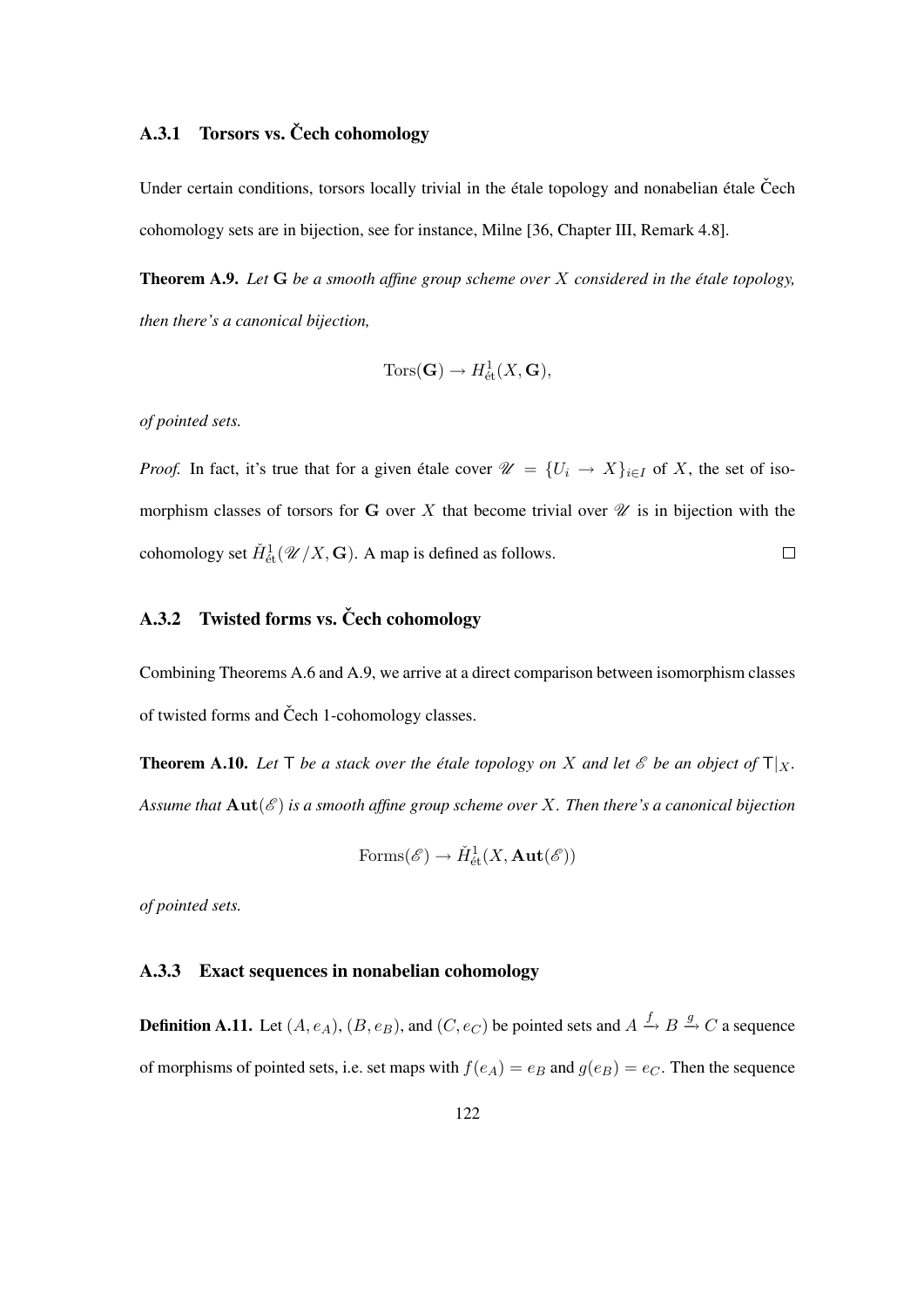is called *exact* if  $\text{ker}(g) = \text{im}(f)$ , where  $\text{ker}(g) = g^{-1}(e_C)$ . The sequence is called *strongly exact* if it is exact and furthermore, there's an action of A on  $B - a$  map  $A \times B \to B$  with  $e_A \cdot b = b$ for all  $b \in B$  – so that the orbits of A in B are the fibers of g, i.e. for each  $c \in C$ , and  $b \in g^{-1}(c)$ ,  $A \cdot b = g^{-1}(c)$ .

**Proposition A.12.** *Let*  $1 \rightarrow G' \rightarrow G \rightarrow G'' \rightarrow 1$  *be an exact sequence of sheaves of groups on* X*. Then there's an associated strongly exact sequence of pointed sets,*

$$
1 \to \mathbf{G}'(X) \to \mathbf{G}(X) \to \mathbf{G}''(X) \xrightarrow{d^0} H^1_{\text{\'et}}(X, \mathbf{G}') \to H^1_{\text{\'et}}(X, \mathbf{G}) \to H^1_{\text{\'et}}(X, \mathbf{G}'').
$$

*Furthermore, if*  $G' \to G$  *is central, then the the above exact sequence of sets has a strongly exact extension to the right,*

$$
\cdots \to \check{H}^1(X, \mathbf{G}') \to \check{H}^1(X, \mathbf{G}'') \xrightarrow{d^1} H^2(X, \mathbf{G}').
$$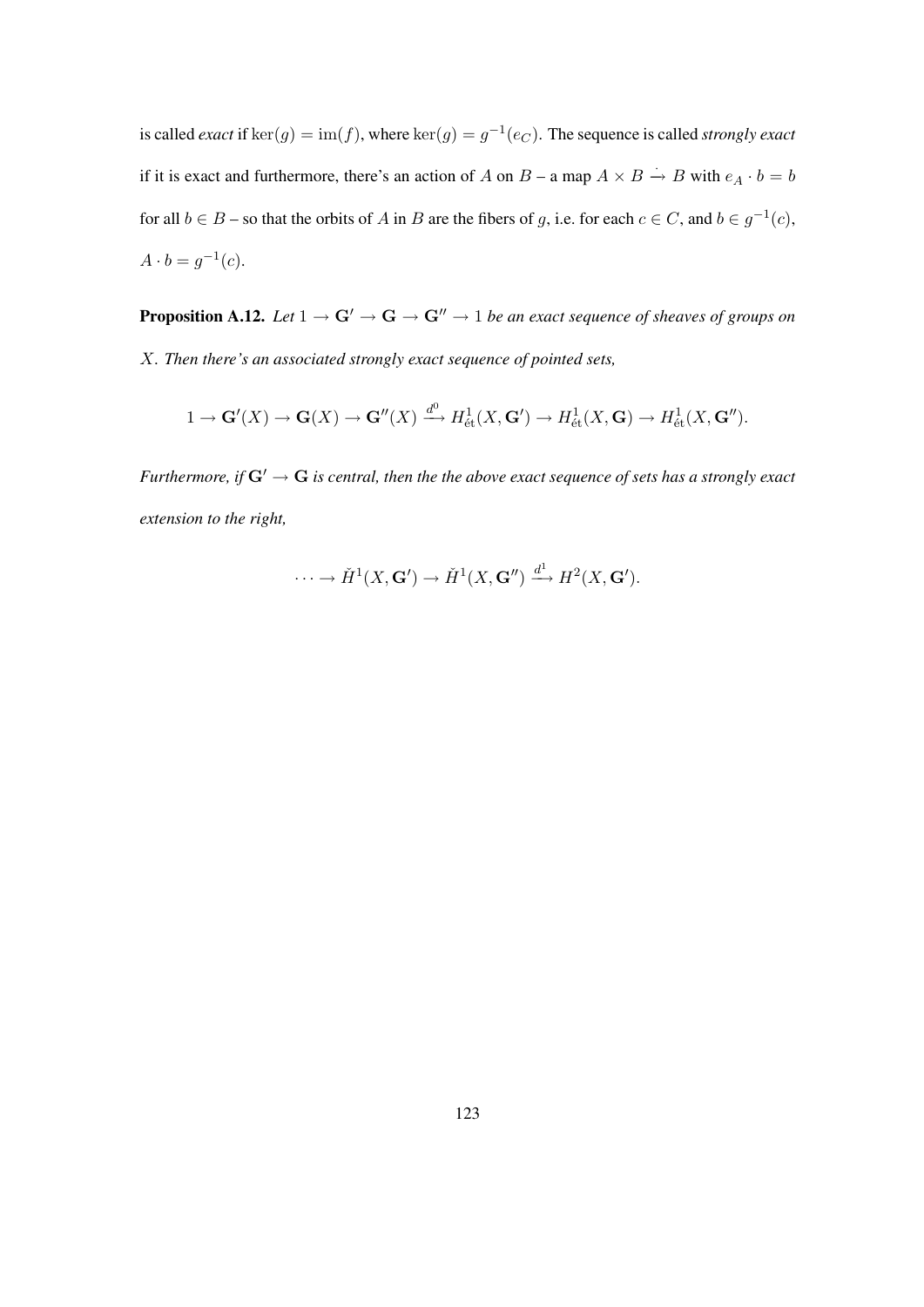# Bibliography

- [1] J. Arason, *Der Wittring projektiver Räume*, Math. Ann. 253 (1980), 205–212.
- [2] Thiruvalloor Eesanaipaadi Venkata Balaji, *Line-bundle valued ternary quadratic forms over schemes*, J. Pure Appl. Algebra 208 (2007), 237–259.
- [3] Paul Balmer, *Derived Witt groups of a scheme*, J. Pure Appl. Algebra 141 (1999), 101–129.
- [4] , *Triangular Witt groups. I. The 12-term exact sequence*, K-Theory 19 (2000), 311– 363.
- [5] , *Triangular Witt groups. II. From usual to derived*, Math. Z. 236 (2001), 351–382.
- [6] Paul Balmer and Baptiste Calmès, Witt groups of Grassmann varieties, preprint, 2008.
- [7] W. Bichsel and M.-A. Knus, *Quadratic forms with values in line bundles*, Contemp. Math. 155 (1994), 293–306.
- [8] Stefaan Caenepeel and Freddy van Oystaeyen, *Quadratic forms with values in invertible modules*, K-Theory 7 (1993), 23–40.
- [9] Baptiste Calmès and Jens Hornbostel, Witt motives, transfers, and dévissage, preprint, Ktheory preprint archive, 2006.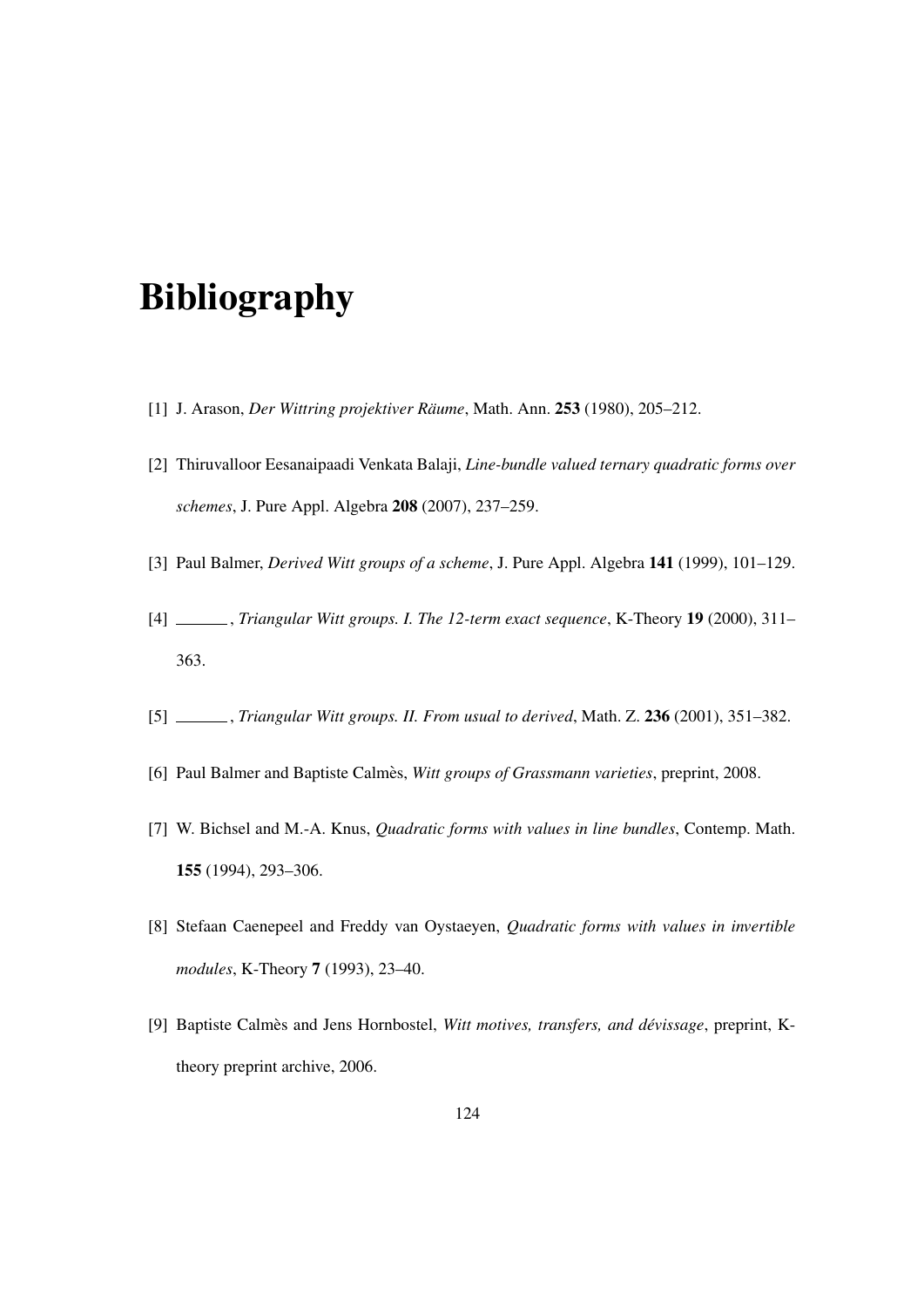- [10] Baptiste Calmès and Jens Hornbostel, *Push-forwards for Witt groups of schemes*, preprint, arXiv:0806.0571v1 [math.AG], 2008.
- [11] Philippe Cassou-Noguès, Boaz Erez, and Martin J. Taylor, *Invariants of a quadratic form attached to a tame covering of schemes*, J. Th. des Nombres de Bordeaux 12 (2000), 597– 660.
- [12] , *Twists of symmetric bundles*, preprint, arXiv preprint server, 2004.
- [13] Pierre Deligne, *Les constantes locales de l'equation fonctionnelle de la fonction L d'Artin ´ d'une représentation orthogonale*, Invent. Math. 35 (1976), 299–316.
- [14] Michel Demazure and Pierre Gabriel, *Groupes algebriques. Tome I: G ´ eom ´ etrie alg ´ ebrique, ´ gen´ eralit ´ es, groupes commutatifs. Avec un appendice, ´* Corps de classes local*, par Michiel Hazewinkel*, Masson & Cie, Editeur, Paris; North-Holland Publishing Company, Amster- ´ dam, 1970.
- [15] Jean Dieudonne,´ *La geom ´ etrie des groupes classiques, seconde ´ edition ´* , Springer-Verlag, Berlin, 1963.
- [16] Dan Edidin and William Graham, *Characteristic classes and quadric bundles*, Duke Math. J. 78 (1995), 299–299.
- [17] Hélène Esnault, Bruno Kahn, and Eckart Viehweg, *Coverings with odd ramification and Stiefel-Whitney classes*, J. reine Angew. Math. 441 (1993), 145–188.
- [18] A. Fröhlich, *Orthogonal representations of Galois groups, Stiefel-Whitney classes and Hasse-Witt invariants*, J. Reine Angew. Math. 360 (1985), 84–123.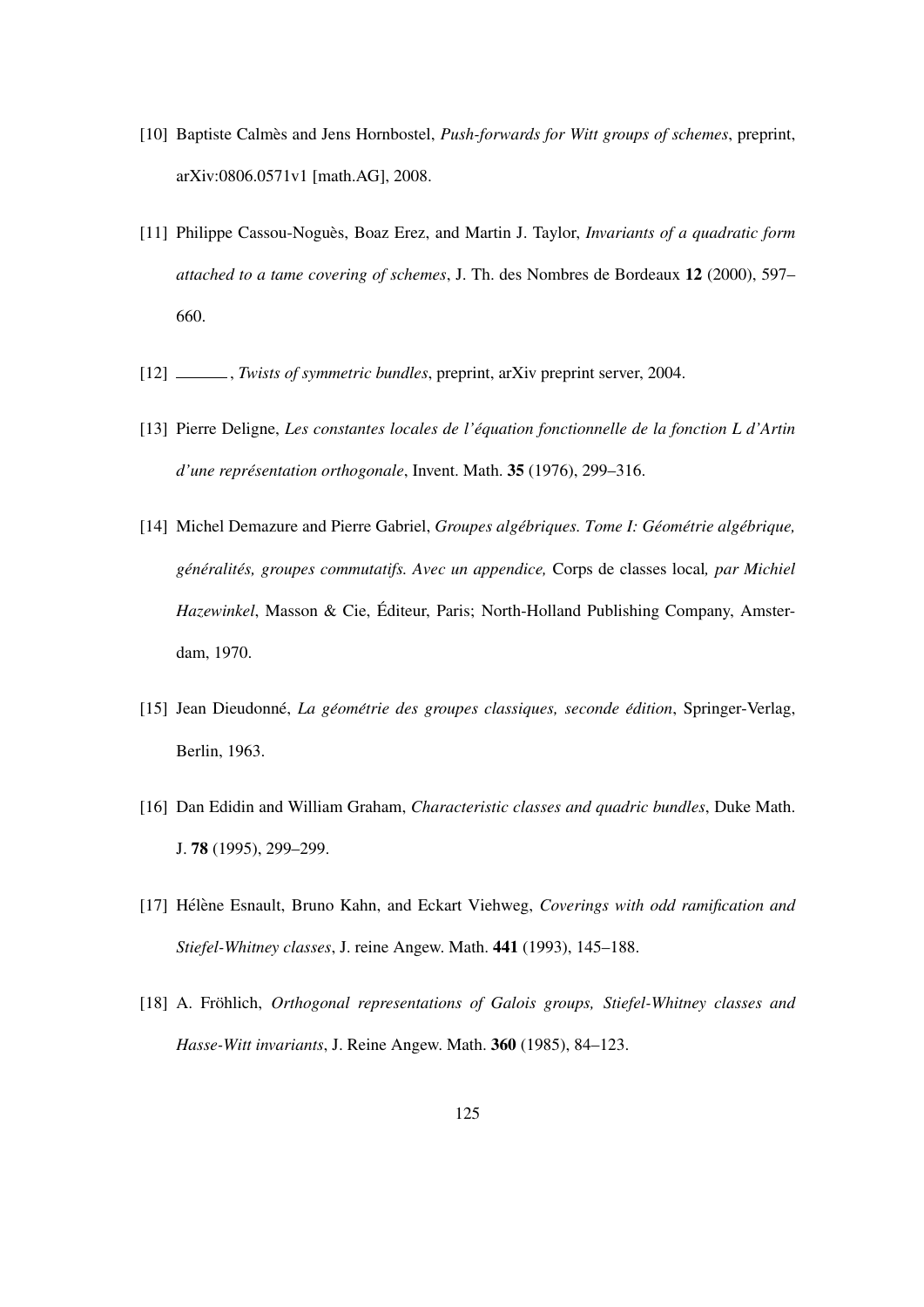- [19] William Fulton, *Schubert varieties in flag bundles for the classical groups*, Proceedings of Conference in Honor of Hirzebruch's 65th Birthday, Bar Ilan, 1993, vol. 9, Israel Mathematical Conference Proceedings, 1995.
- [20] W.-D. Geyer, G. Harder, M. Knebusch, and W. Scharlau, *Ein Residuensatz für symmetrische Bilinearformen*, Invent. Math. 11 (1970), 319–328.
- [21] Stefan Gille, *A note on the Witt group of*  $\mathbb{P}^n$ , Math Z. 237 (2001), 601-619.
- [22] , *A transfer morphism for Witt groups*, J. Reine Angew. Math. 564 (2003), 215–233.
- [23] Jean Giraud, *Cohomologie non abélienne*, Springer-Verlag, Berlin, 1971.
- [24] Alexander Grothendieck, *La théorie des classes de Chern*, Bull. Soc. math. France 86 (1958), 137–154.
- [25] Yogish I. Holla and Nitin Nitsure, *Topology of quadric bundles*, preprint, arXiv preprint server, 2000.
- [26] , *Characteristic classes for* GO(2N, C), Asian J. Math. 5 (2001), no. 1, 169–182.
- [27] J. F. Jardine, *Universal Hasse-Witt classes*, Algebraic K-theory and algebraic number theory, no. 83, Amer. Math. Soc., Providence, RI, 1989, pp. 83–100.
- [28] Bruno Kahn, *Equivariant Stiefel-Whitney classes*, J. Pure Appl. Algebra 97 (1994), 163– 188.
- [29] Charles L. Kane and Eugene J. Mele,  $Z_2$  topological order and the quantum spin Hall effect, Phys. Rev. Lett. 95 (2005), no. 2, 526–539, 146802(4).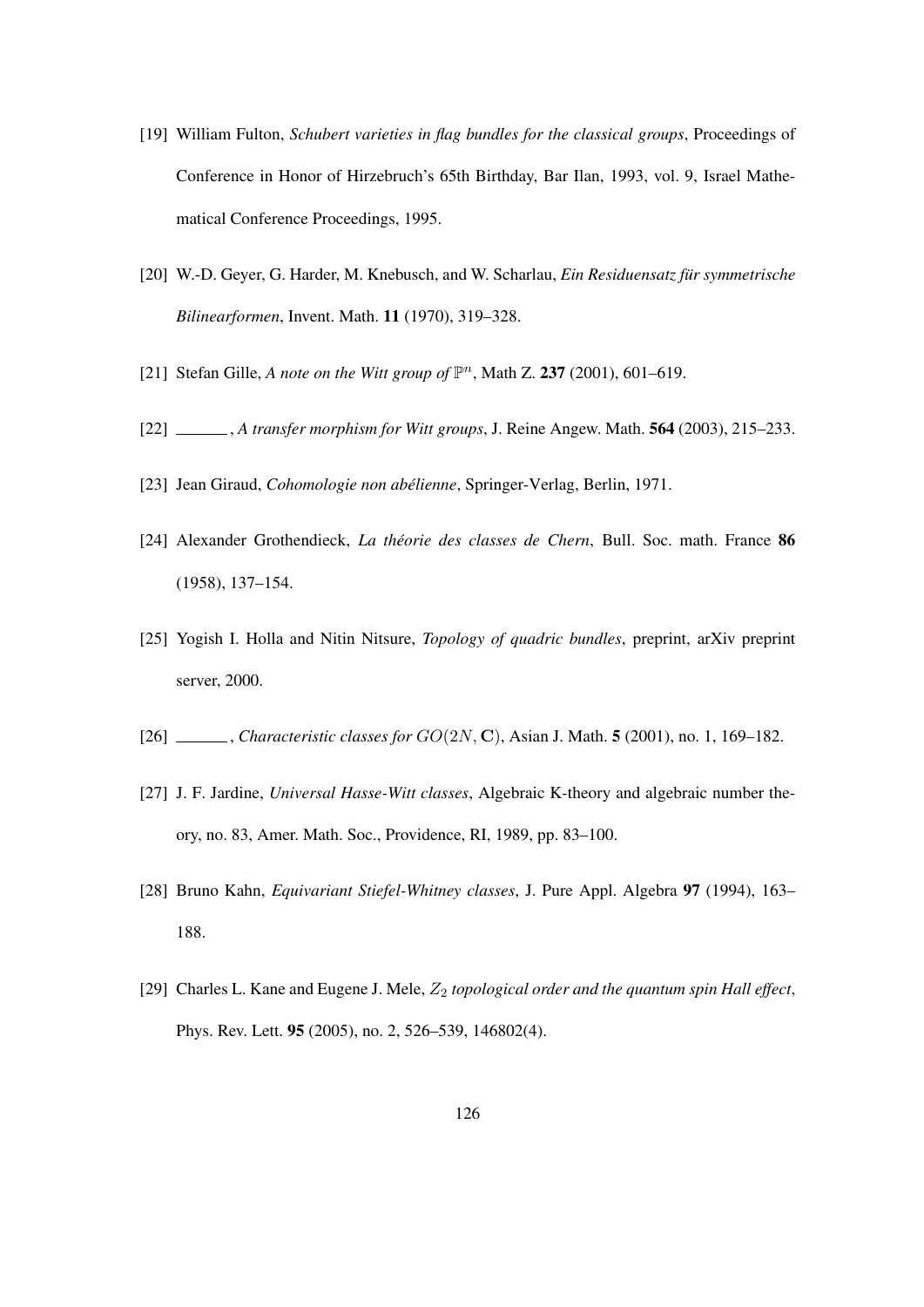- [30] M. Knebusch, *Symmetric bilinear forms over algebraic varieties*, Conference on Quadratic Forms–1976 (Kingston, Ont.) (G. Orzech, ed.), Queen's Papers in Pure and Appl. Math., no. 46, Queen's Univ., 1977, pp. 103–283.
- [31] M.-A. Knus, *Pfaffians and quadratic forms*, Adv. in Math. 71 (1988), 1–20.
- [32] M.-A. Knus, R. Parimala, and R. Sridharan, *A classification of rank 6 quadratic spaces via pfaffians*, J. reine angew. Math. 398 (1989), 187–218.
- [33] M.-A. Knus, R. Parimala, and V. Srinivas, *Azumaya algebras with involutions*, J. Algebra 130 (1990), no. 1, 65–82.
- [34] Max-Albert Knus, *Quadratic and hermitian forms over rings*, Springer-Verlag, Berlin, 1991.
- [35] Max-Albert Knus, Alexander Merkurjev, Markus Rost, and Jean-Pierre Tignol, *The book of involutions*, Colloquium Publications, vol. 44, AMS, 1998.
- [36] J. S. Milne, *Étale cohomology*, Princeton Mathematical Series, no. 33, Princeton University Press, Princeton, N.J., 1980.
- [37] David Mumford, *Theta characteristics of an algebraic curve*, Ann. Sci. cole Norm. Sup. 4 (1971), no. 4, 181–192.
- [38] Alexander Nenashev, *Gysin maps in Balmer-Witt theory*, preprint, K-theory preprint archive, 2005.
- [39] , *Projective push-forwards in the Witt theory of algebraic varieties*, preprint, Ktheory preprint archive, 2007.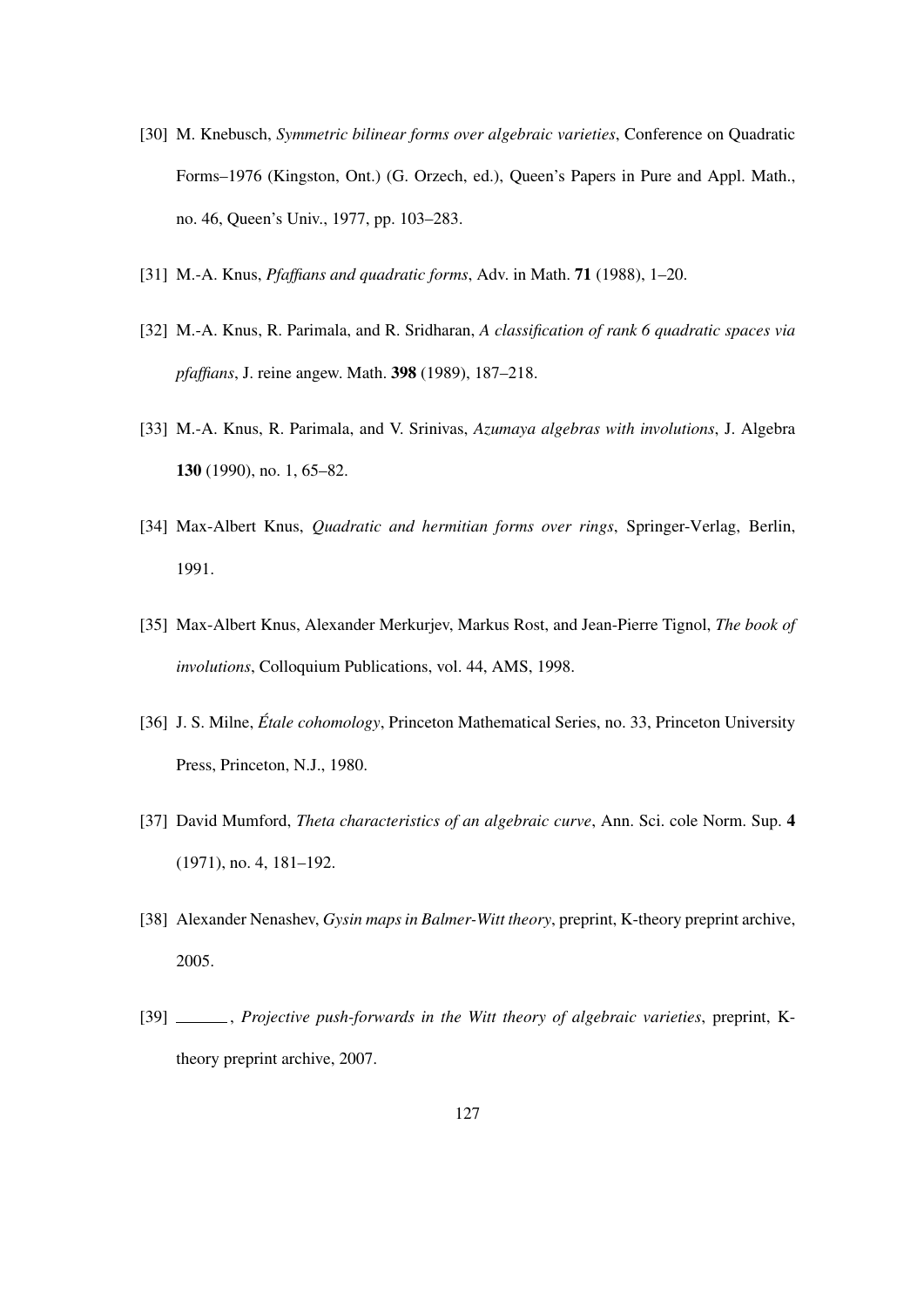- [40] R. Parimala and R. Sridharan, *Reduced norms and pfaffians via Brauer-Severi schemes*, Contemp. Math. 155 (1994), 351–363.
- [41] R. Parimala and V. Srinivas, *Analogues of the Brauer group for algebras with involution*, Duke Math. J. 66 (1992), no. 2, 207–237.
- [42] S. Pumplün, *The Witt ring of a Brauer-Severi variety*, Manuscripta Math. 97 (1998), no. 1, 93–108.
- [43] , *The Witt group of symmetric bilinear forms over a Brauer-Severi variety with values in a line bundle*, K-Theory 18 (1999), 255–265.
- [44] Takeshi Saito, *Note on Stiefel-Whitney class in étale cohomology*, preprint, University of Tokyo.
- [45] David J. Saltman, *Azumaya algebras with involution*, J. Algebra 52 (1978), no. 2, 526–539.
- [46] Jean-Pierre Serre, *L'invariant de Witt de la forme*  $Tr(x^2)$ , Comment. Math. Helv. **59** (1984), 651–676.
- [47] , *Cohomologie galoisienne*, 5th ed., 2nd print., Lecture Notes in Math., vol. 5, Springer-Verlag, Berlin, 1997.
- [48] Jack M. Shapiro, *A Riemann-Roch type theorem for the Witt and Milnor rings of a field*, J. Pure Appl. Algebra 15 (1979), 293–304.
- [49] M. Szyjewski, *On the Witt ring of a relative projective line*, Colloquium Mathematicum 75 (1998), 53–78.
- [50] Martin Taylor, personal communication, 2006.